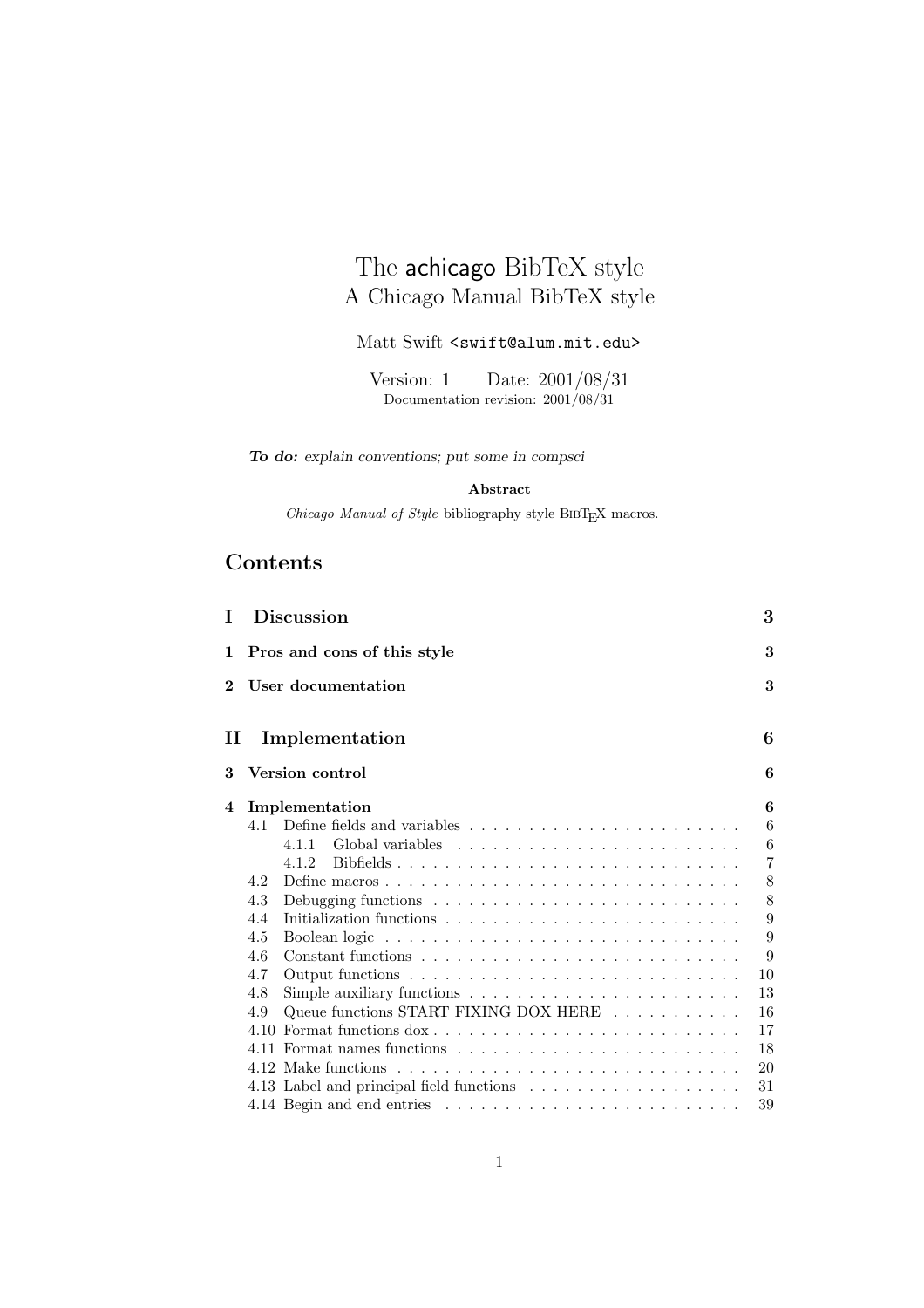|                                                       | 39 |
|-------------------------------------------------------|----|
|                                                       | 39 |
|                                                       | 41 |
|                                                       | 43 |
|                                                       | 45 |
|                                                       | 46 |
|                                                       | 47 |
|                                                       | 48 |
|                                                       | 48 |
|                                                       | 49 |
|                                                       | 50 |
|                                                       | 50 |
|                                                       | 50 |
|                                                       | 51 |
|                                                       | 51 |
|                                                       |    |
| Disambiguating citations and sorting the bibliography | 53 |
|                                                       | 55 |
|                                                       |    |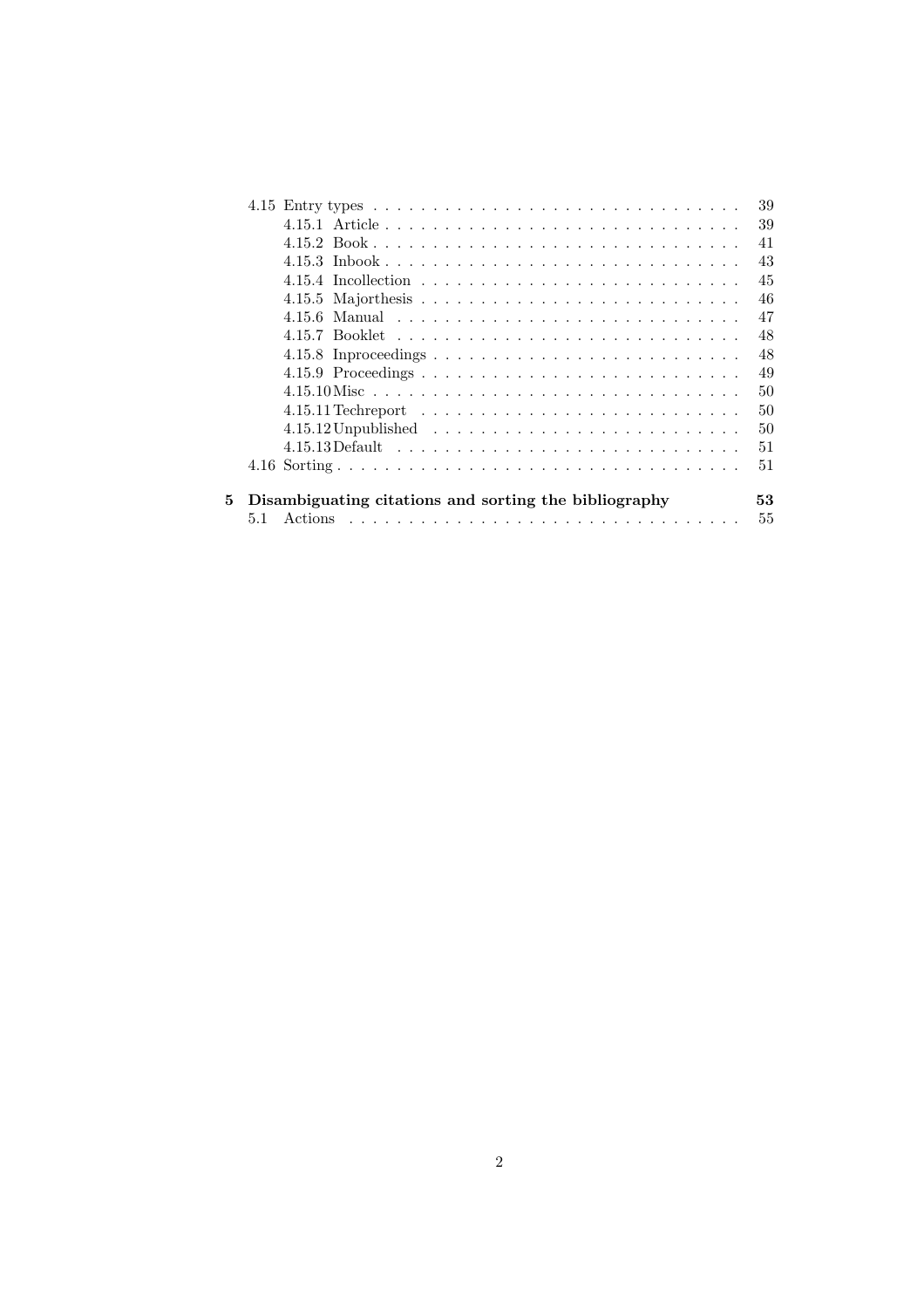# **Part I Discussion**

*Warning: The dox are spotty for this bibstyle—sorry! This is a pretty stable style, however. I've included almost my entire test cases. If you're puzzled, you may compare frankenstein. bib with what you see in the References section at the end of this document. Or please write me.*

Reference list ordering: alphabetical by author or whatever passes for author in the absence of one.

## **1 Pros and cons of this style**

See a discussion in the documentation for the *achicago* package.

## **2 User documentation**

No bibstyle is going to elgantly handle everything while using them in a way that's at all compatible with the majority of existing bibstyles out there. And it's not clear that such a bibstyle would be worth the effort to write and learn to use properly. The time would be better spent, I think, writing some macros to make inserting hand-done exceptions seamlessly into the bibliography, so that the whole process could remain clean and automatic.

For the sceptical, and for your entertainment, an example. I wanted to a cite a certain paper by Freud in my dissertation. The cited paper has a title, date of first publication, and chapter number; I read this paper in a volume of Freud's papers with a title, volume editor, volume date, publisher, reprint date, and reprint publisher; this volume has a number in a series of publications (The International Psycho-Analytic Library) with a series editor; and also this volume has a volume number within a multivolume work with its own title (*Collected Papers*) and (supervising) translator. Readers honestly don't need all that information, but each one of those 15 pieces of information might be highly important for another citation, for which only two or three pieces of information were relevant or available. No one needs to write a bibstyle that handles it all, so at several places, the fields are assumed to be used for either one thing or another. For example, *''* series *either* contains the title of the inclusive multivolume work *or* the series. When, as rarely happens, a volume is part of both at once, you have to give up one or the other.

*Warning: This is a complex bibstyle and the number of potential cases is very high. Please check your output, and write me with cases that are not set according to Chicago Manual percepts. Please refer to Chicago Manual whenever possible.*

*To do: star the new fields.*

| entry type            | description                                                        |  |
|-----------------------|--------------------------------------------------------------------|--|
| address               | Address of publisher of <i>cited</i> edition, whether a reprint or |  |
|                       | not.                                                               |  |
| annotation            | A complete paragraph or more.                                      |  |
| Table 1: Entry types. |                                                                    |  |

3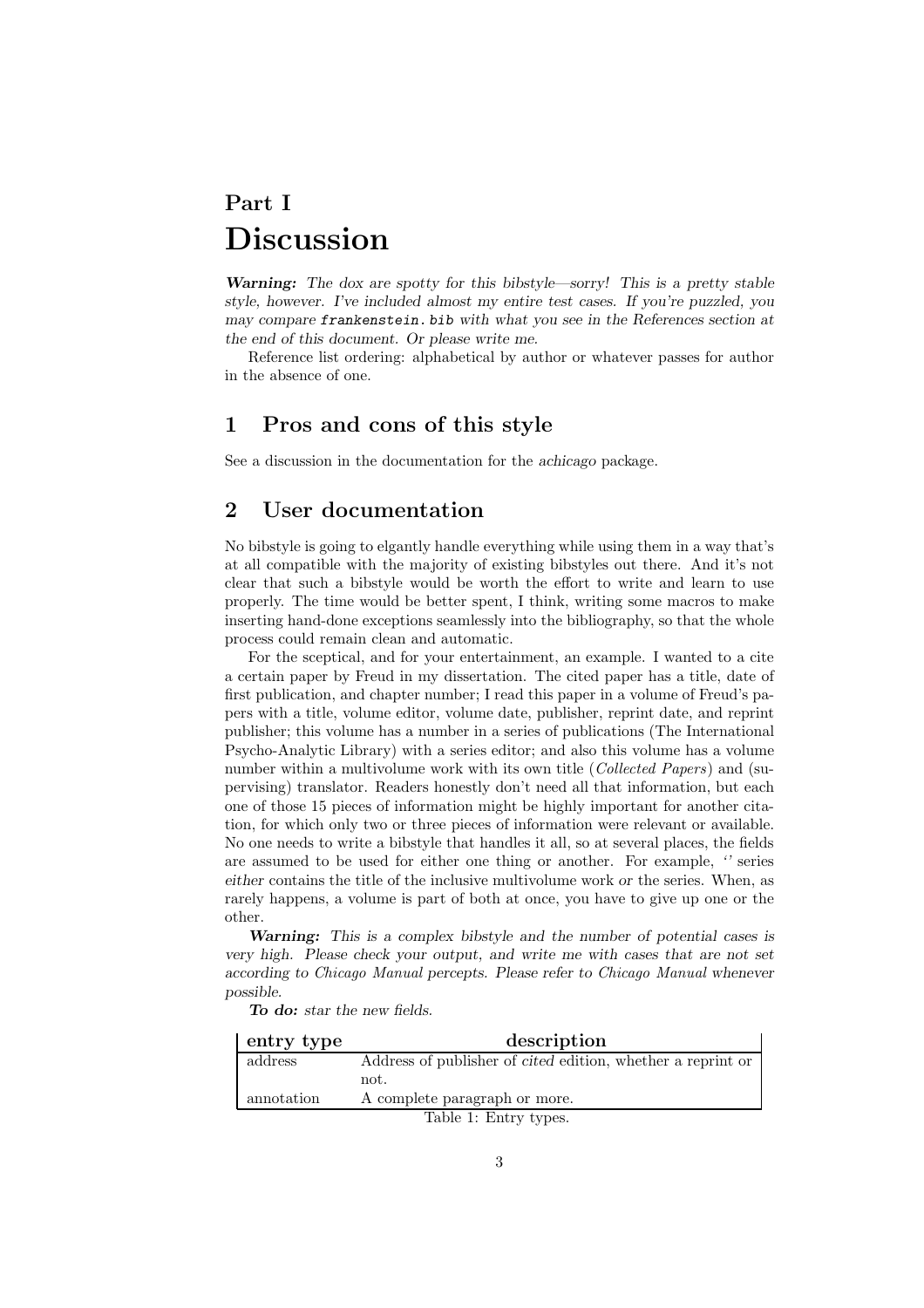| entry type   | description                                                                                                                                                                                                                                             |
|--------------|---------------------------------------------------------------------------------------------------------------------------------------------------------------------------------------------------------------------------------------------------------|
| author       |                                                                                                                                                                                                                                                         |
| bookauthor   | Book's author whenever "author is referring to the author<br>of a part of the book. Usually an 'inbook' or "incollection"<br>entry refers to a book with an editor but no author, but in<br>the case of introductions etc. you have an author for each. |
| booktitle    | Book's title whenever "title is referring to a part of the<br>book.                                                                                                                                                                                     |
| chapter      | The "title names the "chapterth part of the book. One<br>expects to have nonempty "booktitle. See also "type.                                                                                                                                           |
| edition      | Edition information to be given after the book's title,<br>which is "booktitle if that is nonempty and "title other-<br>wise. Example: 2d"ed., 2"vols.in1"book                                                                                          |
| editor       |                                                                                                                                                                                                                                                         |
|              | NOTE all $f^*$ and $o^*$ fields are only going to apply to 'book',                                                                                                                                                                                      |
| faddress     | "incollection", 'inbook' entries. FIX: check – booklet? etc.<br>Address of publisher of first-published edition. Not used<br>unless "fyear is nonempty.                                                                                                 |
| flanguage    | Language of first-published edition.<br>Not used unless<br>translator or "fyear is nonempty.                                                                                                                                                            |
| fpublisher   | Not used unless $\cdot'$<br>Publisher of first-published edition.<br>fyear is nonempty.                                                                                                                                                                 |
| ftitle       | Title of first-published edition (probably in "flanguage).<br>Not used unless "fyear is nonempty.                                                                                                                                                       |
| fyear        | Publication date of first-published edition.                                                                                                                                                                                                            |
| howpublished |                                                                                                                                                                                                                                                         |
| illustrator  | For 'book' entries only. When the author or editor illus-                                                                                                                                                                                               |
|              | trates, use a construction like {theeditor}andothers.                                                                                                                                                                                                   |
| institution  | For thesis entries only. FIX check                                                                                                                                                                                                                      |
| journal      | For 'article' entries only.                                                                                                                                                                                                                             |
| key          | often default with empty author, editor, organization                                                                                                                                                                                                   |
| month        | For 'journal' entries, also season, e.g., Winter                                                                                                                                                                                                        |
| note         | Begins its own block, so capitalize. Concluding puctuation<br>is supplied automatically if not given in the field.                                                                                                                                      |
| number       | For 'journal' entry, number of the journal (if no "" volume)<br>or number within the volume. For "book" entry, number<br>of the book in the "series. Makes sense only when "series"<br>is a series rather than the title of a multivolume work.         |
| oaddress     | For a reprint, address of ORIGINAL publisher.                                                                                                                                                                                                           |
| opublisher   | For a reprint, publisher of ORIGINAL edition.<br>A                                                                                                                                                                                                      |
|              | nonempty value implies the cited edition IS a reprint (and<br>so must have "oyear).                                                                                                                                                                     |
| organization |                                                                                                                                                                                                                                                         |
| oyear        | For a reprint, publication date of ORIGINAL edition A                                                                                                                                                                                                   |
|              | nonempty value implies the cited edition IS a reprint (and<br>so OUGHT TO have "opublisher). The value will almost<br>always differ from "year.                                                                                                         |
| pages        |                                                                                                                                                                                                                                                         |
| publisher    | Publisher of the cited edition.                                                                                                                                                                                                                         |

Table 1: Entry types.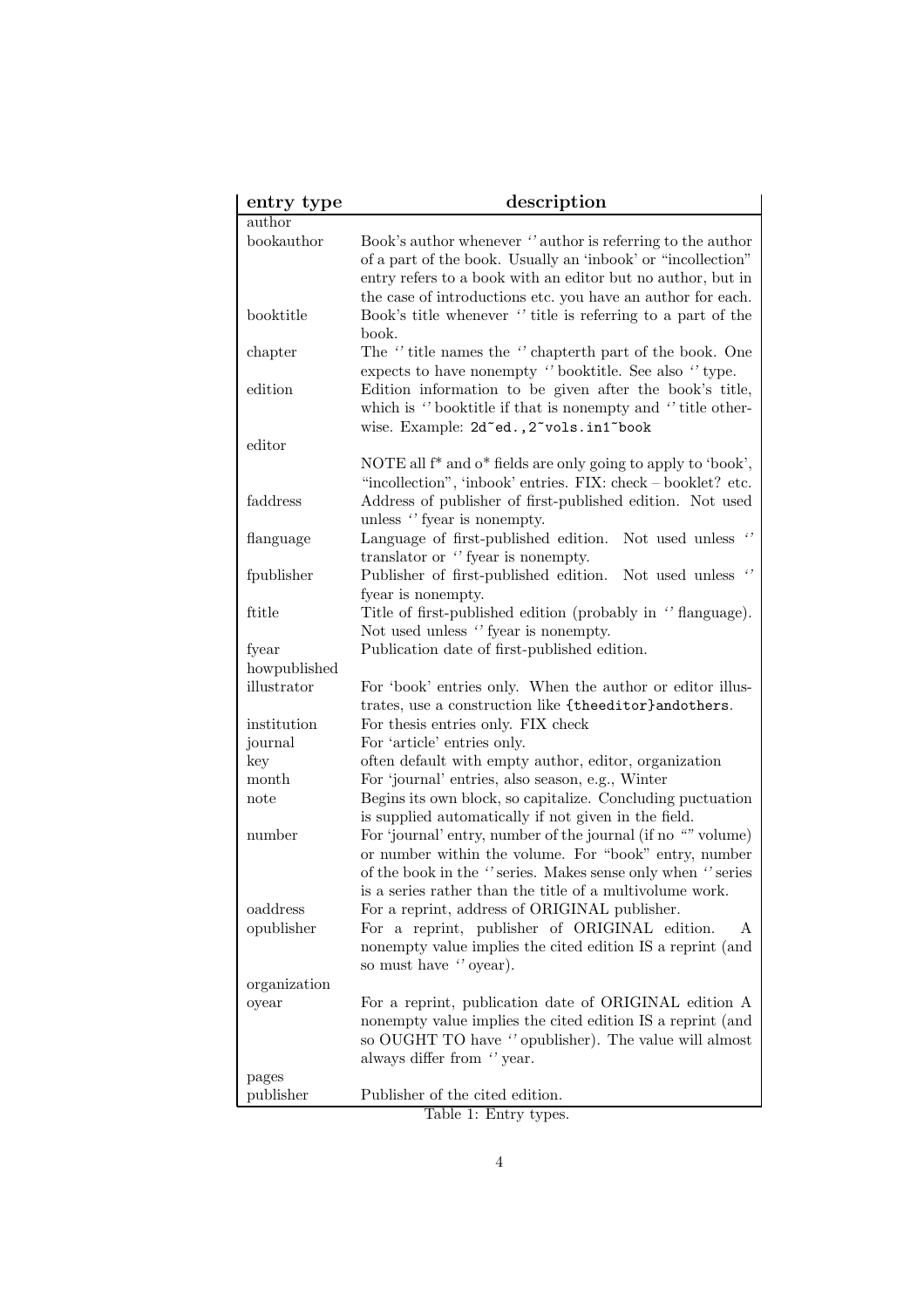| entry type    | description                                                                                                                                                                                                                                                                                                                                                                                                                                                                                                                                                                                                                                                                                                                      |
|---------------|----------------------------------------------------------------------------------------------------------------------------------------------------------------------------------------------------------------------------------------------------------------------------------------------------------------------------------------------------------------------------------------------------------------------------------------------------------------------------------------------------------------------------------------------------------------------------------------------------------------------------------------------------------------------------------------------------------------------------------|
| school        |                                                                                                                                                                                                                                                                                                                                                                                                                                                                                                                                                                                                                                                                                                                                  |
| series        | Series to which "title belongs, or title of a multivolume<br>work where the volumes have their own titles given in "<br>booktitle or "title.                                                                                                                                                                                                                                                                                                                                                                                                                                                                                                                                                                                     |
| seriesedition | Edition information to be given after "series. Makes sense<br>only when " series is the title of a multivolume work with<br>titled volumes. In the entry for the multivolume work, that<br>is, when "series and "title are identical, use "seriesedi-<br>tion not "edition. See also "edition. Consequence of dis-<br>obeying last is when references are less than min-crossrefs<br>(i.e., no separate entry for the multivolume work) you get<br>the edition information for the multivolume work appear-<br>ing after the title of the component volume. Note: you<br>can't really get away with putting a series editor here. I<br>think you'd have to use the " note field for that; or we<br>could make yet another field. |
| title         |                                                                                                                                                                                                                                                                                                                                                                                                                                                                                                                                                                                                                                                                                                                                  |
| translator    | For 'book' entries only, the translator(s). See also "" flan-<br>guage. When the author or editor translates, use a con-<br>struction like {theeditor}andothers.                                                                                                                                                                                                                                                                                                                                                                                                                                                                                                                                                                 |
| type          | For 'inbook' entries, the value overrides Chapter. When<br>"" type is empty you get Chapter~ <chapter>of. FIX:<br/>CHECK: For *-thesis entries, gives thesis-type word, e.g.<br/>Master'sThesis.</chapter>                                                                                                                                                                                                                                                                                                                                                                                                                                                                                                                       |
| volume        | For 'journal' entry, it's volume. For "book" entry, its num-<br>ber in the "series, or its volume number in a multivolume<br>book.                                                                                                                                                                                                                                                                                                                                                                                                                                                                                                                                                                                               |
| year          | Year of publication of cited edition, whether a reprint or<br>not.                                                                                                                                                                                                                                                                                                                                                                                                                                                                                                                                                                                                                                                               |
| yearcomp      | Year work composed. For 'book' entry only (so far).                                                                                                                                                                                                                                                                                                                                                                                                                                                                                                                                                                                                                                                                              |
|               | Table 1: Entry types.                                                                                                                                                                                                                                                                                                                                                                                                                                                                                                                                                                                                                                                                                                            |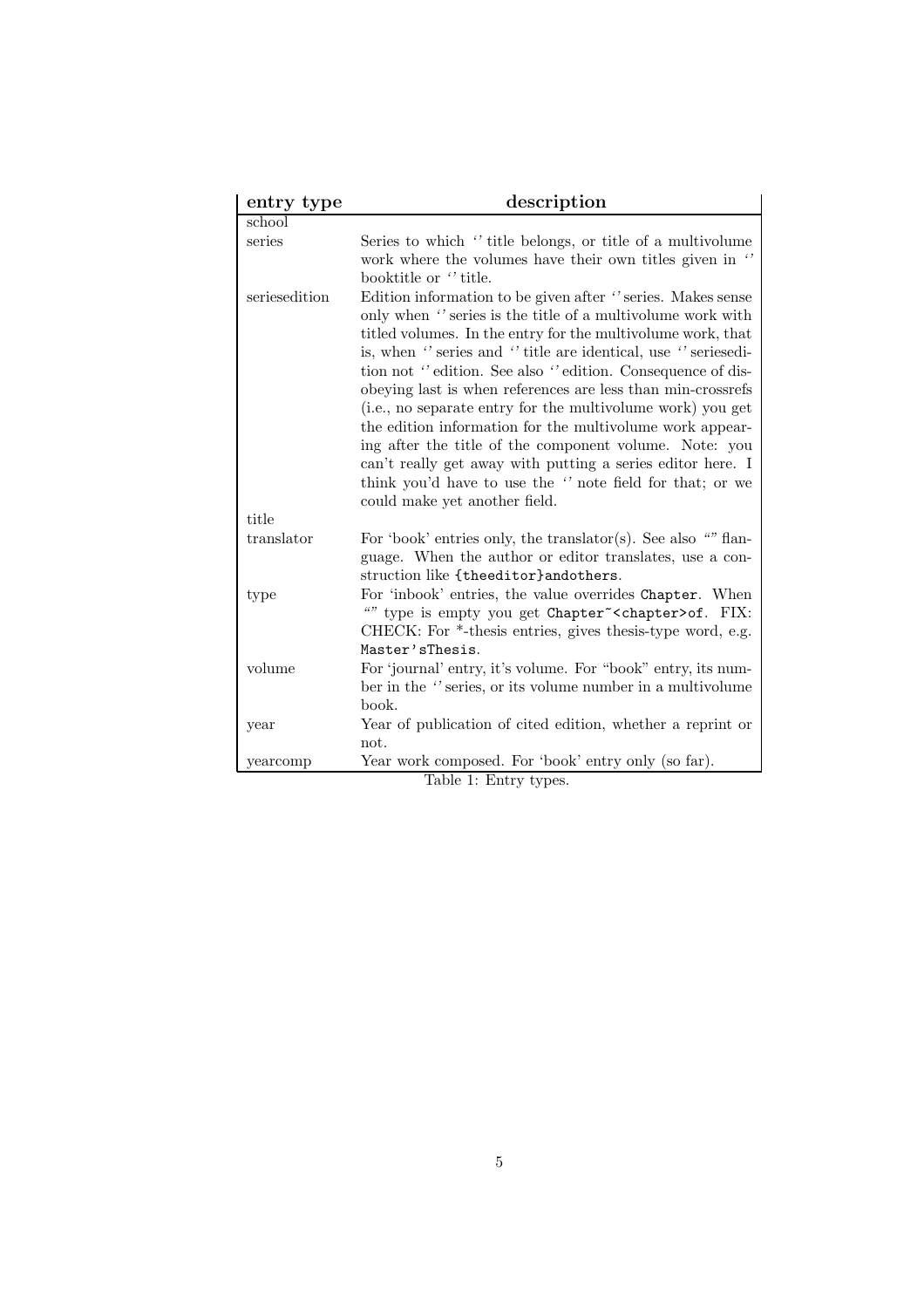# **Part II Implementation**

# **3 Version control**

Version information:

```
1<sup>oo</sup>A Keep the /^ %% \def\file.../ beginning exact!
\overline{2}3 %% A BibTeX bibliography style
4 %% conforming to the Chicago Manual's A style
5 %% but with B style author-date citations
6 %% by Matt Swift <swift@alum.mit.edu>
7 %%
8 %% \def\fileinfo{A Chicago Manual BibTeX style}
9 %% \def\DoXPackageS {longtable}
10 %% \def\initelyHavECitationS {}
11 %% \def\fileversion{v1}
12 %% \def\filedate{2001/08/31}
13 %% \def\docdate{2001/08/31}
14 %%
15
```
## **4 Implementation**

#### **4.1 Define fields and variables**

#### **4.1.1 Global variables**

output.state will have one of the four scalar values before.all, mid.sentence, after.sentence, and after.block, telling us where we are in producing the entry.

Achicago uses only *blocks*, not *sentences*, to delimit units in the bibentry (some other bibstyles use both). The *achicago* package defines \newblock to add a very small and rubber amount of horizontal space, relaxing somewhat the \frenchspacing in effect. I have not removed the programming structures that distinguish sentences and blocks, but I have not concerned myself with them either; anyone wishing to revise this style to begin using them should check their work carefully.

16 INTEGERS { output.state before.all mid.sentence after.sentence after.block }

The entry variable principal-type will have one of the five scalar values author.ptype, editor.ptype, organization.ptype, key.ptype, and emergency.ptype, telling us what type of information is in the principal field. See also the discussion of key.special.p.

```
17 INTEGERS { author.ptype editor.ptype organization.ptype key.ptype
18 emergency.ptype }
```
These are used during the forward and reverse passes to hold information about the previously-processed record.

```
19 INTEGERS { last.year.tag.num }
20 STRINGS { last.leaditem last.label.and.year following.year.label.tag }
```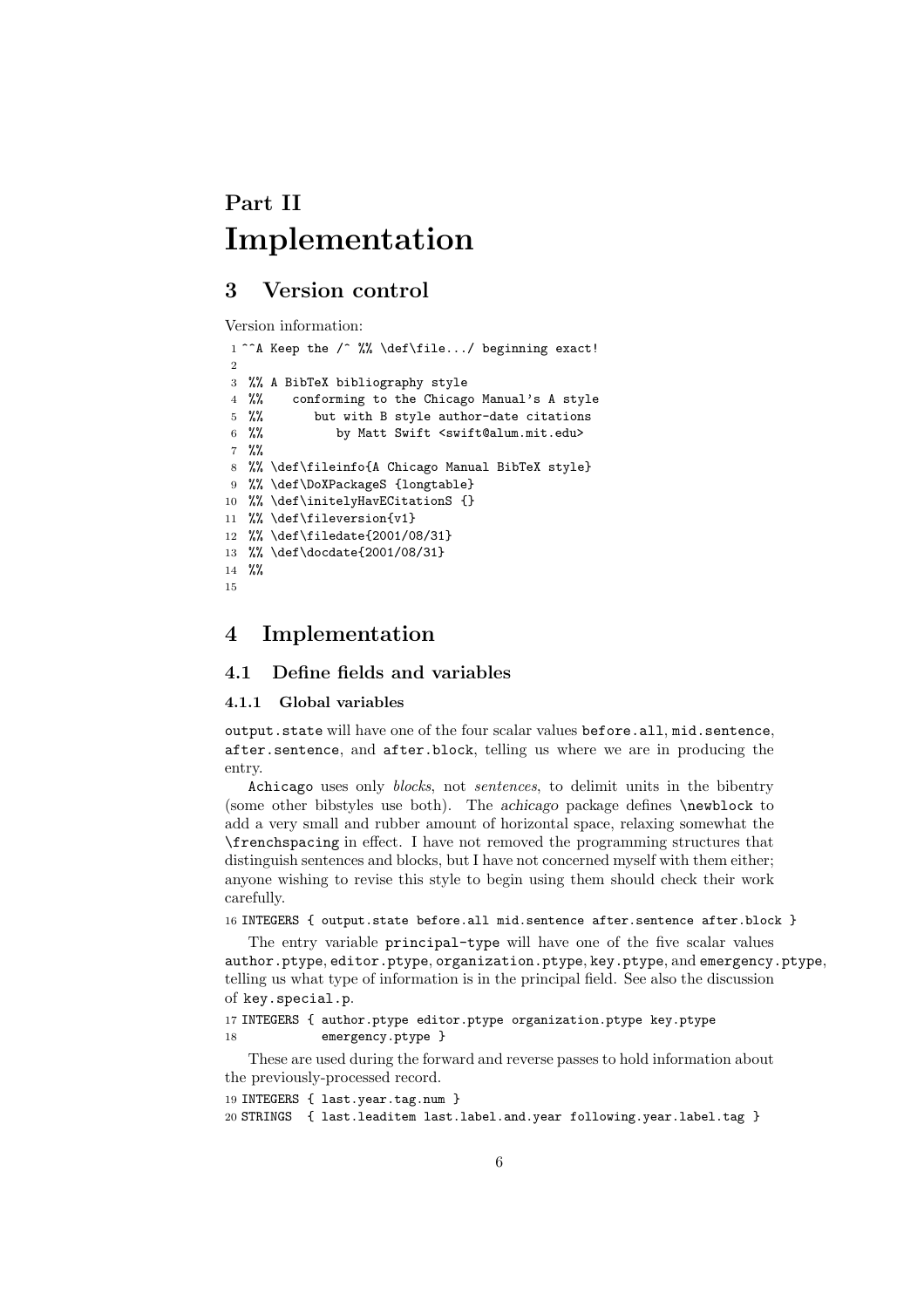These variables are used locally within various functions or function groups, where their particular use is documented.

*To do: document which if any are used in a nonlocal way*

*Warning: Suspect a conflict among these scratch variables if a strange problem occurs! I think u is the only one that will hold its value past an* output*.*

 INTEGERS { j nameptr namesleft numnames len } 22 STRINGS { s t u v w }

#### **4.1.2 Bibfields**

The list of fields that will be examined in database records, if they exist. Fields in the bib database not on this list will be ignored. Not every entry type makes use of every field. Each entry type function below lists its required, optional, and ignored fields. Expected use of these fields is documented above in the user documentation.

#### ENTRY

| 24 | ſ | address       |
|----|---|---------------|
| 25 |   | annotation    |
| 26 |   | author        |
| 27 |   | bookauthor    |
| 28 |   | booktitle     |
| 29 |   | chapter       |
| 30 |   | edition       |
| 31 |   | editor        |
| 32 |   | faddress      |
| 33 |   | flanguage     |
| 34 |   | fpublisher    |
| 35 |   | ftitle        |
| 36 |   | fyear         |
| 37 |   | howpublished  |
| 38 |   | illustrator   |
| 39 |   | institution   |
| 40 |   | journal       |
| 41 |   | key           |
| 42 |   | month         |
| 43 |   | note          |
| 44 |   | number        |
| 45 |   | oaddress      |
| 46 |   | opublisher    |
| 47 |   | organization  |
| 48 |   | oyear         |
| 49 |   | pages         |
| 50 |   | publisher     |
| 51 |   | school        |
| 52 |   | series        |
| 53 |   | seriesedition |
| 54 |   | title         |
| 55 |   | translator    |
| 56 |   | type          |
| 57 |   | volume        |
| 58 |   | year          |
| 59 |   | yearcomp      |
| 60 | } |               |
|    |   |               |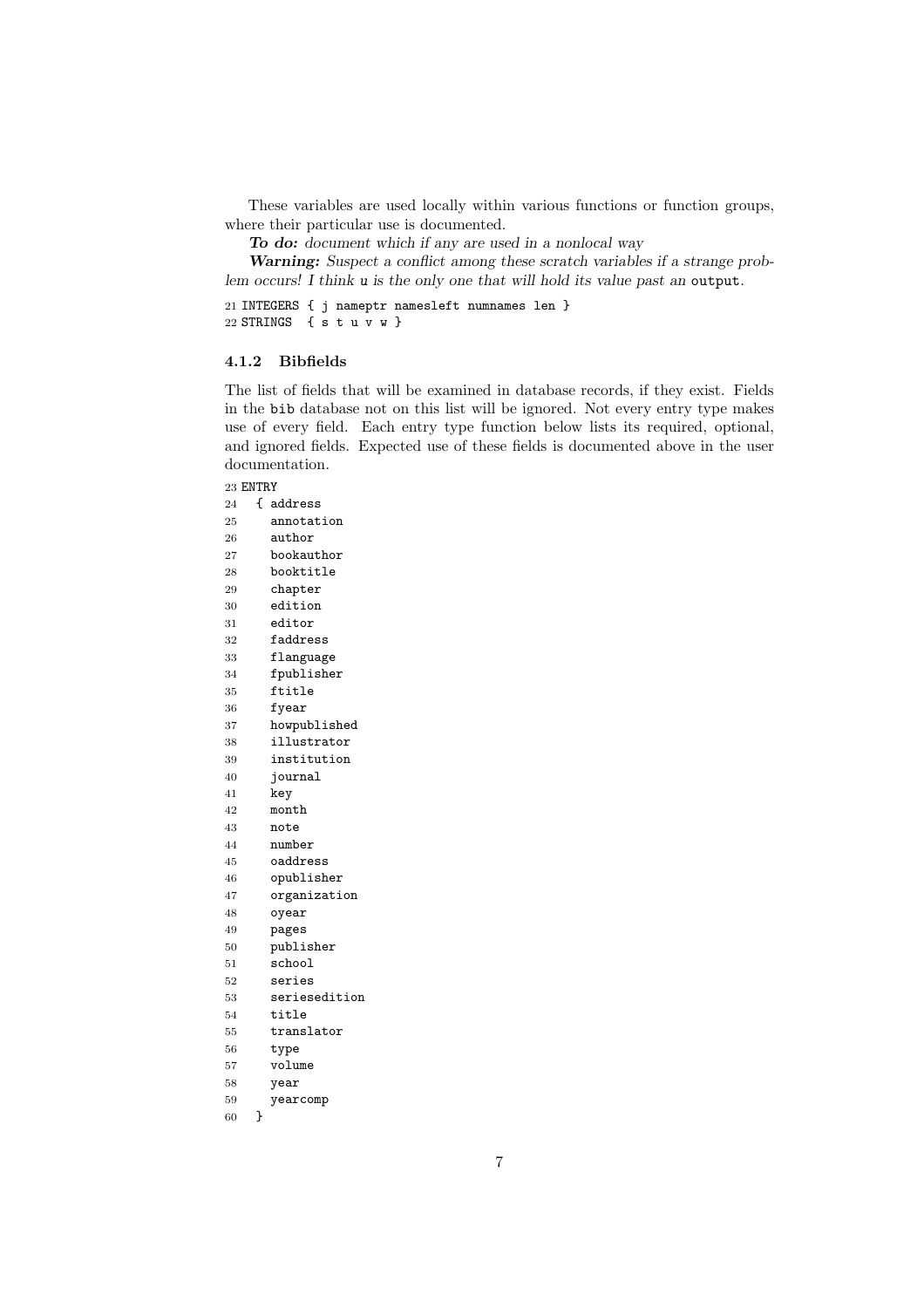Entry variables have a per-record value but are not initialized from a field.

The integer principal-type will contain one of the scalars author.ptype, editor.ptype, etc. (see their declarations above for further information). principal-type is set in the function set.principal-field.principal-type.

```
61 { principal-type }
```
The strings label, year.label and year.label.tag are used to construct the citation (the running text at the location of the user's \cite command). In most cases, label will contain a string derived from the principal-field (see make.label).

```
62 { label
```
year.label will contain a string representing the date. It's not necessarily the same as *''* year (see make.year.label). year.label.tag will either be empty or be a lower-case letter, as determined in the forward and reverse passes.

```
63 year.label year.label.tag
```
principal-field will contain one of the fields, depending on entry type and what fields are nonempty (see set.principal-field.principal-type).

In most cases, leaditem will contain the principal-field properly formatted for apearance at the beginning of the bibliography entry (see make.leaditem). When it is identical to the previous entry's leaditem, it will be wrapped in \SCduplicate by the forward and reverse passes.

```
64 principal-field
65 leaditem
66 }
```
#### **4.2 Define macros**

These are macro abbreviations required by convention in every bibstyle. The user can redefine them with @STRING declarations in the bib database.

```
67 MACRO {jan} {"January"}
68 MACRO {feb} {"February"}
69 MACRO {mar} {"March"}
70 MACRO {apr} {"April"}
71 MACRO {may} {"May"}
72 MACRO {jun} {"June"}
73 MACRO {jul} {"July"}
74 MACRO {aug} {"August"}
75 MACRO {sep} {"September"}
76 MACRO {oct} {"October"}
77 MACRO {nov} {"November"}
78 MACRO {dec} {"December"}
```
#### **4.3 Debugging functions**

debugval

```
debugmsg 79 FUNCTION {debugval}
        80 { ": [" *
        81 swap$ * %$
        82 "] in " * cite$ * %$
        83 top$ %$
        84 }
```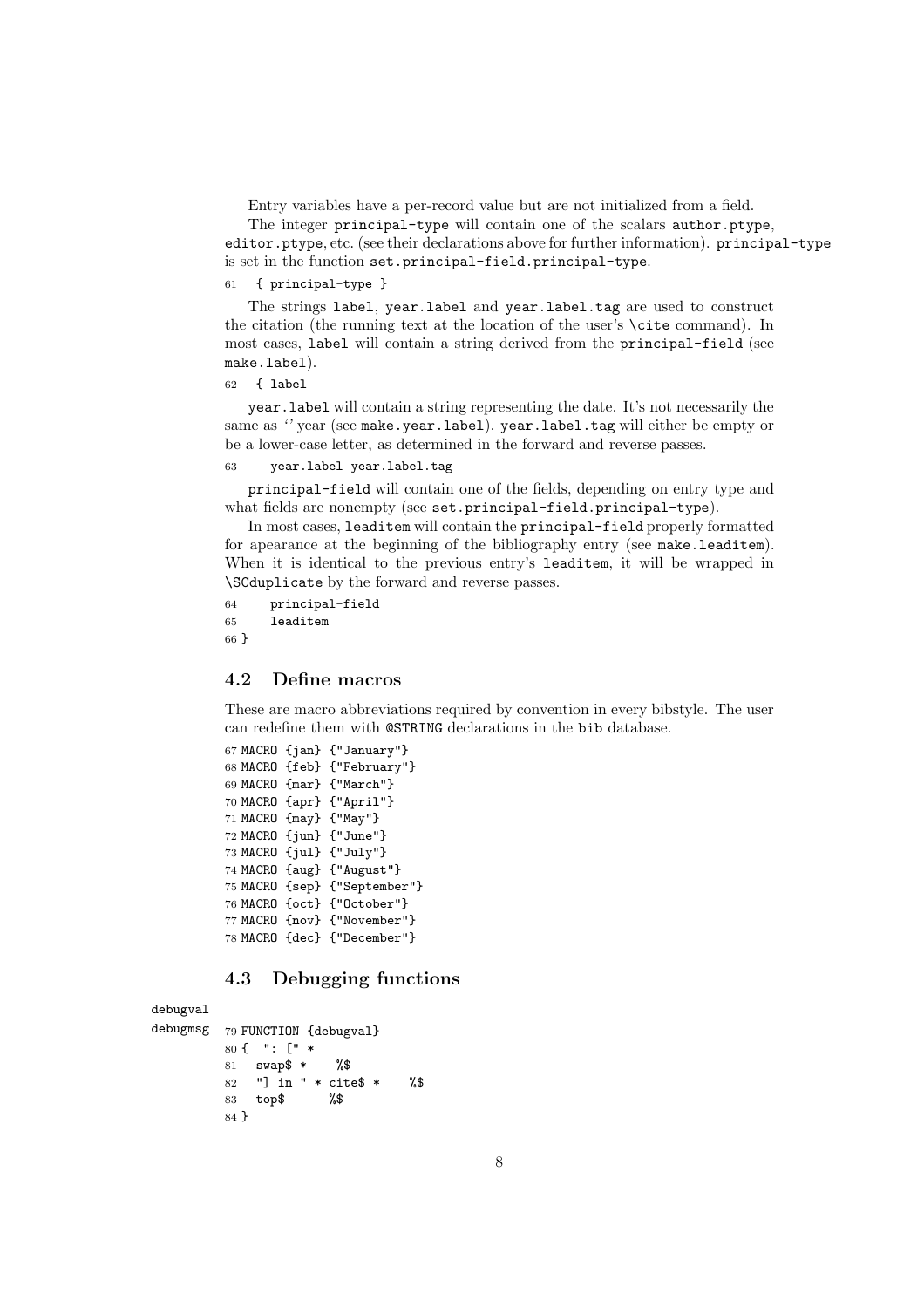```
85
86 FUNCTION {debugmsg}
87 { " in " * cite$ * top$
88 }
```
### **4.4 Initialization functions**

```
init.scalars This should be called before any processing begins.
```

```
89 FUNCTION {init.scalars}
90 { #0 'before.all :=
91 #1 'mid.sentence :=
92 #2 'after.sentence :=
93 #3 'after.block :=
94
95 #0 'author.ptype :=
96 #1 'editor.ptype :=
97 #2 'organization.ptype :=
98 #3 'key.ptype :=
99 #4 'emergency.ptype :=
100 }
```
#### **4.5 Boolean logic**

```
not
and 101 FUNCTION {not}
 or
102 { { #0
   103 }
   104 { #1
   105 }
   106 if$ %$
  107 }
  108
  109 FUNCTION {and}
  110 { 'skip$ %$
   111 { pop$ %$
   112 #0
   113 }
   114 if$ %$
  115 }
  116
  117 FUNCTION {or}
  118 { { pop$ %$
  119 #1
   120 }
   121 'skip$ %$
   122 if$ %$
   123 }
```
## **4.6 Constant functions**

comma period These definitions are made so that later functions are easier to read and so that adapting this bibstyle to another language will be simpler.

hyphen colon space delimiter.name-part delimiter.name delimiter.sub-sortkey tie etal unidentified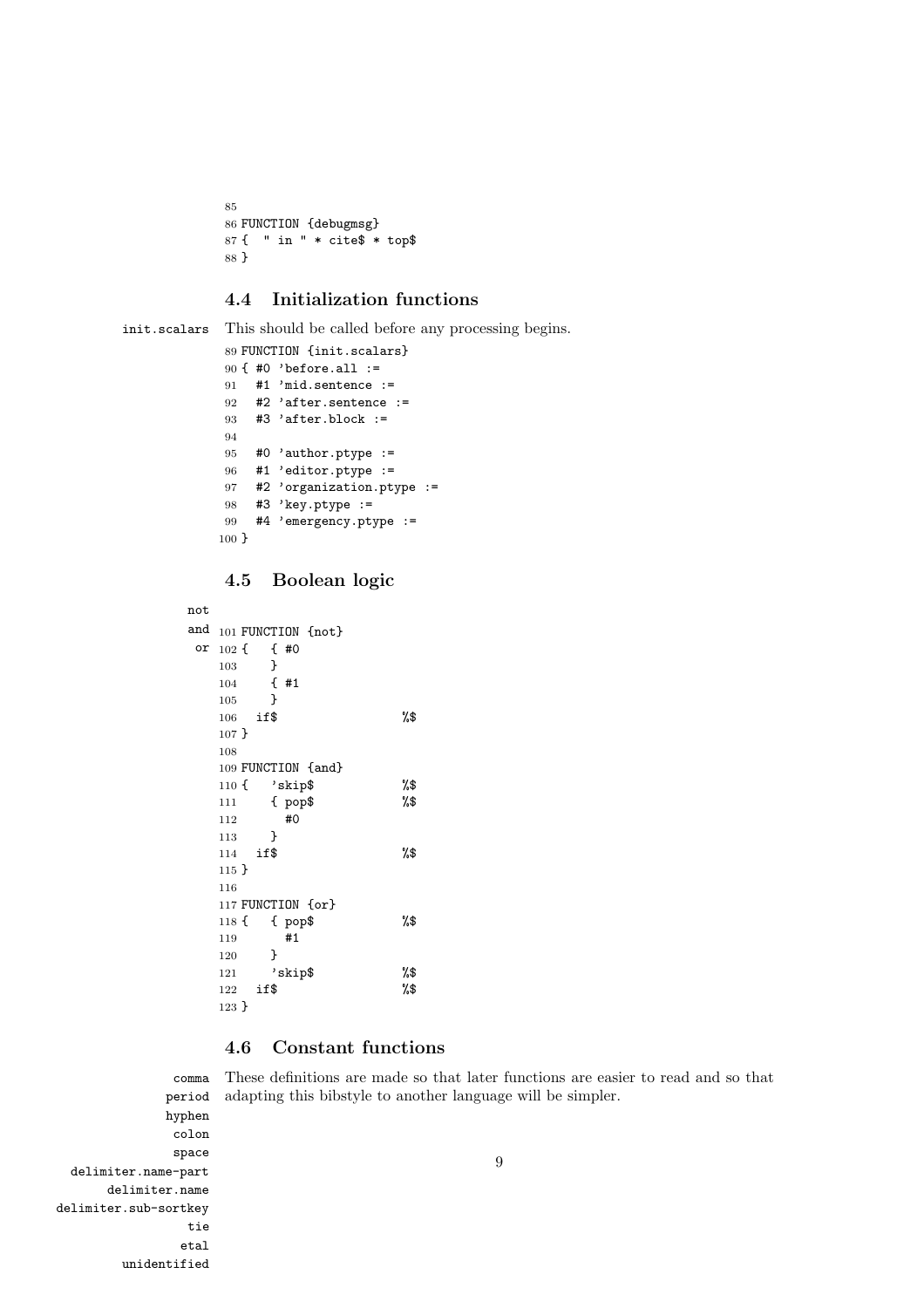```
The reason these are functions not macros is so the user cannot change them.
124 FUNCTION {comma}
125 { ","
126 }
127
128 FUNCTION {period}
129 { "."
130 }
131
132 FUNCTION {hyphen}
133 { "-"
134 }
135
136 FUNCTION {colon}
137 { ":"
138 }
139
140 FUNCTION {space}
141 \, \{ """
142 }
143
144 FUNCTION {delimiter.name-part}
145 \{ " "
146 }
147
148 FUNCTION {delimiter.name}
149\{ "
150 }
151
152 FUNCTION {delimiter.sub-sortkey}
153 {" "
154 }
155
156 FUNCTION {tie}
157 { "~"
158 }
159
160 FUNCTION {etal}
161 { " et~al."
162 }
Below, we need to be able to set a string to a value which would never be generated
 from any string in a bibliography database. It's safe to assume that this string is
such a one.
```

```
163 FUNCTION {unidentified}
164 { "HiGHlY*Peco@lIEr"
165 }
```
### **4.7 Output functions**

The output function automatically handles interunit punctuation.

output should be called with a string and a punctuation mark on the stack. The punctuation mark is what should *precede* the string in the case the string begins in the middle of a sentence. Strings which begin sentences are preceded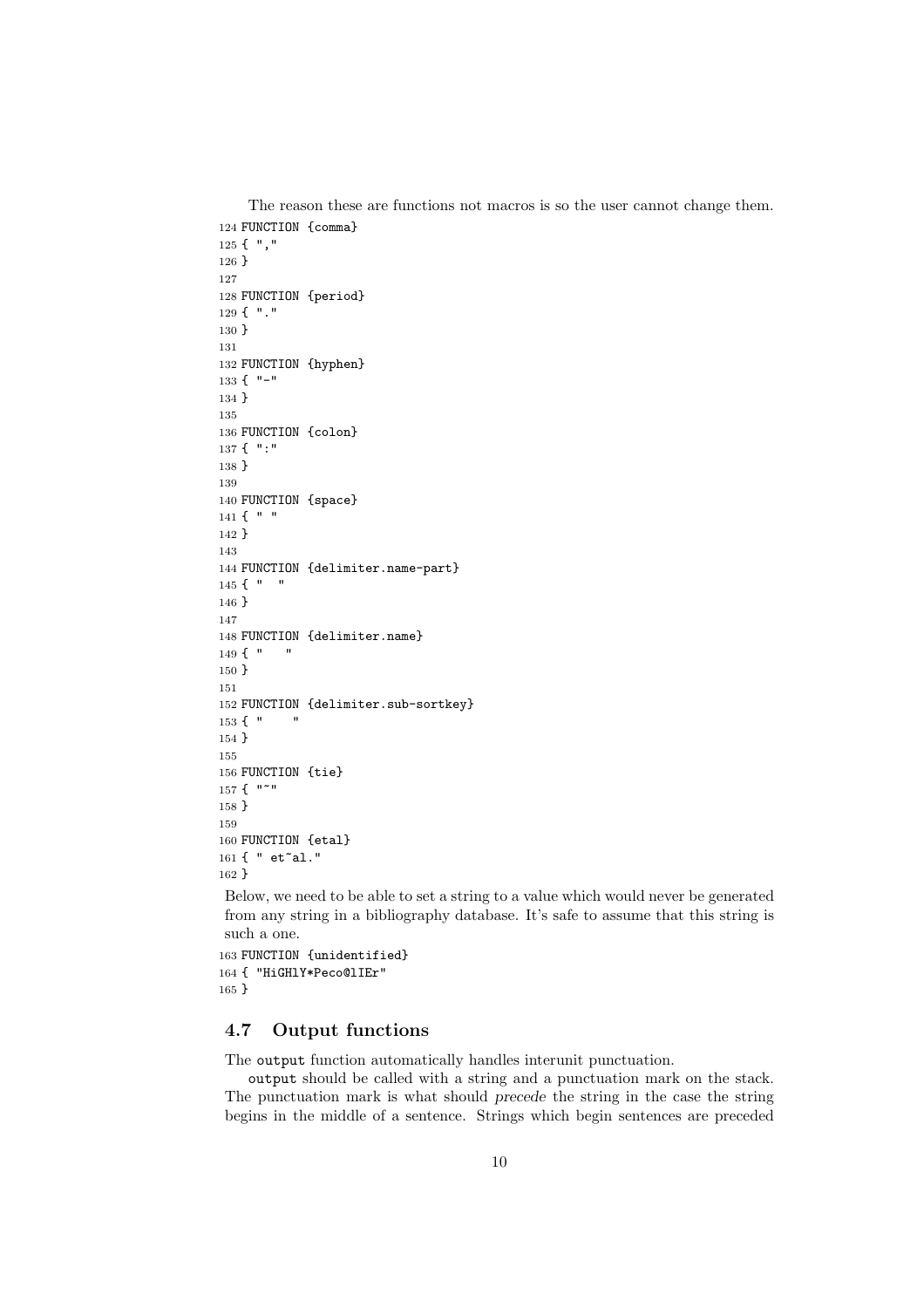by periods. Strings which begin a new block are preceded by periods and the \newblock command. (It makes no sense for a string to begin at the end of a sentence.)

Calls to output.internal leave the string on the stack until the next time output.internal is called, when it will get written. The function output.begin puts an empty string on the stack, and should be called before beginning any series of calls to output. output.end cleans up and should be called at the conclusion of a series of calls to output.

output.begin Prepare for a series of calls to output. Put an empty string on the stack and set output.state to before.all.

> 166 FUNCTION{output.begin} 167 { "" 168 before.all 'output.state := 169 }

output.end Conclude a series of calls to output. Simply calls write\$. 170 FUNCTION {output.end}

171 { write\$ %\$ 172 }

new.block Begin a new block.

```
173 FUNCTION {new.block}
174 { output.state before.all =
175 'skip$ %$
176 { after.block 'output.state :=
177 }
178 if $ %
179 }
```
new.sentence Begin a new sentence. FIX: hmm, wouldn't we want to put a TeX command here for intersentence space now? Why do we mess with the usual spacefactor for periods anyway? When in bibliogrphies are the usual TeX rules not going to be what we want, and give too much space after a period? answer: when a lowercase letter followed by period, in e.g. sec. 2 and so on. often bibstyle will put tie there, but sometimes not I think, so need to have that be not an intersentence space. well, if i start using sentences instead of blocks, I think perhaps doing the same hskip after a sentence with a new command  $\neq$  between tensors as in \newblock would be the right thing to do.

```
180 FUNCTION {new.sentence}
181 { output.state before.all = output.state after.block = or
182 'skip$ %$
183 { after.sentence 'output.state :=
184 }
185 if$ %$
186 }
```

```
output.internal \stackpunct string/entry(nonnull)null
                    187 FUNCTION {output.internal}
                    188 \{\ \mathsf{S} := \ \mathsf{S} \ \mathsf{S} := \ \mathsf{String} / \mathsf{entry} \ (nonnull)
                    189 space * 't := \% t := punctuation + space
                    190 output.state mid.sentence =
```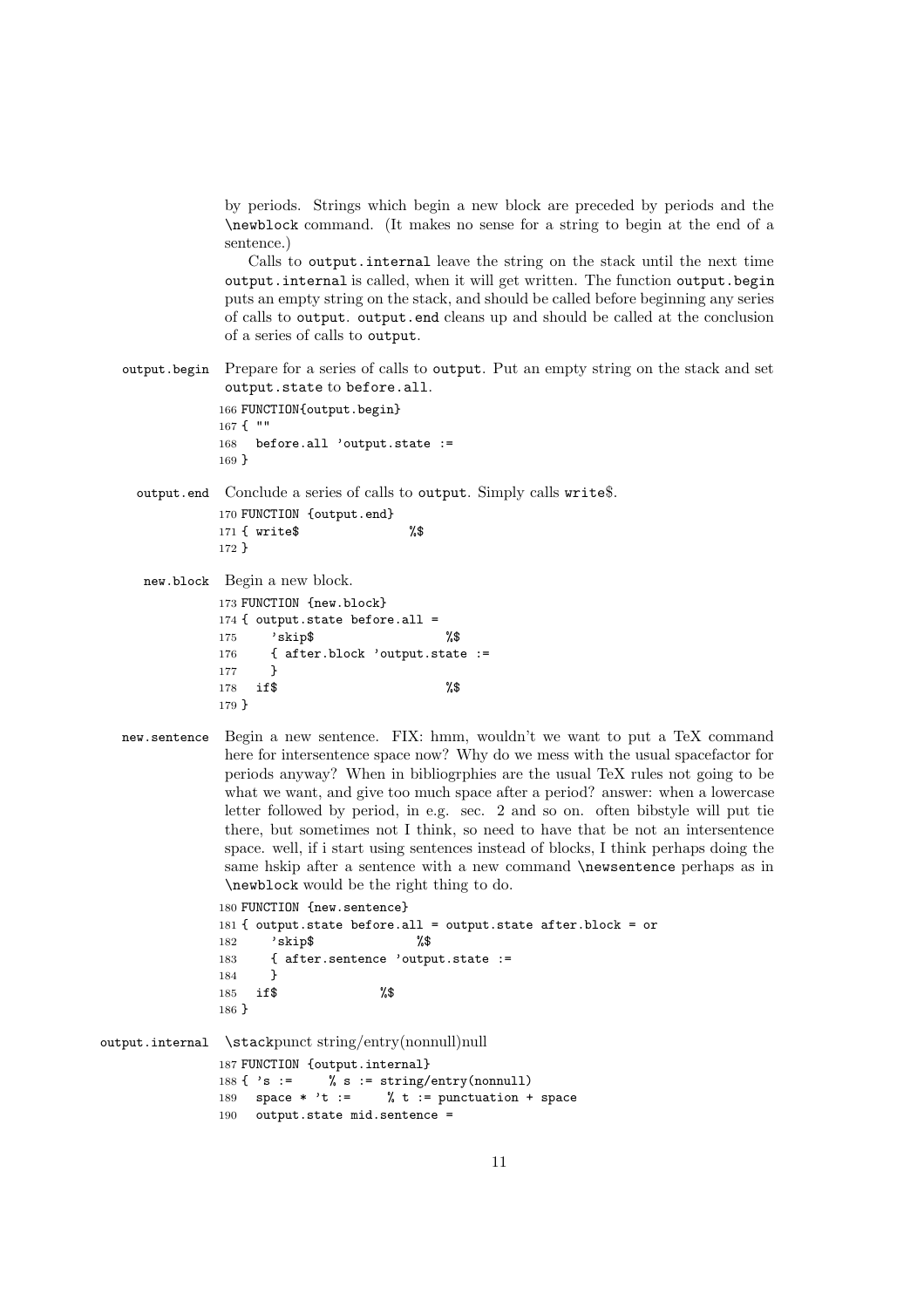```
191 { t * write$ %$
      192 }
      193 { output.state after.block =
      194 { add.period$ write$
      195 newline$ %$
      196 "\newblock " write$ %$
      197 }
      198 { output.state before.all =
      199 'write$ %$
      Final case is output.state = 'after.sentence', which means we just add a period,
      but no newline or \newblock command.
      200 { add.period$ space * write$
      201 }
      202 if$ %$
      \begin{array}{ccc} 203 & & & \end{array}<br>204 if$
      204 if$ %$
      We are now mid-sentence, whether we were before or not.
      205 mid.sentence 'output.state :=
      206 }
      207 if$ %$
      The actual string given to 'output.internal' is left on the stack here for next time
      we call 'output.internal' or 'output.end', whichever comes next.
      208 s
      209 }
output \stackstring/entry puncteither null OR punct string/entry(nonnull)
         Check if string/entry is null. If it's null do nothing. If it's nonempty call
```
output.internal on it with the given punctuation.

```
210 FUNCTION {output}
211 { swap$ duplicate$ empty$
212 { pop$
213 pop$ %$
214 }
215 'output.internal
216 if$ %$
217 }
```
output.bibitem The optional argument to \bibitem will be made the definition of \b@foo where foo is the cite\$ key. \b@foo will be executed by all the various citing commands with a definition of **\SCcite** that is appropriate to each citing command.

> The thebibliography environment actually ignores the optional argument to \bibitem. The environment sets the formatting so that the first part of the main entry hangs out to the left and looks like a label.

> The unexpandable protection is necessary, instead of a simple protection, in order to work with *newclude*'s tag option.

> I guess we use write\$ for each part instead of catenating them and using a single write  $\sin$  case the catenation gets longer than BIBT<sub>EX</sub> can handle. I don't know, this is how I found it. It seems like catenation and a single call to write\$ would be faster. FIX.

218 FUNCTION {output.bibitem} 219 { newline\$ %\$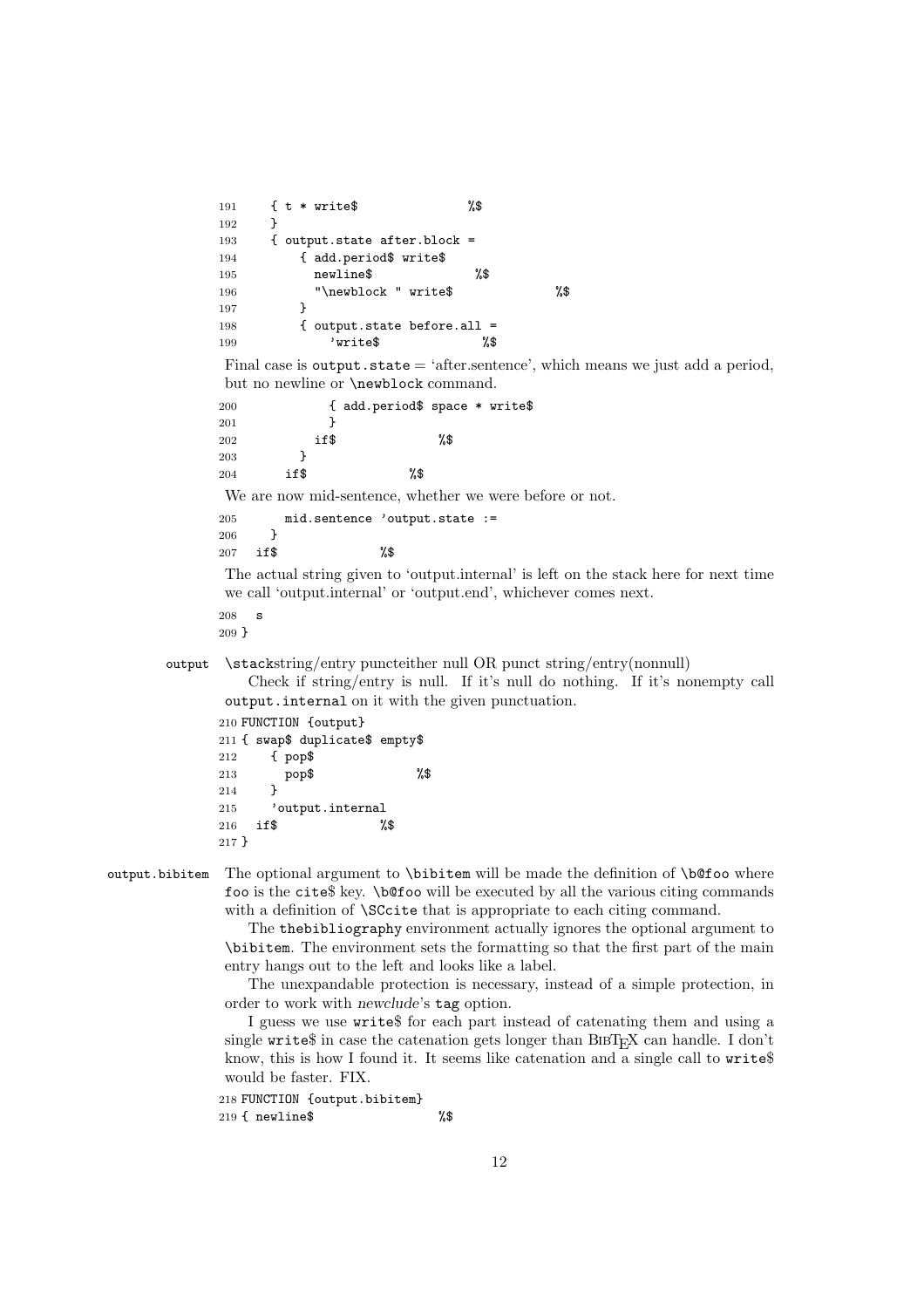```
220 "\bibitem[\UnexpandableProtect\SCcite{" write$ %$
221 label write$ %$
222 "}{" write$ %$
223 year.label year.label.tag * write$ %$
224 "}]{" write$ %$
225 cite$ write$
226 "}" write$ %$
227 newline$ %$
228 }
```
#### **4.8 Simple auxiliary functions**

```
field.or.null \stackfield literalfield contents or null string if the field was missing
```

```
229 FUNCTION {field.or.null}
230 { duplicate$ empty$
231 { pop$ %$
\begin{array}{c} 232 \\ 233 \end{array} }
233 }
234 'skip$ %$
235 if$ %$
236 }
```
italicize \stackstring or entrystring

Italicize the top string on the stack and provide italic corrections. Null goes to null. We want to explicitly italicize rather than use \emph, since semantic emphasis might be indicated in some other way in the document, e.g., slanted type.

```
237 FUNCTION {italicize}
238 { duplicate$ empty$
239 { pop$ %$
240241 }
242 { "\textitswitch{" swap$ * "}" * %$
243 }
244 if $ \sqrt{3}245 }
```
parenthesize \stackstring-or-entry: $S''(" + S + ")"$  FUNCTION {parenthesize} { duplicate\$ empty\$ { pop\$ %\$ } { "(" swap\$ \* ")" \* %\$ }

}

253 if \$  $\sqrt{3}$ 

```
format.clip \stackstringstring FIX: the difference between entry.max$ and global.max$:
             max for an entry string, max for a global string.
```

```
format.clip \stackstring-Sstring-S-possibly-shortened
                Clips a string down to the smaller of entry.max$ and global.max$.
```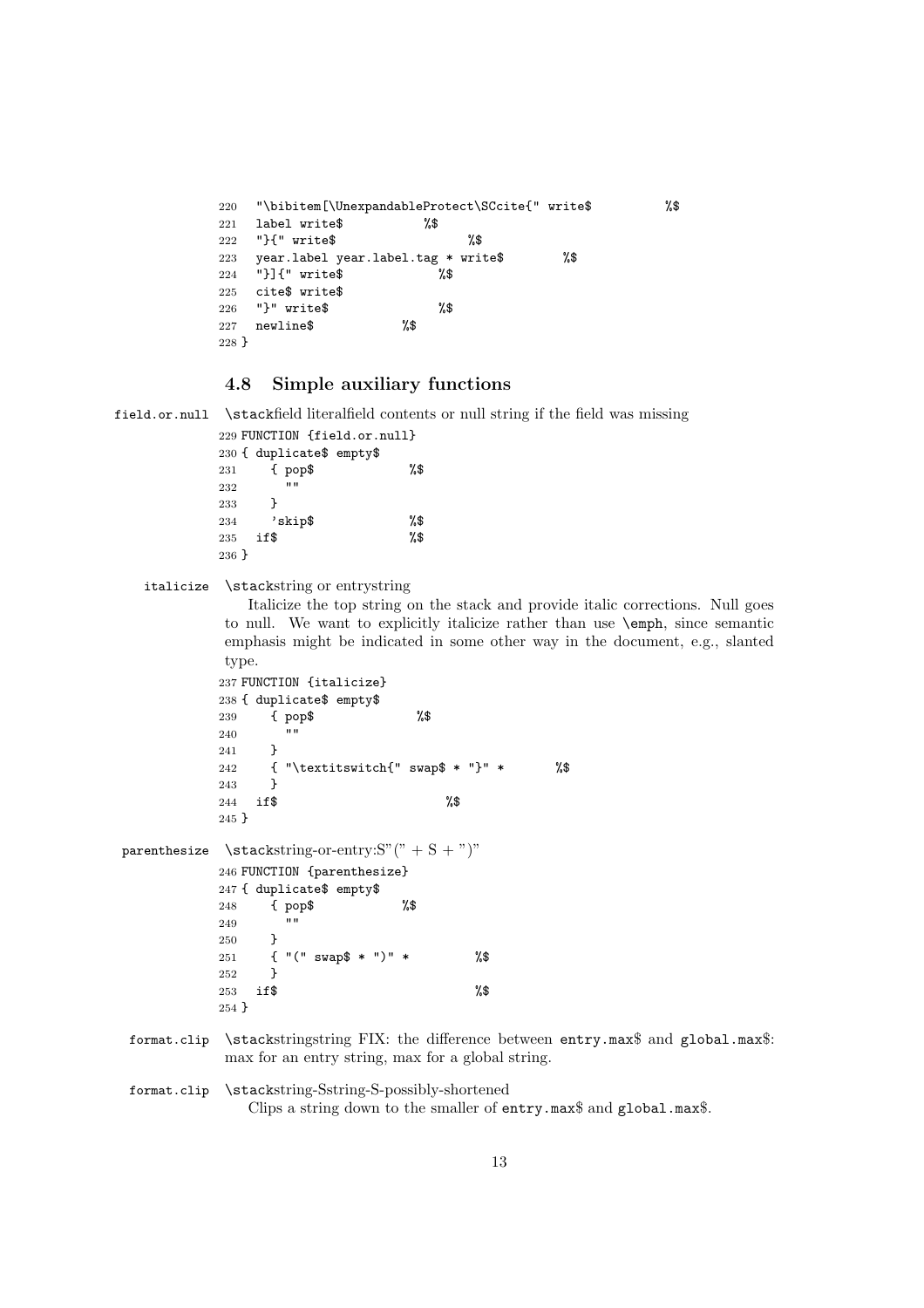```
255 FUNCTION {format.clip}
                 256 { #1 entry.max$ substring$
                 257 #1 global.max$ substring$
                 258 }
format.sortify.clip purify$, downcase, and clip a string on the stack. \stack\langle string \rangle \langle string \rangle259 FUNCTION {format.sortify.clip}
                 260 { % duplicate$ "sinful" debugval %$
                 261 purify$ %$
                 262 % duplicate$ " pure" debugval %$
                 263 "l" change.case$ %$
                 264 format.clip
                 265 % duplicate$ "humble" debugval %$
                 266 }
      check.empty \stackS warningS Issues warning if the string is empty.
                 267 FUNCTION {check.empty}
                 268 { 't :=269 duplicate$ empty$
                 270 { "empty " t * " in " * cite$ * warning$
                 271 }
                 272 'skip$ %$
                 273 if \sqrt[3]{ } %$
                 274 }
      multipage.p \stacknothing#0 or #1
                    Set t to " pages. Look at t character by character for a hyphen, comma, or
                  plus. If we find one, return true immediately; else return false.
                 275 FUNCTION {multipage.p}
                 276 { pages 't :=
                 277 #0 'j :=278 % WHILE
                 279 { j not
                 280 t empty$ not %$
                 281 and
                 282 }
                 283 { t #1 #1 substring$ %$
                 284 duplicate$ hyphen = %$
                 285 swap$ duplicate$ comma =
                 286 swap$ "+'" = %$
                 287 or
                 288 or
                 289 \{ \#1 \};=
                 290 }
                 291 \{ t \#2 \text{ global.max$ substring$ } 't :=292 }
                 293 if$
                 294 }
                 295 while$
                 296 j
                 297 }
```
format.n.dashify \stackstringstring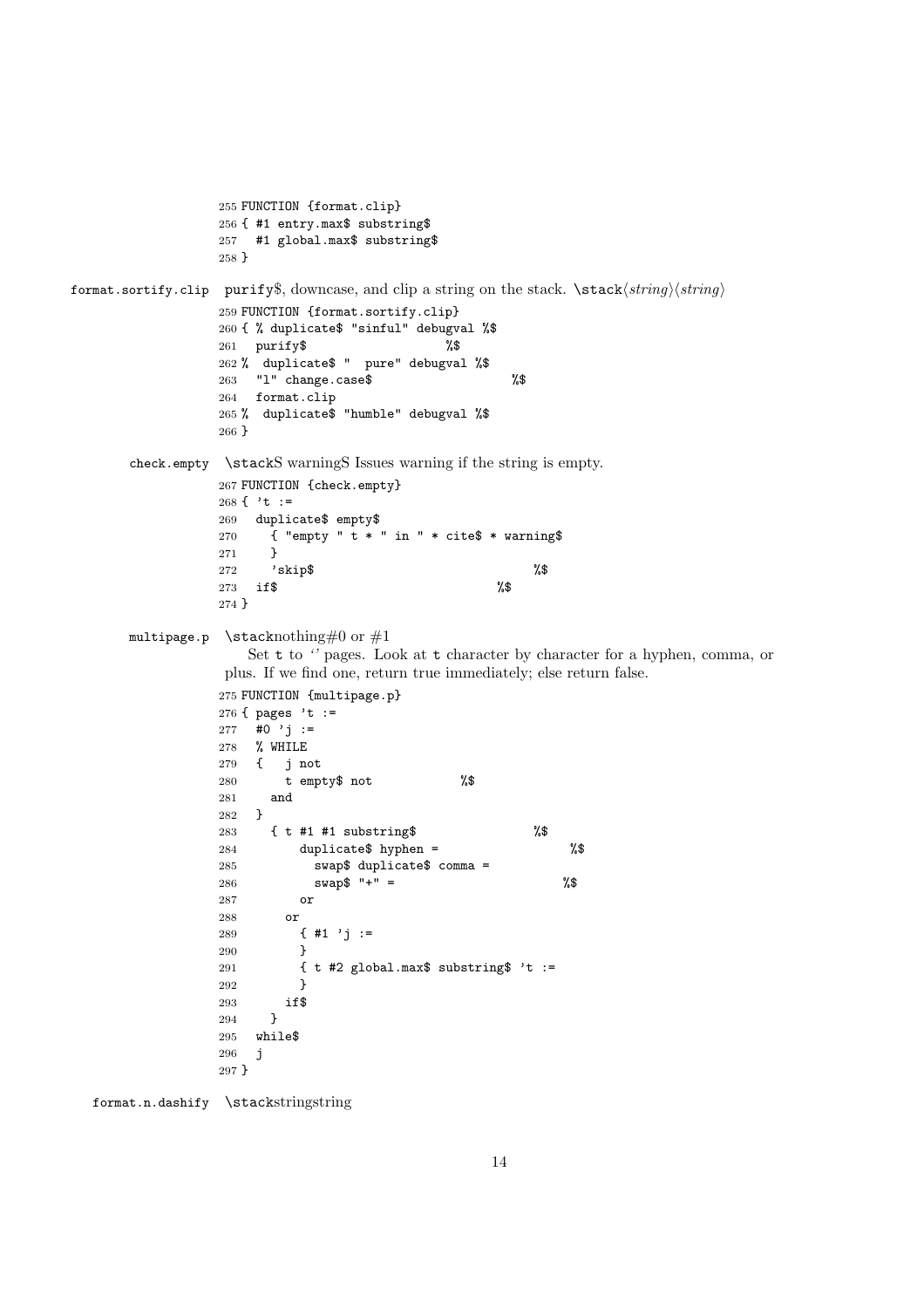Make single-dashes into double-dashes. FUNCTION {format.n.dashify} 299 {  $'$ t := % WHILE { t empty\$ not } %\$ { t #1 #1 substring\$ hyphen = %\$ { t #1 #2 substring\$ "--" = not %\$ { "--" \* t #2 global.max\$ substring\$ 't := } { % WHILE { t #1 #1 substring\$ hyphen = } %\$ { hyphen \* 311  $t$  #2 global.max\$ substring\$ 't := } while\$ %\$ } if\$ %\$ } { t #1 #1 substring\$ \* %\$ 318 t #2 global.max\$ substring\$ 't := } } if\$ %\$  $\begin{array}{cc} 321 & \text{ } \\ 322 & \text{whi} \end{array}$  $while \$$  } tie.or.space.connect \stackstring stringstring If the second string has less than 5 characters, the two are tied together, otherwise they are catenated with a space between them. FUNCTION {tie.or.space.connect} { duplicate\$ text.length\$ #5 < { tie } { space<br> $329$  } if\$ swap\$ \* \* } either.or.check \stackmsg fieldnull If field is not empty, give a warning appropriate for saying this field and an already-existing field can't be both used in the same entry. FUNCTION {either.or.check} { empty\$ 'pop\$ { "can't use both " swap\$ \* " fields in " \* cite\$ \* warning\$ } if\$ }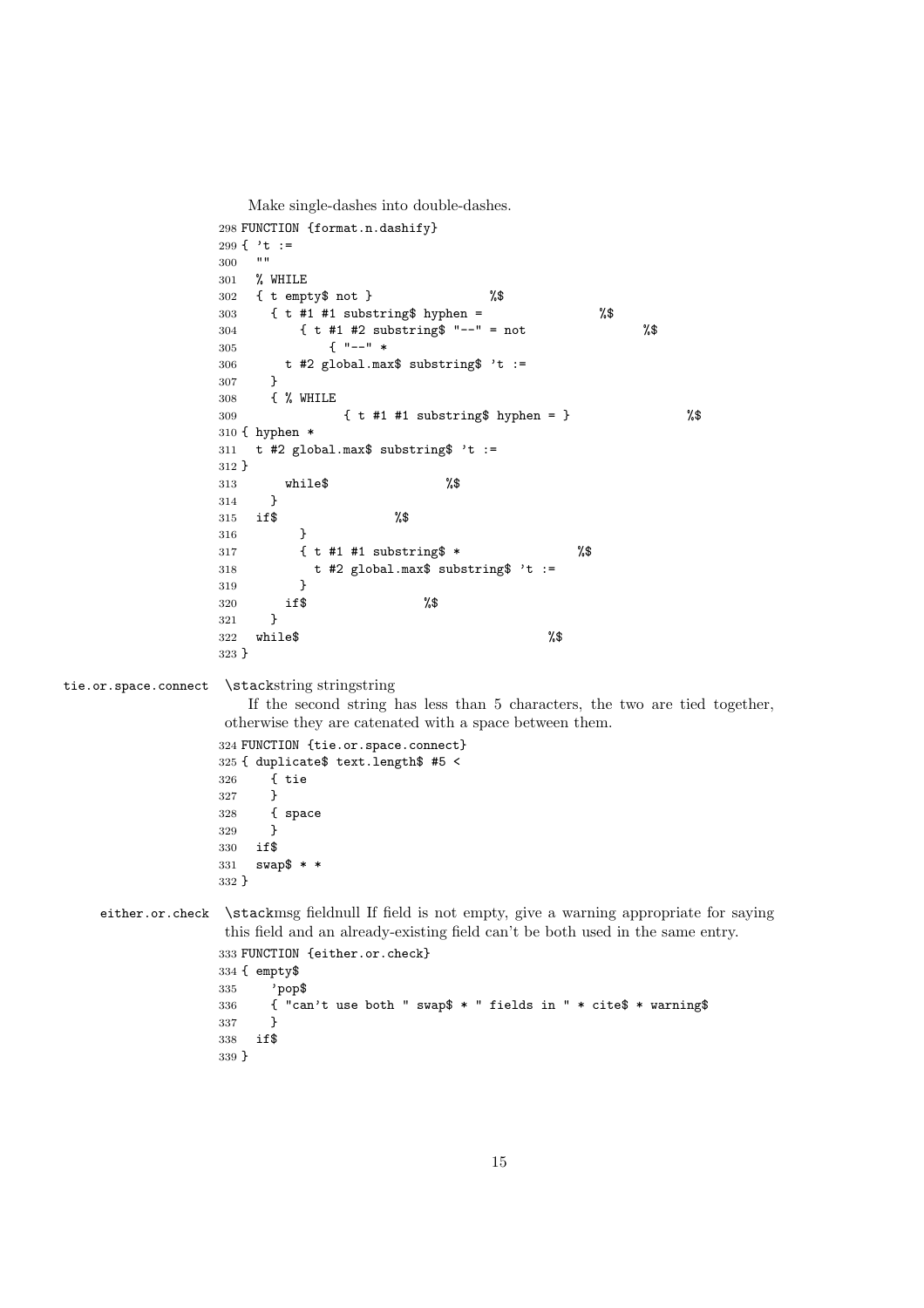#### **4.9 Queue functions START FIXING DOX HERE**

Queue functions expect a string on the stack. If it is empty, and the field for which the function is named is noempty, the string will be replaced with that field. (e.g., author.q will put *''* author on the stack if *''* author is nonempty and the author.q was passed an empty string). A chain of queue functions must begin with something on the stack, adn will leave the first nonempty field named in the chain on the stack.

Queue functions also increment an integer variable, 'j, whenever they are passed an empty string. At the end of the queue, 'j tells us which function in the queue contributed the string that results at the end of the queue, starting with zero for the first queue function after start.a.q. In order for this to work, queue functions must always be called in the same order:  $\prime$  author  $(\frac{1}{2}\theta)$   $\prime$  editor  $(\ddot{\#1})$ ,  $\dddot{\ }$  organization  $(\ddot{\#2})$ , and  $\dddot{\ }$  key  $(\ddot{\#3})$ . For entry types where a certain field should not appear in the queue, use 'blank.q' in its place in the order.

The value of j is consulted when setting leaditem, but not in other cases where queue functions are used

start.a.q must begin a queue. It initializes j and passes an empty string to the first queue function.

```
start.a.q
```

```
340 FUNCTION {start.a.q}
            341 \{ \# -1 \} ; =
            342 ""
            343 }
       inc.j
       key.q
344 FUNCTION {inc.j}
organization.q 345 \{ j #1 + 'j :=editor.q
346 }
     author.q
347
     blank.q
348 FUNCTION {key.q}
            349 { duplicate$ empty$
            350 { pop$ %$
            351 key field.or.null
            352 inc.j
            353 }
            354 'skip$ %$
            355 if$ %$
            356 }
            357
            358 FUNCTION {organization.q}
            359 { duplicate$ empty$
            360 { pop$ %$
            361 organization field.or.null
            362 inc.j
            363 }
            364 'skip$ %$
            365 if $ \%366 }
            367
            368 FUNCTION {editor.q}
            369 { duplicate$ empty$
```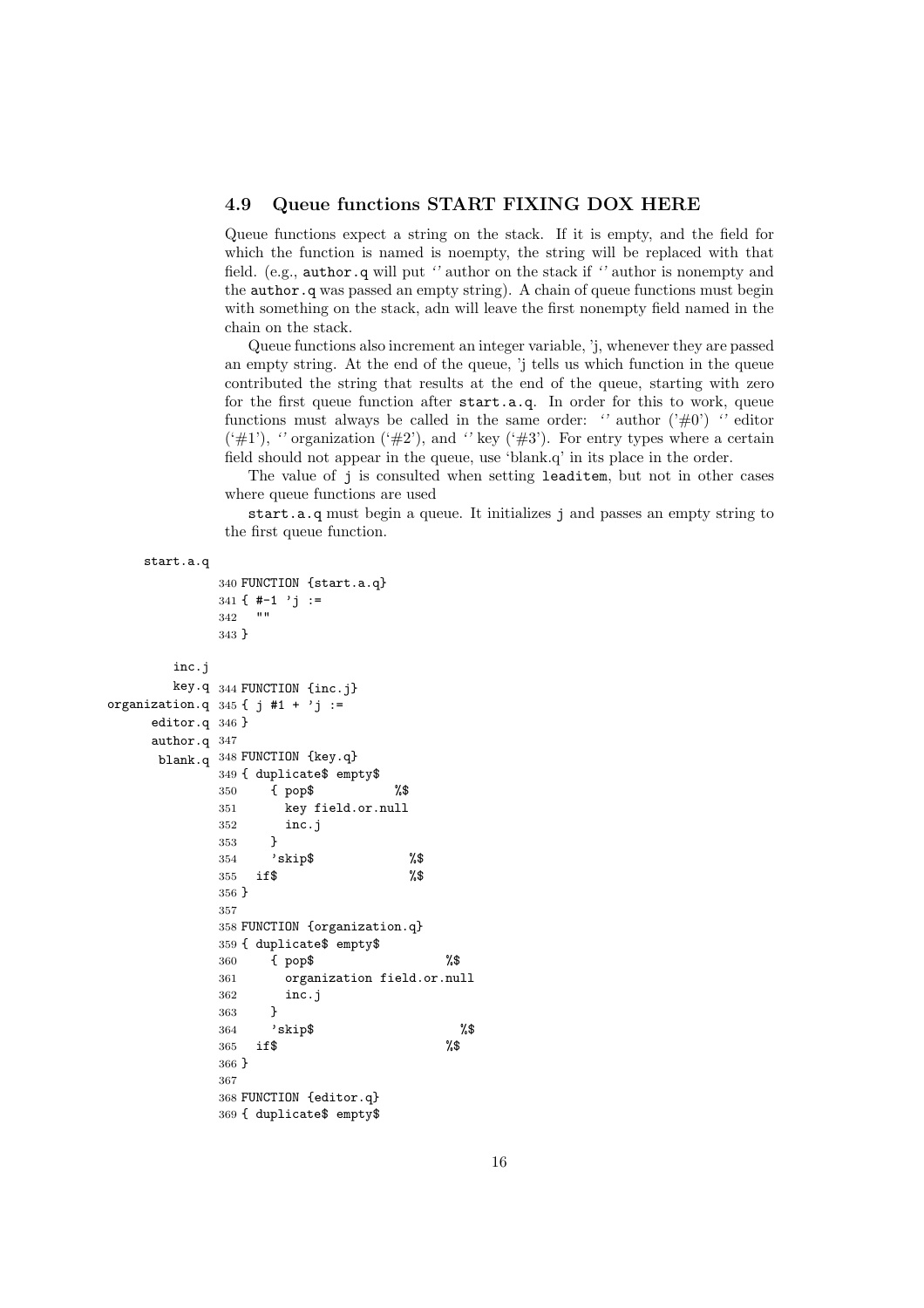```
370 { pop$ %$
371 editor field.or.null
372 inc.j
373 }
374 'skip$ %$
375 if $ %
376 }
377
378 FUNCTION {author.q}
379 { duplicate$ empty$
380 { pop$ %$
381 author field.or.null
382 inc.j
383 }
384 'skip$ %$
385 if$ %$
386 }
387
388 FUNCTION {blank.q}
389 { duplicate$ empty$
390 'inc.j
391 'skip$ %$
392 if$ %$
393 }
```
check.q \stackstring-S warning-stringstring-S

This should be the final queue command, though it is not a true queue command, since an extra warning string should be on the top of the stack above the string that has passed along the queue. The warning string should be an English disjunctive list of the queue commands that have come before it, so the user can tell which fields are missing. For example "author, organization, or key" if the queue has been author.q 'blank.q' 'organization.q' key.q.

If the queue string is empty, check.q issues the warning and puts on the stack an emergency string of the LAT<sub>E</sub>X key (i.e., cites), which should allow BIBT<sub>E</sub>X to proceed.

```
394 FUNCTION {check.q}
395 { 't :=
396 duplicate$ empty$
397 { pop$ %$
398 cite$ format.clip 'u := %$
399 "Need " t * " in " * cite$ * "; using: " * u * warning$
400 u
401 inc.j
402 }
403 'skip$ %$
404 if $ %
405 }
```
### **4.10 Format functions dox**

The format functions modify a string on the stack. They make no warnings, produce no output, and place no spaces or punctuation before or after their string, just modify it somehow.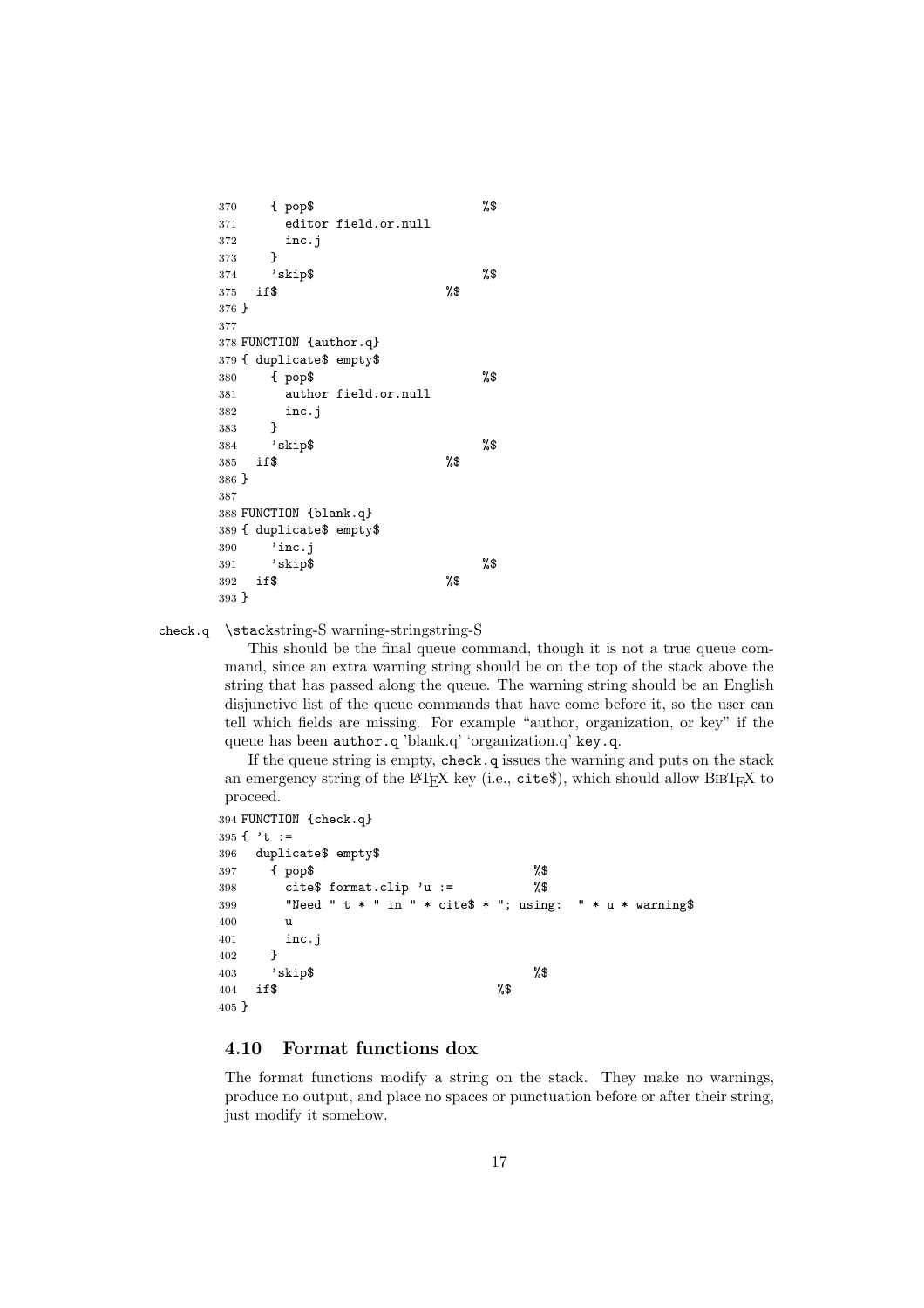#### **4.11 Format names functions**

format.names.for.label Format string on stack it to produce something appropriate for label.

Comma usage examples in the *Chicago Manual*: "A et al." and "A, B, et al." The *Chicago Manual* recommends for labels: use up to 3 names, and above 3 use 1st + etal. When this would lead to ambiguity, use one of 3 solns: use all names, use as many as needed to disambiguate, or include a (short) title to disambiguate: (Zipursky et al., *Brief Title*, 1988).

The *Chicago Manual* does not appear to distinguish between "et al." and "and others". It's possible to change the logic here to distinguish between the cases where the bibstyle is truncating the list of authors, and the case where "and others" appears in the bib file. But I'm not doing that now.

Labels:

| FIX: this stuff not implemented yet 1 author | Foo               |
|----------------------------------------------|-------------------|
| 2 authors                                    | Foo and Bar       |
| 3 authors                                    | Foo, Bar, and Baz |
| $4+$ authors                                 | Foo et al.        |
| $1+$ author "and others"                     | Foo et al.        |

This function is probably more general than it needs to be, but it's a nice model.

```
406 FUNCTION {format.names.for.label}
407 \{ \cdot \; s \; : =408 s num.names$ 'numnames := %$
409 s #1 "\{vv^*\{11\}'' format.name$ %$
410 s numnames "{ff}{vv}{ll}{jj}" format.name$ "others" = %$
411 numnames #3 >
412 or
413 % more than 3 names, or final name is "others"
414 { etal *
415 }
416 \{ numnames #1 - 'namesleft :=
417 #2 'nameptr :=
418 % WHILE
419 { namesleft #0 > }
420 { nameptr numnames =
421 % we're on the final name (and it's not "others")
422 { numnames #2 >
423 { comma *
424 }
425 'skip$ %$
426 if$ %$
427 " and " * s nameptr "{vv~}{11}" format.name$ * %$
428 }
429 % we're not on the final name (in this case: 2d of 3 names)
430 { comma * space *
431 s nameptr "{vv~}{ll}" format.name$ * %$
432 }
433 if$ %$
434 nameptr #1 + 'nameptr :=
435 namesleft #1 - 'namesleft :=436 }
437 while$ %$
```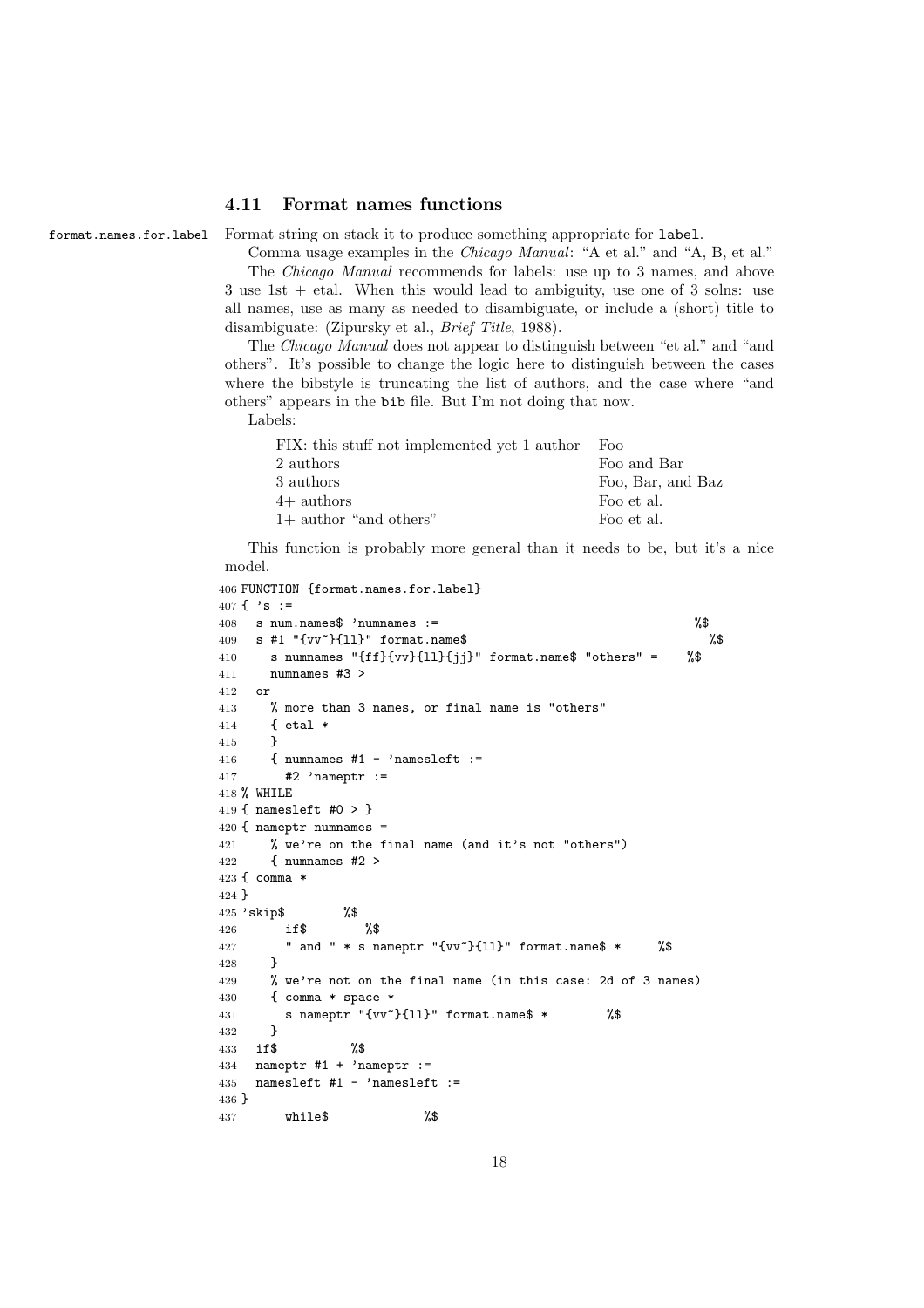```
438 }
439 if$ %$
440 }
```
format.names.lastfirst Pop a string containing a name list. Push a string with the first author last-namefirst and subsequent authors first-name-first.

```
441 FUNCTION {format.names.lastfirst}
                   442 \{\ \,s :=
                   443 s num.names$ 'numnames := % numnames = num.name$(s);
                   444 numnames 'namesleft :=
                   445 #1 'nameptr := % nameptr = 1;
                   446 % WHILE
                   447 { namesleft #0 > }
                   448 { nameptr #1 =
                   449 { s nameptr "{vv~}{ll}{, jj}{, ff}" format.name$ %$
                   450 }
                   451 { comma *
                   452 s nameptr "{ff<sup>-</sup>}{vv<sup>-</sup>}{11}{, jj}" format.name$ 't := \%453 nameptr numnames =
                   454 % final name
                   455 \{ t "others" =456 \{ etal * 457 \}457 }
                   458 \{ " and " * t *<br>459 }
                   459 }
                   460 if$ \frac{1}{8}461 }
                   462 % names both precede and follow this name
                   463 { space * t *
                   464 }
                   465 if $ %$
                   466 }
                   467 if$ %$
                   468 nameptr #1 + 'nameptr := % nameptr += 1;
                   469 namesleft #1 - 'namesleft := % namesleft =- 1;
                   470 }
                   471 while$ %$
                   472 }
format.names.firstfirst Same as format.names.lastfirst but all names are first name first.
                   473 FUNCTION {format.names.firstfirst}
                   474 \{ \ \}'\ :=
                   475 s num.names$ 'numnames := \% numnames = num.name$(s);
                   476 numnames 'namesleft :=
                   477 #1 'nameptr := \frac{1}{2} , nameptr = 1;
                   478 % WHILE
                   479 { namesleft #0 > }
                   480 { s nameptr "{ff<sup>-</sup>}{vv<sup>-</sup>}{ll}{, jj}" format.name$ 't := \%481 nameptr #1 =
                   482 't
                   483 { nameptr numnames =
                   484 % final name
                   485 { numnames #2 >
                   486 { comma *
```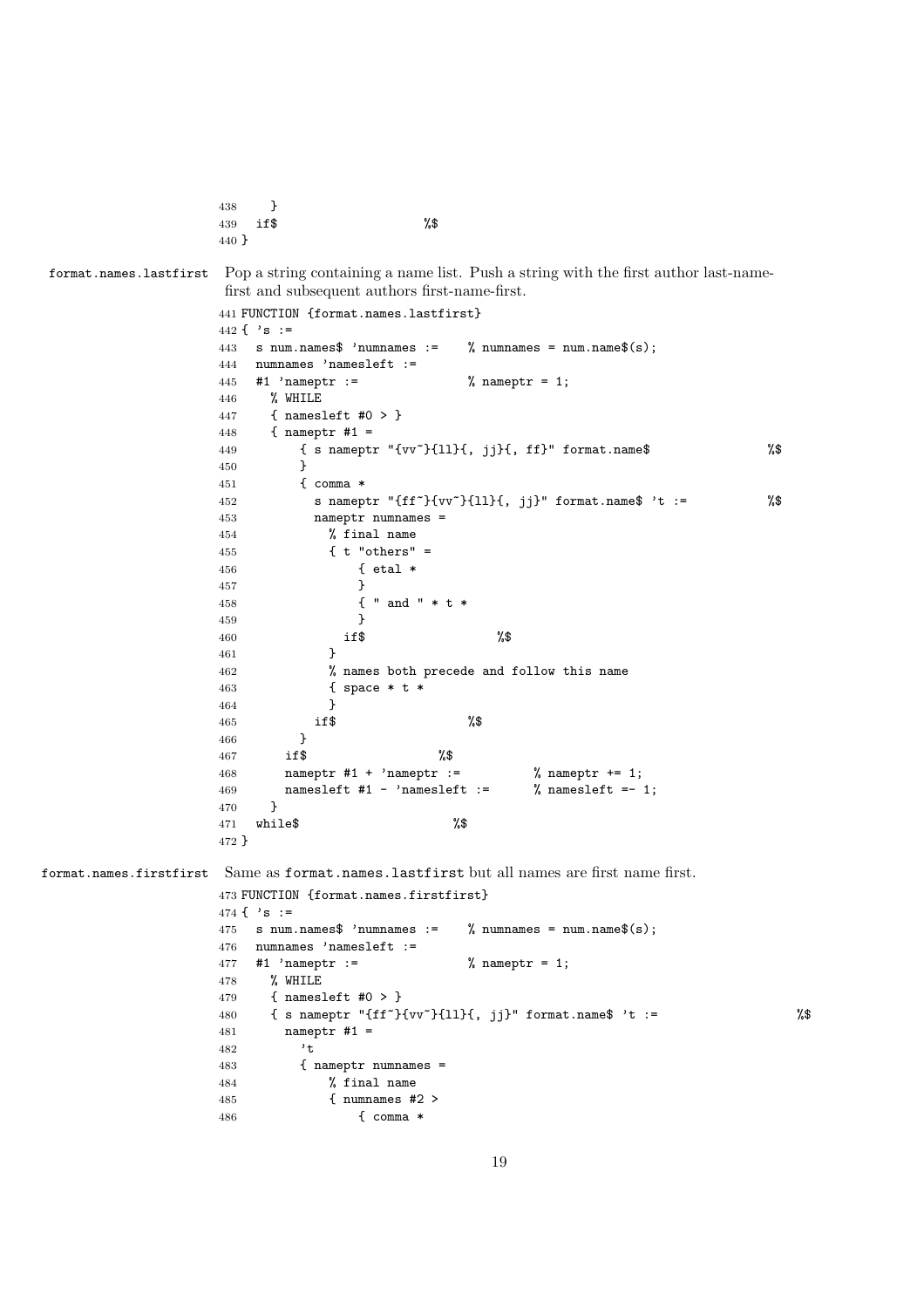```
487 }
488 'skip$ %$
489 if$ %$
490 t "others" =
491 { etal *
492 }
493 { " and " * t *
494 }
495 if $ \lambda$
496 }
497 % names both precede and follow this name
498 { comma * space * t *
499 }
500 if$ %$
501 }
502 if$ %$
503 nameptr #1 + 'nameptr := % nameptr += 1;
504 namesleft #1 - 'namesleft := \% namesleft =- 1;
505 }
506 while$ %$
507 }
```
#### **4.12 Make functions**

Make functions expect nothing on the stack, and leave one string there. Any side effects of setting global variables are noted in the comments. If a nonempty string cannot be made due to lack of the right fields, leave an empty one on the stack.

make.annotation Annotations can be omitted by nullifying the SCannotation environment.

```
508 FUNCTION {make.annotation}
509 { annotation empty$ %$
510 { ""
511 }
512 { "\begin{SCannotation}"
513 annotation *
514 "\end{SCannotation}" *
515 }
516 if$ %$
517 }
```
make.edition We use some logic here because we want to use the *''* seriesedition for the *''* edition in certain cases.

```
518 FUNCTION {make.edition}
519 { edition empty$ %$
520 { seriesedition empty$ not series field.or.null title field.or.null = and %$
521 { seriesedition
522 }
523 { ""
524 }
525 if $ \sqrt{3}526 }
527 { edition
528 }
```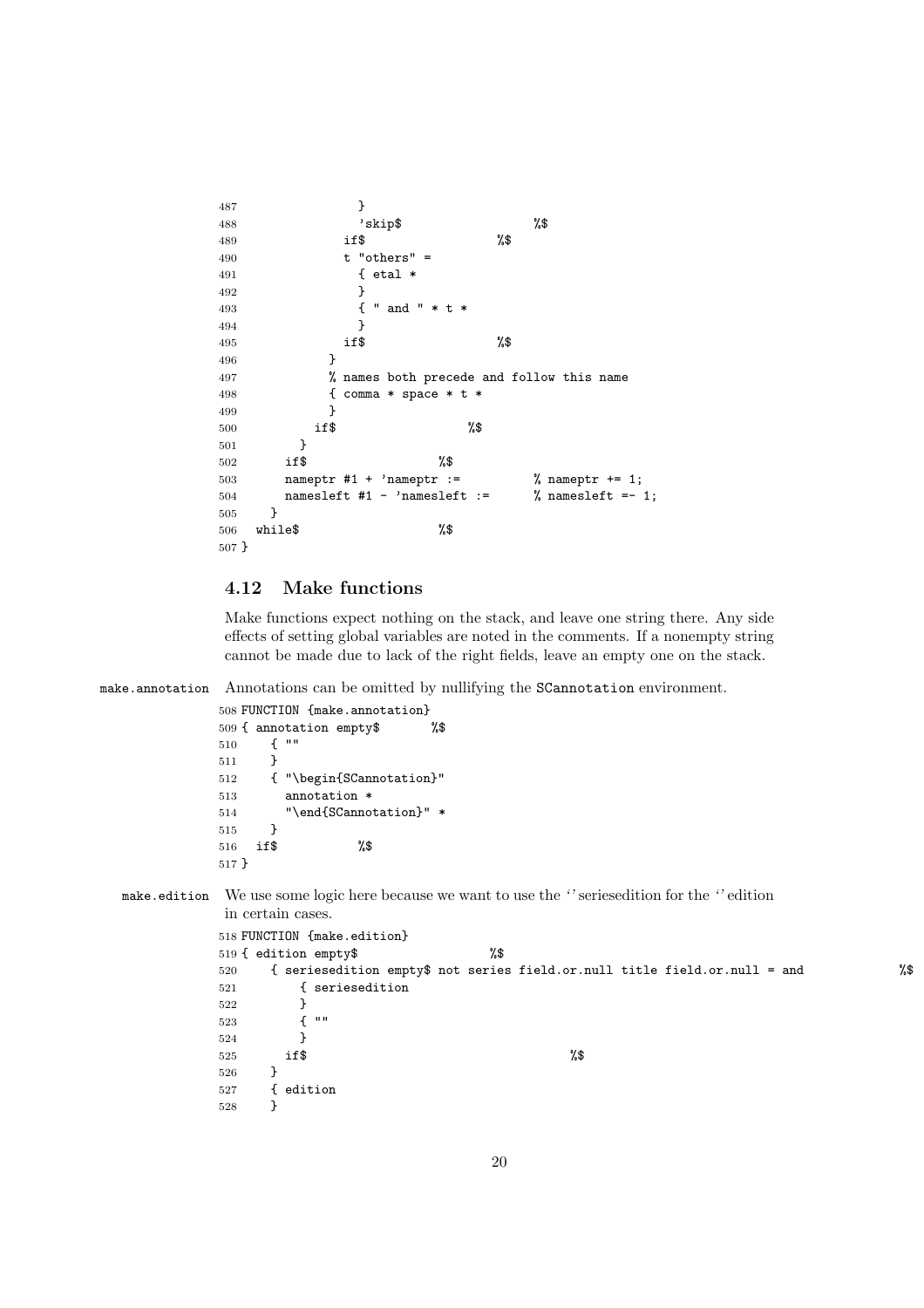| 529 if\$ | %\$ |
|----------|-----|
| 530 }    |     |

make.year.month make.year.nomonth Make a year string. We don't we use year. Label because that string is sterilized to make it appropriate for use in running text in citations (and for sorting I think); in the bibliography entry, we can be a little more lax, accepting special characters, and text that is not simply four numerals.

 FUNCTION {make.year.month} { year empty\$ %\$ { "" } { year year.label.tag \* month empty\$ %\$ 'skip\$ %\$ { comma \* space \* month \* } if\$ %\$ } **if \$** % } FUNCTION {make.year.nomonth} { year empty\$ %\$ { "" } { year year.label.tag \* } if \$ % }

make.year.or.oyear.month Push a string with year information. If *''* oyear is empty, call make.year.month. Warn in the almost-certainly-erroneous case of an *''* oyear without a *''* year.

> FUNCTION {make.year.or.oyear.month} { oyear empty\$ %\$ { make.year.month } { year empty\$ %\$ { "oyear without year in " cite\$ \* warning\$ } 'skip\$ %\$ if\$ %\$ oyear year.label.tag \* month empty\$ %\$ 'skip\$ { comma \* space \* month \* } if\$ %\$ } if\$ %\$ }

make.leaditem.with.tags Push leaditem and if it's an editor, include a nice taggy. FUNCTION {make.leaditem.with.tags}

{ leaditem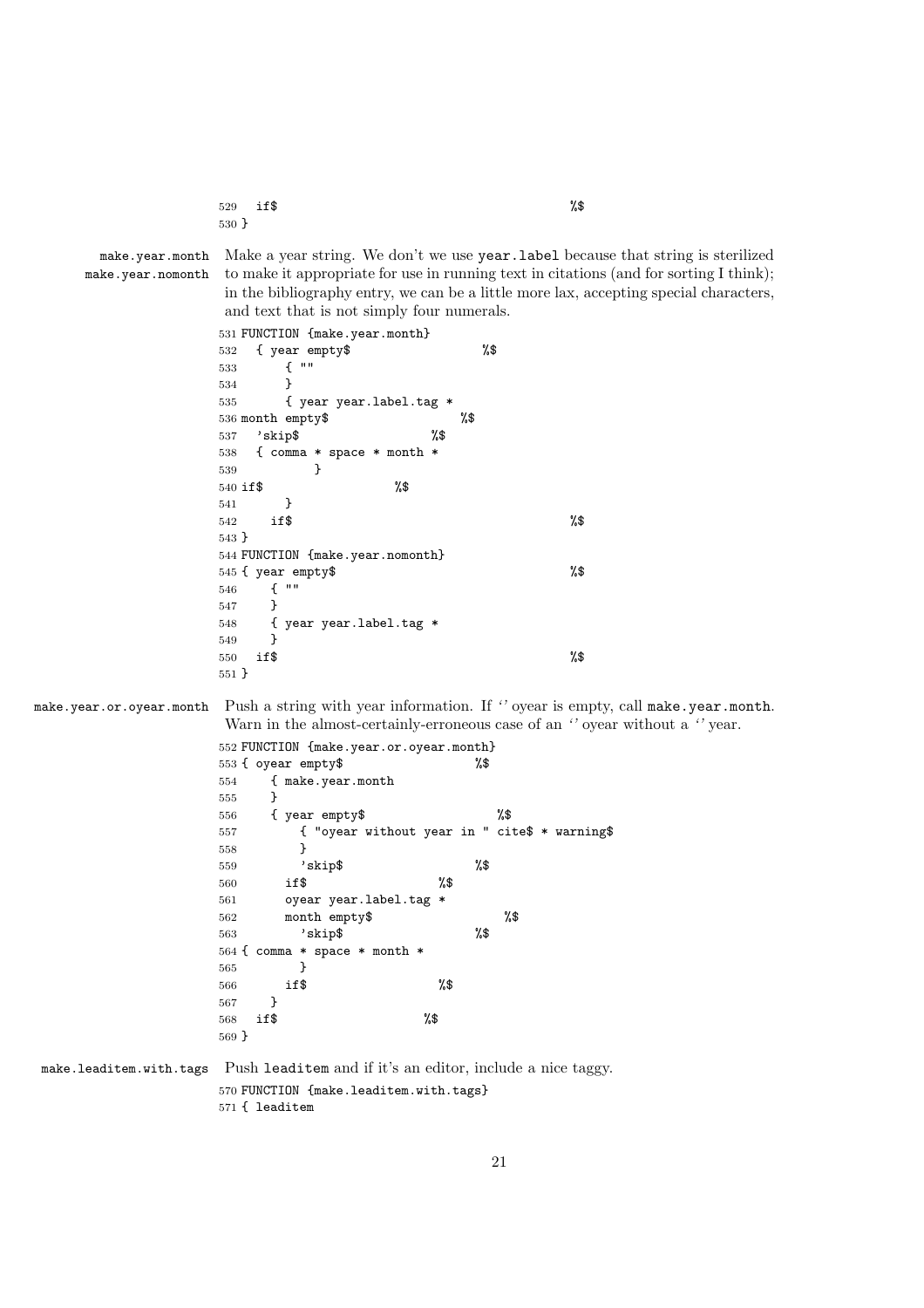```
572 principal-type editor.ptype =
                       573 { editor num.names$ #1 > %$
                       574 { ",~eds." *
                       575 }
                       576 { ",~ed." *
                       577 }
                       578 if$ %$
                       579 }
                       580 'skip$ %$
                       581 if$ %$
                       582 }
   make.editors.secondary Give editors' names when not for the leaditem.
                       583 FUNCTION {make.editors.secondary}<br>584 { editor empty$ %
                       584 { editor empty$
                       585 { ""
                       586 }
                       587 { output.state after.sentence =
                       588 output.state after.block = or
                       589 { "E"
                       590 }
                       591 { "e"
                       592 }
                       593 if$ %$
                       594 "dited by " * editor format.names.firstfirst *
                       595 }
                       596 if $ %
                       597 }
make.bookauthors.secondary This is for making authors' names that follow a title. When we use this, we are
                        only going to be interested in the '' bookauthor.
                       598 FUNCTION {make.bookauthors.secondary}
                       599 { bookauthor empty$ %$
                       600 \{ ""<br>601 \}601 }<br>
602 {
                                output. state after. sentence =603 output.state after.block =
                       604 or
                       605 { "B"
                       606 }
                       607 { "b"
                       608 }
                       609 if$ %$
                       610 "y" * bookauthor format.name. first first * 611 }
                       611 }
                       612 if$ %$
                       613 }
        make.translators
Translators and illustrators are always secondary, until I write some extensions.
       make.illustrators _{614} FUNCTION \{make.translators\}615 { translator empty$ %$
                       616 \{ ""<br>617 }
                       617 }
                       618 { output.state after.sentence =
```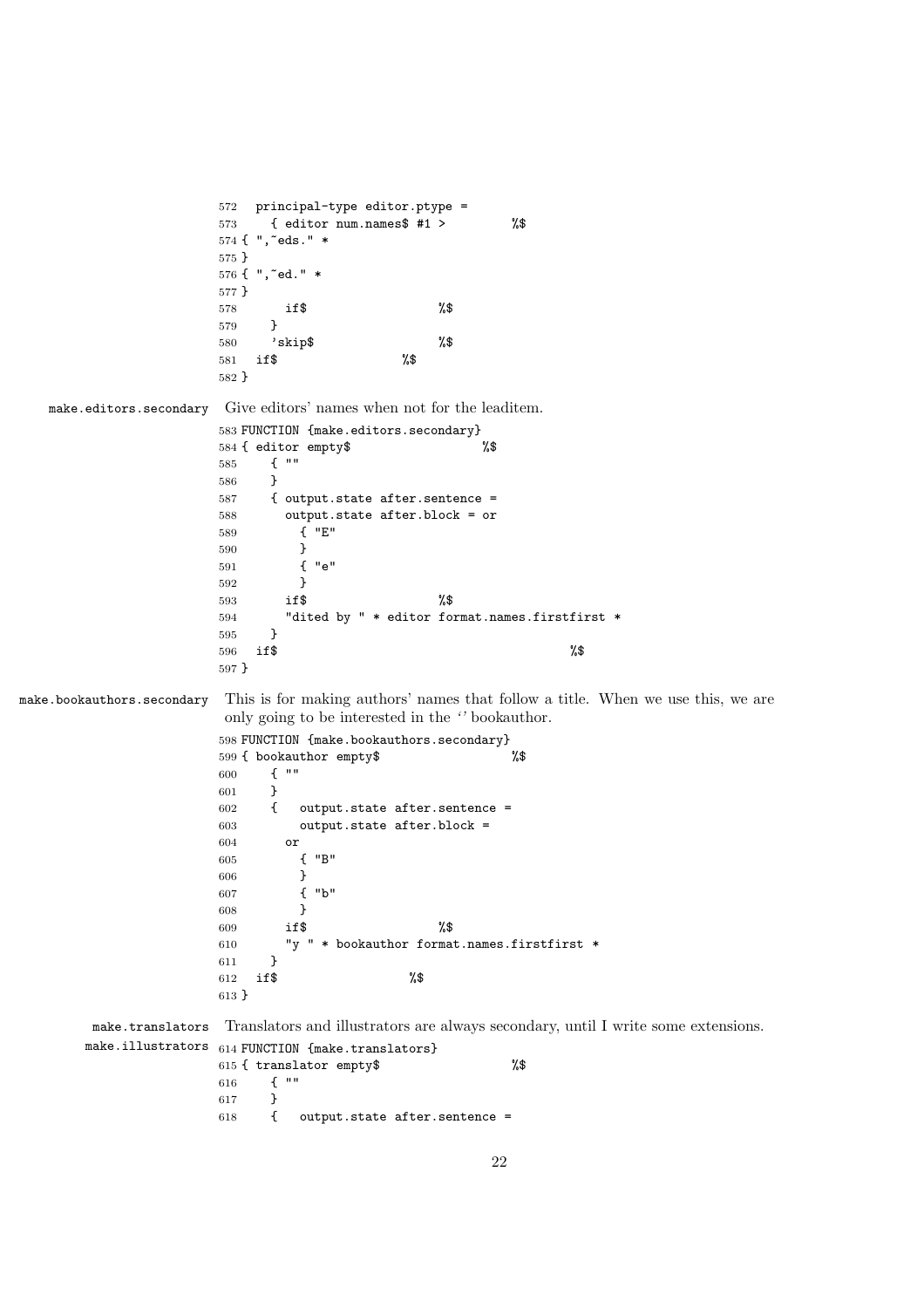```
619 output.state after.block =
               620 or
               621 { "T"
               622 }
               623 { "t"
               624 }
               625 if $ %$
               626 "ranslated " *
               627 flanguage empty$ %$
               628 'skip$ %$
               629 { "from the " * flanguage * space *
               630 }<br>631 if$
               631 if$ %$
               632 "by " * translator format.names.firstfirst *
               633 }
               634 if$ %$
               635 }
               636
               637 FUNCTION {make.illustrators}
               638 { illustrator empty$ %$
               639 { ""
               640 }<br>641 {
               641 { output.state after.sentence =
               642 output.state after.block =
               643 or
               644 { "I"
               645 }
               646 { "i"
               647 }
               648 if $ %$
               649 "llustrated by " * illustrator format.names.firstfirst *
               650 }
               651 if$ %$
               652 }
make.booktitle.ital
FIX: multilingual
   make.title.ital _{653} FUNCTION \{make.title.ital\}make.as.ftitle.ital
654 { title field.or.null italicize
               655 }
               656
               657 FUNCTION {make.booktitle.ital}
               658 { booktitle field.or.null italicize
               659 }
               660
               661 FUNCTION {make.as.ftitle.ital}
               662 { ftitle empty$ %$
               663 { ""
               664 }
               665 \{ "as " ftitle italicize * 666 \}666 }
                   if$ \%668 }
```
make.title.inquotes Put the title in quotes on the stack. \Wrapquotes is going to properly handle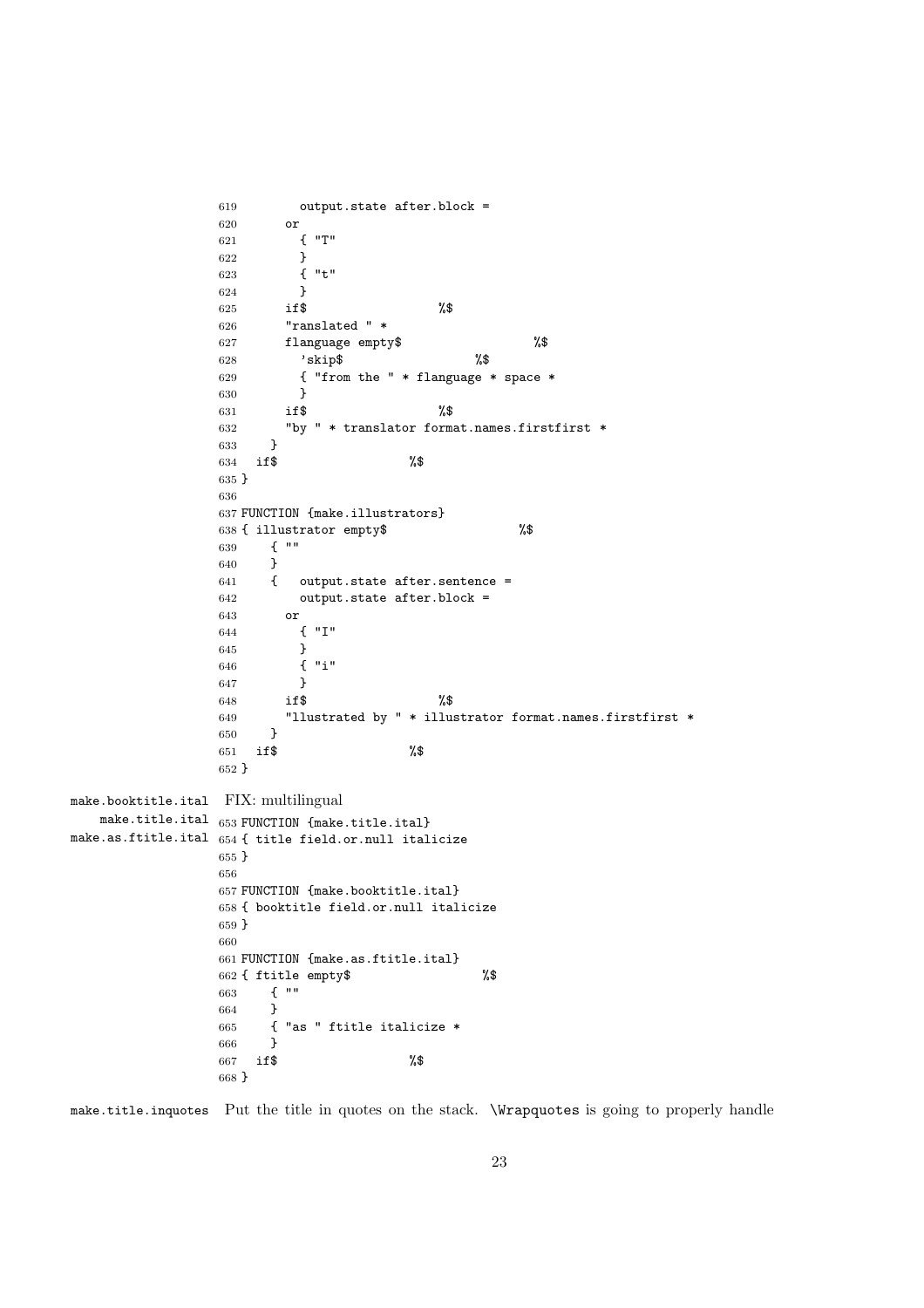punctuation that follows the closing quotation marks by sucking it inside the quotes. FIX: make generic function format.wrapquotes? like format.emphasize? FIX: make all those function that transform a string on the stack into "format" functions.

```
669 FUNCTION {make.title.inquotes}
670 { title empty$ %$
671 { ""
672 }
673 {
674 "\Wrapquotes{" title * "}" *
675 }
676 if \sqrt{$} 676 if \sqrt{$}677 }
678 FUNCTION {make.pages}
679 { pages empty$ %$
680 { ""
681 }
682 { pages format.n.dashify
683 }
684 if \sqrt[3]{ } %$
685 }
```
ke.vol.series.num.month.pages For articles, the number of cases to handle these fields is very large: 32 to do it properly! These cases could perhaps be collapsed, but it is going to be much easier to read here and to maintain if we do it brutishly by elaborating each case. The only exception I've made is when two adjacent leaves are very similar. The way I've laid out this funciton here, adjacent leaves are going to be the pairs of cases with and without a nonempty *''* pages.

> There are 5 relevant fields, each of which can be empty or not  $(2^5 = 32)$ . In the comments below, I mark each case with a series of 1 to 5 letters represent the cases where that field is nonempty: V for *''* volume, S for *''* series, N for *''* number, M for *''* month, and P for *''* pages. Thus, the case marked with the comment SMP is the one where the *''* series, *''* month, and *''* pages fields are nonempty, and *''* volume and *''* number are empty.

> FIX: when I use make.pages in this function, it's slightly inefficient, since make.pages does a check for empty pages which is unnecessary here.

FIX: this does not yet handle entries with nonempty *''* series.

FIX: go through and combine adjacent leaves.

We could really put the punctuation that should precede this unit right at the beginning of the string we're making here, but let's conform better to the conventions and put this in the scratch variable 'u instead. I don't think this function will ever get called at any time other than mid-sentence, after the journal title, but who knows. So a call to this function should look like:

make.vol.series.num.month.pages u output

Remember that when output.internal writes the punctuation, it adds a space following, so it is unnecessary to begin the string this function returns with a space. (Occasionally below, we want (and produce) a colon followed by no space; we can do this because we are directly creating this string, not using the output routine.)

686 FUNCTION {make.vol.series.num.month.pages}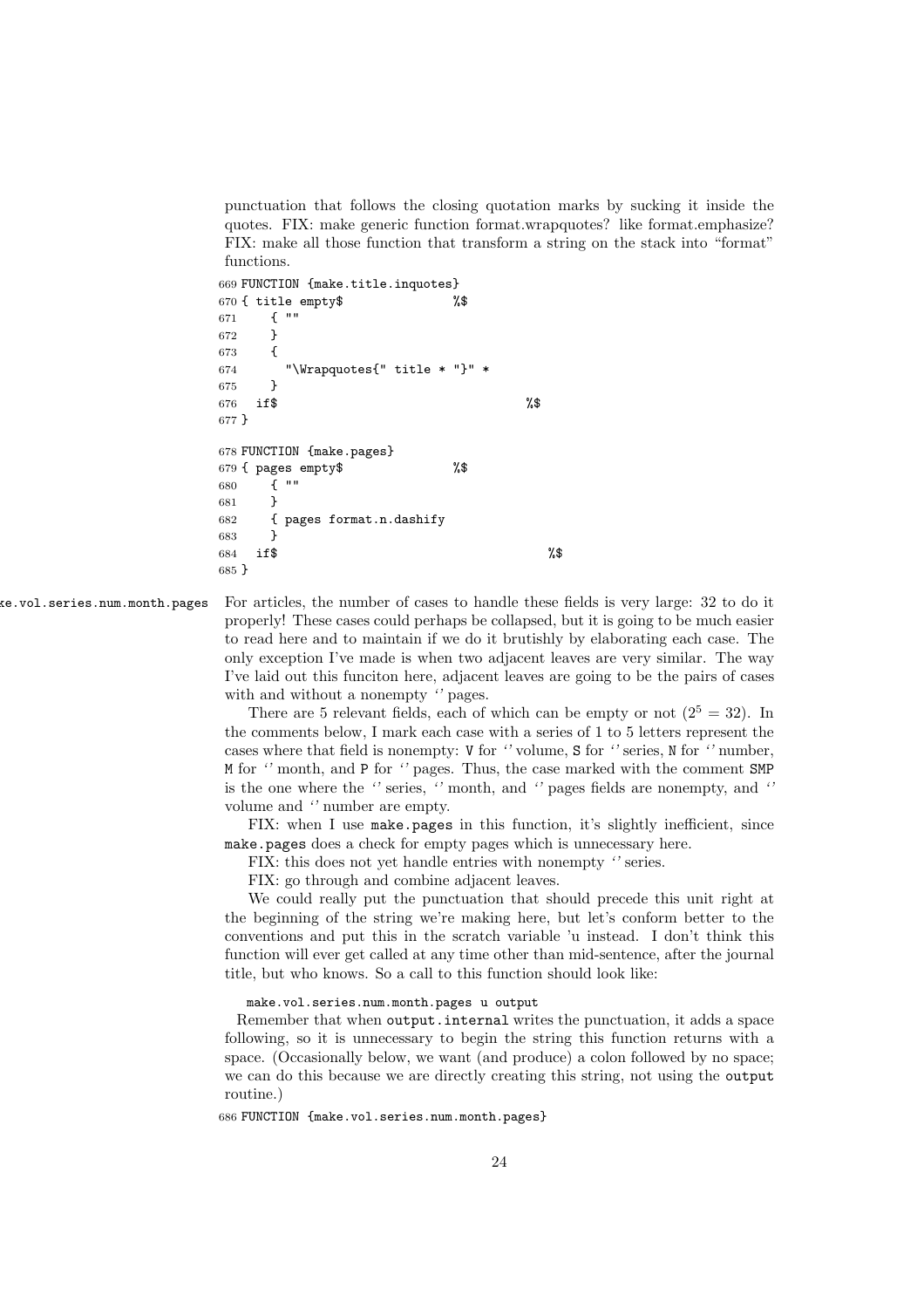```
687 { volume empty$ %$
688 { series empty$ %$
689 { number empty$ %$
690 { month empty$ %$
691 { pages empty$ %$
692 % none of VSNMP
693 { space 'u :=
694 ""
695 }
696 % P
697 { comma 'u :=
698 multipage.p
699 { "pp." pages format.n.dashify
700 }
701 { "p." pages
702 }
703 if $ \frac{1}{2} %
704 tie.or.space.connect
705 }
706 if$ %$
707 }
708 { pages empty$ %$
709 % M
710 { comma 'u :=
711 month
712 }
713 % MP
714 { comma 'u :=
715 month comma * space * make.pages *
716 }
717 if$ %$
718 }
719 if$ %$
720 }
721 { month empty$ %$
722 { pages empty$ %$
723 % N
724 { comma 'u :=
725 "no." number tie.or.space.connect
726 }
727 % NP
728 { comma 'u :=
729 "no." number colon * make.pages * tie.or.space.connect
730 }
731 if$ %$
732 }
733 { pages empty$ %$
734 % NM
735 { comma 'u :=
736 "no." number tie.or.space.connect
737 space * month parenthesize *
738 }
739 % NMP
740 { comma 'u :=
```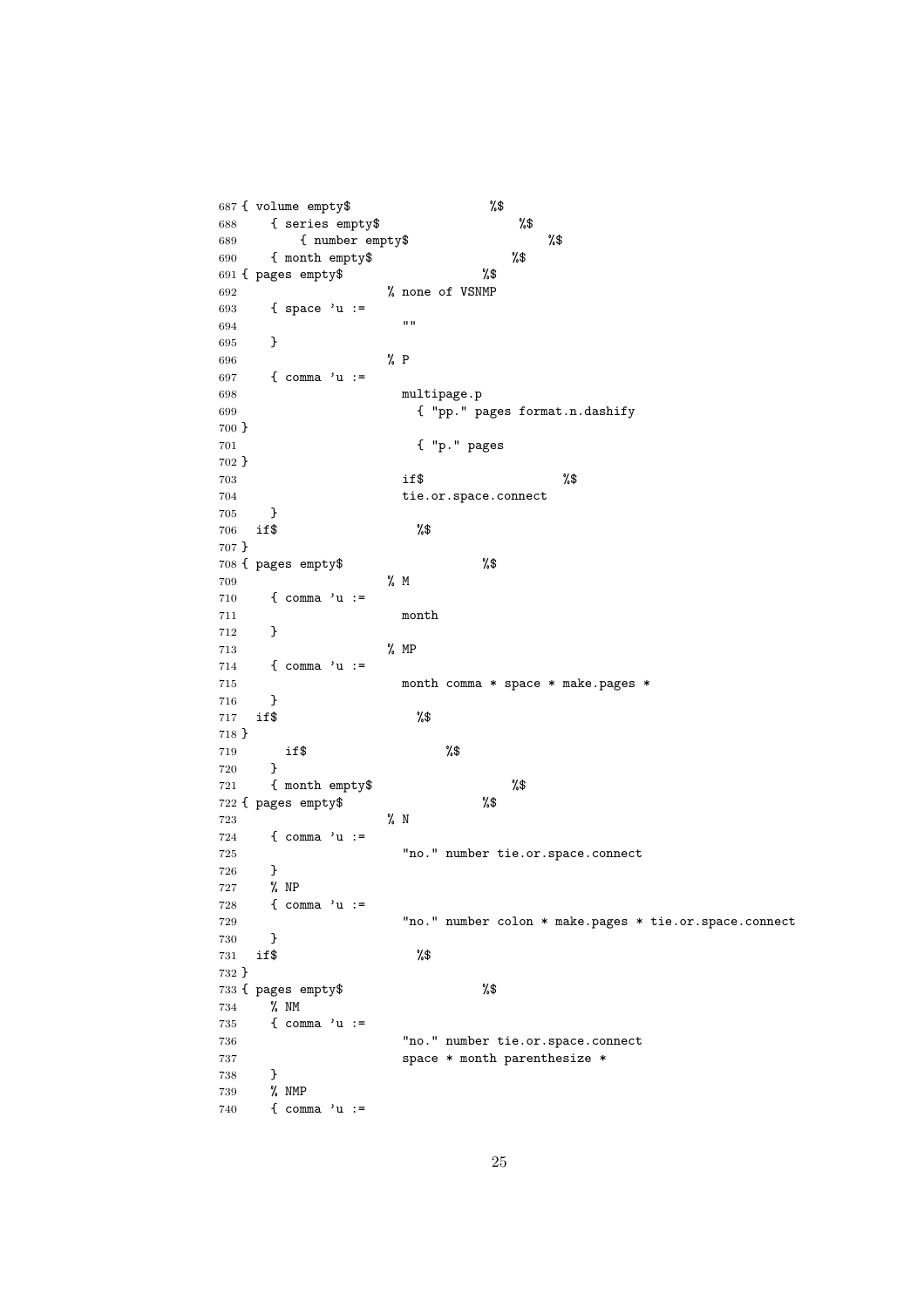"no." number tie.or.space.connect space \* month parenthesize \* colon \* space \* make.pages \* } if\$ %\$ } if\$ %\$ } if\$ %\$  $\begin{matrix} 750 & \mathbf{3} \\ 751 & \mathbf{4} \end{matrix}$ { number empty\$ %\$<br>
x\$<br>
x\$ 752 { month empty\$<br>753 { pages empty\$ %\$ 753 { pages empty\$  $\begin{matrix} 754 & \text{\bf \texttt{\% }}{\bf S}\\ 755 & \text{\bf \texttt{\{}} \end{matrix}$  { } % SP { } if\$ %\$ } { pages empty\$ %\$  $\begin{matrix} 0 \\ 1 \end{matrix}$  SM { } % SMP { } if\$ %\$ } if\$ %\$ } 773 { month empty\$  $\frac{1}{3}$   $\frac{1}{3}$   $\frac{1}{3}$   $\frac{1}{3}$   $\frac{1}{3}$   $\frac{1}{3}$   $\frac{1}{3}$   $\frac{1}{3}$   $\frac{1}{3}$   $\frac{1}{3}$   $\frac{1}{3}$   $\frac{1}{3}$   $\frac{1}{3}$   $\frac{1}{3}$   $\frac{1}{3}$   $\frac{1}{3}$   $\frac{1}{3}$   $\frac{1}{3}$   $\frac{1}{3}$   $\frac{1}{3}$   $\$  $774 \text{ f pages empty}\$  % SN { } % SNP  $\begin{matrix} 779 &\quad \ \ \{ \ 780 &\quad \ \ \end{matrix}$  } if\$ %\$ } { pages empty\$ %\$ % SNP { } % SNMP { } if\$ %\$ } if\$ %\$ } if\$ %\$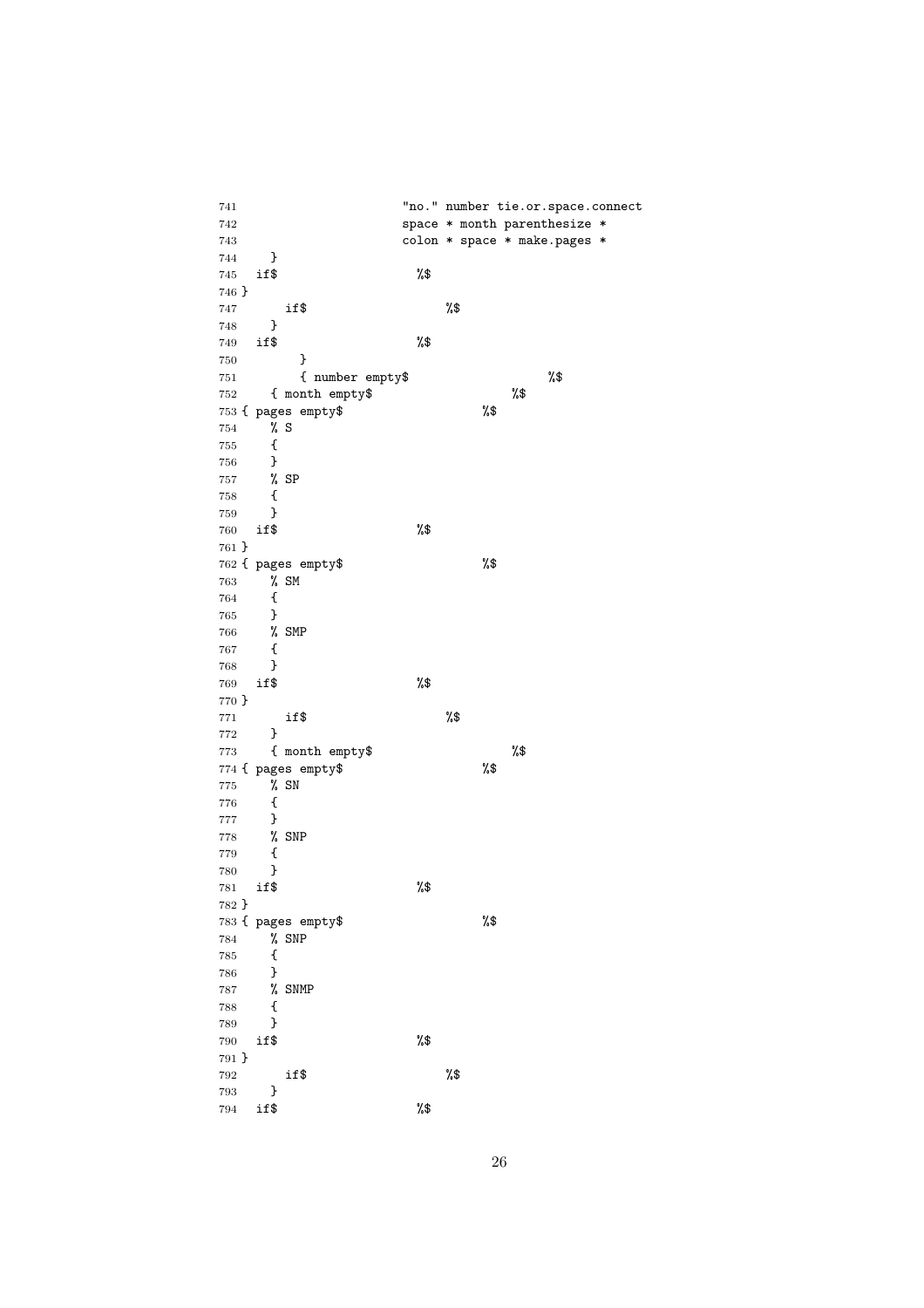} if\$ %\$ } { series empty\$ %\$ { number empty\$ %\$ { month empty\$ %\$ { pages empty\$ %\$ % V { comma 'u := "vol." volume tie.or.space.connect } % VP { space 'u := volume colon \* make.pages \* } if\$ %\$ } { pages empty\$ %\$ % VM { comma 'u := 815 "vol." volume tie.or.space.connect **space \* month parenthesize \***  } % VMP { space 'u := volume space \* month parenthesize \* colon \* space \* make.pages \* } if\$ %\$ } 825 if  $\sqrt[3]{\$}$  } { month empty\$  $828$  { pages empty\$  $\frac{1}{8}$  %\$ 828 { pages empty\$ % VN { space 'u := 831 volume ", no." number tie.or.space.connect \* } % VNP { space 'u := volume space \* number parenthesize \* colon \* space \* make.pages \* } if\$ %\$ } { pages empty\$ %\$ % VNM { space 'u := volume ", no." number tie.or.space.connect \* space \* month parenthesize \* } % VNMP { space 'u := volume space \* number parenthesize \* colon \* space \*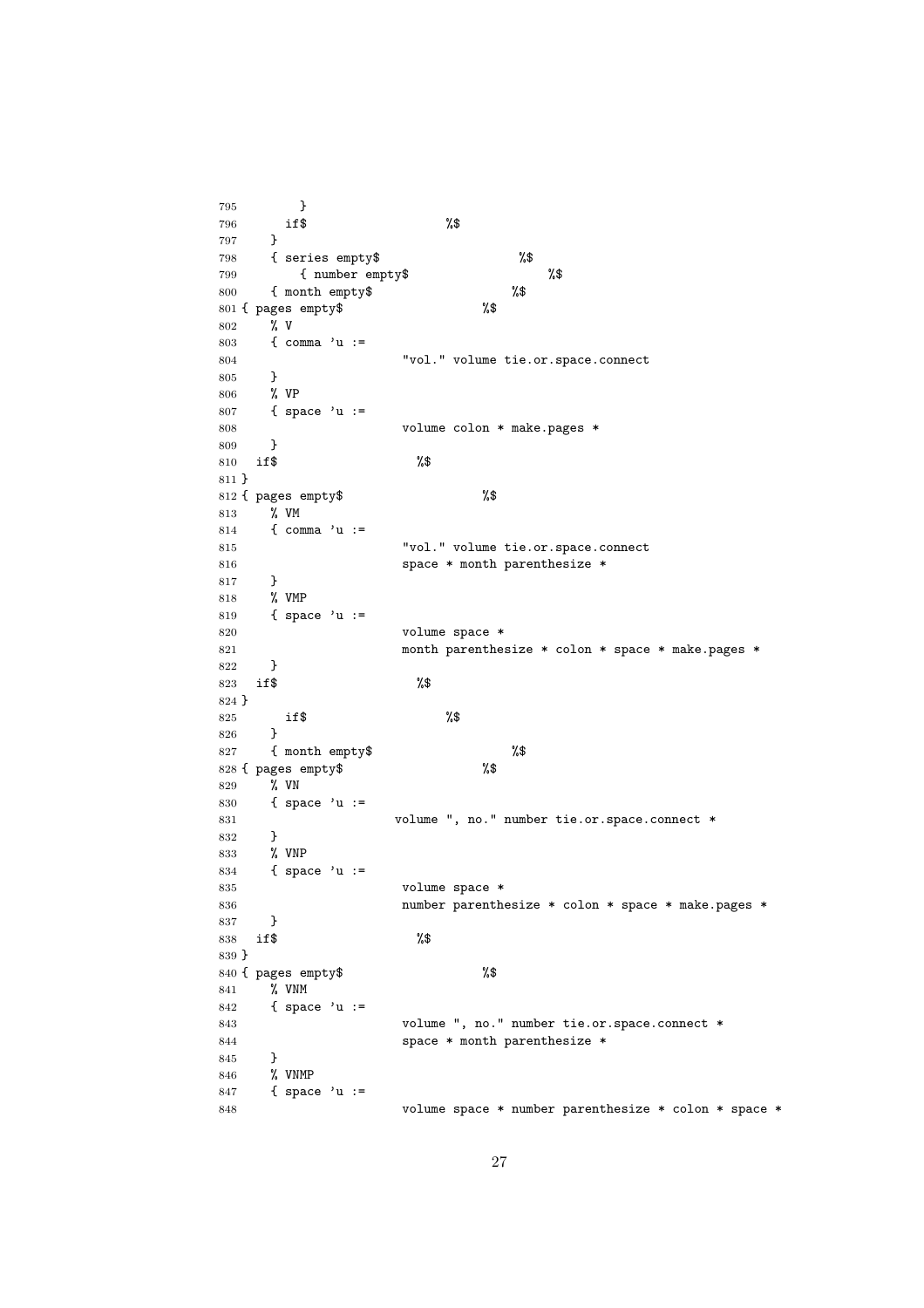make.pages \* space \* month parenthesize \* } if\$ %\$ } if\$ %\$ } if\$ %\$ } { number empty\$ %\$ 858 { month empty\$ %\$<br>859 { pages empty\$ %\$ 859 { pages empty\$ 860 % VS<br>861 {  $\begin{array}{cc} 861 & \text{f} \\ 862 & \text{f} \end{array}$  } % VSP { } if\$ %\$ } { pages empty\$ %\$ 869 % VSM {<br> $871$  } } % VSMP {<br> $874$  } } if\$ %\$ } if\$ %\$ } 879 { month empty\$ %\$<br>880 { pages empty\$ %\$ 880 { pages empty\$ 881 % VSN<br>882 { { } % VSNP { } if\$ %\$ } { pages empty\$ %\$ 890 % VSNM {<br> $892$  } } % VSNMP  $\begin{matrix} 894 & \textbf{\quad} 4\\ 895 & \textbf{\quad} \end{matrix}$  } if\$ %\$ } if\$ %\$ } 900 if\$ %\$ } if\$ %\$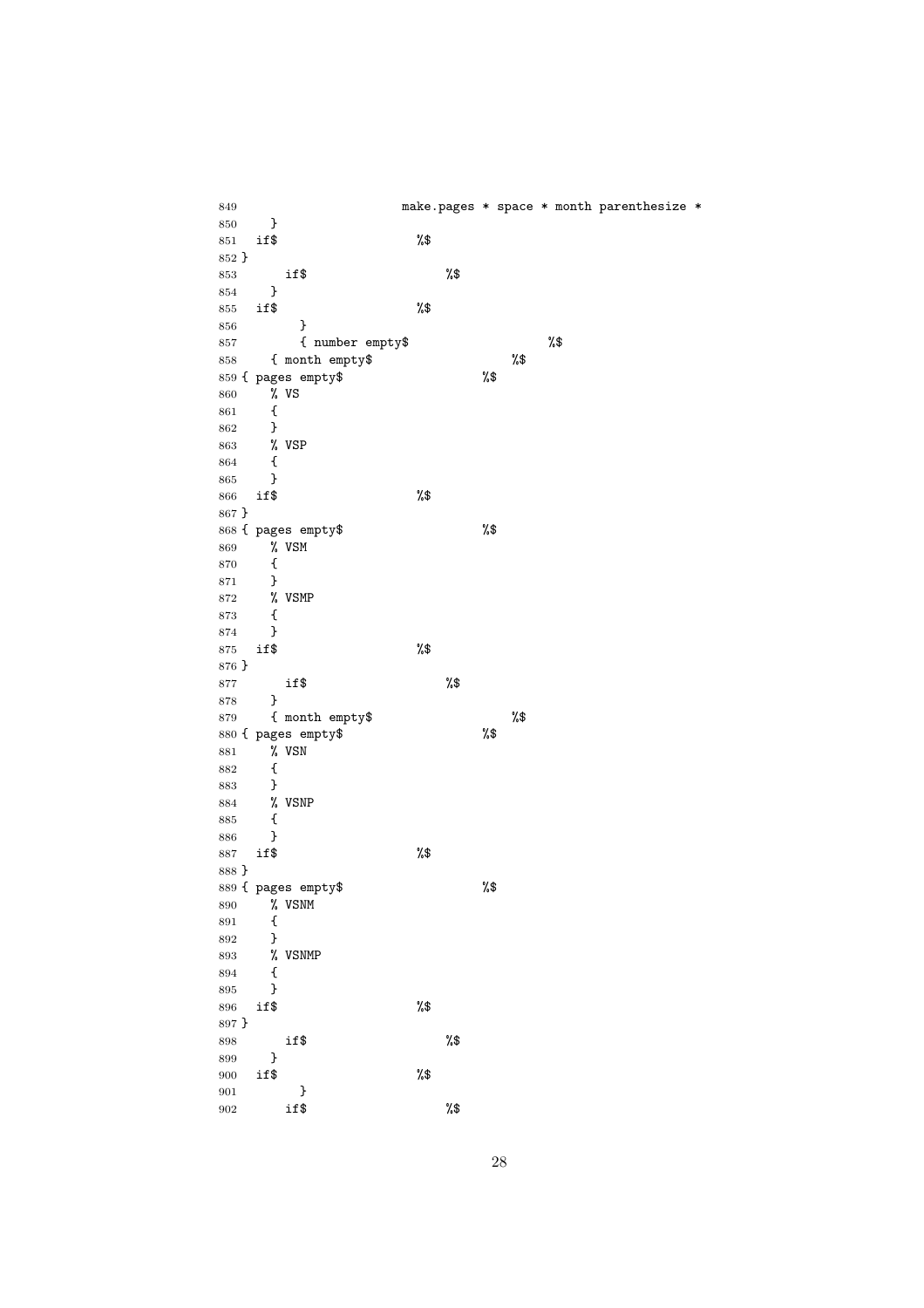```
903 }
                904 if$ %$
                905 }
     make.crossref
                906 FUNCTION {make.crossref}
                907 { "\citeNP{" crossref * "}" *
                908 }
output.series.number Outputs the number with appropriate capitalization. Warns if we also have
                 nonempty '' seriesedition.
                909 FUNCTION {output.series.number}
                910 { series empty$ %$
                911 { number empty$ %$
                912 { ""
                913 }
                914 { "Can't use 'number' without 'series' in " cite$ * warning$<br>015
                915916 }
                 917 if$ %$
                918 }
                919 { number empty$ %$
                920 { series
                921 seriesedition empty$ %$
                922 'skip$<br>923 { comm
                            923 { comma output
                924 new.block
                925 seriesedition<br>926 }
                926 }
                 927 if$ \sqrt{3}928 }
                929 { series space *
                930 "no." *<br>931 number tie.or.s
                    number tie.or.space.connect
                932 "number and seriesedition" seriesedition either.or.check
                933 }
                 934 if$ %$
                935 }<br>936 if$
                 936 if$ %$
                937 comma output
                938 }
output.volume.series The '' series is not required. FIX: why do we output stuff here? can't we use a
                 make function like elsewhere?
                939 FUNCTION {output.volume.series}
                940 { volume empty$ %$
                941 { ""
                942 }
                943 { "Volume" volume tie.or.space.connect
                944 series empty$ %$<br>945 'skip$ %\$
                         'skip$
                946 { " of " * series italicize *
                947 seriesedition empty$ %$
                948 'skip$ %$
```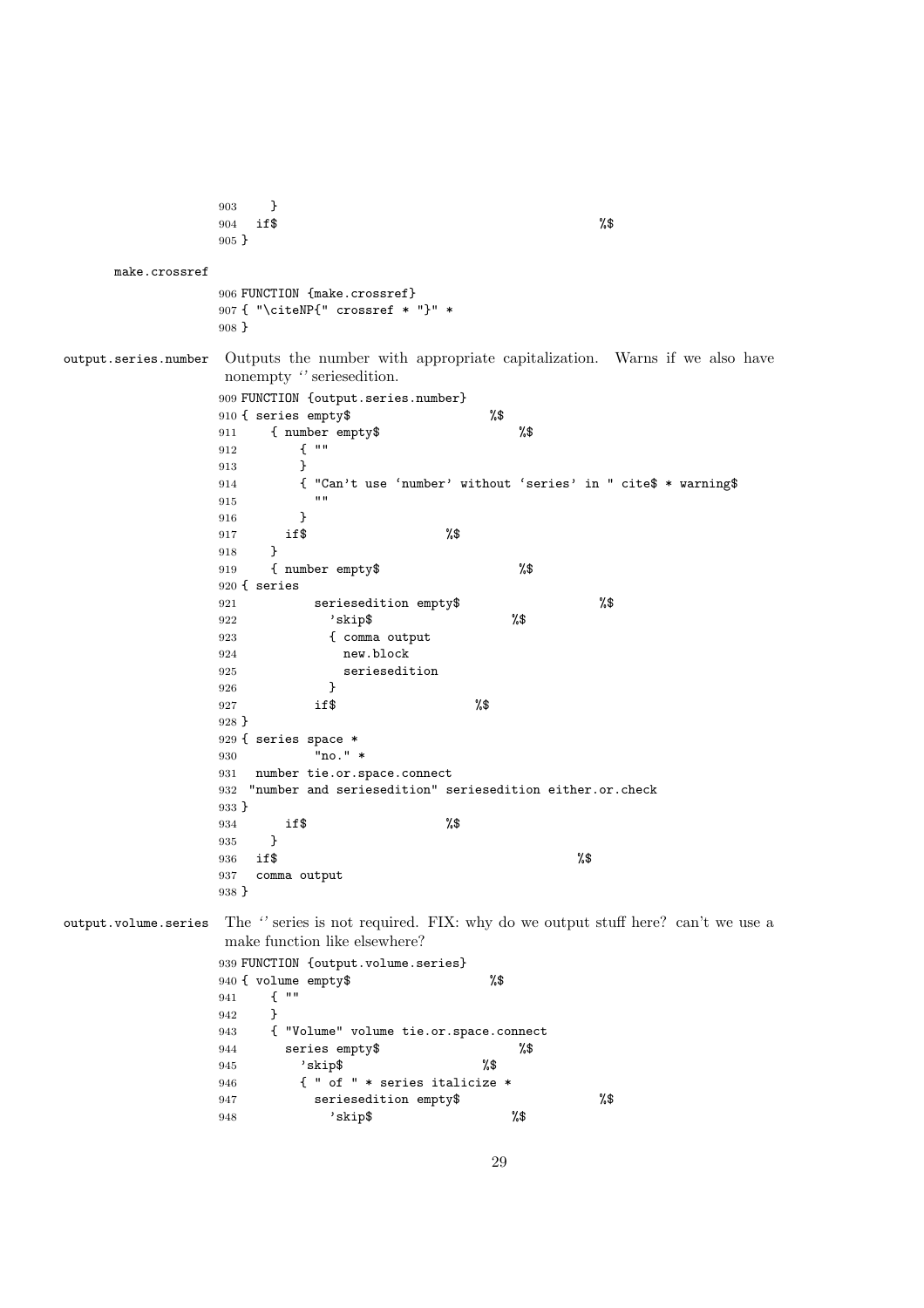```
949 { comma output
950 new.block
951 seriesedition
952 }
953 if$ \sqrt[3]{\$}954 }
955 if$ \%956 "volume and number" number either.or.check
957 }
958 if$ %$
959 comma output
960 }
```
make.chapter.of To say for example "Part 3" instead of "Chapter 3", put "Part" into the *''* type field, and the number and the preposition into the *''* chapter field, e.g., "3 of". A tie is automatically put in between the *''* type field and the *''* chapter field in this case. We can't make a decision based on the length of the *''* chapter field when it's going to contain the preposition.

> OK, putting the preposition in the chapter field doesn't work out when you do crossreferences. So let's try "of" as a general preposition.

```
961 FUNCTION {make.chapter.of}
962 { chapter empty$ %$
963 { ""
964 }
965 { type empty$ %$
966 { "Chapter"
967 }
968 { type "t" change.case$ %$
969 }
970 if$ %$
971 chapter tie.or.space.connect
972 " of " *
973 }
974 if$ %$
975 }
```
make.chapter

```
976 FUNCTION {make.chapter}
977 { chapter empty$ %$
978 { ""
979 }
980 { type empty$ %$
981 { "Chapter"
982 }
983 { type "t" change.case$ %$
984 }
985 if$ %$
986 chapter tie.or.space.connect
987 }<br>988 if$
988 if$ %$
989 }
```
make.number.tr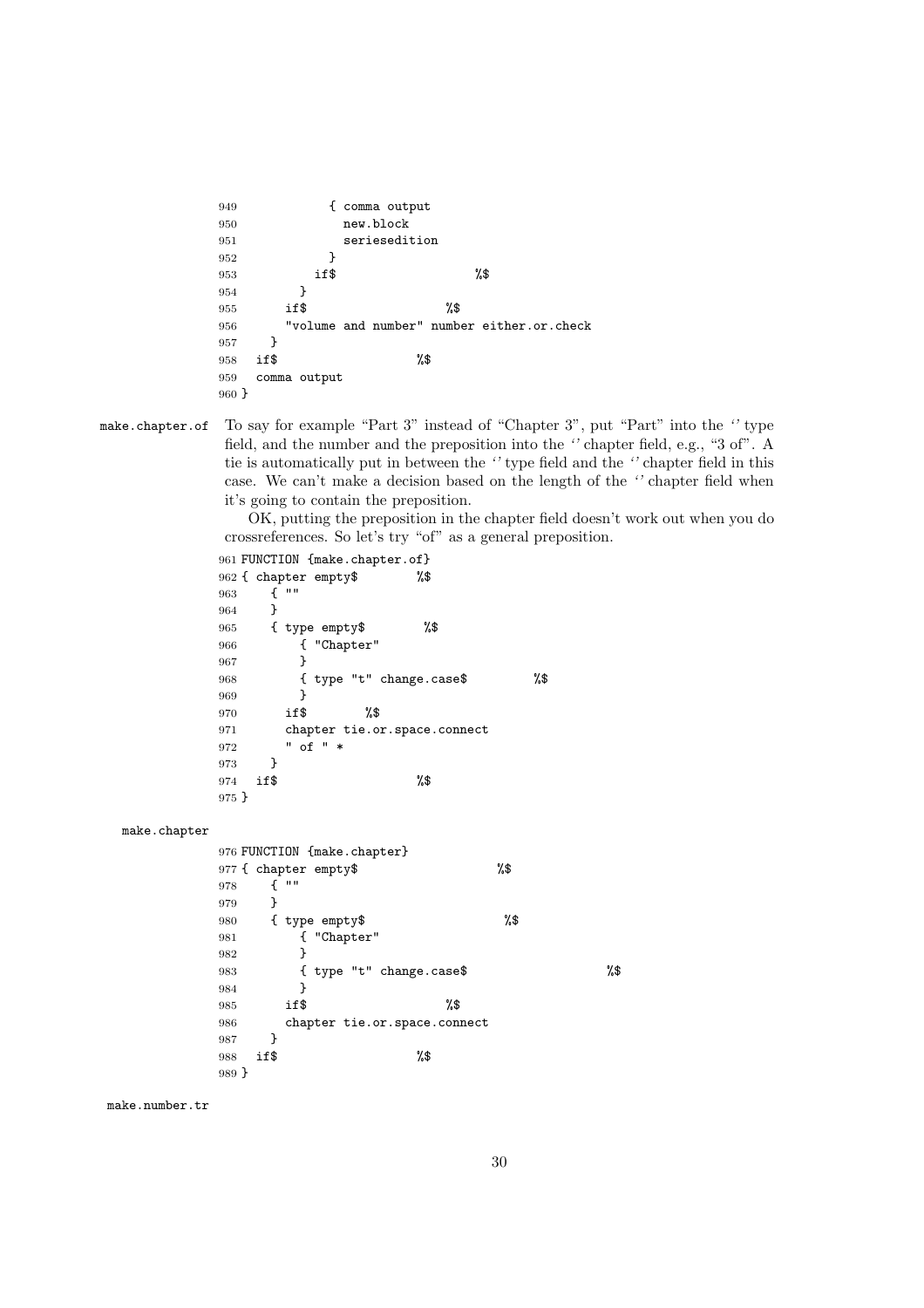```
990 FUNCTION {make.number.tr}
991 { type empty$ %$
992 { "Technical Report"
993 }
994 { type "t" change.case$ %$
995 }
996 if$ %$
997 number empty$ %$
998 'skip$ %$
999 { number tie.or.space.connect
1000 }
1001 if$ %$
1002 }
```
#### **4.13 Label and principal field functions**

calc.labels rincipal-field.principal-type Set label and year.label from the original database. Set leaditem. For reference from above: " author  $(\vec{v}\#0)$ " editor  $(\vec{v}\#1)$ , " organization  $(\vec{v}\#2)$ ", and " key  $(*#3').$ 

FIX: NOTE: the entry-type functions (and specifically its subroutines like make.authors) are going to assume that bibentry contains the right field as calculated by

format the string on the stack based on the GLOBAL (not entry) variable j (= bibentry.type)

confusion here over terminology. bibentry and leaditem are the same thing, but it is also the basis for calculating the label. let's call the most important field for each type the PRINCIPAL field. this will be put into the lead position in the bibentry and also be massaged into the label. FIX: new idea, start using it leaves a string on the stack based on TYPE; the string is the first non-empty relevant field for the type, or an emergency substitution as supplied by check.q. FIX: end.the.q? would emergency be a 5th type that the format.principal-field functions should recognize?

Yes, check.q will put full cite-string on as emergency and set principal-type accordingly.

FIX: ensure proper warnings if we are not getting something good in principalfield.

```
1003 FUNCTION {set.principal-field.principal-type}
1004 \text{ } type$ "book" = \%1005 type$ "inbook" = \%\1006 or
1007 { start.a.q
1008 author.q
1009 editor.q
1010 blank.q
1011 key.q
1012 "author, editor, or key for entry type " type$ * check.q %$
1013 }
1014 { type$ "proceedings" = %$
1015 { start.a.q
1016 blank.q
1017 editor.q
1018 organization.q
```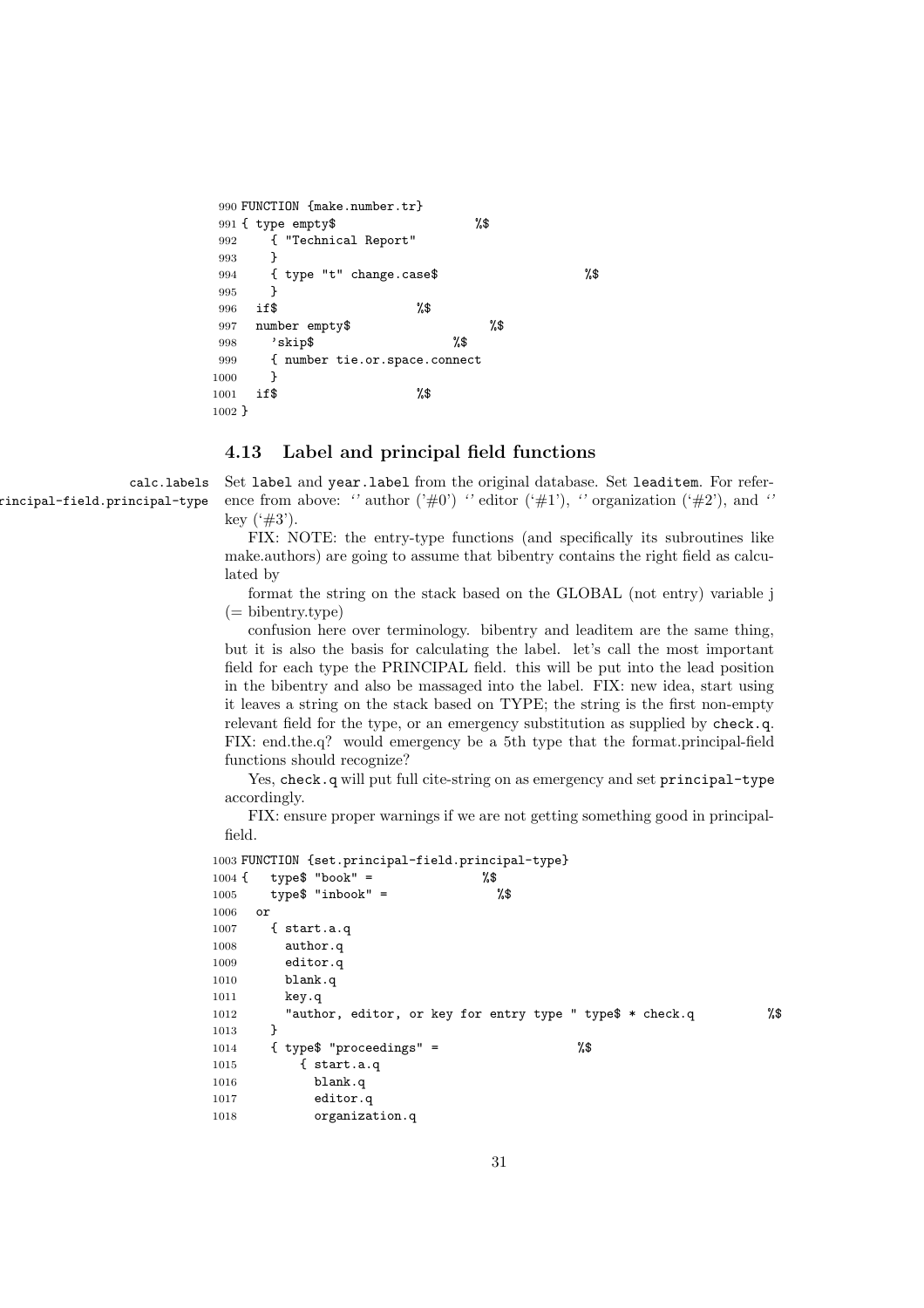```
1019 key.q
1020 "editor, organization, or key for entry type " type$ * check.q %$
1021 }
1022 { type$ "manual" = \%1023 { start.a.q
1024 author.q
1025 blank.q
1026 organization.q
1027 key.q
1028 "author, organization, or key for entry type " type$ * check.q %$
1029 }
1030 % for all other entry types
1031 { start.a.q
1032 author.q
1033 blank.q
1034 blank.q
1035 key.q
1036 "author or key for entry type " type$ * check.q %$
1037 }
1038 if$ %$
1039 }
1040 if $ %$
1041 }
1042 if$ %$
1043 'principal-field :=
1044 j 'principal-type :=
1045 }
1046
1047 % TRUE if we've got \evar{principal-type} of \gvar{organization.ptype} and
1048 % nonempty \field{key} and entry type of \entry{manual} or \entry{proceedings}.
1049 FUNCTION {key.special.p}
1050 { type$ "manual" = \%1051 type$ "proceedings" = %$
1052 or
1053 principal-type organization.ptype =
1054 and
1055 key empty$ not %$
1056 and
1057 }
1058
1059 FUNCTION {make.leaditem}
1060 { key.special.p
1061 % is \field{key} all-caps?
1062 { key duplicate$ "u" change.case$ =
1063 % if so, key is assumed to be an acronym FIX; should I warn what we're doing?
1064 { key " (" * organization * ")" *
1065 }
1066 % if not, key is assumed to be an initial prefix (abbreviation) of organization
1067 % for use only in the label
1068 { organization
1069 }
1070 if $ %$
1071 }
1072 { principal-field
```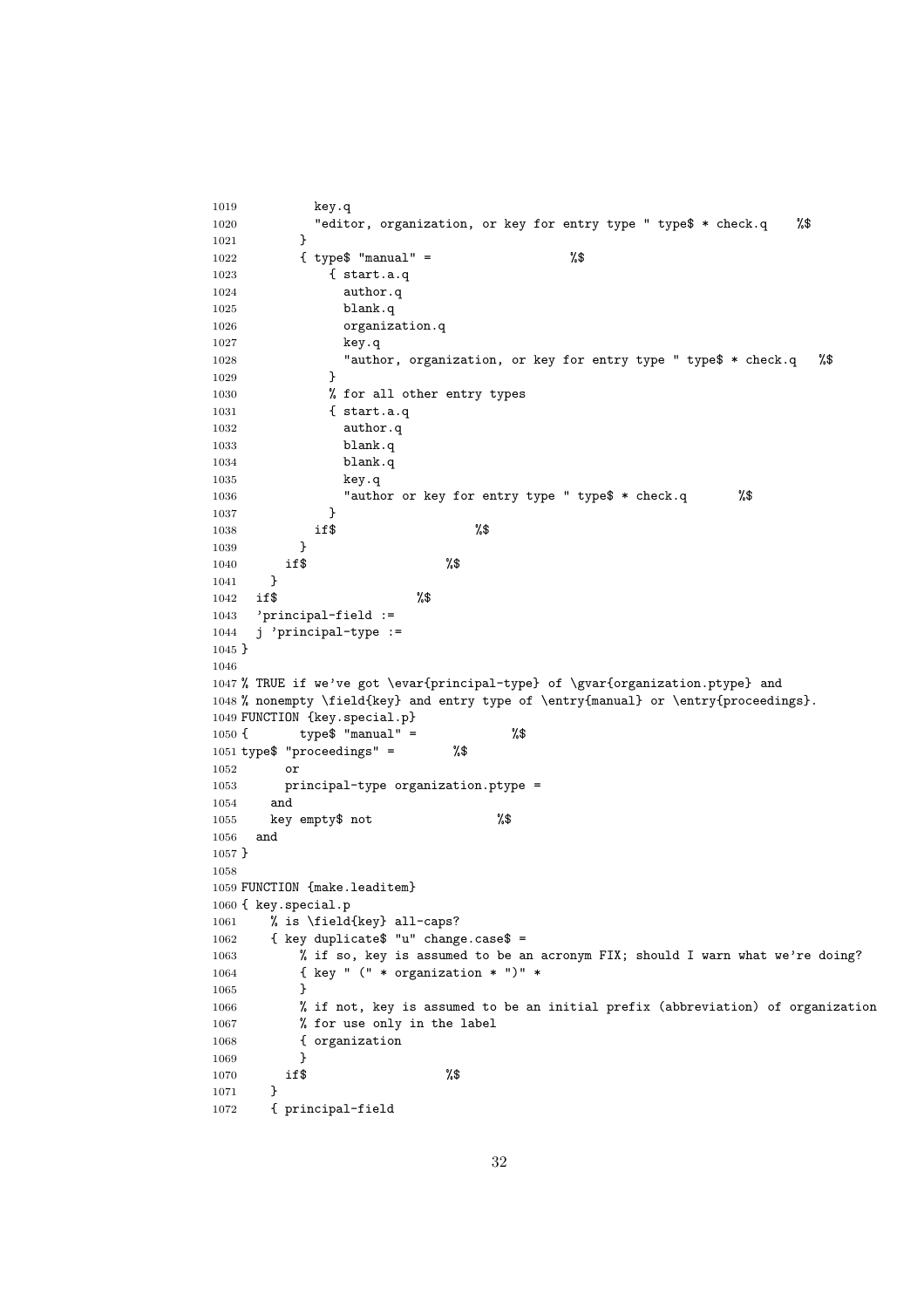```
1073 principal-type author.ptype =
                   1074 principal-type editor.ptype =
                   1075 or
                   1076 { format.names.lastfirst
                   1077 }
                   1078 % organization, key, or emergency ptype
                   1079 'skip$ %$
                   1080 if$ %$
                   1081 }
                   1082 if$ %$
                   1083 }
                   1084
                   1085 FUNCTION {make.label.from.principal-field}
                   1086 { principal-field
                   1087 principal-type author.ptype =
                   1088 principal-type editor.ptype =
                   1089 or
                   1090 { format.names.for.label
                   1091 }
                   1092 % organization, key, or emergency
                   1093 'skip$
                   1094 if$ %$
                   1095 }
                   1096
                   1097 FUNCTION {make.label}
                   1098 { key.special.p
                   1099 { key
                   1100 }
                   1101 { make.label.from.principal-field
                   1102 }
                   1103 if$ %$
                   1104 }
format.names.for.sort \stack-
list of names-
list of names suitable for sorting
                        FIX: add dox here about how bibtex sorts, and the spaces strategy.
                         1 between tokens
                            of a name part
                            (word-by-word
                            method; only af-
                            ter first-name's
                            initials in letter-
                            by-letter)
                         2 between name-
                            parts in a name
                            (but consider
                            'von' and 'last'
                            one name-part)
                         3 between names
                            in a name list
                         4 between other
                            sort levels, such
                            as names and
                            years
                                            We don't bother to format.sortify.clip, just do
```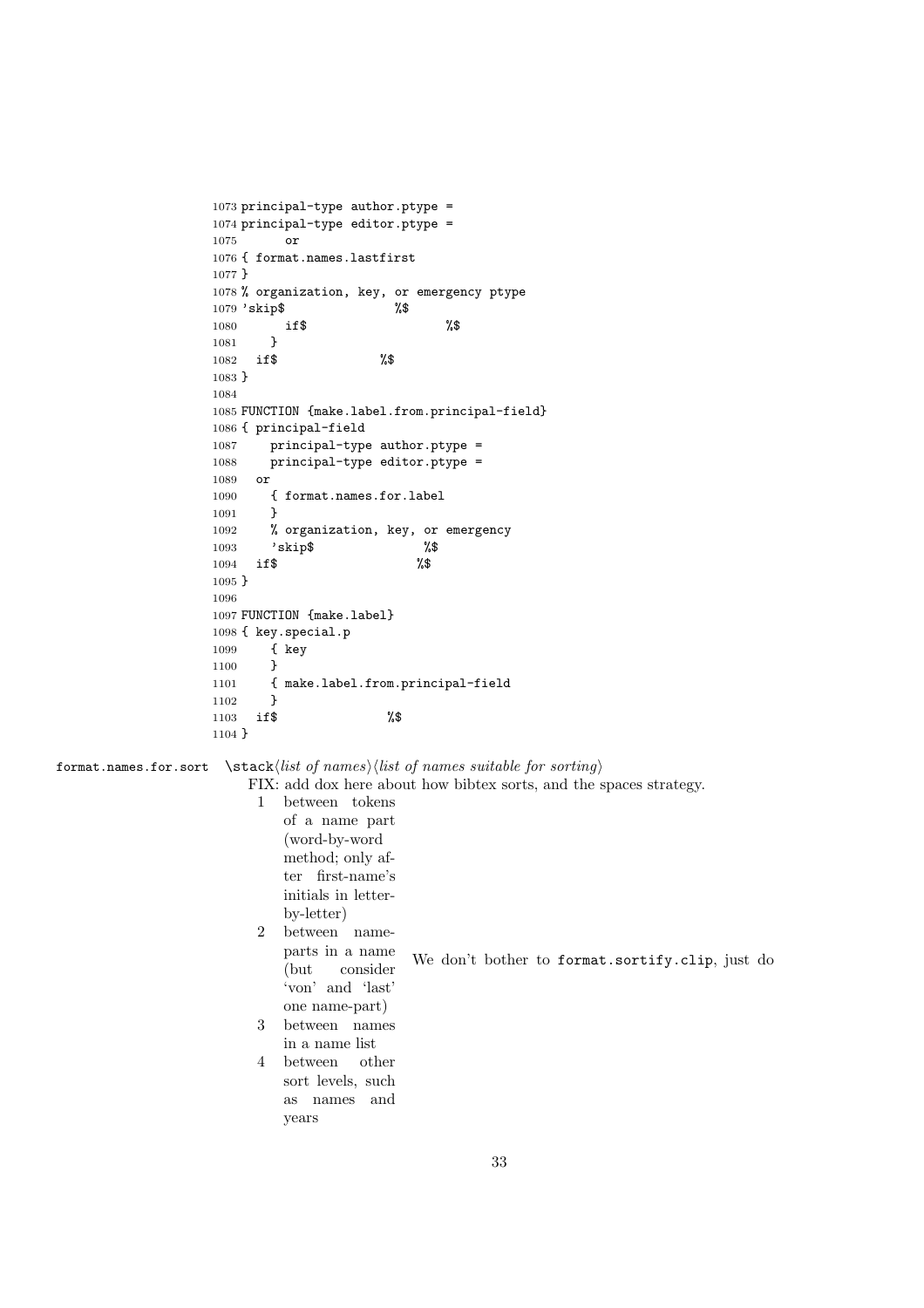that once before assignment to the sort.key.

*Chicago Manual* specifies all names should be given in the bibliography. FIX ref. So the *Chicago Manual* doesn't tell us how to handle the conventional "and others" that might be in the database. We handle it by proceeding on the assumption that "and others" always means the total names are more than 3, so we want to alphabetize these entries after all those with 1, 2, or 3 names. We do this by turning "and others" into a pseudo-name that will sort later than any real name (i.e., we insert a lot of z's).

The commented-out format is doing word-by-word alphabetization as defined §17.97 with the exception of hyphens. purify\$ turns hyphens into spaces, so hyphens are word boundaries, unlike slashes and apostrophes, which are suppressed. The *Chicago Manual* says hyphens should be supressed like slashes and apostrophes, so we need to remove them with format.dehyphen before we purify\$.

The *Chicago Manual* prefers letter-by-letter alphabetization, which is what the active code below does. We suppress spaces between tokens of a name part. We need to remove hyphens as explained above.

NOTE: We could therefore change our delimiters all down by one, since single space delimters are no longer used, but I think there is no harm in starting with a 2-space delimiter, and this lets us change back and forth easily.

FIX: §17.100 names with initials in place of given names should precede those names which are spelled out. "J. Robert" before "James N." and "K. T." before "Keven S.". This is not consistent with the letter-by-letter method (it is with word-by-word). So, we want to insert a space after first-name tokens of length 1. How do we do that!?

FIX: do we need special handling for names with Saint, Mac, Mc, and M' §17.107–109?

```
1105
1106 % FIX: NOTE: \builtin{empty} returns TRUE if string contains no non-whitespace chars
1107 % FIX: other whitespace to check for?
1108
1109 % pop string, push its length not counting special chars as one char
1110 FUNCTION {length}
1111 \{ 'u :=1112 % u "taking length of" debugval
1113 #0 'len :=
1114 % WHILE
1115 { u "" = not }
1116 { len #1 + 'len :=
1117 u #2 global.max$ substring$ 'u :=
1118 }
1119 while$ %$
1120 len
1121 % len int.to.str$ " length is" debugval %$
1122 }
1123
1124
1125 % FIX: a special+ char begins with a |\{\rangle\} and continues through the next |\}.
1126 % \BibTeX{}'s ''special character'' is the same but only at brace level<sup>\circ</sup>0.
1127 % When we're stepping through a string, and we don't keep track of the brace
1128 % level, then those functions that recognize special chars are not going to
1129 % know the brace level, they will see every special+ char as a special char.
1130
```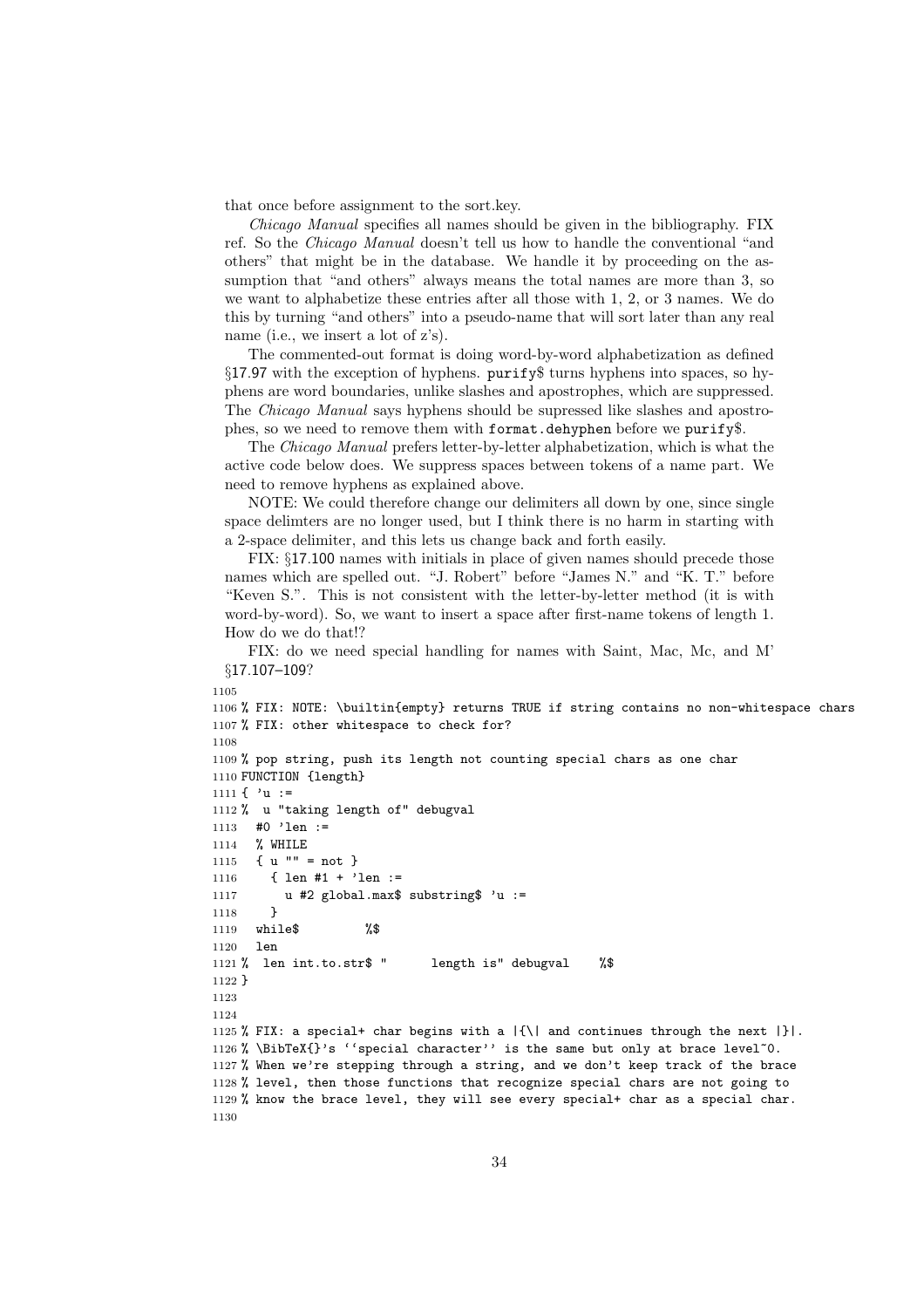```
1131 % pop string, push its first char counting special chars as one char
1132 % treat braces normally unless they are the start of a special char
1133 %
1134 % don't use \function{and} here for efficiency
1135 FUNCTION {head}
1136 \{ 'w :=
1137 w #1 #1 substring$ %$
1138 duplicate$ "{" = %$
1139 { w #2 #1 substring$ "\" = %$
1140 { pop$ %$
1141 w #1 text.prefix$ %$
1142 }
1143 'skip$ %$
1144 if$ %$
1145 }
1146 'skip$ %$
1147 if$ %$
1148 }
1149
1150 % FIX: using 'and' and 'or' requires calculation of both where nested branches
1151 % would not; see where this will help.
1152
1153 % pop string, push string without its first char, counting special chars as one char
1154 FUNCTION {behead}
1155 \{ 'u :=
1156 % u "beheading before" debugval
1157 u
1158 u head length #1 +
1159 global.max$ %$
1160 substring$ %$
1161 % duplicate$ "beheading after" debugval %$
1162 }
1163
1164 FUNCTION {behead.t}
1165 { t behead 't :=
1166 }
1167
1168 FUNCTION {format.dehyphen}
1169 \{\cdot t :=1170 % t "dehyphen before" debugval
1171 ""
1172 % WHILE
1173 \{ t " " = not } \}1174 { t head
1175 duplicate$ hyphen = %$
1176 { pop$ %$
1177 }
1178 { *
1179 }
1180 if$ %$
1181 behead.t<br>1182 }
1182 }
1183 while$ %$
1184 % duplicate$ "dehyphen after" debugval %$
```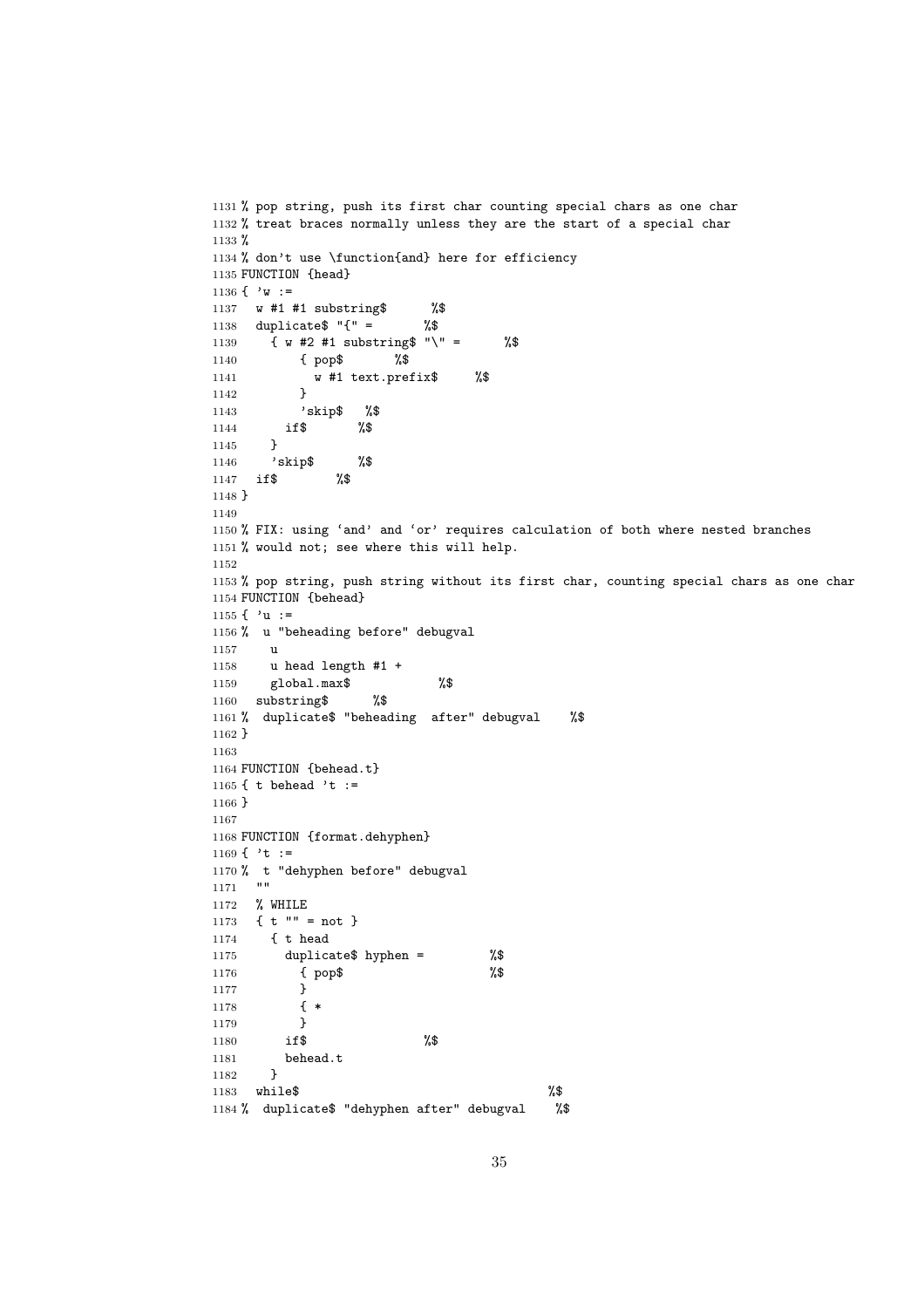```
1185 }
1186
1187 % \builtin{text.length}: replace string on stack with its length, special chars count
1188 % as 1 char, don't count braces.
1189
1190 % \builtin{text.prefix}: like \builtin{substring} but count special chars as 1 char, don't
1191 % count braces, and supply a missing closing brace for a special-char. also,
1192 % have to always start at \#1.
1193
1194 % FIX: does \manual intend to skip over en-dash and em-dash? these could occur
1195 % in titles. For the moment I will remove them too, but not in special chars.
1196 % look at \function{format.n.dashify} to be able to distinguish hyphens from
1197 % the dashes.
1198
1199 FUNCTION {format.dehyphen.dewhitespace}
1200 { 't :=
1201 % t "dehyphen.dewhitespace before" debugval
12021203 % WHILE
1204 \{ t \text{ " " = not } \}1205 { t head
1206 duplicate$ %$
1207 duplicate$ hyphen = %$
1208 swap$ empty$
1209 or
1210 { pop$ %$
1211 }
1212 { *
1213 }
1214 if$ %$
1215 behead.t
1216 }
1217 while$ %1218 % duplicate$ "dehyphen.dewhitespace after" debugval %$
1219 }
1220
1221 FUNCTION {format.names.for.sort}
1222 \{\ \ 's \ :=1223 #1 'nameptr :=
1224 s num.names$ 'numnames := \%1225 numnames 'namesleft :=
1226 % WHILE
1227 { namesleft #0 > }
1228 {
1229 % NOTE: order or name-parts ought to follow that used for leaditem
1230 % word-by-word alphabetization:
1231 % s nameptr "{vv{ } }{ll{ }}{ jj{ }}{ ff{ }}" format.name$ %$
1232 % letter-by-letter alphabetization, no attention to initials:
1233 % s nameptr "{vv{}}{11{}}{ jj{}}{ ff{}}" format.name$ %$
1234
1235 % letter-by-letter alphabetization, with first initials exception:
1236
1237 s nameptr "{vv{}}{ll{}}{ jj{}}" format.name$ %$
1238
```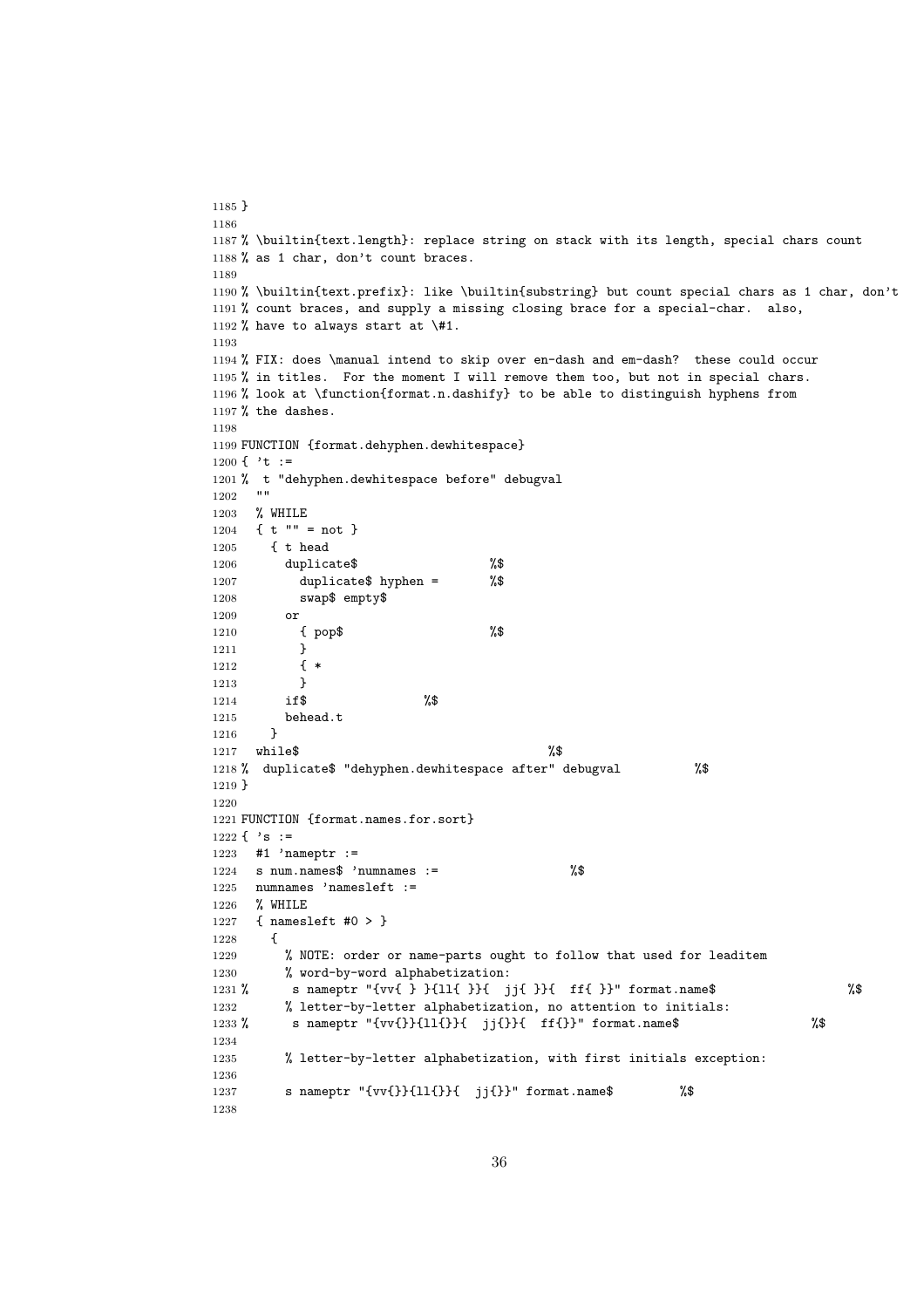```
1239 % Each first-name token of the form of an initial ("L.") will be followed by a
1240 % space but other spaces will be removed.
1241
1242 % Algorithm: step through looking for space, which terminates name tokens,
1243 % adding non-spaces to an accumulator on the stack as we go.
1244 % When we find a space, look at the accumulator (a whole name token).
1245 % If it's length is 2 and 2d char is a period, we've got an initial, so
1246 % add the space to the accumulator. If not, throw away the space
1247 % and step on looking for another name.
1248
1249 % FIX: would it be simpler to replace periods with spaces?
1250 % would a period ever appear in a first-name when not an initial?
1251 % Rev.? Col.? These should be alphabetized as spelled out, prob.
1252 % but need to check \manual
1253
1254 % duplicate$ "beginning of initials funniness; last-part is" debugval %$
1255
1256 s nameptr "{ff{ } }" format.name$ 't := %$
1257 % t is "F1 F2 F3 ... FN " or empty
1258
1259 % t "initial t" debugval
1260
1261 t empty$ %$
1262 'skip$ %$
1263 { delimiter.name-part *
1264 "" % accumulator
1265 % WHILE
1266 \{ t \text{ "} \text{ "} = \text{not } \}1267 { t head
1268 % duplicate$ "stepping. t is [" t * "] and head is" * debugval %$
1269 duplicate$ empty$
1270 \% last char will always be a space
1271 % accumulator contains whole name token<br>1272 { pop$ %$ throw space away for no
1272 { pop$ %$ throw space away for now; top of stack is now accumulator
1273 % duplicate$ "found a space; accumulator is" debugval %$
1274 duplicate$ %$
1275 duplicate$ text.length$ #2 = % 2 chars long
1276 swap$ behead head period = %$ 2d char is period
1277 and
1278 % name token in accumulator is an initial, so add a space to it
1279 { space *
1280 % duplicate$ "found an initial" debugval %$
1281 }
1282 % name token in accumulator is not an initial
1283 'skip$ %$
1284 if $ %$
1285 % in either case, concatenate the accumulator the name on the
1286 \% stack and initialize it again
1287 % duplicate$ "adding to name" debugval %$
1288 * "1289 }
1290 % accumulator contains partial name token
1291 % add t's head (not a space) to accumulator
1292 { *
```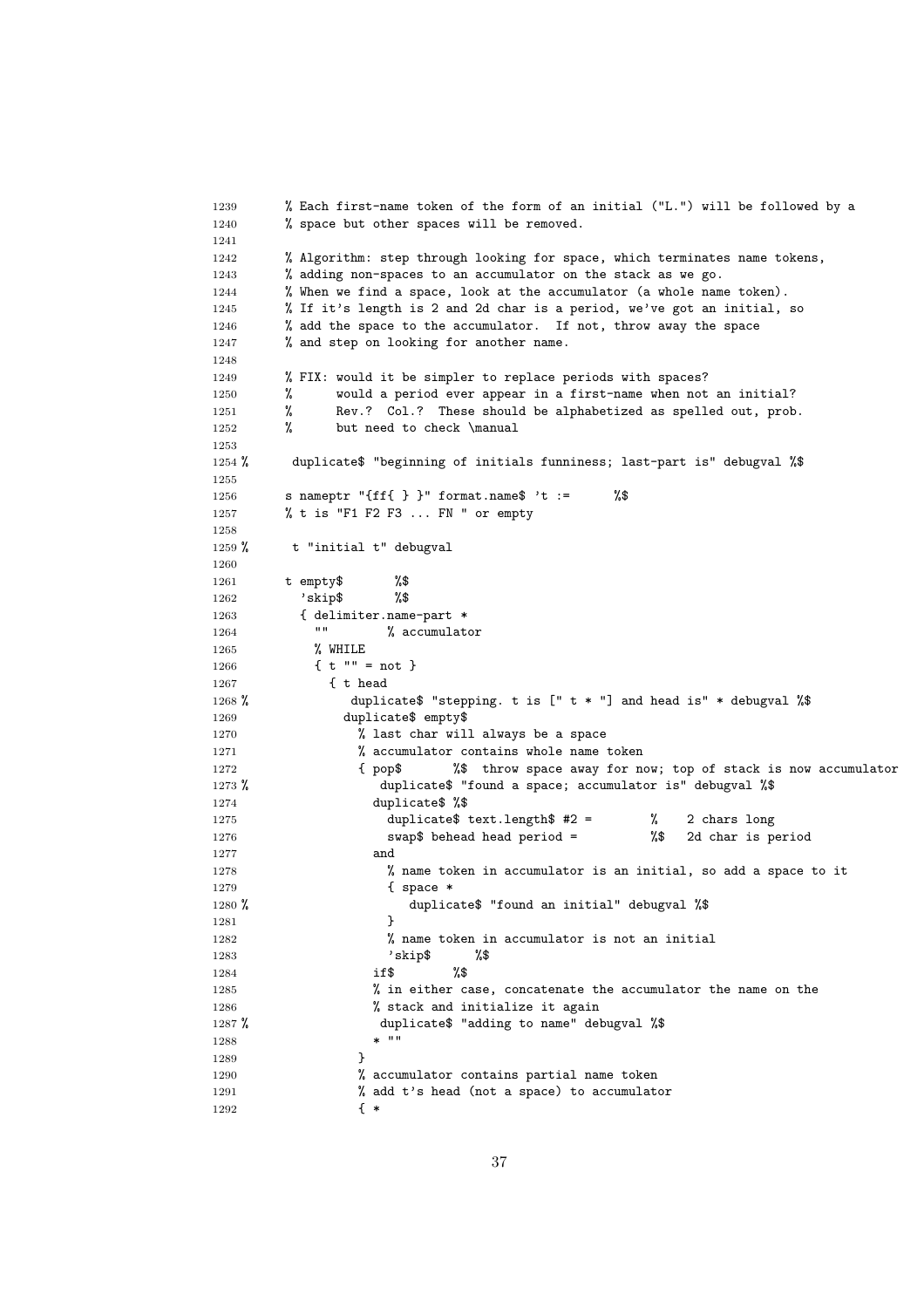```
1293 }
1294 if$ %$
1295 behead.t
1296 }
1297 while$ %$
1298 % we always end up with an empty string on the stack
1299 pop$ %$
1300 % duplicate$ "formatted first-name is" debugval %$
1301 % s nameptr "{ff}{vv}{ll}{jj}" format.name$ "it came from" debugval %$
1302 }
1303 if$ %$
1304 % duplicate$ "end of initials funniness; stack has" debugval %$
1305
1306 format.dehyphen
1307 't :=
1308 % t now contains one name of a namelist
1309 nameptr #1 =
1310 { t
1311 }
1312 { delimiter.name *
1313 nameptr numnames =
1314 t "others" =
1315 and
1316 { "zzzzzzzzzzzzzzzzzzzzzzzzzzzzzzzzzzzzzzzzzzzzzz" *
1317 }
1318 \{t *1319 }
1320 if$ %$
1321 }
1322 if$ %$
1323 nameptr #1 + 'nameptr :=
1324 namesleft #1 - 'namesleft :=1325 }
1326 while$ %$
1327 }
   FIX: should be able to share code with make.leaditem.with.tags
   We don't bother to format.sortify.clip, just do that once before assignment
 to the '' sort.key$.
1328 FUNCTION {make.principal-field.for.sort} % FIX: note: leaditem must already be set
```

```
1329 { principal-type author.ptype =
1330 principal-type editor.ptype =
1331 or
1332 { principal-field format.names.for.sort
1333 }
1334 { principal-type emergency.ptype =
1335 { principal-field
1336 }
1337 % organization.ptype, key.ptype, including both key.special cases
1338 % leaditem is the same as principal-field except in the key.special
1339 % cases, when we do want the leaditem not the principal-field
1340 { leaditem
1341 % letter-by-letter alphabetization:
1342 format.dehyphen.dewhitespace
```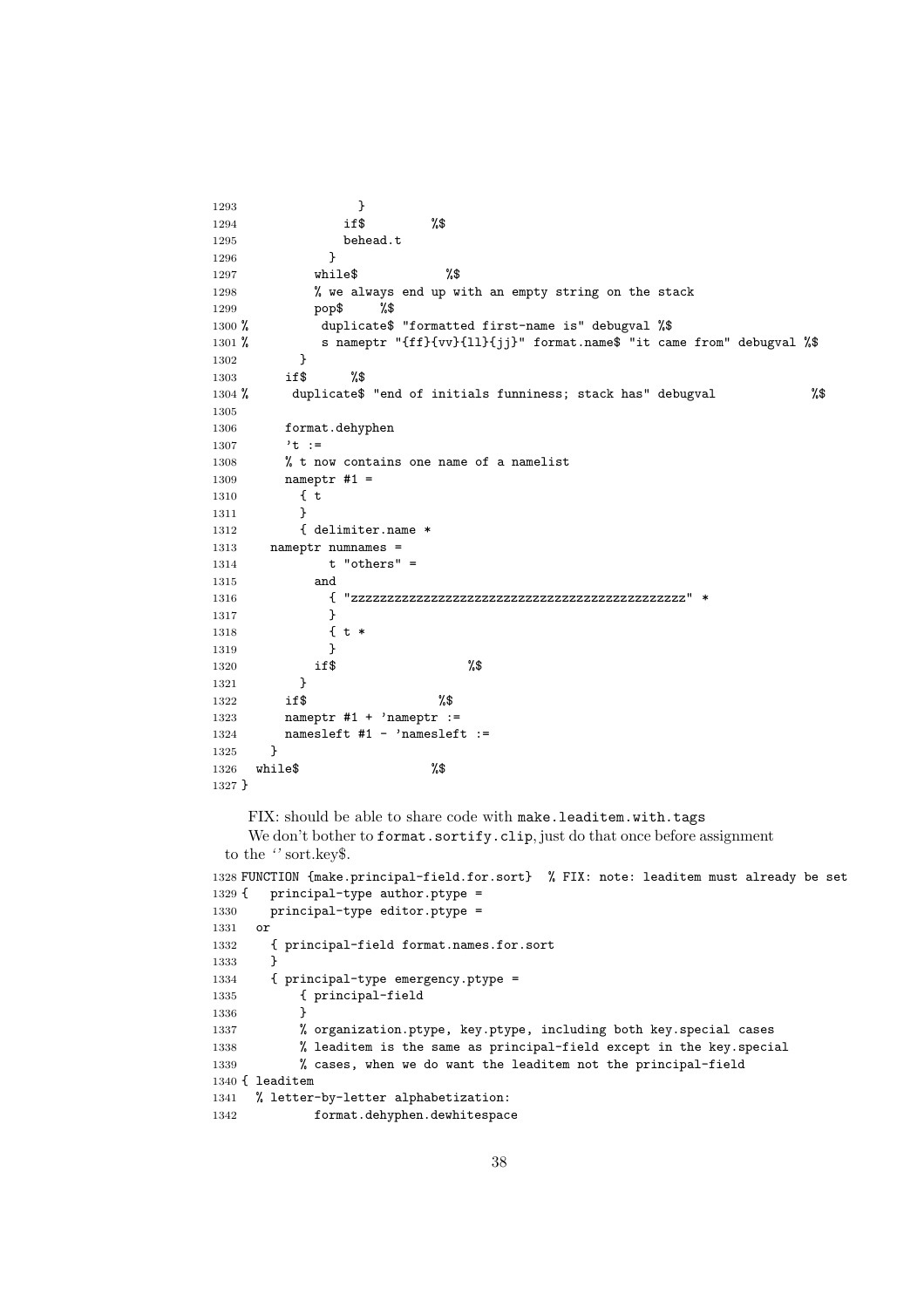1343 } 1344 if\$ %\$ 1345 } 1346 if\$ %\$ 1347 }

## **4.14 Begin and end entries**

```
begin.entry Begin an entry.
```
 FUNCTION {begin.entry} { output.begin output.bibitem 1351 }

finish.entry Conclude an entry. \stackstringnull

|          | 1352 FUNCTION {finish.entry} |     |
|----------|------------------------------|-----|
|          | 1353 { add.period\$          | %\$ |
|          | 1354 output.end              |     |
|          | $1355$ newline\$             | %\$ |
| 1356     | make.annotation write\$      | %\$ |
| $1357$ } |                              |     |

## **4.15 Entry types**

**4.15.1 Article**

article An article from a journal or magazine. Required: *''* author, *''* title, *''* journal, *''* year. Optional: *''* volume, *''* number, *''* pages, *''* month, *''* note. Title quoted.

FIX: this is not true any more. hmm, which warnings to give? Warnings given for no *''* pages; no *''* volume or *''* number; and *''* number but no *''* volume. It's a drag, but the latter warning should remain there. The reason is that this bibstyle will produce a very misleading entry if you mistakenly omit the volume and give a number for a journal.

FIX: this is the old def of article, following output of title through end of crossref conditional.

```
volume field.or.null
% \end{macrocode}
% One item (the volume) is on the stack now. Each of the four cases in the
% following conditionals should leave a second item on the stack.
% \begin{macrocode}
     number empty$ %$
      { volume empty$ %$
          { "empty volume and number in " cite$ * warning$
            ^{\rm m} "
          }
          { colon
          }
        if$ %$
      }
      { volume empty$ %$
          { "number but no volume in " cite$ * warning$
% \end{macrocode}
```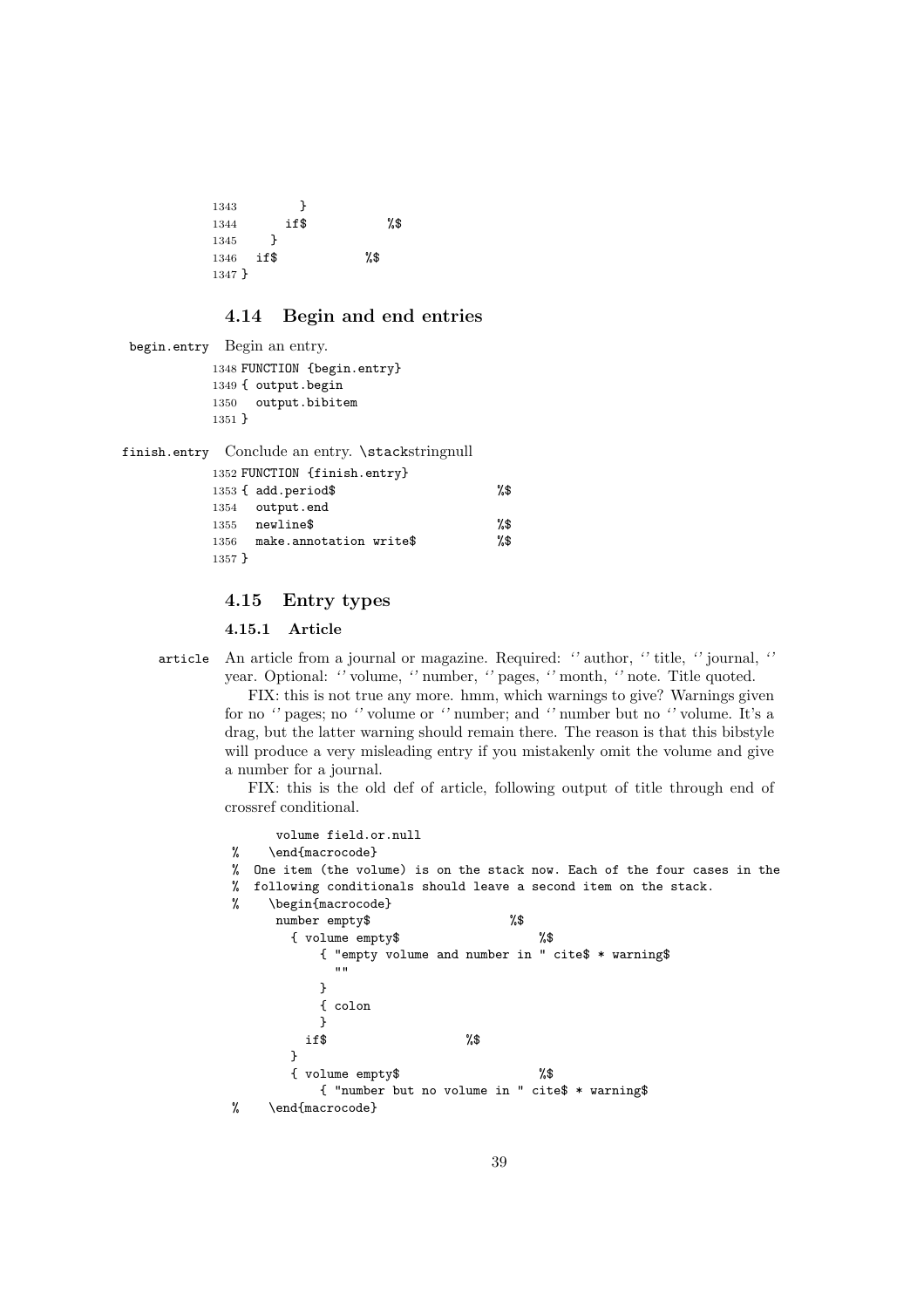```
% FIX when a journal has no volume but a number, there should be a comma after
% the journal, a space and then ''no. n:ppp''. But we have already said
% ''space output'' after the journal name, no doubt. So we have to make this
% decision earlier.
% \begin{macrocode}
             "\unskip, no." tie * number * colon *
            }
           { "(" number * ")" * tie.or.space.connect
% \end{macrocode}
% FIX: I don't think this is handling the case without pages right -- there
% will be a colon with nothing following. I could save either colon or
% colon+space in a variable, and slap it on before the pages if there are pages
% and leave it off if there are no pages. Hmm, no: see \manaul 15.215
% for how to handle missing pages. Not easy.
%
% Now there's just one item (the volume) on the stack, so leave the following
% as the second item.
% \begin{macrocode}
             colon space *
           }
         if$
       }
     if$ *
     make.pages "pages" check.empty *
     space output
     month parenthesize space output
```
A crossref from an article says "See this, pages xxx." See *Chicago Manual* 16:107 for this peculiar bit about the spacing after the colon.

|      | 1358 FUNCTION {article}              |                                                                         |  |
|------|--------------------------------------|-------------------------------------------------------------------------|--|
|      | 1359 { begin.entry                   |                                                                         |  |
| 1360 | make.leaditem.with.tags space output |                                                                         |  |
| 1361 | new.block                            |                                                                         |  |
| 1362 |                                      | make.year.nomonth "year" check.empty space output                       |  |
| 1363 | new.block                            |                                                                         |  |
| 1364 |                                      | make.title.inquotes "title" check.empty space output                    |  |
| 1365 | new.block                            |                                                                         |  |
| 1366 | crossref empty\$                     | %\$                                                                     |  |
| 1367 |                                      | { journal italicize "journal" check.empty space output                  |  |
| 1368 | series empty\$                       | %\$                                                                     |  |
| 1369 | 'skip\$                              | %\$                                                                     |  |
|      |                                      | FIX: take this out when we finish make, vol. series.                    |  |
| 1370 |                                      | { "Achicago can not yet handle nonempty series! in " cite\$ * warning\$ |  |
| 1371 | }                                    |                                                                         |  |
| 1372 | if\$                                 | %\$                                                                     |  |
| 1373 |                                      | volume empty\$ number empty\$ month empty\$ pages empty\$ and and and   |  |
| 1374 |                                      | { "empty volume, number, month, and pages in " cite\$ * warning\$       |  |
| 1375 | ł                                    |                                                                         |  |
| 1376 | 'skip\$                              | %\$                                                                     |  |
| 1377 | if\$                                 | %\$                                                                     |  |

See definition of make.vol.series.num.month.pages for why we set u in that function.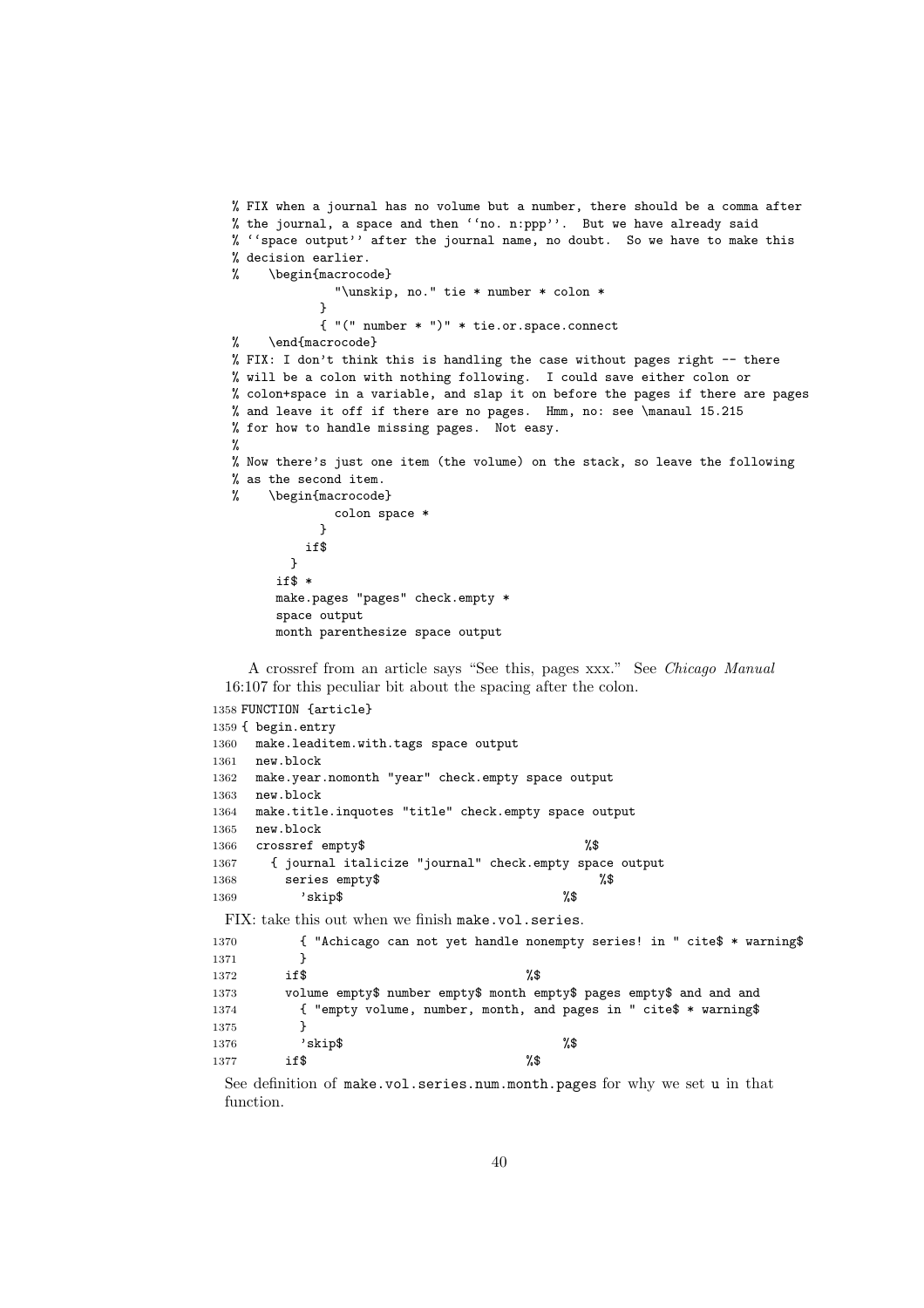1378 make.vol.series.num.month.pages u output 1379 } } Unusual case where you are probably citing one journal issue and numerous articles within it, so you have one entry for the issue itself, and others referring to it. Perhaps there are other cases, but I think what's right here is to give the crossref and only the pages. { "In " make.crossref \* space output make.pages "pages" check.empty comma output } **if\$** % new.block note space output

### **4.15.2 Book**

finish.entry

#### book

}

|      | 1388 FUNCTION {book}                                          |
|------|---------------------------------------------------------------|
|      | 1389 { begin.entry                                            |
| 1390 | make.leaditem.with.tags comma output                          |
| 1391 | new.block                                                     |
|      | 1392 make.year.or.oyear.month "year" check.empty comma output |
|      | 1393 new.block                                                |
|      | 1394 make.title.ital "title" check.empty comma output         |
|      | 1395 new.block                                                |
| 1396 | make.edition comma output                                     |
|      | 1397 new.block                                                |
| 1398 | %\$<br>crossref empty\$                                       |
| 1399 | { volume empty\$<br>%\$                                       |
| 1400 | { output.series.number                                        |
| 1401 | ł                                                             |
| 1402 | { output.volume.series                                        |
| 1403 | ł                                                             |
| 1404 | %\$<br>if\$                                                   |
| 1405 | editor empty\$ author empty\$ or                              |
| 1406 | %\$<br>'skip\$                                                |
| 1407 | f new.block                                                   |
| 1408 | make.editors.secondary comma output                           |
| 1409 | ł                                                             |
| 1410 | %\$<br>if\$                                                   |
| 1411 | new.block                                                     |
| 1412 | make.translators comma output                                 |
| 1413 | new.block                                                     |
| 1414 | make.illustrators comma output                                |
| 1415 | new.block                                                     |
| 1416 | %\$<br>oyear empty\$                                          |
| 1417 | { address comma output                                        |
| 1418 | publisher "publisher" check.empty colon output                |
| 1419 | ł                                                             |
| 1420 | { oaddress comma output                                       |
| 1421 | opublisher "opublisher" check.empty colon output              |
| 1422 | new.block                                                     |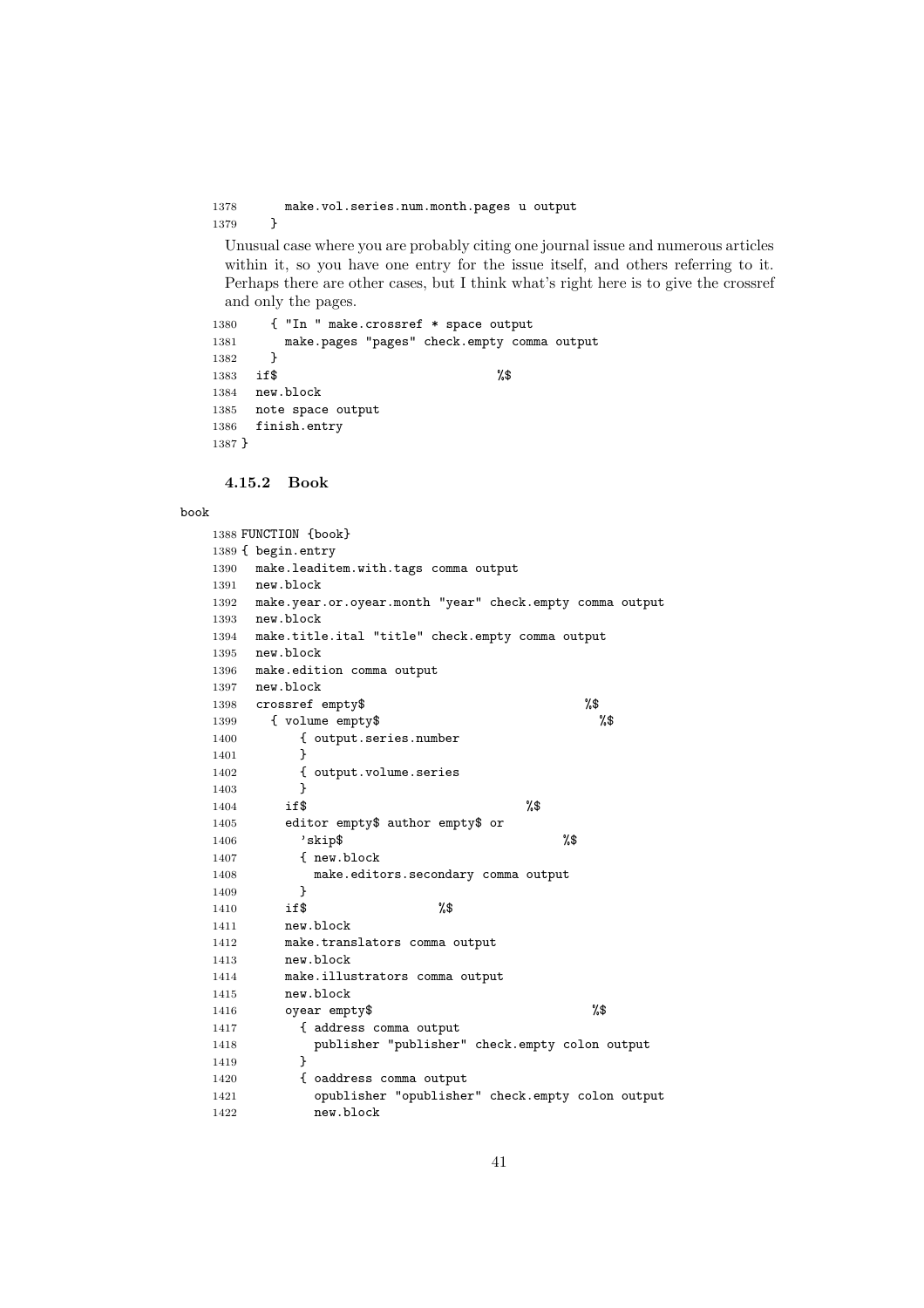```
1423 "Reprint" comma output
1424 address field.or.null comma output
1425 publisher "publisher" check.empty
1426 address empty$ %$
1427 { comma
1428 }
1429 { colon
1430 }
1431 if$ %$
1432 output
1433 year "year" check.empty comma output
1434 }<br>1435 if$
1435 if $ %
1436 }
1437 { volume empty$ %$
1438 { "In "
1439 }
1440 { "Volume" volume tie.or.space.connect
1441 " of " *1442    }<br>1443    if$
1443 if$ %$
1444 make.crossref * comma output<br>1445 }
1445 }
1446 if $ %
1447 new.block
1448 yearcomp empty$ %$
1449 'skip$ %$
1450 { "Composed in " yearcomp *
1451 comma output
1452 new.block<br>1453 }
1453 }
1454 if $ %
 The '' fyear must be nonempty to get any information about the first-published
 edition,
   The '' fpublisher, '' faddress, and '' flanguage can be empty in any combina-
 tion. They are all ignored if '' fyear is empty, except for possibly '' flanguage,
```
which will be given with the translator if *''* translator is nonempty.

```
1455 fyear empty$
1456 'skip$
1457 { "First published "
1458 translator empty$ flanguage empty$ not and
1459 { "in " * flanguage * space *
1460 }
1461 'skip$
1462 if$
 If '' ftitle is empty, there will be a harmless? extra space. FIX: surely i can fix
 that...
1463 make.as.ftitle.ital * space output
1464 faddress empty$ fpublisher empty$ not and<br>1465 f "by "
          1 "by "
1466 }
1467 { "in "
1468 }
```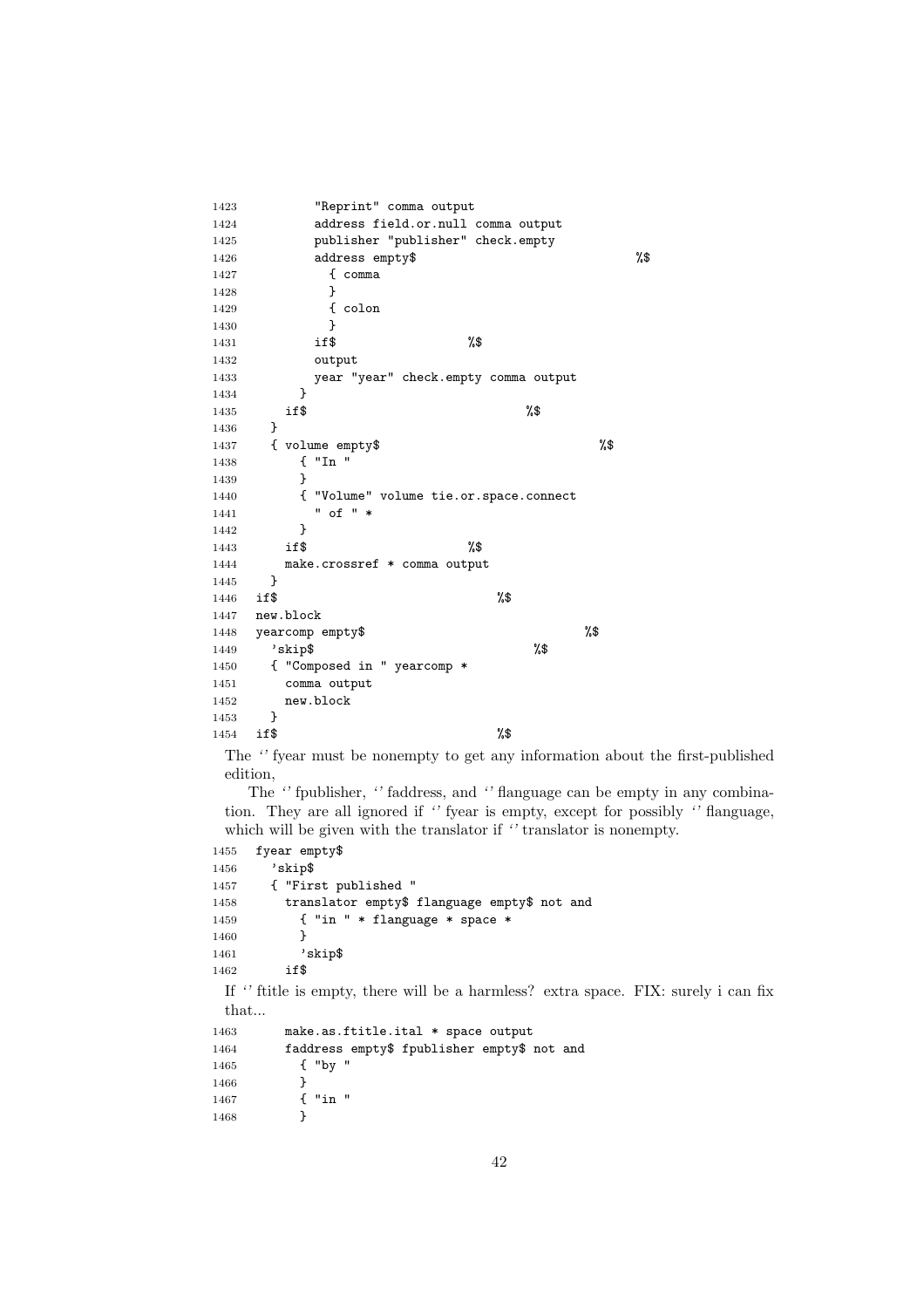```
1469 if$ %$
1470 space output
1471 faddress space output
1472 fpublisher
1473 faddress empty$ %$
1474 { space
1475 }
1476 { colon
1477 }
1478 if$ %$
1479 output
1480 fyear
1481 faddress empty$ fpublisher empty$ and
1482 { space
1483 }
1484 { comma
1485 }
1486 if$ output 1486 %$
1487 new.block
1488 }
1489 if $ %
1490 note comma output
1491 finish.entry
1492 }
```
## **4.15.3 Inbook**

inbook *Chicago Manual* doesn't seem to recognize parts of a book without their own titles. We make up our own version, moving the chapter and page information from the end of the *''* booktitle to the beginning.

```
1493 FUNCTION {inbook}
1494 { begin.entry
1495 make.leaditem.with.tags comma output
1496 new.block
1497 make.year.or.oyear.month "year" check.empty comma output
1498 new.block
```
We store an extra copy of make.chapter.of in the variableu here, so that we know whether to put pages or not after the *''* title sentence (with editors, and so on).

```
1499 crossref empty$ %$
1500 { make.chapter.of
1501 duplicate$ 'u := %$
1502 duplicate$ empty$
1503 { pop$ %$
1504 pages empty$ %$
1505 { "empty chapter, type, and pages in " cite$ * warning$
1506 "In "
1507 }
1508 { "Pages " make.pages * " in " *
1509 }
1510 if$ %$
1511 }
1512 'skip$ %$
```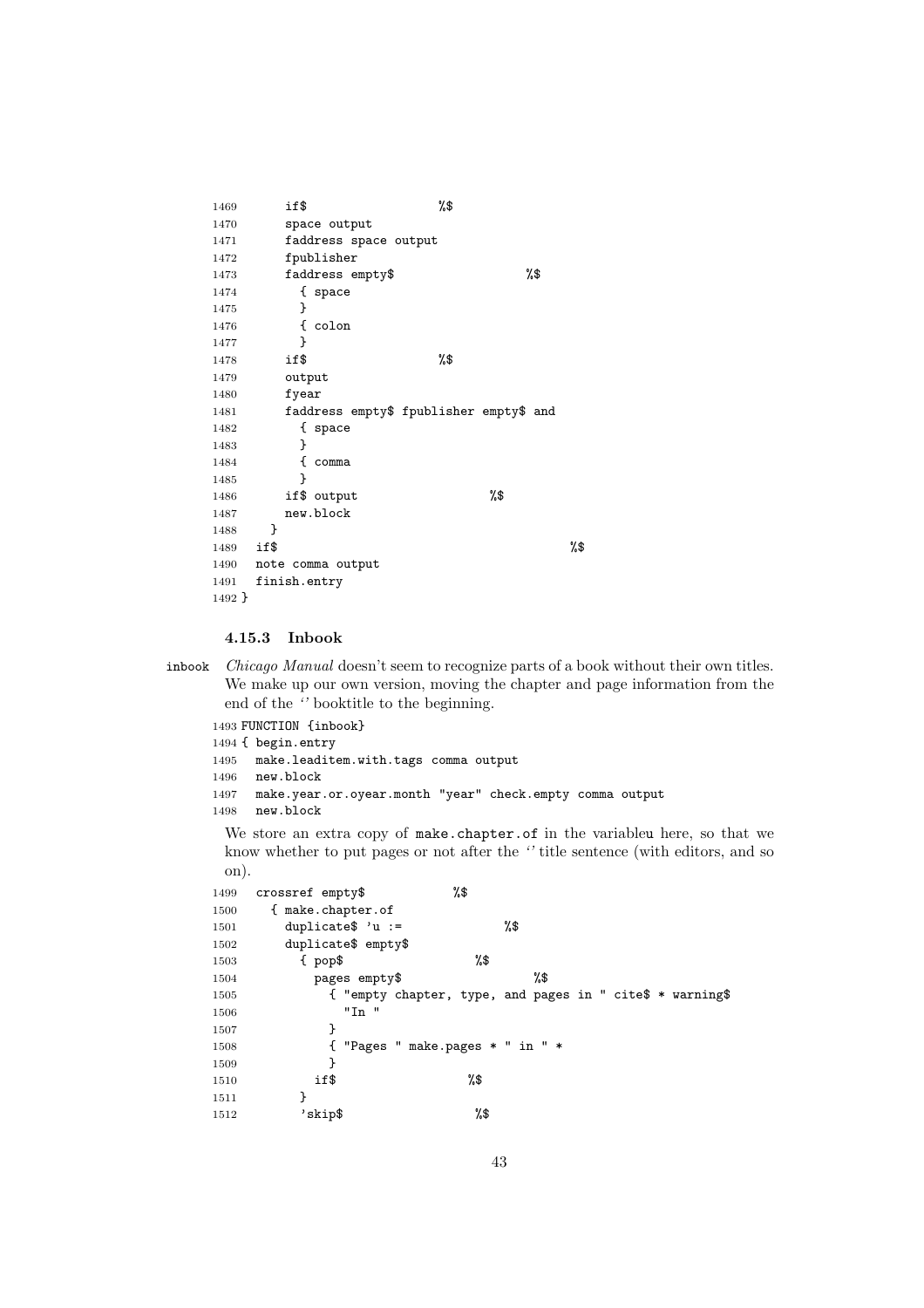| 1513 | %\$<br>if\$                                      |
|------|--------------------------------------------------|
| 1514 | comma output                                     |
| 1515 | make.title.ital "title" check.empty space output |
| 1516 | make.bookauthors.secondary comma output          |
| 1517 | make.editors.secondary comma output              |
| 1518 | %\$<br>volume empty\$                            |
| 1519 | { output.series.number                           |
| 1520 |                                                  |
| 1521 | { output.volume.series                           |
| 1522 | ł                                                |
| 1523 | %\$<br>if\$                                      |
| 1524 | make.edition comma output                        |
|      |                                                  |

Here we branch again on the contents of make.chapter.of. If it is not empty, then we go ahead and make.pages. If it is empty we don't, because this means that if *''* pages were given, they have already been put earlier.

| 1525 |   | %\$<br>u empty\$                                   |
|------|---|----------------------------------------------------|
| 1526 |   | %\$<br>'skip\$                                     |
| 1527 |   | { make.pages comma output                          |
| 1528 |   | ł                                                  |
| 1529 |   | %\$<br>if\$                                        |
| 1530 |   | new.block                                          |
| 1531 |   | make.translators comma output                      |
| 1532 |   | new.block                                          |
| 1533 |   | make.illustrators comma output                     |
| 1534 |   | new.block                                          |
| 1535 |   | %\$<br>oyear empty\$                               |
| 1536 |   | { address comma output                             |
| 1537 |   | publisher "publisher" check.empty colon output     |
| 1538 |   | ł                                                  |
| 1539 |   | { oaddress comma output                            |
| 1540 |   | opublisher "opublisher" check.empty colon output   |
| 1541 |   | new.block                                          |
| 1542 |   | "Reprint" comma output                             |
| 1543 |   | address field.or.null comma output                 |
| 1544 |   | publisher "publisher" check.empty                  |
| 1545 |   | %\$<br>address empty\$                             |
| 1546 |   | { comma                                            |
| 1547 |   | }                                                  |
| 1548 |   | { colon                                            |
| 1549 |   | ł                                                  |
| 1550 |   | %\$<br>if\$                                        |
| 1551 |   | output                                             |
| 1552 |   | year "year" check.empty comma output               |
| 1553 |   | ł                                                  |
| 1554 |   | %\$<br>if\$                                        |
| 1555 | ł |                                                    |
| 1556 |   | % crossref not empty                               |
| 1557 |   | { "In " make.crossref * comma output               |
| 1558 |   | make.chapter comma output                          |
| 1559 |   | make.pages comma output                            |
| 1560 |   | chapter empty\$ pages empty\$ and                  |
| 1561 |   | { "empty chapter and pages in " cite\$ * warning\$ |
| 1562 |   | }                                                  |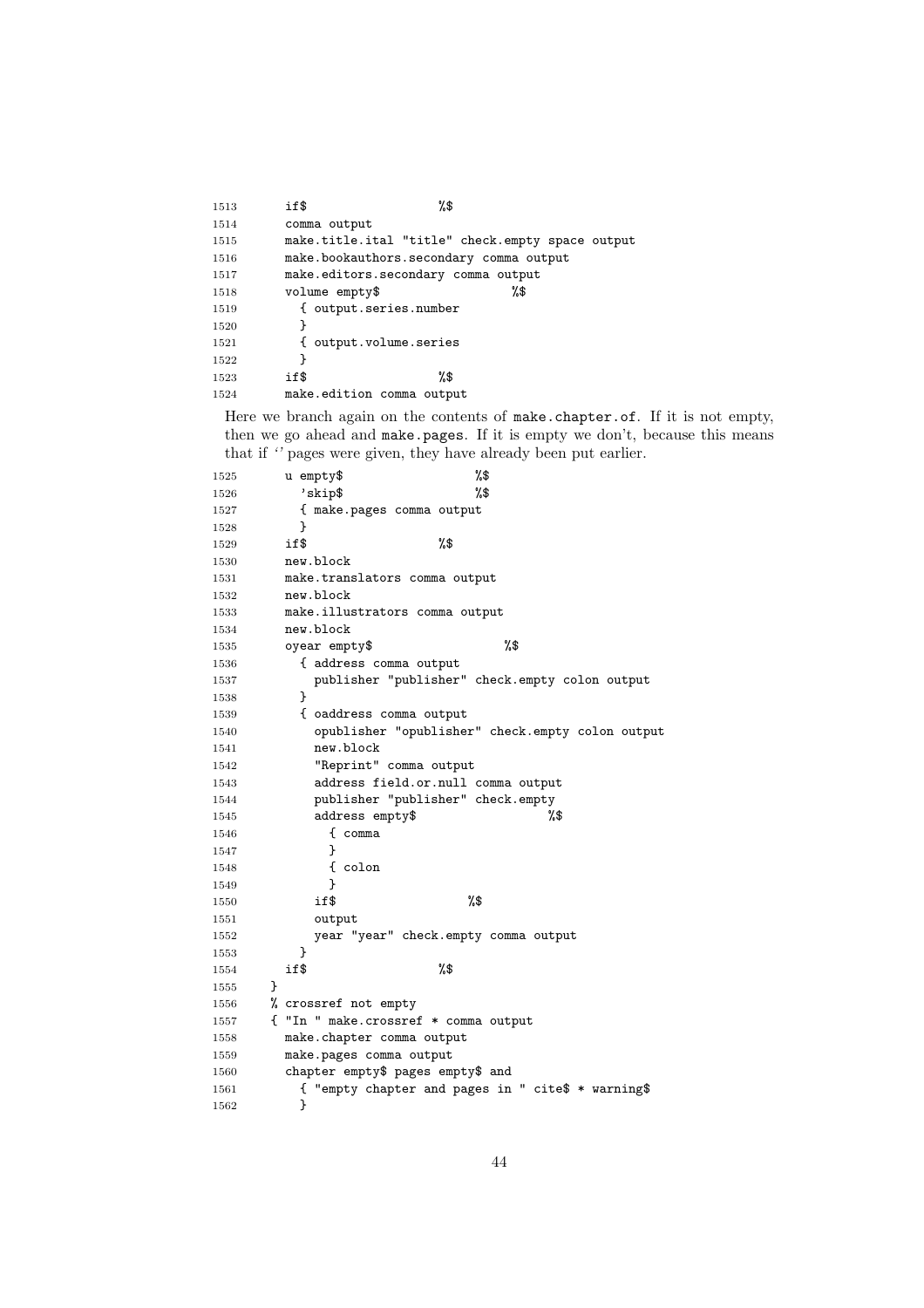```
1563 'skip$ %$
1564 if$ %$
1565 }
1566 if$ %$
1567 new.block
1568 note comma output
1569 finish.entry
1570 }
```
## **4.15.4 Incollection**

#### incollection

```
1571 FUNCTION {incollection}
1572 { begin.entry
1573 make.leaditem.with.tags comma output
1574 new.block
1575 make.year.or.oyear.month "year" check.empty space output
1576 new.block
1577 % FIX: use \field{type} to say what kind of title this is? e.g., play, poem,
1578 % chapter, story?
1579 make.title.inquotes "title" check.empty space output
1580 new.block
1581 crossref empty$ %$
1582 { make.chapter.of duplicate$ empty$
1583 { pop$ %$
1584 "In "
1585 }
1586 'skip$ %$
1587 if$ %$
1588 space output
1589 make.booktitle.ital "booktitle" check.empty space output
1590 make.bookauthors.secondary comma output
1591 make.editors.secondary comma output
1592 volume empty$ %$
1593 { output.series.number
1594 }
1595 { output.volume.series<br>1596 }
1596 }
1597 if$ %$
1598 make.edition comma output
1599 % FIX: do I need this? I don't for copleston:cusa
1600 % make.year.or.oyear.month "year" check.empty comma output
1601 make.pages comma output
1602 chapter empty$ type empty$ and pages empty$ and %$
1603 { "empty chapter, type, and pages in " cite$ * warning$
1604 }
1605 'skip$ %$
1606 if$ %$
1607 new.block
1608 make.translators space output
1609 new.block
1610 make.illustrators space output
1611 new.block
1612 oyear empty$ %$
```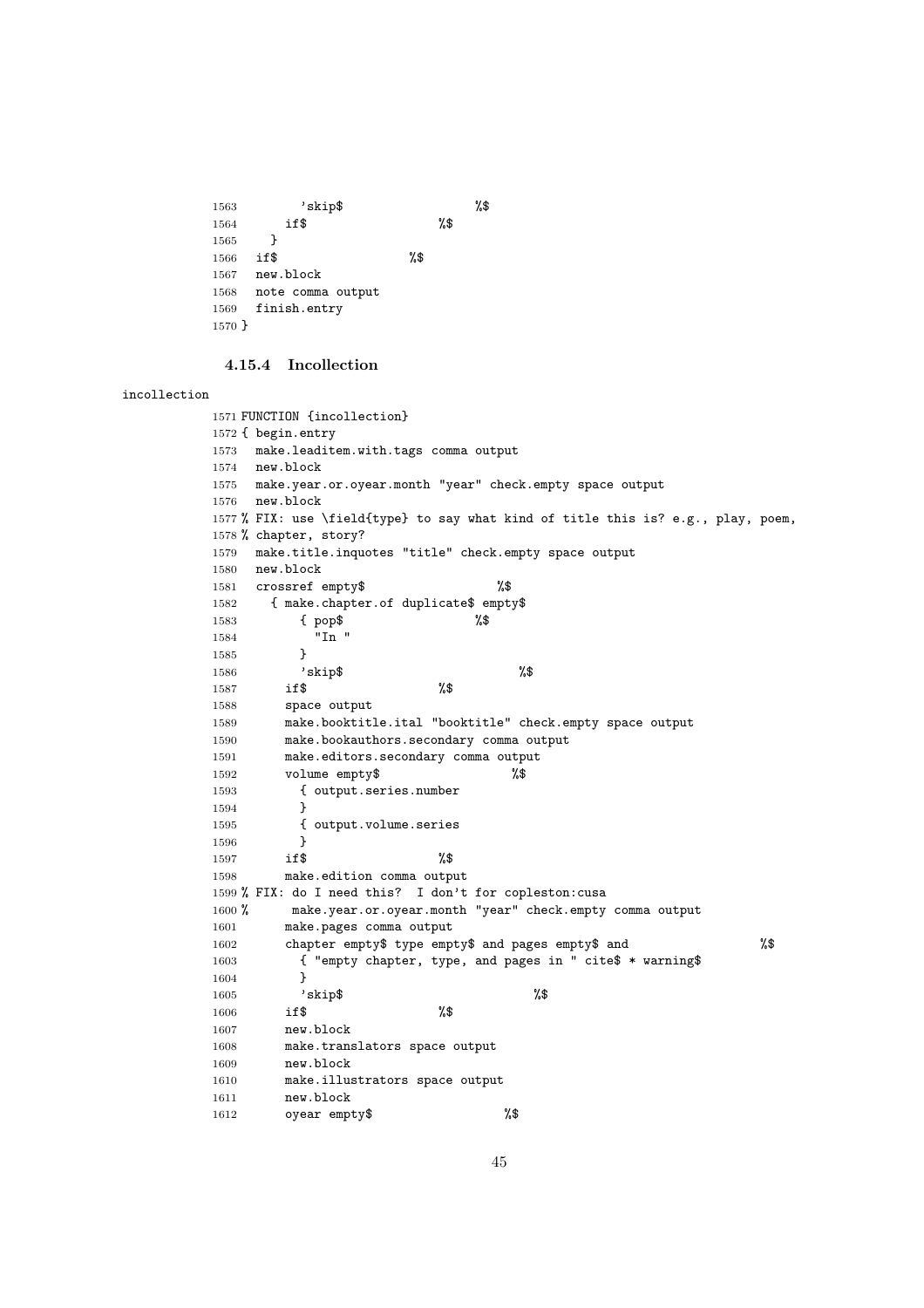```
1613 { address space output
1614 publisher "publisher" check.empty colon output
1615 }
1616 { oaddress space output
1617 opublisher "opublisher" check.empty colon output
1618 new.block
1619 "Reprint" comma output
1620 address comma output
1621 publisher "publisher" check.empty
1622 address empty$ %$
1623 { comma
1624 }
1625 { colon
1626 }
1627 if$ %$
1628 output
1629 year comma output
1630 }
1631 if$ %$
1632 }
1633 % crossref not empty
1634 { new.block
1635 "In " make.crossref * space output
1636 make.chapter comma output
1637 make.pages comma output
1638 chapter empty$ pages empty$ and
1639 { "empty chapter and pages in " cite$ * warning$
1640 }
1641 'skip$ %$
1642 if$ %$
1643 }
1644 if$ %$
1645 new.block
1646 note space output
1647 finish.entry
1648 }
```
## **4.15.5 Majorthesis**

format.thesis thesis phdthesis mastersthesis majorthesis minorthesis Theses are all set in the same way, with a different type name. An entry with entry type 'thesis' ought to have a nonempty *""* type. The other four alias entry types simply supply an explicit value for *""* type, which are overridden by a nonempty *""* type. FIX The *""* type field should be hooked into a variable and done with the *babel* package: \majorthesisname and so on.

```
1649 FUNCTION {format.thesis}
1650 { 'v :=1651 begin.entry
1652 make.leaditem.with.tags comma output
1653 new.block
1654 make.year.month "year" check.empty space output
1655 new.block
1656 make.title.inquotes "title" check.empty space output
```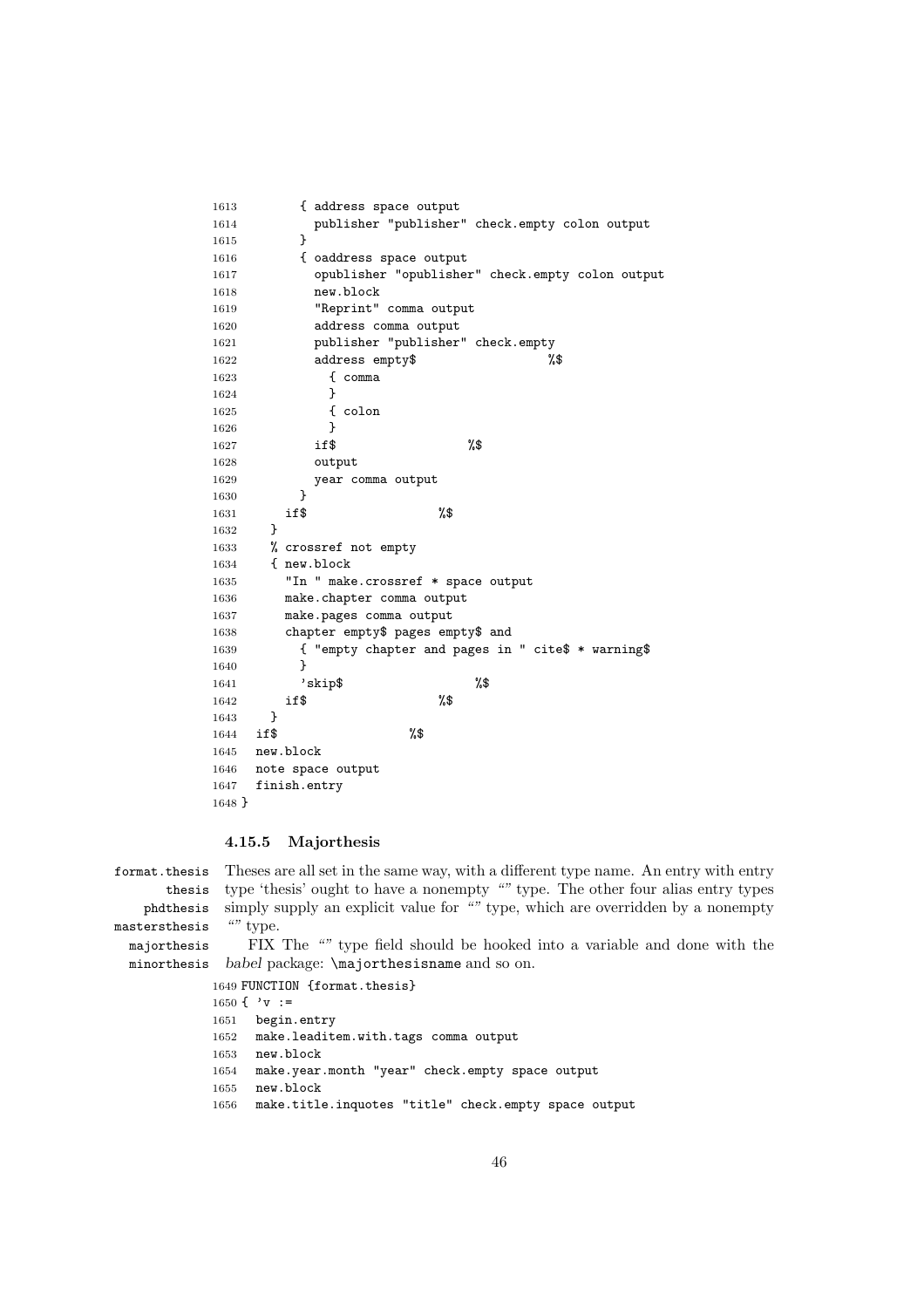```
1657 new.block
1658 v "type" check.empty space output
1659 school "school" check.empty comma output
1660 address comma output
1661 new.block
1662 note space output
1663 finish.entry
1664 }
1665 FUNCTION {thesis}
1666 { type field.or.null format.thesis
1667 }
1668 FUNCTION{mastersthesis}
1669 { type empty$ %$
1670 { "Master's thesis"
1671 }
1672 { type
1673 }
1674 if$ %$
1675 format.thesis
1676 }
1677 FUNCTION {minorthesis}
1678 { mastersthesis
1679 }
1680 FUNCTION {phdthesis}
1681 { type empty$ %$
1682 { "Ph.D."diss."
1683 }
1684 { type
1685 }
1686 if$ %$
1687 format.thesis
1688 }
1689 FUNCTION {majorthesis}
1690 { phdthesis
1691 }
```
#### **4.15.6 Manual**

manual Technical documentation. Required: *''* title (italicized). Optional: *''* author or *''* organization or *''* key, *''* address, *''* edition, *''* month, *''* year, *''* note. Logic: leaditem is first nonempty field of *''* author, *''* organization, and *''* key. Subsequent nonempty fields in that list are ignored. Special case: when principal-field is *''* organization and *''* key is nonempty, use *''* key for the label instead of *''* organization.

 FUNCTION {manual} { begin.entry make.leaditem.with.tags space output new.block make.year.month space output new.block make.title.ital "title" check.empty comma output new.block make.edition comma output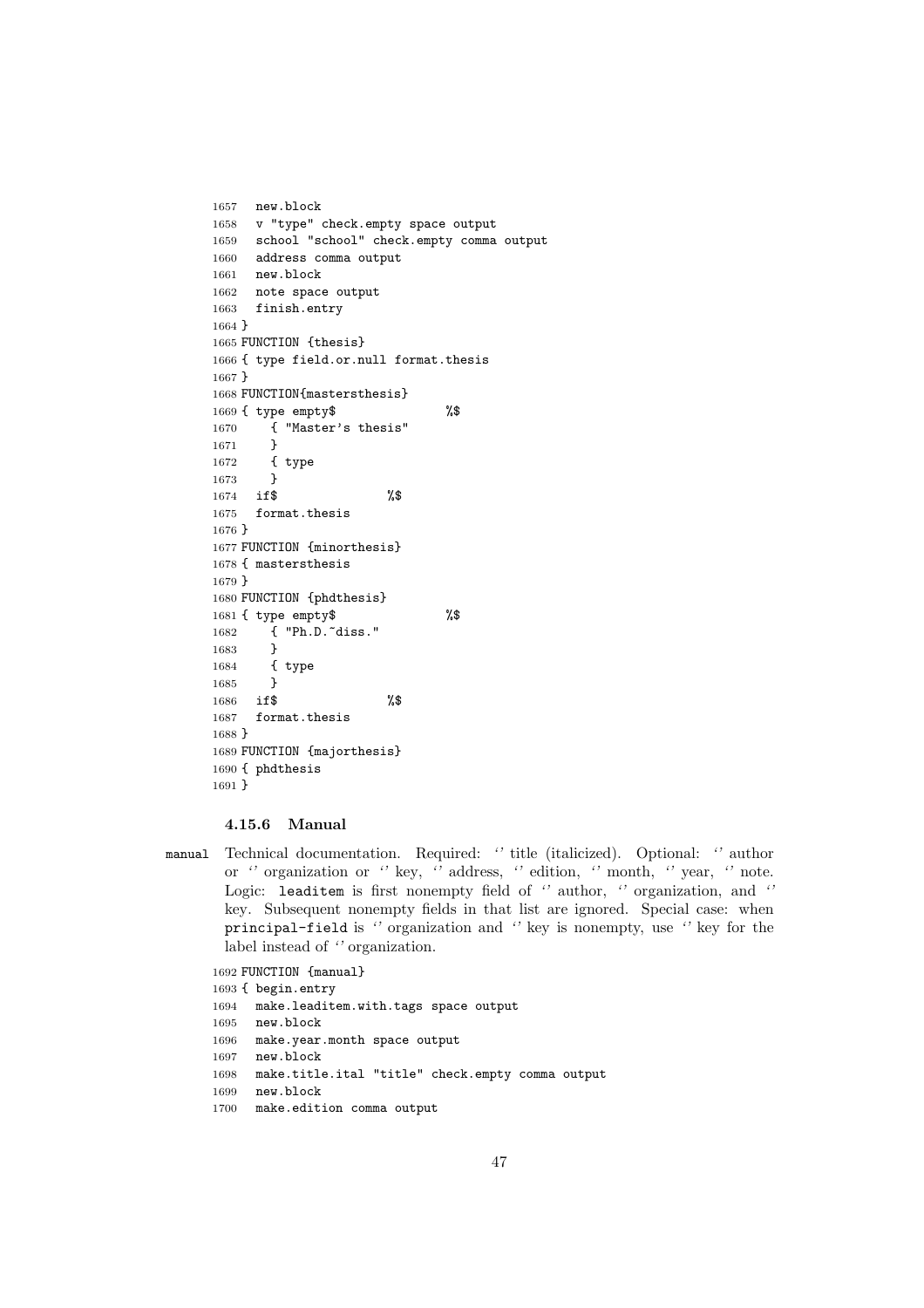```
1701 new.block
1702 address space output
1703 organization colon output
1704 new.block
1705 note space output
1706 finish.entry
1707 }
```
## **4.15.7 Booklet**

booklet A work that is printed and bound, but without a named publisher or sponsoring institution. Required: *''* title. Optional: *''* author, *''* howpublished, *''* address, *''* month, *''* year, *''* note. Title is quoted. *''* key used if *''* author is empty.

```
1708 FUNCTION {booklet}
1709 { begin.entry
1710 make.leaditem.with.tags comma output
1711 new.block
1712 make.year.month space output
1713 new.block
1714 make.title.inquotes "title" check.empty comma output
1715 new.block
1716 howpublished space output
1717 address comma output
1718 new.block
1719 note space output
1720 finish.entry
1721 }
```
#### **4.15.8 Inproceedings**

```
inproceedings
An article in a conference proceedings. Required: '' author, '' title, '' booktitle,
  conference
             '' year. Optional: '' editor, '' volume or '' number, '' series, '' pages, '' address,
             '' month, '' organization, '' publisher, '' note. '' key used where '' author empty.
             Title quoted.
           1722 FUNCTION {inproceedings}
           1723 { begin.entry
           1724 make.leaditem.with.tags comma output
           1725 new.block
           1726 make.year.month "year" check.empty space output
           1727 new.block
           1728 make.title.inquotes "title" check.empty space output
           1729 new.block
           1730 crossref empty$ %$
           1731 { make.editors.secondary space output
           1732 make.booktitle.ital "booktitle" check.empty comma output
           1733 volume empty$ %$
           1734 { output.series.number
           1735 }
           1736 { output.volume.series
           1737 }
            1738 if$ %$
            1739 make.edition comma output
            1740 new.block
```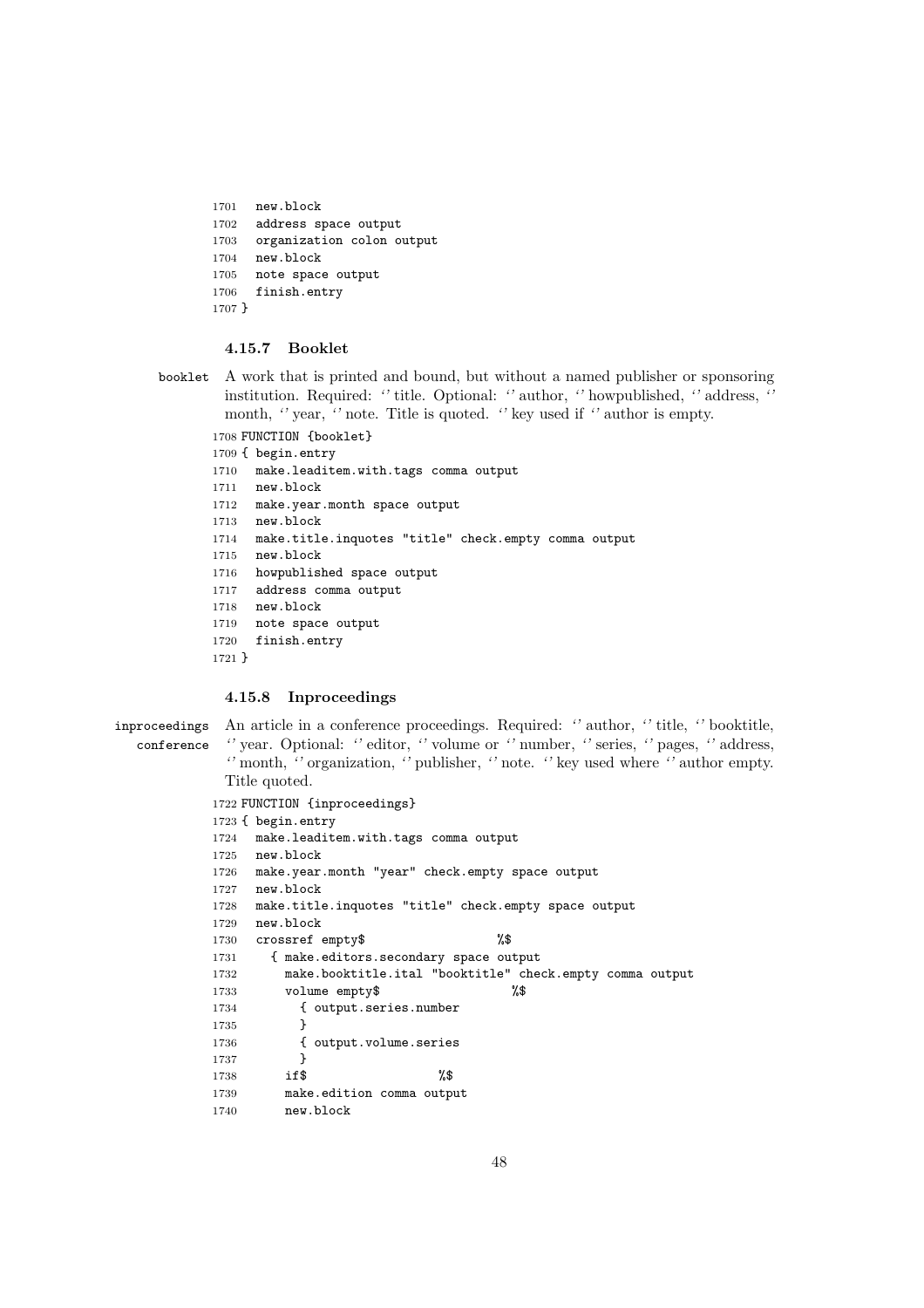```
1741 organization space output
1742 address comma output
1743 publisher colon output
1744 make.pages comma output
1745 }
1746 { "In " make.crossref * space output
1747 make.chapter comma output
1748 make.pages comma output
1749 chapter empty$ pages empty$ and
1750 { "empty chapter and pages in " cite$ * warning$
1751 }
1752 'skip$ %$<br>1753 if$ %$
1753 if$ %$
1754 }
1755 if$ %$
1756 new.block
1757 note space output
1758 finish.entry
1759 }
1760 FUNCTION {conference}
1761 { inproceedings
1762 }
```
## **4.15.9 Proceedings**

proceedings The proceedings of a conference. Required: *''* title, *''* year. Optional: *''* editor, *''* volume or *''* number, *''* series, *''* address, *''* month, *''* organization, *''* publisher, *''* note. If *''* editor empty, use *''* organization for leaditem. For label, like type manual, use nonempty *''* key for the label instead of *''* organization. Title italicized.

```
1763 FUNCTION {proceedings}
1764 { begin.entry
1765 make.leaditem.with.tags space output
1766 new.block
1767 make.year.month "year" check.empty space output
1768 new.block
1769 make.title.ital "title" check.empty comma output
1770 new.block
1771 make.edition comma output
1772 new.block
1773 volume empty$ %$
1774 { output.series.number
1775 }
1776 { output.volume.series
1777 }
1778 if$ %$
1779 new.block
1780 organization space output
1781 address comma output
1782 publisher colon output
1783 new.block
1784 note comma output
1785 finish.entry
```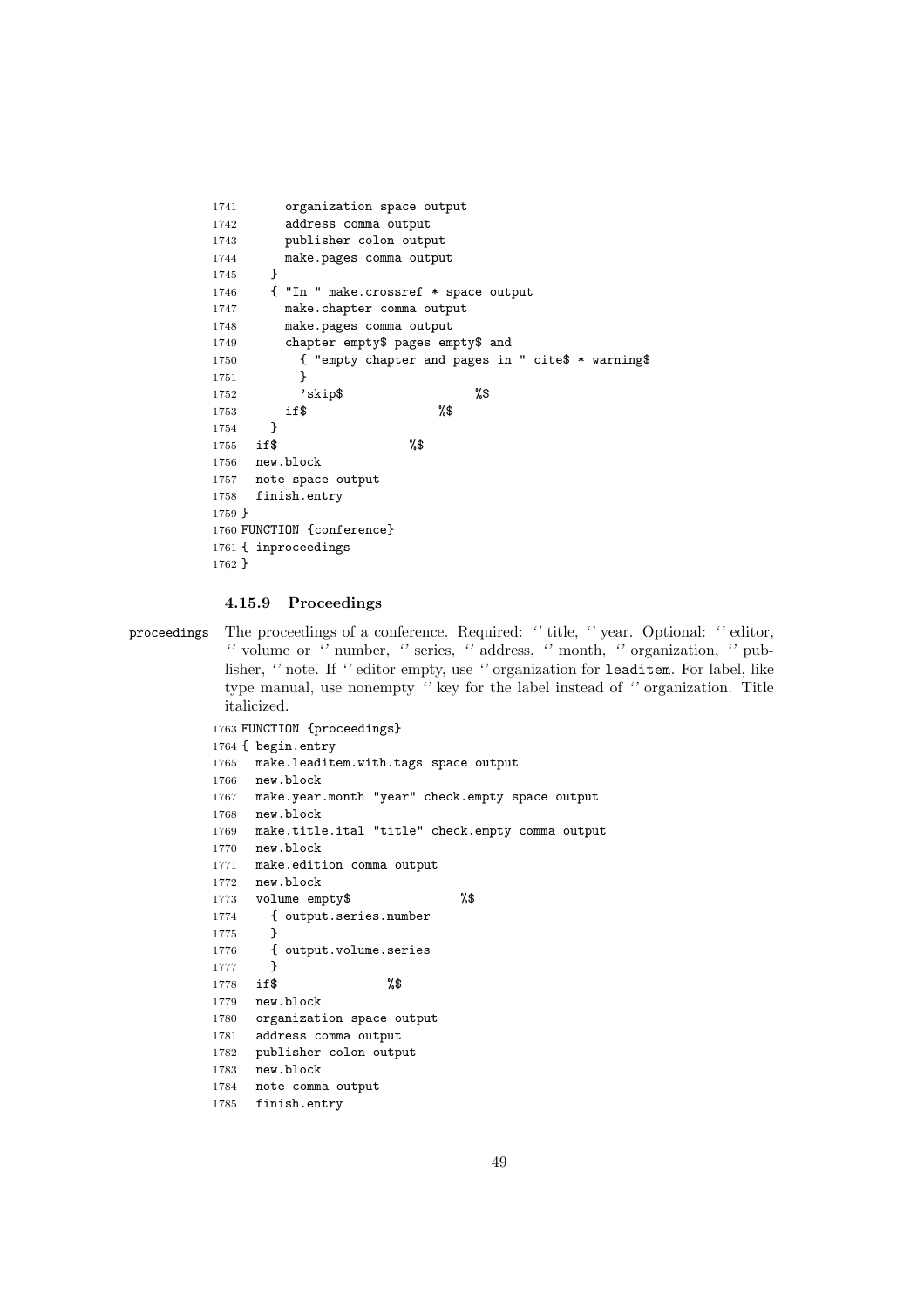**4.15.10 Misc**

Required: *none*. The rest are optional. *''* leaditem is *''* author or *''* key if empty. *''* year with *''* month. Then *''* title, quoted. Then *''* howpublished. Then *''* note.

```
1787 FUNCTION {misc}
1788 { begin.entry
1789 make.leaditem.with.tags comma output
1790 new.block
1791 make.year.month space output
1792 new.block
1793 title space output
1794 new.block
1795 howpublished comma output
1796 new.block
1797 note space output
1798 finish.entry
1799 }
```
#### **4.15.11 Techreport**

techreport A report published by a school or other institution, usually numbered within a series. Required: *''* author, *''* title, *''* institution, *''* year. Optional: *''* type, *''* number, *''* address, *''* month, *''* note. *''* key used when *''* author empty.

```
1800 FUNCTION {techreport}
1801 { begin.entry
1802 make.leaditem.with.tags comma output
1803 new.block
1804 make.year.month "year" check.empty comma output
1805 new.block
1806 make.title.inquotes "title" check.empty comma output
1807 new.block
1808 make.number.tr comma output
1809 institution "institution" check.empty comma output
1810 address comma output
1811 new.block
1812 note comma output
1813 finish.entry
1814 }
```
### **4.15.12 Unpublished**

```
unpublished A document having an author and title, but not formally published. Required: ''
             author, '' title, '' note. Optional: '' month, '' year. Uses '' key for no '' author.
```

```
1815 FUNCTION {unpublished}
1816 { begin.entry
1817 make.leaditem.with.tags comma output
1818 new.block
1819 make.year.month space output
1820 new.block
1821 make.title.inquotes "title" check.empty space output
1822 new.block
```
}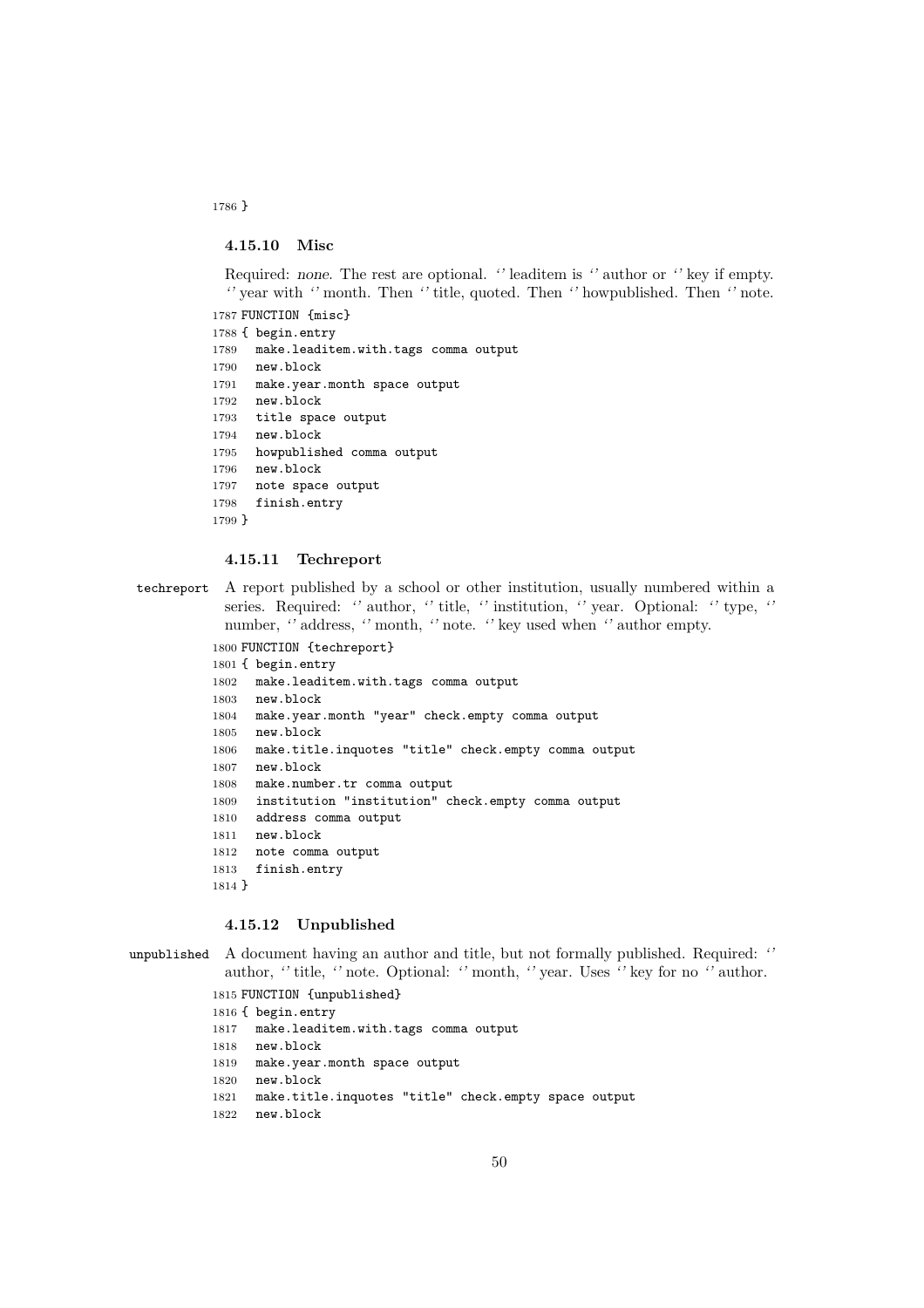```
1823 note "note" check.empty space output
1824 finish.entry
1825 }
```
## **4.15.13 Default**

```
\texttt{default-type} I think \texttt{BIBT}_F X is hardwired to look for this name.
               1826 FUNCTION {default.type}
               1827 { misc }
```
## **4.16 Sorting**

```
\langlestack\langle string \rangle \langle num \rangle \langle string \rangle% stack: S n T
            %
            % if S = substr(1, n, T)% then \text{substr}(n+1, \text{max}, T)% else S
            %
            % if T begins with S, then chop it off the beginning of T.
            \frac{9}{6}
```

```
I guess we don't bother calculating the length for efficiency's sake.
```

```
1828 FUNCTION {chop.word}
1829 { 't :=
1830 'len :=
1831 t #1 len substring \frac{1}{3} = \frac{1}{3}1832 { t len #1 + global.max$ substring$
1833 }
1834 { t
1835 }
1836 if$ %$
1837 }
```
make.title.for.sort We don't bother to format.sortify.clip, just do that once before assignment to the sort.key.

```
1838 FUNCTION {make.title.for.sort}
1839 { title field.or.null
1840 't :=
1841 "A " #2
1842 "An " #3
1843 "The " #4 t chop.word
1844 chop.word
1845 chop.word
1846 % letter-by-letter alphabetization:
1847 format.dehyphen.dewhitespace
1848 }
```
presort Set label, year.label, leaditem. Set *''* sort.key\$ to leaditem + year.label + title suitably massaged.

```
Note that year.label.tag is not set yet; it will be set in stages in
forward.pass.add.bcds and reverse.pass.add.as.
```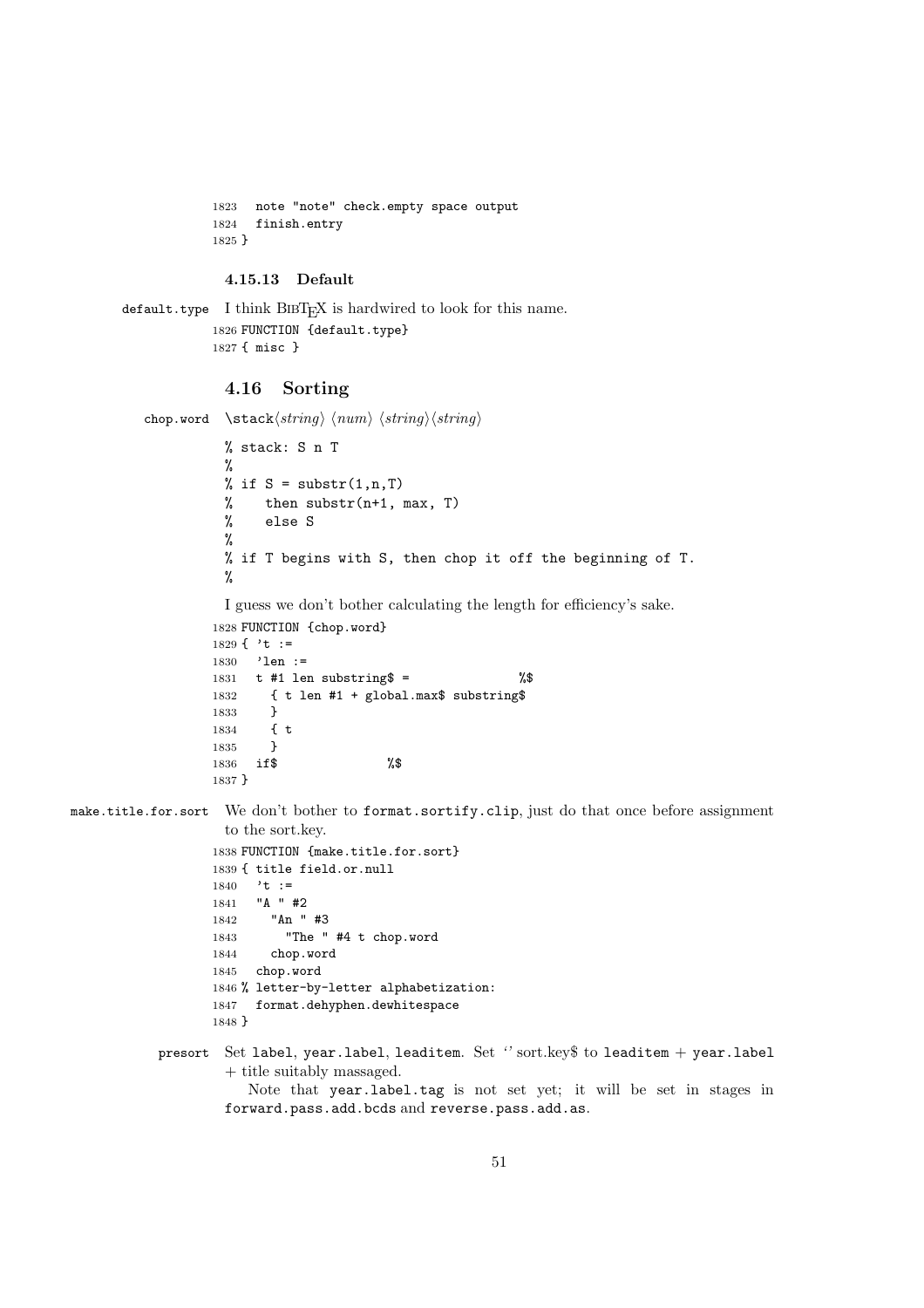```
1849 FUNCTION {presort}
1850 { set.principal-field.principal-type
1851
1852 % "principals set for " cite$ * debugmsg %$
1853 make.leaditem
1854 'leaditem :=
1855
1856 % "leaditem set for " cite$ * debugmsg %$
1857 make.label
1858 'label :=
1859
1860 % "label set for " cite$ * debugmsg %$
1861 oyear empty$ %$
1862 { year
1863 }
1864 { oyear
1865 }
1866 if$ %$
1867 % FIX: substring or text.prefix? if purify removes special chars then no diff.
1868 field.or.null purify$ #-1 #4 substring$
1869 'year.label :=
1870 }
1871
1872 FUNCTION {sortkey<-label+year+principal+title}
1873 { label
1874 delimiter.sub-sortkey *
1875 year.label *
1876 delimiter.sub-sortkey *
1877 make.principal-field.for.sort *
1878 delimiter.sub-sortkey *
1879 make.title.for.sort *
1880 format.sortify.clip
1881 'sort.key$ := %$
1882 }
1883
1884 FUNCTION {sortkey<-principal+year+year-tag}
1885 { make.principal-field.for.sort
1886 delimiter.sub-sortkey *
1887 year.label *
1888 % FIX if year.label is ever going to be a variable length, need some padding here?
1889 year.label.tag *
1890 format.sortify.clip
1891 'sort.key$ := %$
1892 }
1893
1894 FUNCTION {presort.&.sortkey<-label+year+principal+title}
1895 { presort
1896 % "presort done for " cite$ * debugmsg %$
1897 sortkey<-label+year+principal+title
1898 % "sortkey set to label+year+principal+title for " cite$ * debugmsg %$
1899 }
```
initialize.sorting-gvars

FUNCTION {initialize.sorting-gvars}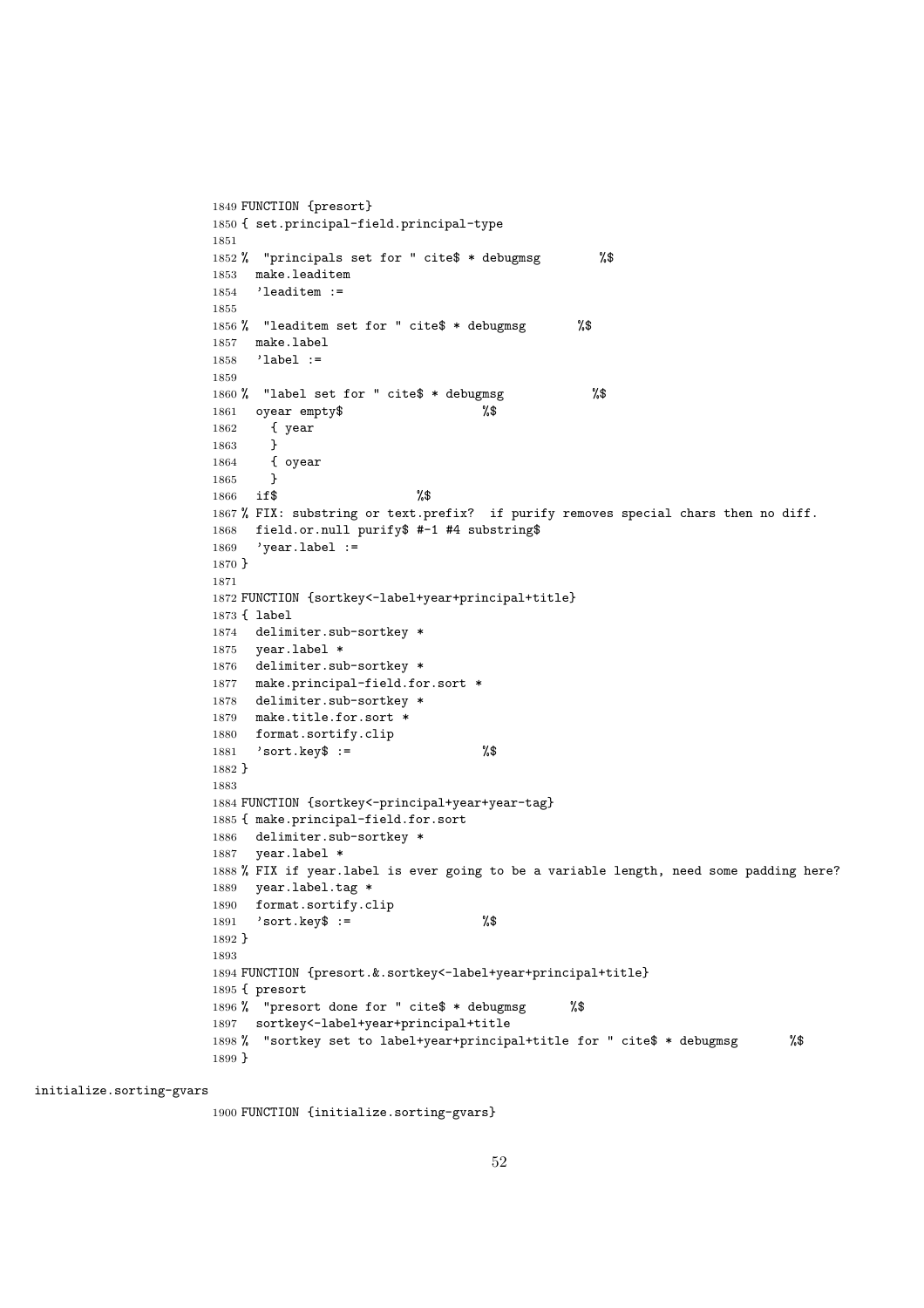```
1901 { unidentified 'last.leaditem :=
1902 unidentified 'last.label.and.year :=
1903 "" 'following.year.label.tag :=
1904 #0 'last.year.tag.num :=
1905 }
```
# **5 Disambiguating citations and sorting the bibliography**

The initial calculation of citations can result in ambiguous labels for some entries. Two kinds of ambiguities can result:

- **same principal** These are disambiguated by adding a unique lowercase letter to the end of the citations for each entry in the ambiguous set: (Smith 1980a) and (Smith 1980b); (Smith et al. 1970a), (Smith et al. 1970b). The order of the letters corresonds to the order of their appearance in the bibliography (see below).
- **different principal** Different principals can have be (initially) given the same label in two cases: (1) the principals include 4 or more names and the initial names share a surname, and (2) the principals include the same number  $n < 4$  of names and both the initial names and each of the subsequent names when present share a surname. In each case, the entries must also have the same year+tag, that is, the same year *including* any lowercase letters that might have been added. In both cases, ambiguous labels are disambiguated by adding first initials to those names which differ in the first name: (P. Smith 1980), (M. Smith 1980); (Green, Z. Black, and Meyer 1980), (Green, B. Black, and Meyer 1980); (Benson, Brown, Gray, White, B. Black, and Griscom 1900), (Benson, H. Brown, Gray, White, Z. Black, and Griscom 1900). When even first initials aren't enough to disambiguate, full names are used: (John D. Smith 1990), (John Q. Smith 1990); etc.

FIX: current behavior disambiguates all ambiguous citations by means of the lowercase letter. "A, B, C, and D 1999" together with "A, B, C, and E 1999" are going to resolve to "A et al 1999a" and 1999b. This nicely avoids disambiguation, but not what the Manual specifies.

FIX: current behavior is going to disambiguate citations that are ambiguous because authors share last but differ in first names by means of the lowercase letter: "Aa 1999" and "Ab 1999" become "Aa 1999a" and "Ab 1999b" (where 'A' stands for last name, and the 'a' right after it is the unmentioned first name). The Manual, however, specifies (16.3) disambiguating by using first initials in the label, such as "M. Brown 1999".

add.bcds: work on getting the right year.label.tag. Compare current entry's label plus year.label to the last entry's, which is stored in the global string variable last.label.and.year. If they are the same, increment global integer variable last.year.tag.num and set year.label.tag to the *n*th lowercase letter, where *n* is last.year.tag.num. If they are not the same, set last.label.and.year to the current label plus year.label, set year.label.tag to empty string, and set last.year.tag.num to 0.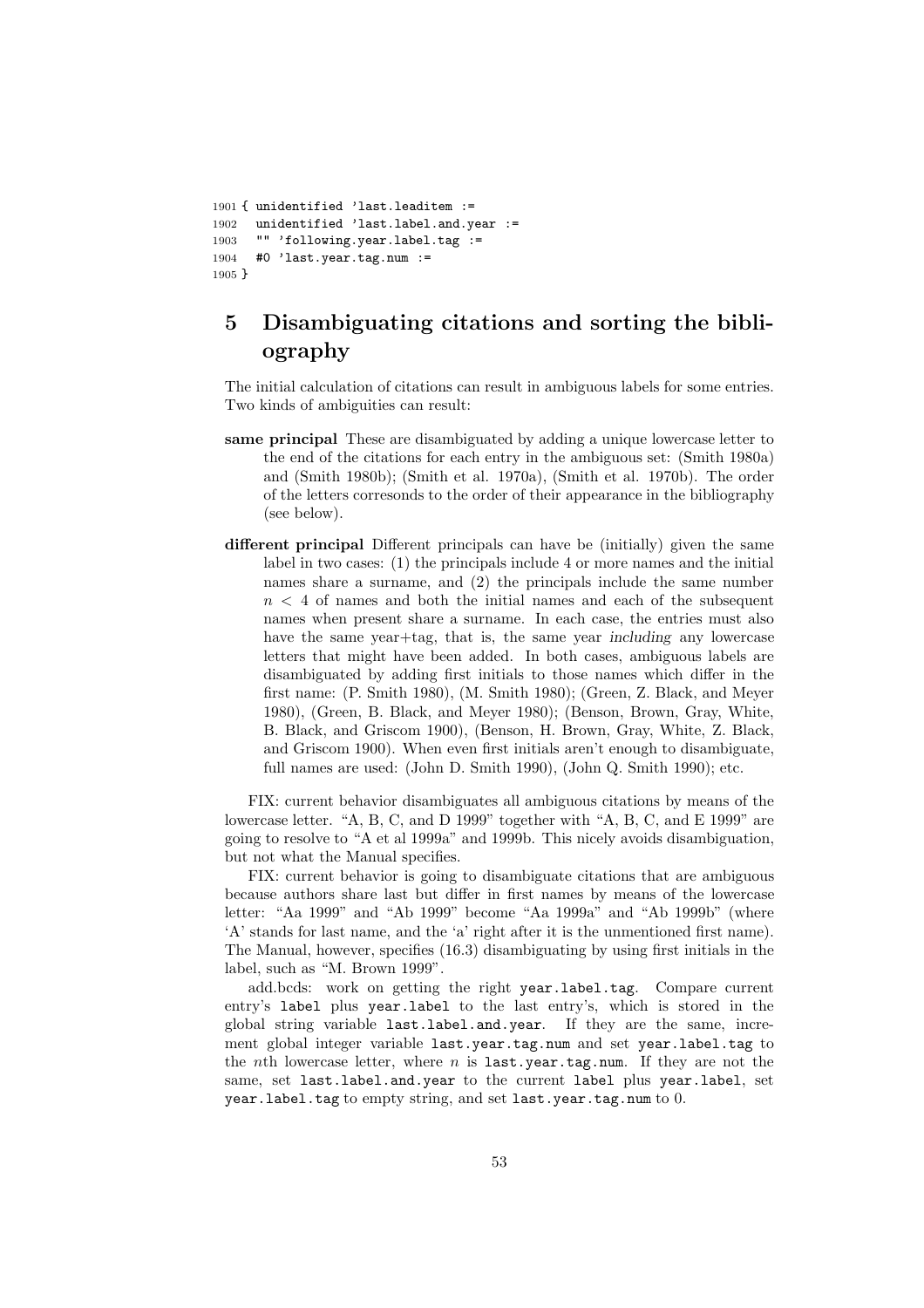After add.bcds pass, year.label.tag will be blank for all first entries of an ambiguous series, and "b," "c," etc. for second entries, third entries, and so on. The "a"'s will be added in the right places by the reverse.pass.add.as function.

Handle duplicate leaditems. Compare current entry's leaditem with the last entry's, which is stored in the global string variable last.leaditem. When they are the same, wrap the current entry's leaditem in \SCduplicate.

```
1906 FUNCTION {forward.pass.wrap.dupe.leaditems}
```

```
1907 { leaditem
                 1908 duplicate$ last.leaditem = %$
                 1909 % we add the brace pair at the end because this forces add.period$ to add a %$
                 1910 % period after it. FIX: if we ever want \SCdup to actually print its
                 1911 % argument, we must get it to print its argument minus any final period.
                 1912 { "\SCduplicate{" swap$ * "{}}" * 'leaditem := %$
                 1913 }
                 1914 { 'last.leaditem :=
                 1915 }
                 1916 if$ %$
                 1917 }
                 1918 FUNCTION {forward.pass.add.bcds}
                 1919 { label year.label * format.clip
                 1920 duplicate$ last.label.and.year = \frac{1}{2} %$
                 1921 % same as previous entry
                 1922 { pop$ %$
                 1923 last.year.tag.num #1 + 'last.year.tag.num :=
                 1924 last.year.tag.num int.to.chr$ 'year.label.tag := %$
                 1925 }
                 1926 % different from previous entry
                 1927 { "a" chr.to.int$ 'last.year.tag.num := %$
                 1928 "" 'year.label.tag :=
                 1929 'last.label.and.year :=
                 1930 }
                 1931 if$ %$
                 1932 }
                 1933 % FIX: use a minimum of entry-variables to hold 'last' things.
                 1934 % FIX: change 'last' to 'prev' where appropriate. what about vars that might
                 1935 % be used going forward and back? always use 'prev'?
                 1936
reverse.pass.add.as Pass through the entries in reverse order. Set current year.label.tag to "a"
                  on entries that precede ones with "b"s. Set following.year.label.tag to the
                  current year.label.tag.
                 1937 FUNCTION {reverse.pass.add.as}
                 1938 { following.year.label.tag "b" =
                 1939 { "a" 'year.label.tag :=
```

```
1940 }
1941 'skip$ %$
1942 if$ %$
1943 year.label.tag 'following.year.label.tag :=
1944 }
```
begin.bib These two functions are called to begin and end the entire bibliography. end.bib<sub>1945</sub> FUNCTION {begin.bib}

```
1946 { preamble$ empty$
```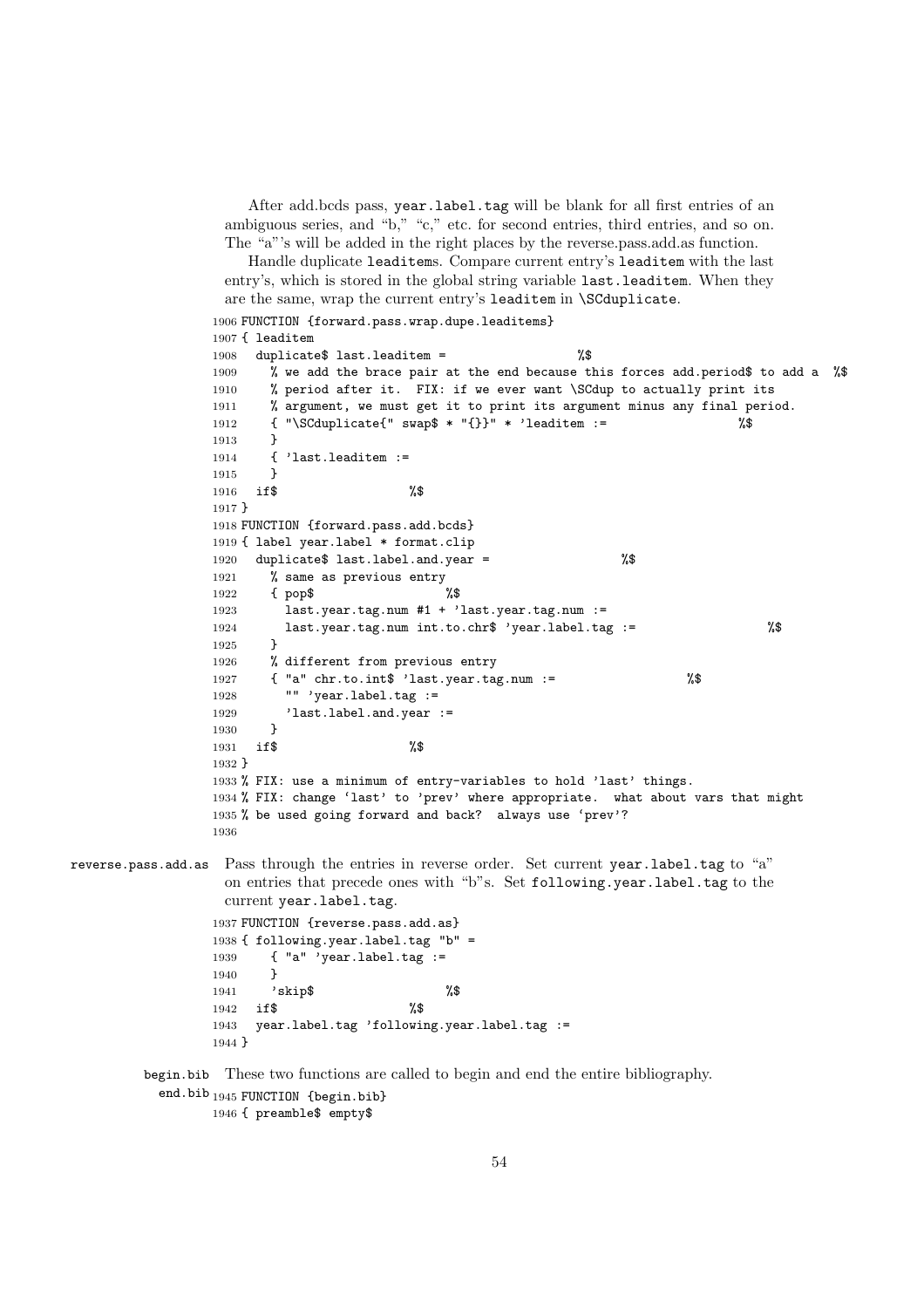```
1947 'skip$ %$
1948 { preamble$ write$ newline$ %$
1949 }
1950 if$ %$
1951 "\begin{thebibliography}{}" write$ newline$
1952 }
1953 FUNCTION {end.bib}
1954 { newline$ %$
1955 "\end{thebibliography}" write$ newline$
1956 }
```
## **5.1 Actions**

```
This is the main subroutine which calls all the others.
1957 READ
1958
1959 EXECUTE {init.scalars}
1960
1961 ITERATE {presort.&.sortkey<-label+year+principal+title}
1962 SORT
1963
1964 EXECUTE {initialize.sorting-gvars}
1965
1966 % add in "b"'s etc.
1967 ITERATE {forward.pass.add.bcds}
1968 % add in "a"'s
1969 REVERSE {reverse.pass.add.as}
1970
1971 ITERATE{sortkey<-principal+year+year-tag}
1972 SORT
1973
1974 EXECUTE {initialize.sorting-gvars}
1975 ITERATE {forward.pass.wrap.dupe.leaditems}
1976
1977
1978 EXECUTE {begin.bib}
1979 ITERATE {call.type$} %$
1980 EXECUTE {end.bib}
```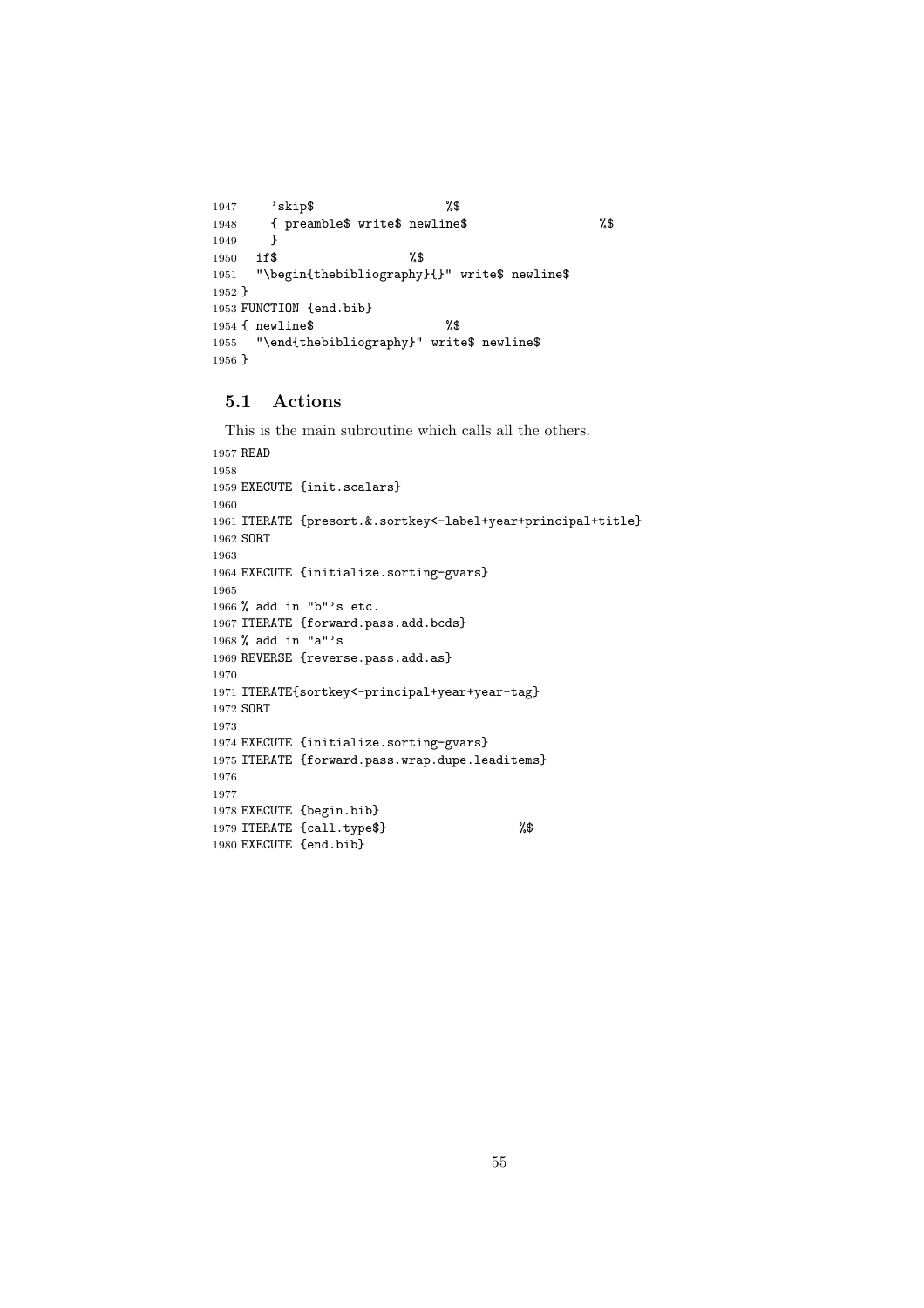## **References**

Abbey, Edward. 1968. *Desert Solitaire*. Ballantine.

Abbey, Edward, and Philip Hyde. 1987. *Slickrock*. Peregrine Smith.

- Abrams, M. H. 1953. *The Mirror and the Lamp: Romantic Theory and the Critical Tradition*. London: Oxford University Press.
- . 1973. *Natural Supernaturalism: Tradition and Revolution in Romantic Literature*. New York: W. W. Norton and Co.
- Abrams, M. H., et al., eds. 1979. *The Norton Anthology of English Literature*. 4th ed. 2 vols. New York: W. W. Norton and Co.
- Acheson, James. 1979. "Murphy's Metaphysics." *Journal of Beckett Studies*, no. 5:9–23.
- Ackerley, C. J. 1998a. *Demented Particulars: The Annotated* Murphy. Published as volume 7 nos. 1–2 of the *Journal of Beckett Studies*.
- Ackerley, Chris. 1997. " 'Do Not Despair': Samuel Beckett and Robert Greene." *Journal of Beckett Studies,* n.s.*,* 6 (1): 119–24.
- . 1998b. "Samuel Beckett's Sibilants; or, Why Does Murphy Hiss?" *Journal of Beckett Studies,* n.s.*,* 8 (1): 119–20.
- Admussen, Richard L. 1979. *The Samuel Beckett Manuscripts: A Study*. Boston: G. K. Hall and Co.
- Alighieri, Dante. 1982–86. *The Divine Comedy*. Bantam Classic ed. The Divine Comedy. Translated from the Italian by Allen Mandelbaum. Illustrated by Barry Moser. New York: Bantam Books.
	- . 1954a. *The Inferno*. Translated from the Italian by John Ciardi. New York: New American Library.
	- . 1954b. *The Inferno*. Translated from the Italian by John Ciardi. Pen-Guin.
	- . 1961. *The Purgatorio*. Translated from the Italian by John Ciardi. New York: New American Library.
- . 1970. *The Paradiso*. Translated from the Italian by John Ciardi. New York: New American Library.
	- . 1982. *Purgatorio: A Verse Translation*. Bantam Classic ed. Volume 1 of Alighieri 86. Notes by Allen Mandelbaum and Gabriel Marruzzo, with Larry Magnus.

. 1984. *Purgatorio: A Verse Translation*. Bantam Classic ed. Volume 2 of Alighieri 86. Notes by Laury Magnus, Allen Mandelbaum, and Anthony Oldcorn, with Daniel Feldman.

. 1986. *Purgatorio: A Verse Translation*. Bantam Classic ed. Volume 3 of Alighieri 86. Notes by Anthony Oldcorn and Daniel Feldman, with Giuseppe Di Scipio.

- Allison, Alexander W., et al., eds. 1983. *The Norton Anthology of Poetry*. 3d ed. New York and London: W. W. Norton and Co.
- Amiran, Eyal. 1993. *Wandering and Home: Beckett's Metaphysical Narrative*. University Park: Pennsylvania State University Press.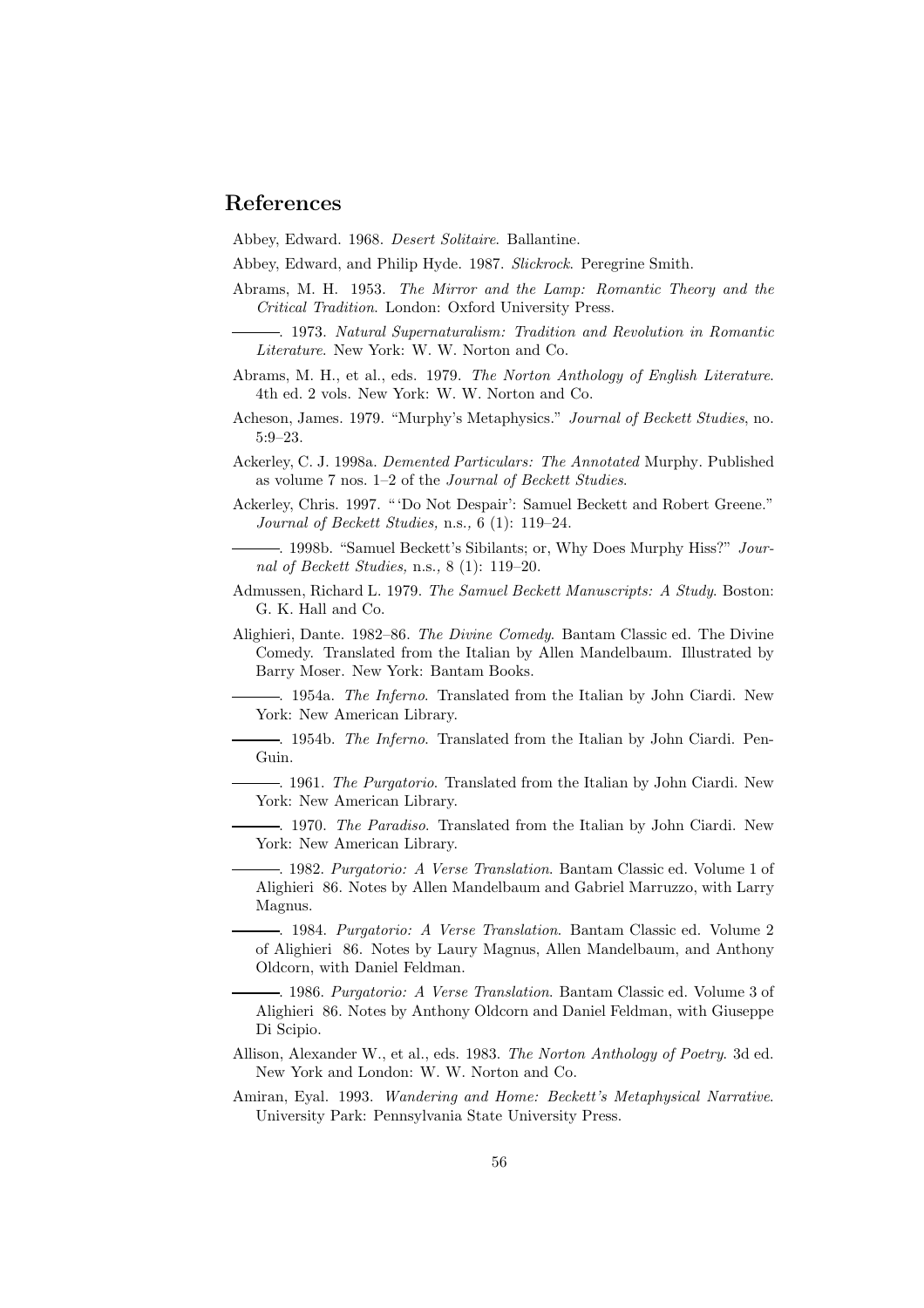- Andonian, Cathleen Culotta, ed. 1998. *The Critical Response to Samuel Beckett*. Critical Responses in Arts and Letters no. 30. Westport CT: Greenwood Press.
- Anspaugh, Kelly. 1996. " 'Faith, Hope, and—What Was It?': Beckett Reading Joyce Reading Dante." *Journal of Beckett Studies,* n.s.*,* 5 (1–2): 19–38.
- Aquinas, Thomas, Saint. 1964. *Christian Theology (Ia. I)*. Volume 1 of *Summa Theologiae*. 60 vols. Cambridge: Blackfriars.
- Argyros, Alex. 1991. *A Blessed Rage for Order*. Studies in Literature and Science. Ann Arbor: University of Michigan Press.
- Aristophanes. 1962. *Four Comedies*. Edited by Dudley Fitts. San Diego: Harcourt Brace Jovanovich.
- Armstrong, Gordon. 1993. "Cultural Politics and the Irish Theatre: Samuel Beckett and the New Biology." *Theatre Research International* 18 (3): 215– 21 (autumn).
- Atanasijevic, Ksenija. 1923. *The Metaphysical and Geometrical Doctrine of Bruno As Given in His Work* De Triplici Minimo. Modern Concepts of Philosophy. Translated by George Vid Tomashevich. Reprint, Saint Louis, Missouri: Warren H. Green, 1972.
- Auster, Paul. 1990. *The New York Trilogy*. Penguin Books.
- Ayer, A. J., et al. 1979. *Perception and Identity: Essays Presented to A. J. Ayer, With His Replies*. Edited by Graham Macdonald. Cornell University Press.
- Baars, Donald. 1983. *The Colorado Plateau: A Geologic History*. University of New Mexico.
- Bair, Deirdre. 1990. *Samuel Beckett: A Biography*. New York: Summit Books. First published in 1978 by Harcourt Brace Jovanovich (New York) and Jonathan Cape, but this edition does not appear, technically, to be a reprint.
- Baker, Phil. 1997. *Beckett and the Mythology of Psychoanalysis*. New York: St. Martin's Press.
- Barale, Mich`ele Aina, and Rubin Rabinovitz, eds. 1988. *A KWIC Concordance to Samuel Beckett's Trilogy:* Molloy*,* Malone Dies*, and* The Unnamable. 2 vols. Volume 753 of *Garland Reference Library of the Humanities*. New York: Garland Publishing.

, eds. 1990. *A KWIC Concordance to Samuel Beckett's* Murphy. Volume 1079 of *Garland Reference Library of the Humanities*. New York: Garland Publishing.

Bate, Walter Jackson, ed. 1970. *Criticism: The Major Texts*. Enl. ed. San Diego: Harcourt Brace Jovanovich.

Beckett, Samuel. 1955–58. *Three Novels*. New York: Grove Press.

. 1931. *Proust*. Reprint, Grove Press, 1957.

- . c. 1934. "Echo's Bones." Typescript story in the Special Collections of Dartmouth College Library, Hanover, New Hampshire. 28 pages.
- . 1937. "Human Wishes." In Beckett 1984c, 155–66.
	- . 1949. "Three Dialogues with George Duthuit." In Beckett 1984c, 138–45.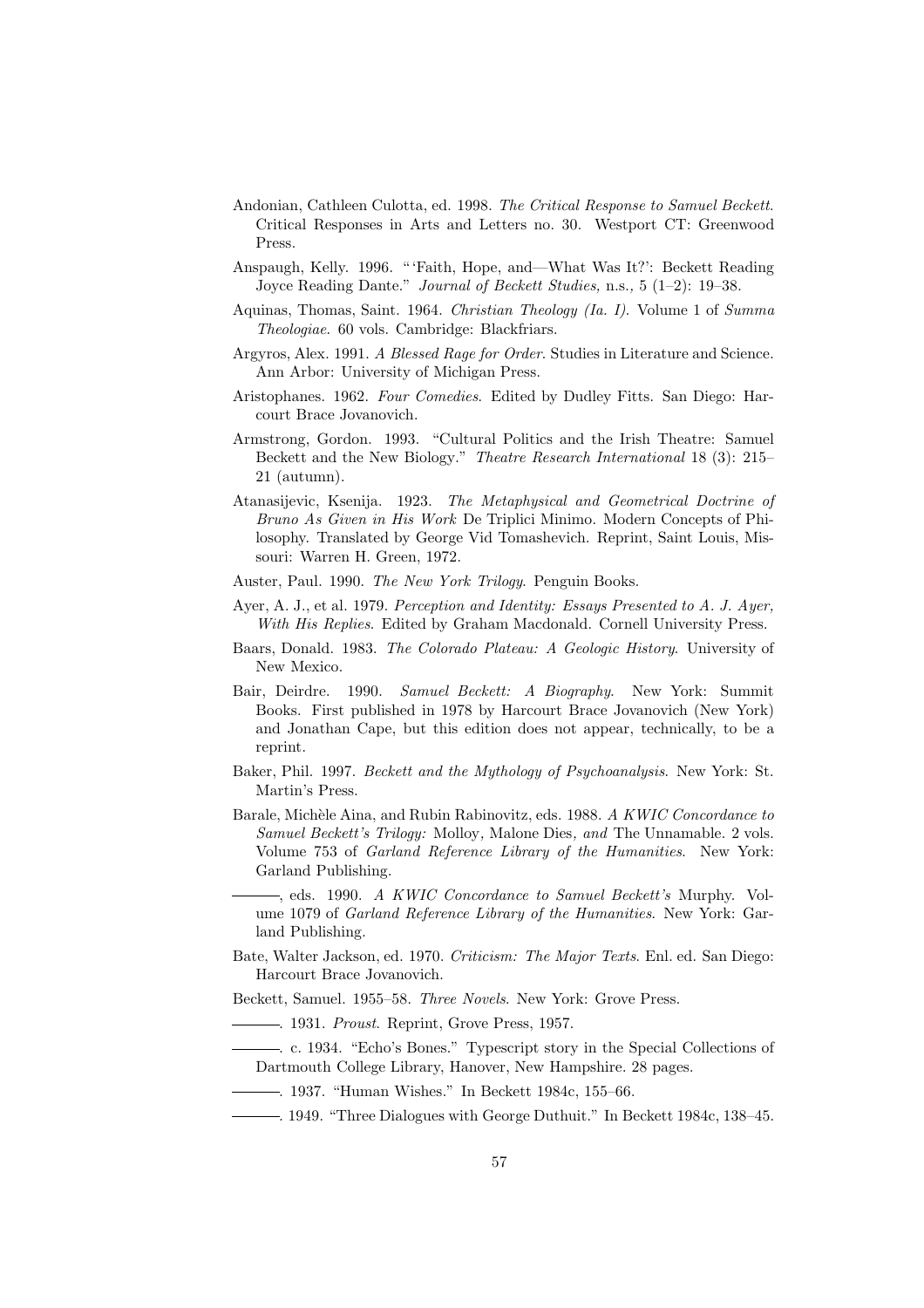. 1953. *Watt*. Paris: Olympia Press. Reprint, New York: Grove Press, 1959.

. 1954. *Waiting for Godot*. First Evergreen ed. Translated from the French by the author. New York: Grove Press. Reprint, New York: Grove Press, 1956. Composed in 1948. First published as *En attendant Godot* in 1952. Premiered in French in 1953, in English in 1955.

. 1955. *Molloy*. Translated by Patrick Bowles and Samuel Beckett. New York: Grove Press.

. 1956a, 7 April. Letter to Barney Rosset of Grove Press in the Special Collections of Syracuse University Library, Syracuse, New York.

. 1956b. *Malone Dies*. New York: Grove Press.

. 1956c. "Yellow." In *New World Writing*, Volume 10 of *New American Library Mentor Books*, 108–19. New York: New American Library. Also in Beckett 1972, 158–74, with minor differences.

. 1957. *Murphy*. New York: Grove Press. First published in 1938.

. 1958a. *Endgame*. New York: Grove Press.

. 1958b. *Mexican Poetry: An Anthology*. Edited by Octavio Paz. Bloomington: Indiana University Press. Reprint, New York: Grove, 1985.

. 1958c. *Stories and Texts for Nothing*. Reprint, New York: Grove Press, 1967.

. 1958d. *The Unnamable*. New York: Grove Press.

. 1964. *How It Is*. Translated from the French by the author. New York: Grove Press. First published as *Comment c'est* in Paris: Les Editions de Minuit, 1961.

. 1972. *More Pricks Than Kicks*. New York: Grove Press. First published by Chatto and Windus, 1934.

. 1974a. *First Love and Other Shorts*. New York: Grove Press.

. 1974b. *Mercier and Camier*. New York: Grove Press.

. 1976. *Fizzles*. New York: Grove Press.

. 1977. *Collected Poems in English and French*. New York: Grove Press.

. 1980. *Company*. New York: Grove Press.

. 1981. *Ill Seen Ill Said*. New York: Grove Press.

. 1983a. "Letter [of 22 April 1958] from Samuel Beckett concerning manuscript of story 'Killachter Meadow.'" *Review of Contemporary Fiction* 3 (1): 156–57.

. 1983b. *Nohow On*. Riverrun Press.

. 1983c. *A Samuel Beckett Reader*. Edited by John Calder. London: Pan Books.

. 1983d. *Worstward Ho*. New York: Grove Press.

. 1984a. "All That Fall." In Beckett 1984b, 9–41.

. 1984b. *Collected Shorter Plays*. New York: Grove Press.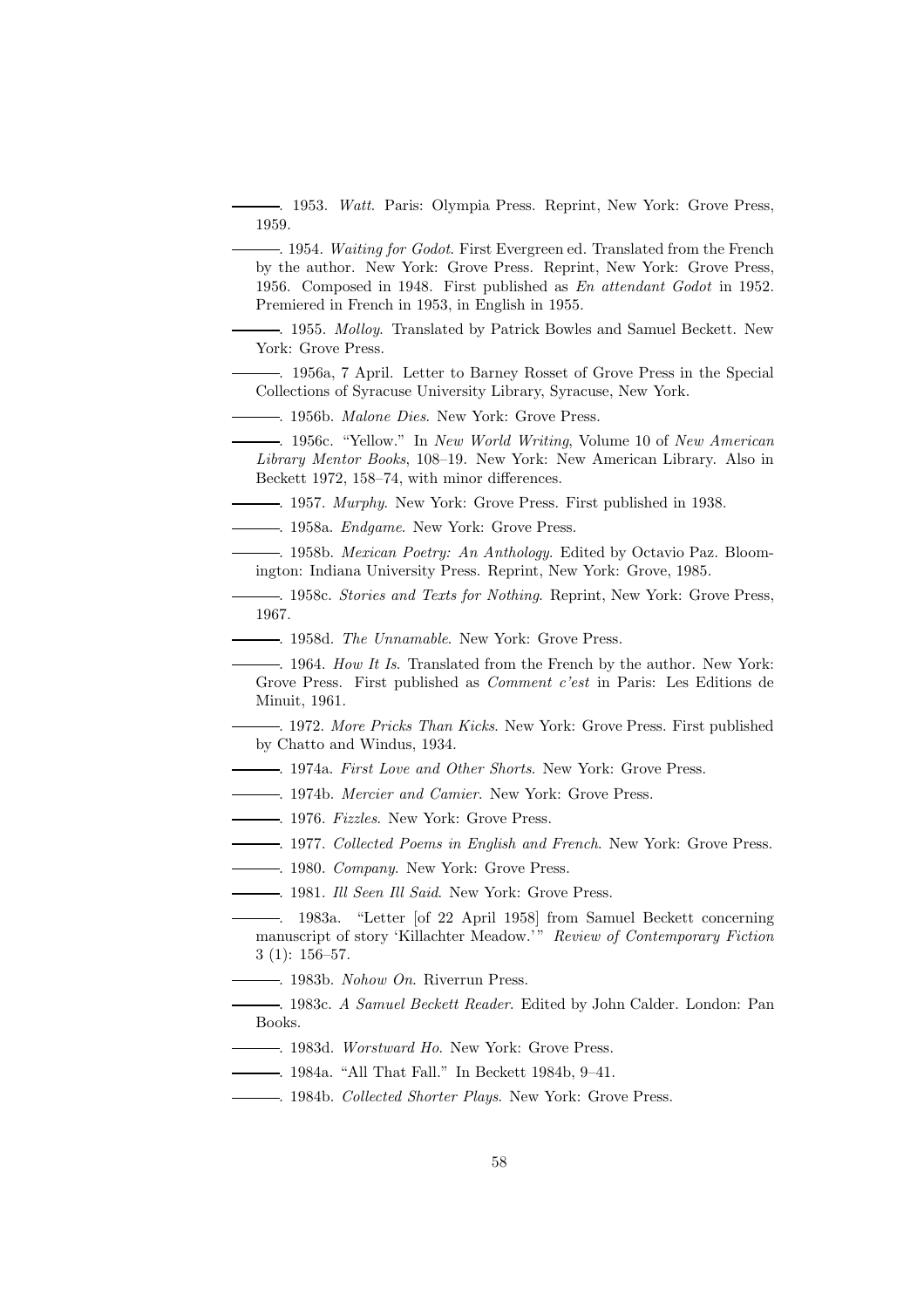. 1984c. *Disjecta: Miscellaneous Writings and a Dramatic Fragment*. Edited by Ruby Cohn. New York: Grove Press.

. 1984d. "Krapp's Last Tape." In Beckett 1984b, 53–63.

. 1984e. "That Time." In Beckett 1984b, 225–35.

. 1984f. *Three Plays:* Ohio Impromptu*,* Catastrophe*,* What Where. New York: Grove Press.

. 1986. *Happy Days: The Production Notebook of Samuel Beckett*. Edited by James Knowlson. New York: Grove Press. First published in London: Faber and Faber, 1985.

. 1987. *As the Story Was Told*. Edited by Christopher B. Ricks. Cambridge, England: Rampant Lions Press.

. 1988. *Stirrings Still*. Illustrated by Louis le Brocquy. Blue Moon Books. Reprint, New York: North Star Line, 1991.

. 1990. *As the Story Was Told: Uncollected and Late Prose*. New York: Riverrun Press.

. 1992a. *Endgame: With a Revised Text*. Volume 2 of *The Theatrical Notebooks of Samuel Beckett*. Edited by S. E. Gontarski. London: Faber and Faber.

. 1992b. *Krapp's Last Tape: With a Revised Text*. Volume 3 of *The Theatrical Notebooks of Samuel Beckett*. Edited by James Knowlson. New York: Grove Press.

. 1993a. *Dream of Fair to middling Women*. Edited by Eoin O'Brien and Edith Fournier. New York: Arcade Publishing in association with Riverrun Press. Composed in 1932.

. 1993b. *Samuel Beckett's* Company*/* Compagnie *and* A Piece of Monologue*/* Solo*: A Bilingual Variorum Edition*. Volume 1400 of *Garland Reference Library of the Humanities*. Edited by Charles Krance. New York: Garland Publishing.

. 1994. *Waiting for Godot: With a Revised Text*. Volume 1 of *The Theatrical Notebooks of Samuel Beckett*. Edited by Dougald McMillan and James Knowlson. New York: Grove Press. First published in Great Britain: Faber and Faber, 1993.

. 1995a. *Eleuthéria: A Play in Three Acts*. Translated from the French by Michael Brodsky. New York: Foxrock.

. 1995b. "Ping." In Beckett 1995c, 193–96.

. 1995c. *Samuel Beckett: The Complete Short Prose, 1929–1989*. Edited by S. E. Gontarski. New York: Grove Press.

. 1996. *Samuel Beckett's* Mal vu mal dit*/* Ill Seen Ill Said*: A Bilingual, Evolutionary, and Synoptic Variorum Edition*. Volume 1266 of *Garland Reference Library of the Humanities*. Edited by Charles Krance. New York: Garland Publishing.

. 1997. *Waiting for Godot*. New York: Grove Press.

. 1999a. *Beckett's* Dream *Notebook*. Edited by John Pilling. Reading, England: Beckett International Foundation.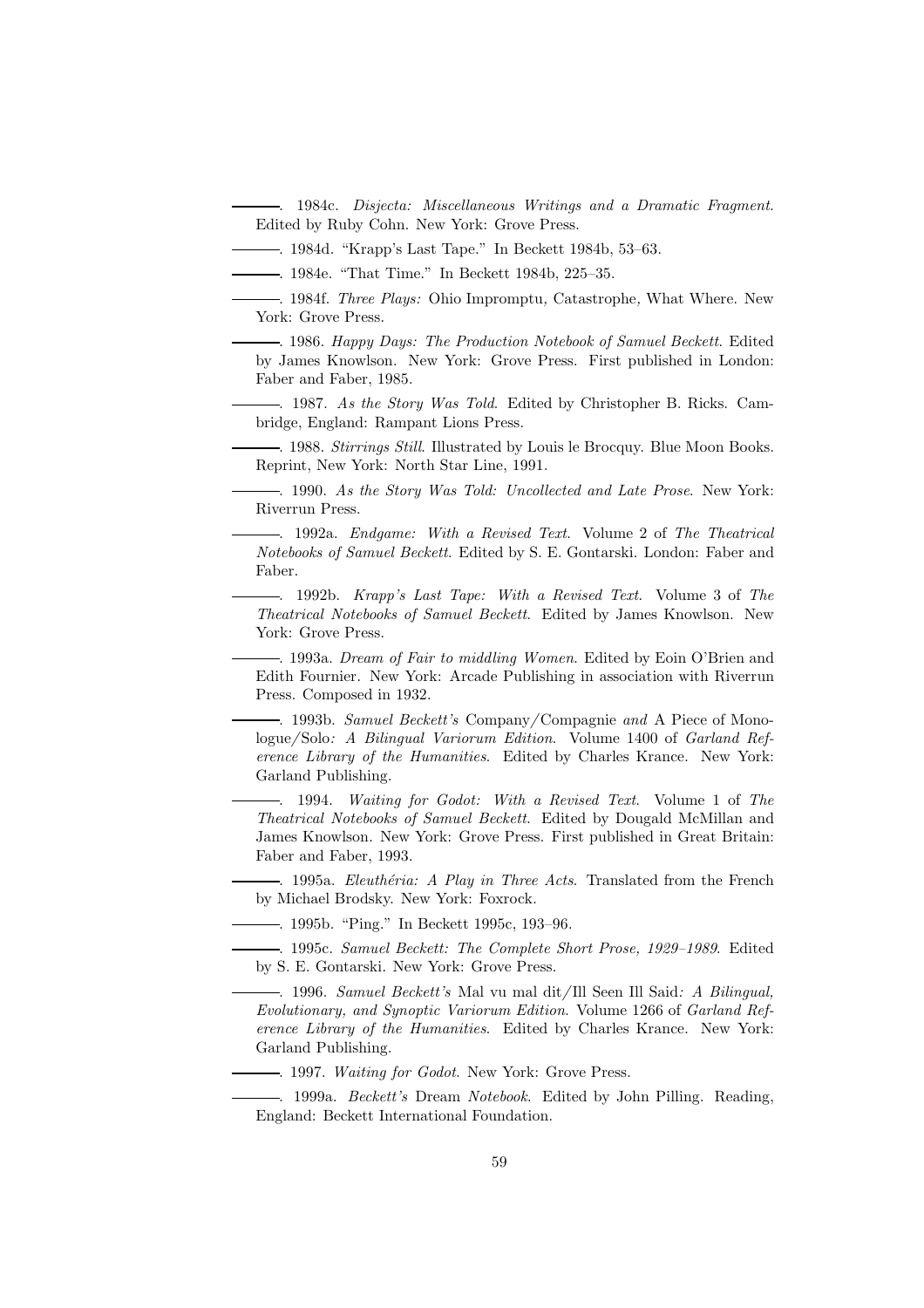. 1999b. *The Shorter Plays: With Revised Texts*. Volume 4 of *The Theatrical Notebooks of Samuel Beckett*. Edited by S. E. Gontarski. New York: Grove Press. First published in London: Faber and Faber, 1999.

. 2000. *Beckett in Black and Red: The Translations for Nancy Cunard's* Negro *(1934)*. Edited by Alan Warren Friedman. Lexington: University Press of Kentucky.

- Beckett, Samuel, and Alan Schneider. 1998. *No Author Better Served: The Correspondence of Samuel Beckett and Alan Schneider*. Edited by Maurice Harmon. Cambridge: Harvard University Press.
- Beer, Ann. 1985. "*Watt*, Knott, and Beckett's Bilingualism." *Journal of Beckett Studies*, no. 10:37–75.
- Beja, Morris, S. E. Gontarski, and Pierre Astier, eds. 1983. *Samuel Beckett: Humanistic Perspectives*. Columbus: Ohio State University Press.
- Ben´et, William Rose. 1965. *The Reader's Encyclopedia*. 2d ed. New York: Thomas Y. Crowell.
- Benson, Michael. 1984. "Moving Bodies in Hardy and Beckett." *Essays in Criticism* 34 (3): 229–43 (July).
- Ben-Zvi, Linda. 1984. "Fritz Mauthner for Company." *Journal of Beckett Studies*, no. 9:65–88.
- Bergin, Thomas Goddard, and Max Harold Fisch. 1970. *The New Science of Giambattista Vico*. Cornell University Press.
- Blake, William. 1966. *Blake's Job: William Blake's* Illustrations of the Book of Job. Edited by S. Foster Damon. University Press of New England.
- Blisset, William. 1989. "The Syntax of Violence." In Matthias 1989, 193–208.
- Bloom, Harold. 1973. *The Anxiety of Influence: A Theory of Poetry*. New York: Oxford University Press.
	- . 1985a. "Introduction." In Bloom 1985b, 1–5.
	- , ed. 1985b. *Samuel Beckett*. Modern Critical Views. New York: Chelsea House Publishers.
	- . 1988a. "Introduction." In Bloom 1988b, 1–12.
	- , ed. 1988b. *Samuel Beckett's* Molloy*,* Malone Dies*,* The Unnamable. Modern Critical Interpretations. New York: Chelsea House Publishers.
- Boden, Margaret A., ed. 1990. *The Philosophy of Artificial Intelligence*. Oxford University Press.
- Bomberg, David. 1988. *David Bomberg*. London: Tate Gallery. For the exhibition of 17 Feb to 8 May 1988.
- Bonnerot, Louis. 1973–1974. "David Jones and the Notion of Fragments." *Agenda* 11 (4)–12 (1):76–89.
- Bonola, Roberto. 1912. *Non-Euclidean Geometry: A Critical and Historical Study of its Development*. Translated by H. S. Carslaw. Chicago: Open Court Publishing. Authorized translation.
- Borges, Jorge Luis. 1963. *Ficciones*. Edited by Anthony Kerrigan. Translated from the Spanish by the editor et al. New York: Grove Weidenfeld. First published in Buenos Aires: Emecé Editores, 1956.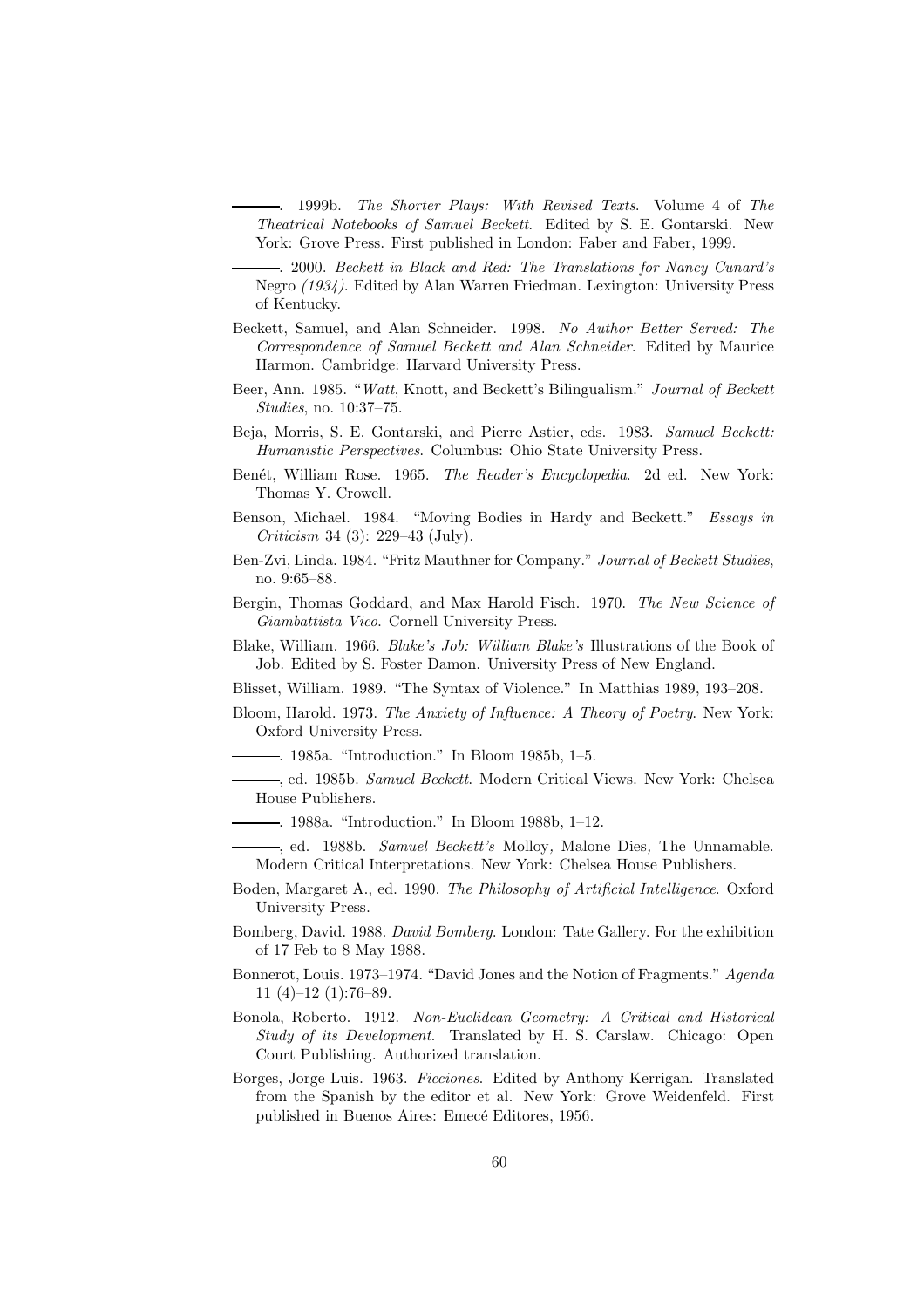- Boulger, James D. 1980. *The Calvinist Temper in English Poetry*. The Hague: Mouton Publishers.
- Brater, Enoch. 1983a. "The *Company* Beckett Keep: The Shape of Memory and One Fabulist's Decay of Lying." In Beja, Gontarski, and Astier 1983, 157–71.
	- . 1983b. "Mis-Takes, Mathematical and Otherwise, in *The Lost Ones*." *Modern Fiction Studies* 29 (1): 93–109 (spring).

, ed. 1986. *Beckett at 80/Beckett in Context*. Oxford: Oxford University Press.

- . 1989. *Why Beckett*. New York: Thames and Hudson.
- Breuer, Rolf. 1993. "Paradox in Beckett." *Modern Language Review* 88 (July): 559–80.
- Britannica, Encyclopaedia. 1993. *Encyclopaedia Britannica*. 15th ed. Chicago: University of Chicago.
- Brooke, Rupert. 1968. *The Letters of Rupert Brooke*. Edited by Geoffrey Keynes. New York: Harcourt, Brace and World.
- Bruno, Giordano. 1950. "Concerning the Cause, Principle, and One." In *The Infinite in Giordano Bruno, With a Translation of His Dialogue* Concerning the Cause, Principle, and One. Translated by Sidney Greenburg. New York: King's Crown Press.
- Bryden, Mary. 1992. "Figures of Golgotha: Beckett's Pinioned People." In Pilling and Bryden 1992, 45–62.

. 1995. "Beckett and the Three Dantean Smiles." *Journal of Beckett Studies,* n.s.*,* 4 (2): 29–33.

. 1998. *Samuel Beckett and the Idea of God*. New York: St. Martin's Press.

. 1999. "The Carved Rats of Saint-Sernin." *The Beckett Circle: Newsletter of the Samuel Beckett Society* 21 (2): 9 (fall).

- Bulfinch, Thomas. 1979. *Bulfinch's Mythology*. New York: Gramercy Books.
- Buning, Marius. 1990. "Samuel Beckett's Negative Way: Intimations of the *Via Negativa* in his Late Plays." In Jasper and Crowder 1990, Chapter 9, 129–42.
- Burnet, John. 1964. *Greek Philosophy: Thales to Plato*. 1st ed., reset and reprinted. New York: St. Martin's Press. First published in 1914.
- Burrows, Rachel. 1989. "Interview with Rachel Burrows, Dublin, Bloomsday, 1982." *Journal of Beckett Studies*, no. 11–12:6–15. Interviewed by S. E. Gontarski, Martha Feshenfeld, and Dougald McMillan.
- Butler, Lance St John, ed. 1993. *Critical Essays on Samuel Beckett*. Critical Thought Series no. 4. Hants, England: Scolar Press.

. 1999. "Review of *Samuel Beckett and the Idea of God* by Mary Bryden (New York: St. Martin's, 1998)." *The Beckett Circle: Newsletter of the Samuel Beckett Society* 21 (2): 10–11 (Fall).

Calder, John, ed. 1967. *Beckett at 60: A Festschrift*. London: Calder and Boyars.

. 1979. "Review of *Samuel Beckett: A Biography* by Deirdre Bair (Jonathan Cape, 1978)." *Journal of Beckett Studies*, no. 4:74–79.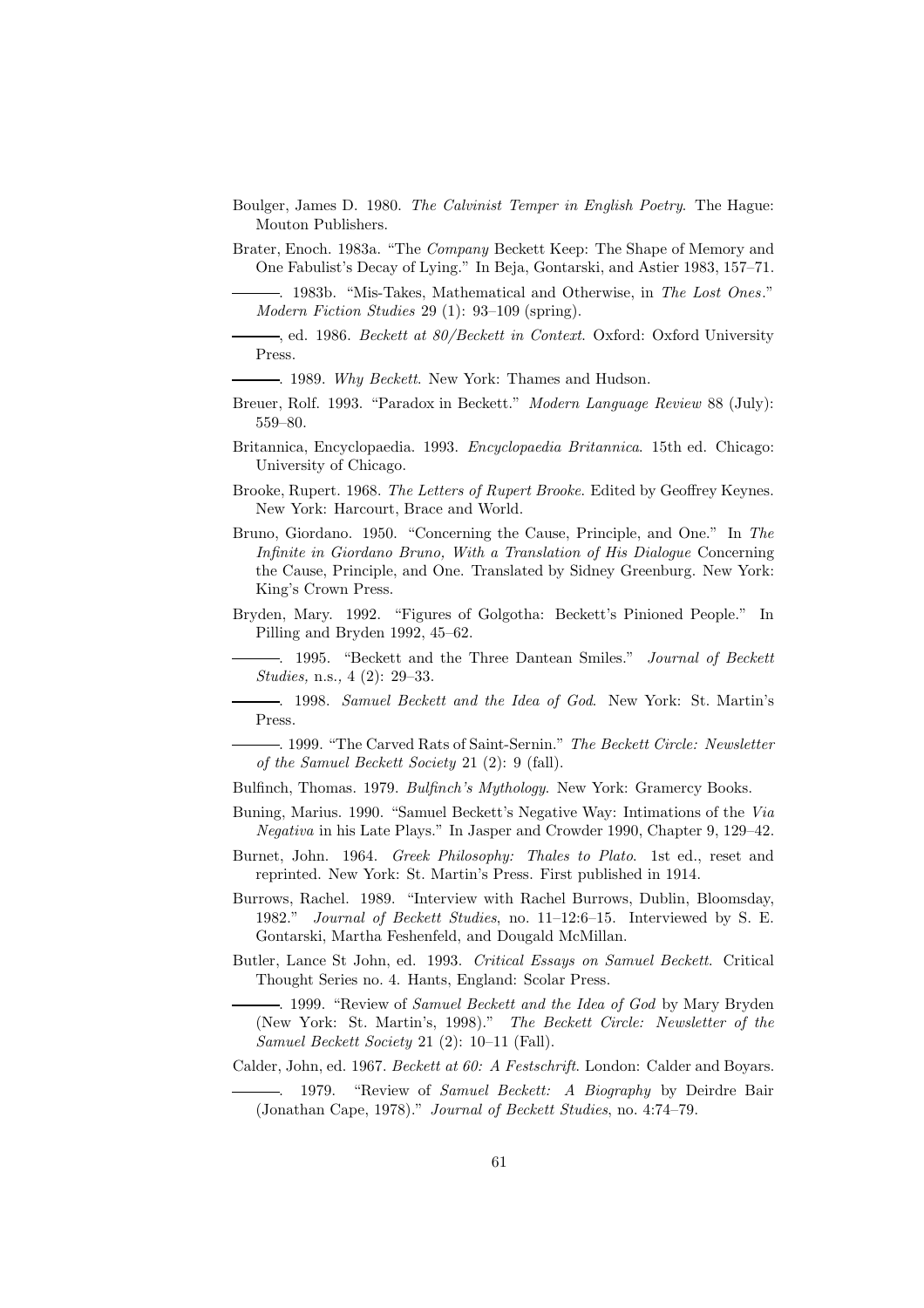. 1983. "Introduction." In Beckett 1983c, 9–42.

- Campbell, Joseph. 1983. *Historical Atlas of World Mythology*. London: Summerfield Press.
- Carey, Phyllis. 1992. "Stephen Dedalus, Belacqua Shuah, and Dante's *Pietà*." In Carey and Jewinski 1992b, Chapter 8, 104–16.
- Carey, Phyllis, and Ed Jewinski. 1992a. "Introduction." In Carey and Jewinski 1992b, xi–xviii.
- , eds. 1992b. *Re: Joyce'n Beckett*. New York: Fordham University Press.
- Carnap, Rudolf. 1966. *Philosophical Foundations of Physics*. Edited by Martin Gardner. Basic Books.
- Carroll, John S. 1906. *Prisoners of Hope: an Exposition of Dante's* Purgatorio. London: Hodder and Stoughton.
- Carroll, Lewis. n.d. *The Complete Works of Lewis Carroll*. Random House.
- Cassedy, Steven. 1988. "Mathematics, Relationism, and the Rise of Modern Literary Aesthetics." *Journal of the History of Ideas* 49 (1): 109–32.
- Castillo, Debra A. 1982. "Beckett's Metaphorical Towns." *Modern Fiction Studies* 28 (2): 189–200 (summer).
- Cheng, Vincent J. 1987. "Stephen Dedalus and the Black Panther Vampire." *James Joyce Quarterly* 24 (2): 161–76 (winter).
- Coe, Richard N. 1983. "Beckett's English." In Beja, Gontarski, and Astier 1983, 36–57.
- Coetzee, J. M. 1972. "The Manuscript Revisions of Beckett's *Watt*." *Journal of Modern Literature* 2:472–80.
- Cohen, Joseph. 1975. *Journey to the Trenches: The Life of Isaac Rosenberg 1890–1918*. New York: Basic Books.
- Cohn, Ruby. 1970. "The Laughter of Sad Sam Beckett." In Friedman 1970, 185–97.
- , ed. 1975. *Samuel Beckett: A Collection of Criticism*. New York: McGraw-Hill.
- . 1980. *Just Play: Beckett's Theater*. Princeton: Princeton University Press.
- Common Prayer. 1789. *The Book of Common Prayer and Administration of the Sacraments and Other Rites and Ceremonies of the Church*. New York: Oxford University Press. "This edition . . . was . . . reproduced from a certified edition . . . as adopted by the General Convention of 1928 and emended by subsequent Conventions."
- Conley, Tom. 1985. "Samuel Beckett: Color, Letter, and Line." *Visible Language* 19 (4): 484–98 (autumn).
- Connor, Steven. 1982. "Beckett's Animals." *Journal of Beckett Studies*, no. 8:29–44.
- Cook, Theodore Andrea. 1914. *The Curves of Life: Being an Account of Spiral Formations and Their Application to Growth in Nature, to Science and to Art; with Special reference To the Manuscripts of Leonardo da Vinci*. Reprint, New York: Dover Publications, 1979.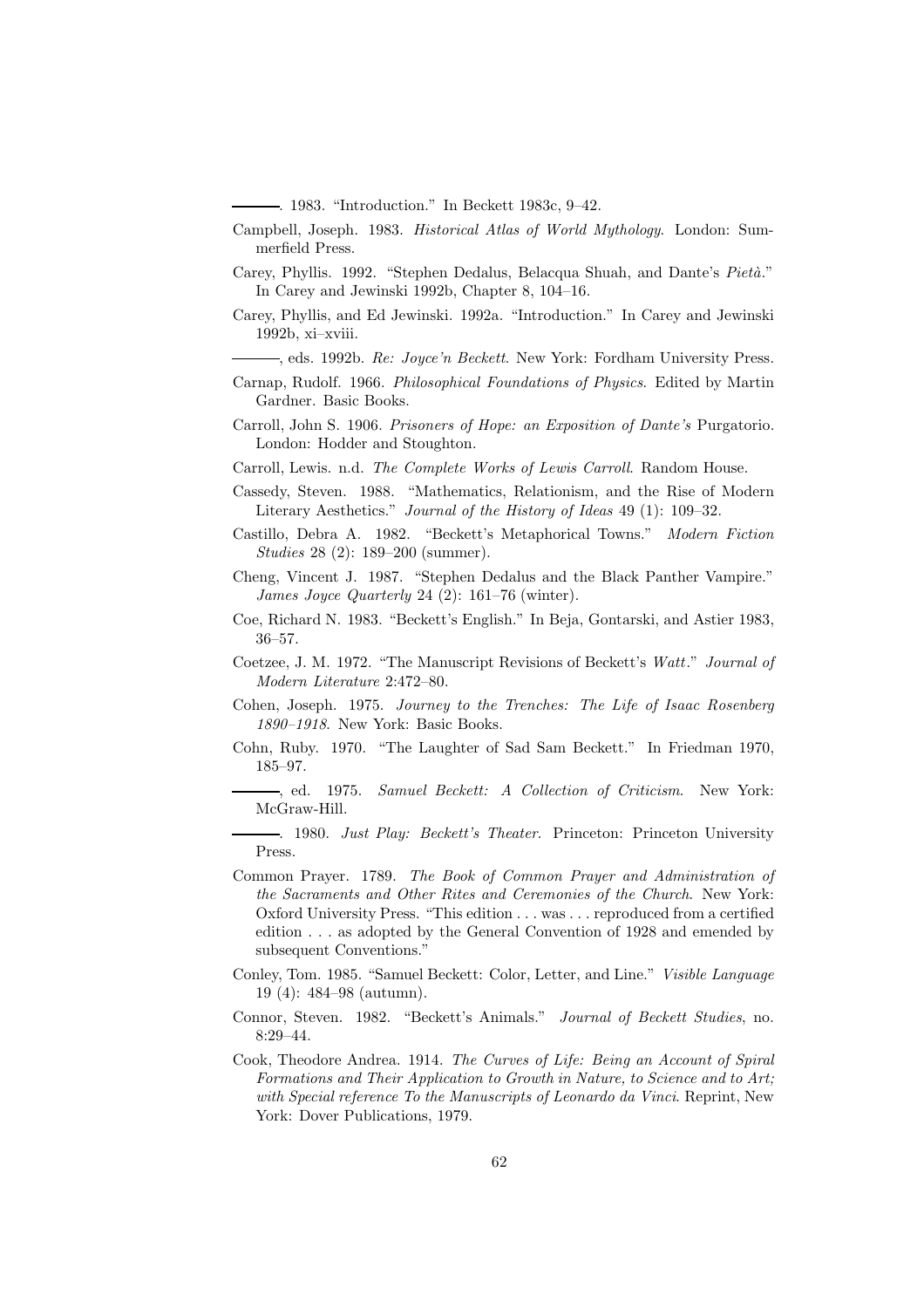- Copleston, Frederick. 1946. *Greece and Rome*. Volume 1 of *A History of Philosophy*. 9 vols. in 3 books. Newman Press. Reprint, New York: Image Books, 1985.
	- . 1950a. *Augustine to Scotus*. Volume 2 of *A History of Philosophy*. 9 vols. in 3 books. Newman Press. Reprint, New York: Image Books, 1985.
	- . 1950b. "The Pseudo-Dionysius." In Copleston 1950a, Chapter 9.
- . 1953a. "Nicholas of Cusa." In Copleston 1953b, Chapter 15.
- . 1953b. *Ockham to Suarez*. Volume 3 of *A History of Philosophy*. 9 vols.
- in 3 books. Newman Press. Reprint, New York: Image Books, 1985.
	- . 1959. *Hobbes to Hume*. Volume 5 of *A History of Philosophy*. 9 vols. in 3 books. Newman Press. Reprint, New York: Image Books, 1985.
- . 1960a. *Descartes to Leibniz*. Volume 4 of *A History of Philosophy*. 9 vols. in 3 books. Newman Press. Reprint, New York: Image Books, 1985.
- . 1960b. *Wolff to Kant*. Volume 6 of *A History of Philosophy*. 9 vols. in 3 books. Newman Press. Reprint, New York: Image Books, 1985.
- . 1963a. *Fichte to Nietzsche*. Volume 7 of *A History of Philosophy*. 9 vols. in 3 books. Newman Press. Reprint, New York: Image Books, 1985.
- . 1963b. "Schopenhauer." In Copleston 1963a, Chapters 13–14.
- . 1966. *Bentham to Russell*. Volume 8 of *A History of Philosophy*. 9 vols. in 3 books. Newman Press. Reprint, New York: Image Books, 1985.
- . 1974a. "August Comte." In Copleston 1974c, Chapter 5.
- . 1974b. "Henri Bergson." In Copleston 1974c, Chapters 9–10.
- . 1974c. *Maine de Biran to Sartre*. Volume 9 of *A History of Philosophy*. 9 vols. in 3 books. Newman Press. Reprint, New York: Image Books, 1985.
- Cork, Richard. 1988. "Bomberg's Odyssey." In Bomberg 1988. For the exhibition of 17 Feb to 8 May 1988.
- Cousineau, Thomas J. 1979. "*Watt*: Language as Interdiction and Consolation." *Journal of Beckett Studies*, no. 4:1–13.
- Crane, Gregory R., ed. 2000, March. *The Perseus Project*. http://www.perseus. tufts.edu.
- Cronin, Anthony. 1996. *Samuel Beckett: The Last Modernist*. London: Harper-Collins.
- Culik, Hugh. 1983. "The Place of *Watt* in Beckett's Development." *Modern Fiction Studies* 29 (1): 57–71 (spring).
	- . 1993a. "Mathematics as Metaphor: Samuel Beckett and and the Esthetics of Incompleteness." *Papers on Language & Literature* 29 (2): 131–51 (spring).
	- . 1993b. "Neurological Disorder and the Evolution of Beckett's Maternal Images." In Butler 1993, 366–373.

Dakers, Caroline. 1987. *The Countryside at War 1914–1918*. London: Constable.

- Dallin, Leon, and Lynn Dallin. 1967. *Folk Songster*. Dubuque: Wm. C. Brown.
- Davidson, Gustav. 1967. *A Dictionary of Angels Including the Fallen Angels*. New York: Free Press.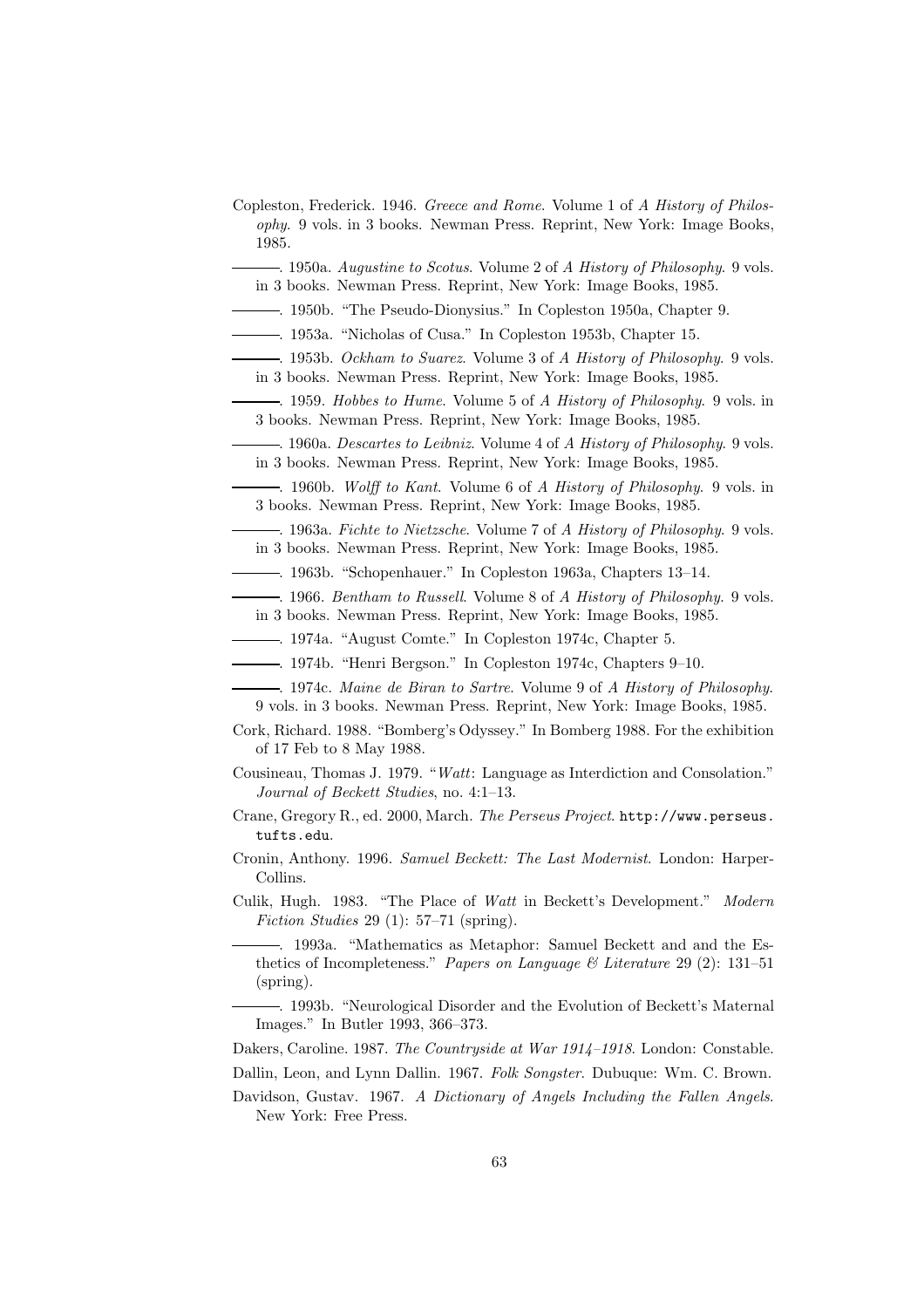Davies, Paul. 1981. "Is Thermodynamic Gravity a Route to Quantum Gravity?" In Isham, Penrose, and Sciama 1981.

- . 1994. *The Ideal Real: Beckett's Fiction and Imagination*. Associated University Presses.
- Day, Robert Adams. 1980. "How Stephen Wrote His Vampire Poem." *James Joyce Quarterly* 17 (2): 183–98 (winter).
- Dearlove, J. E. 1977. " 'Last Images': Samuel Beckett's Residual Fiction." *Journal of Modern Literature* 6 (1): 104–126 (February).
- Dearlove, Judith E. 1983. " 'Syntax Upended in Opposite Corners': Alterations in Beckett's Linguistic Theories." In Beja, Gontarski, and Astier 1983, 122– 28.
- Doherty, Francis. 1990. "Visions of Hell: Lowry and Beckett." In Jasper and Crowder 1990, Chapter 8, 117–28.
- Donne, John. 1980. *Paradoxes and Problems*. Edited by Helen Peters. Oxford: Clarendon Press.
- Downes, Rackstraw. 1996. "Theater for the Free Mind and the Strong Stomach." *New York Times*, 28 July, H5.
- Drake, Stillman. 1973. *Copernicus—Philosophy and Science: Bruno, Kepler, Galileo*. Norwalk, Connecticut: Burndy Library.
- Driver, Tom F. 1961. "Beckett by the Madeleine." *Columbia University Forum* 4 (3): 21–25 (summer). Note: Driver "reconstructs" Beckett's words "from notes made immediately after" their conversation (p. 22).
- Dukes, Gerry. 1996. *The Beckett Festival: Lincoln Center Festival 1996*. Gate Theater. Program for a festival of theater perforamnces by the (Irish) Gate Theater company at the Lincoln Center in New York. Dukes wrote the notes for each play.
- Eade, J. C. 1981. "The Seventh Scarf: A Note on *Murphy*." *Journal of Beckett Studies*, no. 7:115–17.
- Edson, Russell. 1973. *The Clam Theater*. Volume 64 of *Wesleyan Poetry Program*. Middletown: Wesleyan University Press.
- Eiseley, Loren. 1979. *The Star Thrower*. San Diego: Harvest Books.
- Elam, Keir. 1986. "*Not I*: Beckett's Mouth and the Ars(e) Rhetorica." In Brater 1986, 124–48.
- Eliot, George. 1984. *Middlemarch*. New York: Random House.
- Eliot, T. S. 1980. *The Complete Poems and Plays 1909–1950*. New York: Harcourt Brace Jovanovich.
- Ellis, Reuben J. 1989. " 'Matrix of Surds': Heisenberg's Algebra in Beckett's *Murphy*." *Papers on Language & Literature* 25 (1): 120–23 (winter).
- Ellis, Willis D. 1950. *A Source Book of Gestalt Psychology*. New York: Humanities Press.
- Ell Mann, Richard. 1982. *James Joyce*. New and Rev. ed. New York: Oxford University Press. First published in 1959. THIS IS A TEST ENTRY ellmanntest2.

<sup>,</sup> ed. 1989. *The New Physics*. Cambridge: Cambridge University Press.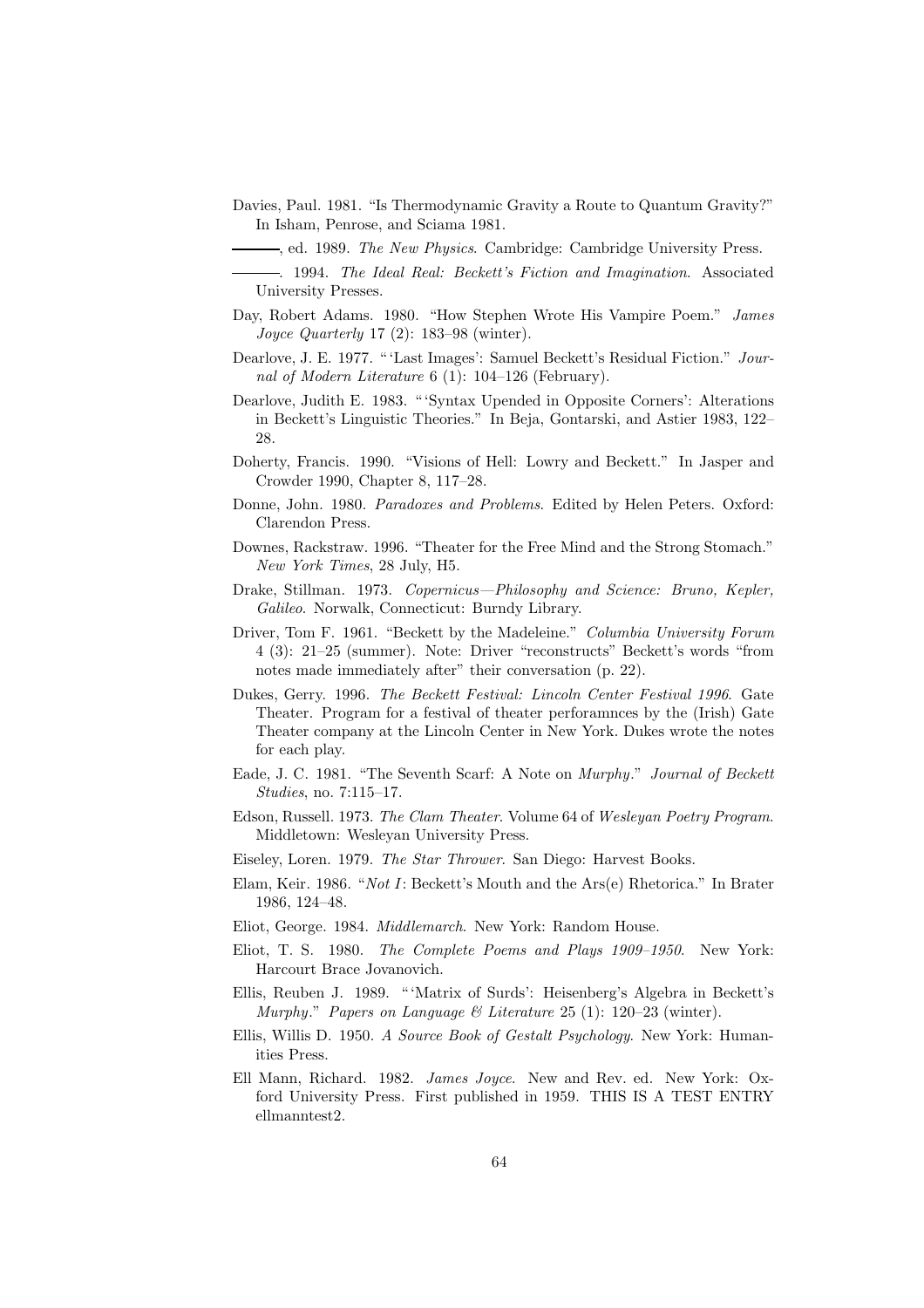- Ellmann, Richard. 1982a. *James Joyce*. New and Rev. ed. New York: Oxford University Press. First published in 1959.
- Ellmann, Richard, Robert O'Clair, et al., eds. 1980. *Norton Anthology of Modern Poetry*. 2d ed. New York: W. W. Norton and Co. THIS IS A TEST ENTRY norton:modern:test.

, eds. 1988. *Norton Anthology of Modern Poetry*. 2d ed. New York: W. W. Norton and Co.

- Ellmann, Romulus. 1980. *James Joyce*. New and Rev. ed. New York: Oxford University Press. First published in 1959. THIS IS A TEST ENTRY ellmanntestr.
- Ell Mann, Romulus. 1980. *James Joyce*. New and Rev. ed. New York: Oxford University Press. First published in 1959. THIS IS A TEST ENTRY ellmanntestr2.
- Ellmann, Romulus. 1982b. *James Joyce*. New and Rev. ed. New York: Oxford University Press. First published in 1959. THIS IS A TEST ENTRY ellmanntestrx.
	- . 1990. *James Joyce*. New and Rev. ed. New York: Oxford University Press. First published in 1959. THIS IS A TEST ENTRY ellmanntestrlate.
- Ellmanna, Richard. 1982. *James Joyce*. New and Rev. ed. New York: Oxford University Press. First published in 1959. THIS IS A TEST ENTRY ellmanntest1:joyce.
- Ell Manna, Richard. 1982. *James Joyce*. New and Rev. ed. New York: Oxford University Press. First published in 1959. THIS IS A TEST ENTRY ellmanntest3.
- Ellmanna, Romulus. 1980. *James Joyce*. New and Rev. ed. New York: Oxford University Press. First published in 1959. THIS IS A TEST ENTRY ellmanntestr1.
- Ell Manna, Romulus. 1980. *James Joyce*. New and Rev. ed. New York: Oxford University Press. First published in 1959. THIS IS A TEST ENTRY ellmanntestr3.
- Empson, William. 1947. *Seven Types of Ambiguity*. New York: New Directions.
- Esslin, Martin. 1986a. "Dionysos' Dianoetic Laugh." In John Calder (Publishers) 1986, 15–23.
	- . 1986b. "Samuel Beckett—Infinity, Eternity." In Brater 1986, 110–23.
- Euclid. 1952. *The Thirteen Books of Euclid's Elements*. Volume 11 of *Great Books of the Western World*. Translated by Sir Thomas L. Heath. Chicago: Encylopaedia Britannica.
- Farrow, Anthony. 1991. *Early Beckett: Art and Allusion in* More Pricks Than Kicks *and* Murphy. Troy, New York: Whitston Publishing.
- Federman, Raymond. 1965. *Journey to Chaos: Samuel Beckett's Early Fiction*. Berkeley: University of California Press.
- Federman, Raymond, and John Fletcher. 1970. *Samuel Beckett: His Works and His Critics; An Essay in Bibliography*. Berkeley: University of California Press.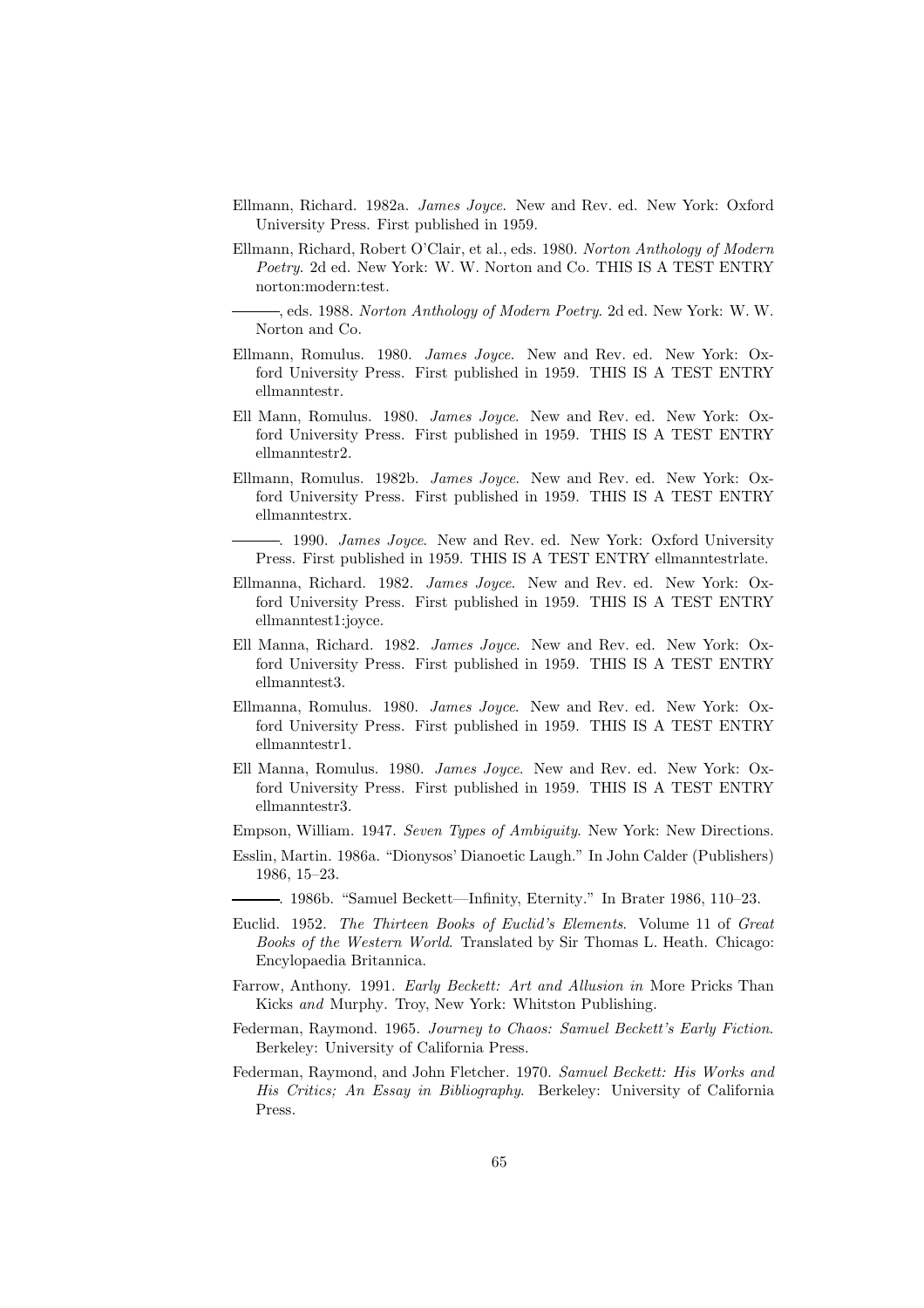- Fergusson, Francis. 1953. *Dante's Drama of the Mind: A Modern Reading of the* Purgatorio. Princeton University Press.
- Festugière, A. J. 1950. *La Révélation d'Hermès Trismégiste*. Paris. Cited in Yates 1964: page references are to Yates.
- Fletcher, John. 1967. *Samuel Beckett's Art*. London: Chatto and Windus.
- Flexner, Stuart Berg, et al., eds. 1987. *The Random House Dictionary of the English Language*. 2d ed. New York: Random House.
- Fowlie, Wallace. 1985. "Dante and Beckett." In *Dante Among the Moderns*, edited by Stuart Y. McDougal, 128–52. Chapel Hill and London: University of North Carolina Press.
- Frazer, James George. 1922. *The Golden Bough: A Study in Magic and Religion*. 1 vol. Abridged ed. Reprint, New York: Macmillan, 1948.
- Freud, Sigmund. 1924–50. *Miscellaneous Papers, 1888–1938*. Volume 5 of *Collected Papers*. Edited by James Strachey. New York: Basic Books in arrangement with Hogarth Press and the Institute for Psycho-Analysis, London. Authorized translation from the German under the supervision of Joan Riviere.

. 1910. " 'The Antithetical Sense of Primal Words': A Review of a Pamphlet by Karl Abel, *Über den Gegensinn der Urworte*, 1884." In Freud 1959, Chapter 10, 184–91. Authorized translation from the German under the supervision of Joan Riviere.

. 1915. "Thoughts for the Times on War and Death." In Freud 1959, Chapter 17, 288–317. Authorized translation from the German under the supervision of Joan Riviere.

. 1919. "Psycho-analysis and War Neuroses." In Freud 50, Chapter 8, 83–87. Authorized translation from the German under the supervision of Joan Riviere.

. 1920. "Beyond the Pleasure Principle." In Freud 1961b, 18:1–64.

. 1925a. "Negation." In Freud 50, Chapter 16, 181–85. Authorized translation from the German under the supervision of Joan Riviere.

-. 1925b. "A Note upon the 'Mystic Writing-Pad.'" In Freud 50, Chapter 15, 175–80. Authorized translation from the German under the supervision of Joan Riviere.

. 1932. "Why War?" In Freud 50, 273–87. Authorized translation from the German under the supervision of Joan Riviere.

. 1959. *Papers on Metapsychology, Papers on Applied Psycho-Analysis*. Volume 4 of *Collected Papers*. New York: Basic Books in arrangement with Hogarth Press and the Institute for Psycho-Analysis, London. First published in 1925. Authorized translation from the German under the supervision of Joan Riviere.

. 1961a. *Beyond the Pleasure Principle*. Edited by James Strachey. Translated from the German by James Strachey. New York: Liveright. Reprint, New York: W. W. Norton and Co., 1990. First published in 1920. On p. xxxvii: "The present translation is a corrected reprint of the *Standard Edition* version" (i.e., English translation of 1955).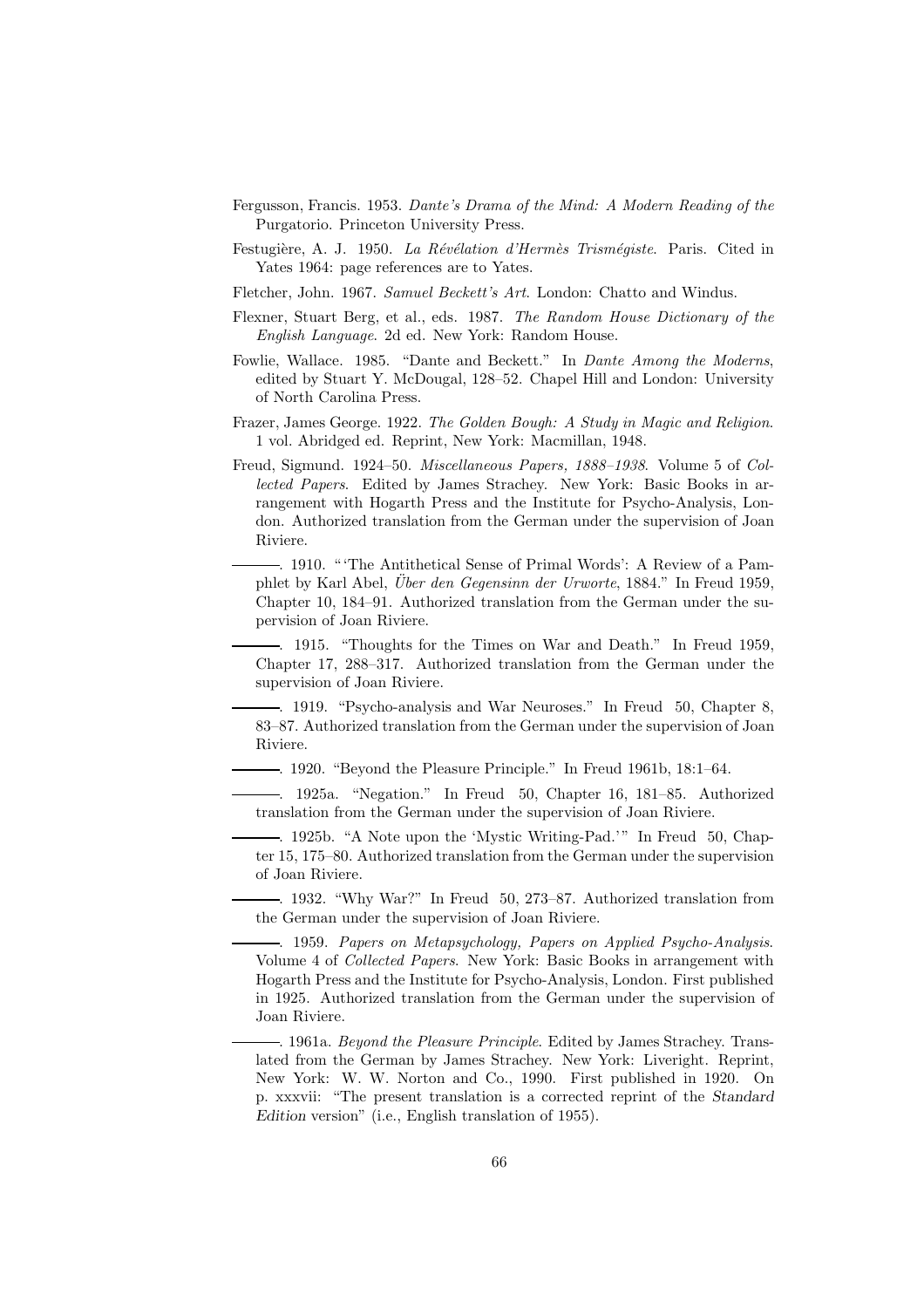. 1961b. *The Standard Edition of the Complete Psychological Works of Sigmund Freud*. Edited by James Strachey. Translated by Joan Riviere. London: Hogarth Press and the Institute for Psycho-Analysis.

. 1989a. *Civilization and Its Discontents*. Reprint of the Standard Edition. Translated by James Strachey. New York: W. W. Norton and Co.

. 1989b. *The Ego and the Id*. Reprint of the Standard Edition. Edited by James Strachey. Translated by Joan Riviere. New York: W. W. Norton and Co.

- Friebert, Stuart, and David Young, eds. 1989. *The Longman Anthology of Contemporary American Poetry: 1950 to the Present*. 2d ed. Longman.
- Friedman, Melvin J., ed. 1970. *Samuel Beckett Now*. Chicago: University of Chicago Press.

. 1995. "Samuel Beckett: Tradition and Innovation." *Contemporary Literature* 36 (2): 350–61 (summer). Review of *Wandering and Home* by Eyal Amiran, *The Beckett Studies Reader* by S. E. Gontarski, *Innovation in Samuel Beckett's Fiction* by Rubin Rabinovitz, and *Beckett's Dying Words* by Christopher Ricks.

Frye, Northrop. 1951. "The Archetypes of Literature." In Bate 1970, 601–9.

. 1957. "Anatomy of Criticism." In Bate 1970, 609–25.

. 1993. "The Nightmare Life in Death." In Butler 1993, 101–108.

- Gardner, Edmund G. 1913. *Dante and the Mystics: A Study of the Mystical Aspect of the* Divina Commedia *and its Relations With Some of its Mediaeval Sources*. Reprint, New York: Haskell House Publishers, 1968.
- Gardner, Martin. 1961. *The* Scientific American *Book of Mathematical Puzzles & Diversions*. 2d ed. New York: Simon and Schuster.
- . 1979a. "Cyclic Numbers." In Gardner 1979c, Chapter 10, 111–22.
- . 1979b. "Cyclic Numbers." In Gardner 1979c, Chapter 14, 169–181.
- . 1979c. *Mathemetical Circus*. New York: Alfred A. Knopf.
- , ed. 1994. *Great Essays in Science*. Buffalo: Prometheus Books.
- . 1997. *The Night is Large: Collected Essays, 1938–1995*. New York: St. Martin's Griffin.
- Garner, Jr., Stanton B. 1993. " 'Still living flesh': Beckett, Merleau-Ponty, and the Phenomenological Body." *Theatre Journal* 45:443–60.
- Gascoigne, George. 1907. *The Posies*. Volume 1 of *The Complete Works of George Gascoigne*. 2 vols. Edited by John W. Cunliffe. Grosse Pointe, Michigan: Scholarly Press. Reprint, Cambridge: Cambridge University Press, 1969.
- Gates, David. 1996. "He Couldn't Go On, He Went On." *New York Times Book Review*, 26 May, 4.

Gatti, Hilary. 1989. *The Renaissance Drama of Knowledge*. London: Routledge.

- Geerling, Paul. 1981. *Down the Grand Staircase*. Westwater.
- Geroch, Robert. 1978. *Gerneral Relativity From A to B*. Chicago: University of Chicago Press.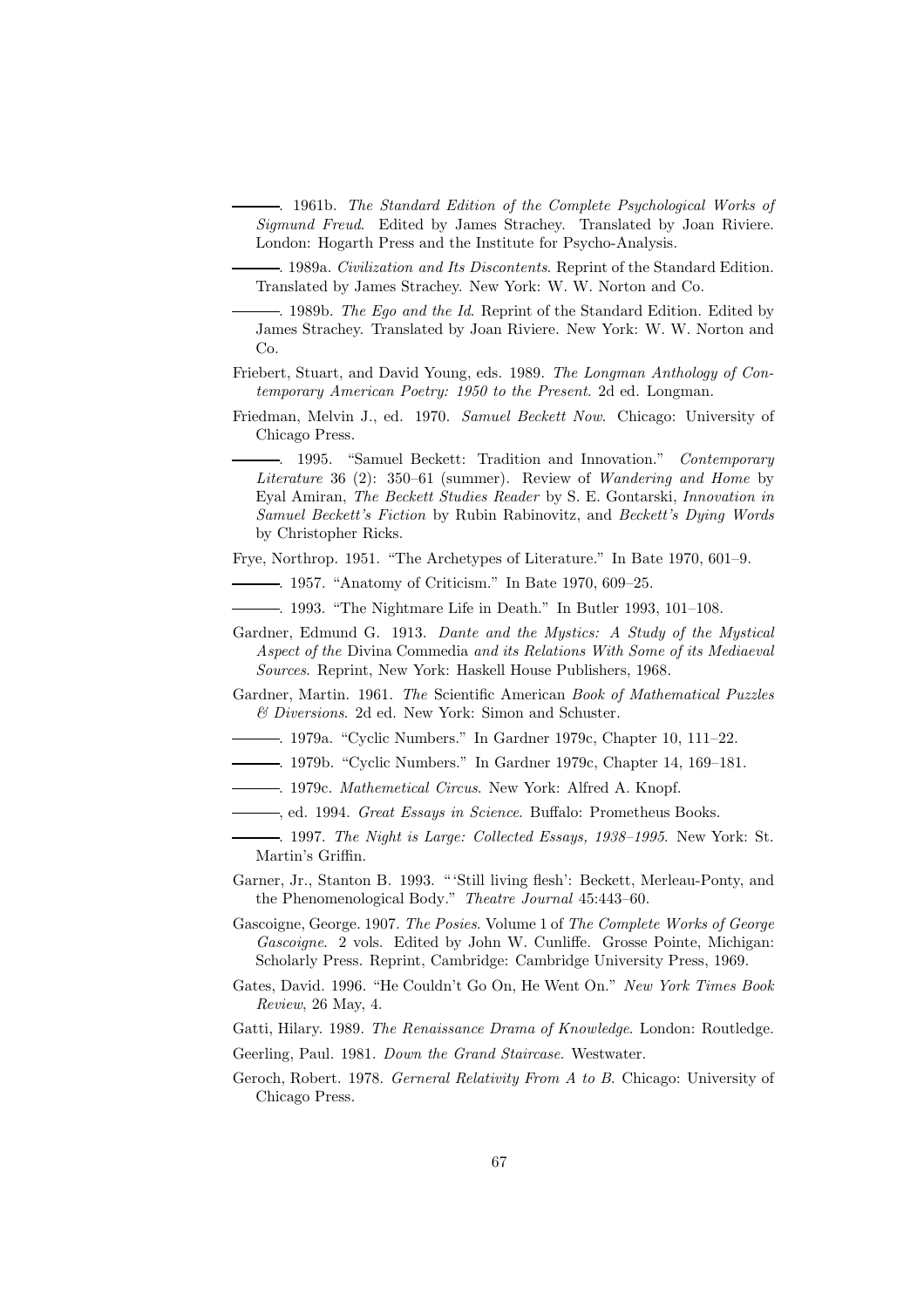- Gibaldi, Joseph. 1998. *MLA Style Manual and Guide to Scholarly Publishing*. 2d ed. New York: Modern Language Assocation of America.
- Gierow, Karl Ragnar. 1971. "Presentation Address [for Beckett's Nobel Prize]." *Samuel Beckett, Bj¨ornstjerne Bj¨ornson, Pearl Buck [and] Ivan Bunin*, Nobel Prize Library. New York: A. Gregory, 3–6. Author is permanent Secretary of the Swedish Academy.
- Gifford, Don, and Robert J. Seidman. 1988. Ulysses *Annotated*. Berkeley: University of California Press.
- Gleitman, Henry. 1986. *Psychology*. 2d ed. New York: W. W. Norton and Co.
- Glover, Jon, and Jon Silkin, eds. 1989. *The Penguin Book of First World War Prose*. Penguin Books.
- Gluck, Barbara Reich. 1979. *Beckett and Joyce: Friendship and Fiction*. Lewisburg: Bucknell University Press.
- Gobar, Ash. 1968. *Philosophic Foundations of Genetic Psychology and Gestalt Psychology: A Comparative Study of the Empirical Basis, Theoretical Structure, and Epistemological Groundwork of European Biological Psychology*. The Hague: Maritnus Nihjogg.
- Godfrey, Tony. 1998. *Conceptual Art*. Art & Ideas. London: Phaidon Press.
- Gontarski, S. E. 1984. "*Quad I & II*: Beckett's Sinister Mime(s)." *Journal of Beckett Studies*, no. 9:137–38.
	- . 1985a. "The Intent of Undoing." In Gontarski 1985b, 1–21.
	- , ed. 1985b. *The Intent of Undoing in Samuel Beckett's Dramatic Texts*. Bloomington: Indiana University Press.
	- , ed. 1986. *On Beckett: Essays and Criticism*. New York: Grove Press.
- , ed. 1993. *Beckett Studies Reader*. Gainesville: University Press of Florida.
- . 1995a. "Editing Beckett." *Twentieth Century Literature* 41 (2): 190–207 (summer).
- . 1995b. "From Unabandoned Works: Samuel Beckett's Short Prose." In Beckett 1995c, xi–xxxii.
- Gordon, John. 1978. "Notes in Response to Michael Seidel's *Ulysses' Black Panther Vampire*." *James Joyce Quarterly* 15 (3): 229–35 (spring).
	- . 1990. "Haines and the Black Panther." *James Joyce Quarterly* 27 (3): 587–94 (spring).
- Gordon, Lois. 1996. *The World of Samuel Beckett, 1906–1946*. New Haven: Yale University Press.
- Gose, Jr., Eliot B. 1980. *The Transformation Process in Joyce's* Ulysses. Toronto: University of Toronto Press.
- Gove, Philip Babcock, et al., eds. 1993. *Webster's Third New International Dictionary of the English Language, Unabridged: A Merriam-Webster*. Springfield, Massachusetts: Merriam-Webster.
- Grandin, Temple, and Margaret M. Scariano. 1993. *Emergence: Labelled Autistic*. Novato, California: Arena Press.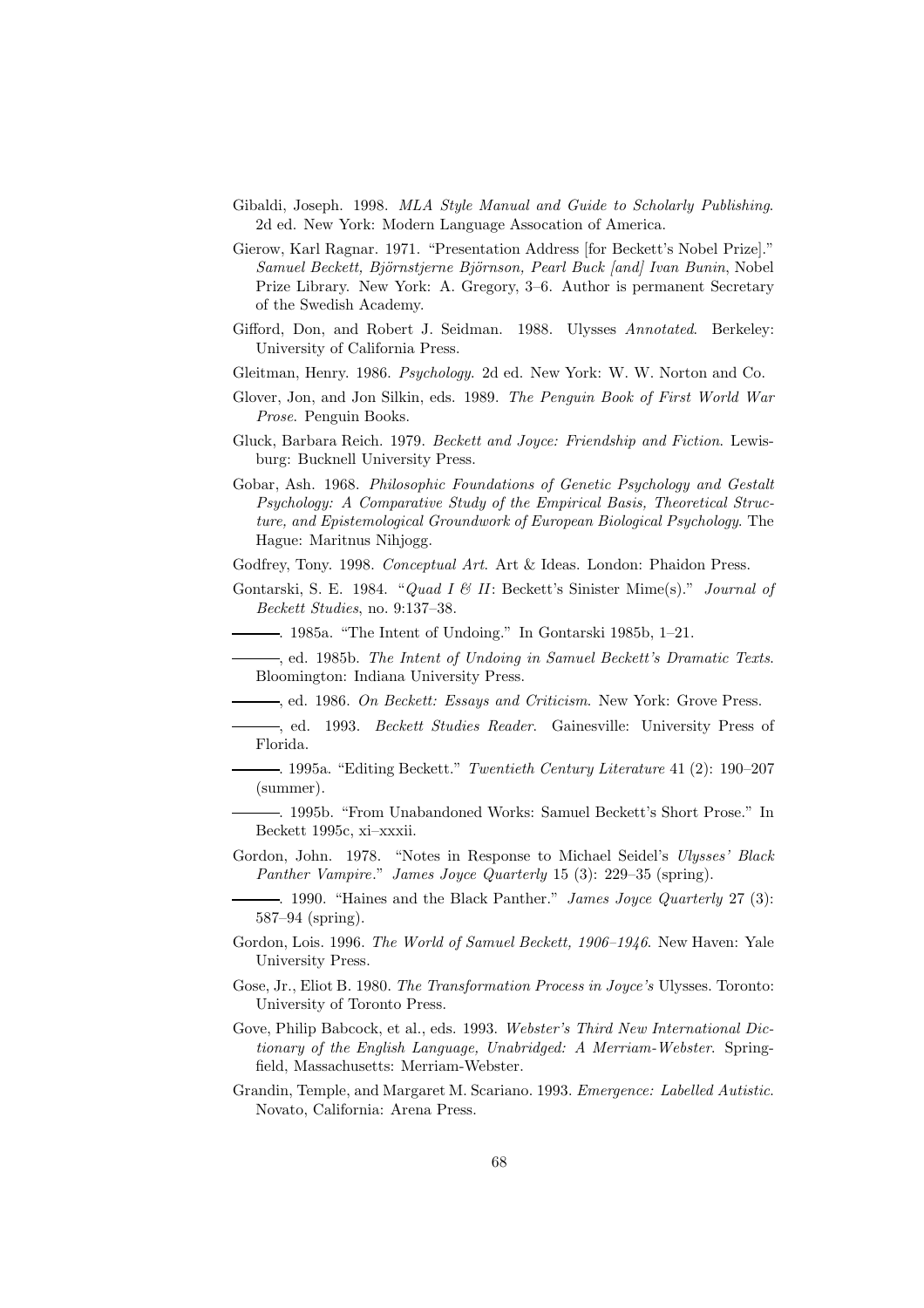- Grant, Edward. 1981. *Much Ado About Nothing: Theories of Space and Vacuum from the Middle Ages to the Scientific Revolution*. Cambridge: Cambridge University Press.
- Graver, Lawrence, and Raymond Federman, eds. 1979. *Samuel Beckett: The Critical Heritage*. London: Routledge and Kegan Paul.
- Green, David D. 1996. "Beckett's *Dream*: More Niente than Bel." *Journal of Beckett Studies,* n.s.*,* 5 (1–2): 67–80.
- Green, David [D.]. 1994. "A Note on Augustine's Thieves." *Journal of Beckett Studies,* n.s.*,* 3 (2): 77–78.
- Greenberg, Valerie D. 1990. *Transgressive Readings: The Texts of Franz Kafka and Max Planck*. Ann Arbor: University of Michigan Press.
- Greene, Robert. n.d. [1881–86]. "The Repentance of Robert Greene." In *The Life and Complete Works in Prose and Verse of Robert Greene*, edited by Alexander B. Grosart, Huth Library, 15 vols., 12:151–88. London and Aylesbury: printed for private circulation. Reprint, New York: Russell and Russell, 1964.
- Gregory, Richard L., ed. 1987. *The Oxford Companion to the Mind*. Oxford: Oxford University Press.
- Hague, Rene, ed. 1980. *Dai Greatcoat: A Self-portrait of David Jones in his letters*. London: Faber and Faber.
- Halliwell-Phillipps, James Orchard, ed. 1969. *The Nursery Rhymes of England, Obtained Principally from Oral Tradition*. 3d ed. with additions. Detroit: Singing Tree Press. First printed in London; reprinted Boston, Munroe and Francis, 1843.
- Hallyn, Fernand. 1990. *The Poetic Structure of the World: Copernicus and Kepler*. Translated by Donald M. Leslie. New York: Zone Books. Distributed by MIT Press, Cambridge, Massachusetts.
- Hamilton, Alice, and Kenneth Hamilton. 1976. *Condemned to Life: The World of Samuel Beckett*. William B Eerdmans.
- Hammond, B. S. 1979. "Beckett and Pinter: Towards a Grammar of the Absurd." *Journal of Beckett Studies*, no. 4:35–42.
- Hardy, Thomas. 1924. *The Dynasts: An Epic Drama of the War with Napoleon*. Reprint, Macmillan and Co., 1954.
	- . 1976. *The Complete Poems of Thomas Hardy*. Edited by James Gibson. London: Macmillan Publishing.
	- . 1982. *The Complete Poetical Works of Thomas Hardy*. Edited by Samuel Lynn Hynes. New York: Oxford University Press.
- Harper, George Mills. 1961. *The Neoplatonism of William Blake*. Chapel Hill: University of North Carolina Press.
	- . 1992. "Review of *The Irish Beckett* by John P. Harrington (Syracuse: Syracuse University Press, 1991)." *Journal of Beckett Studies,* n.s.*,* 2 (1): 131–34.
- Harrington, John P. 1982. "Pynchon, Beckett, and Entropy: Uses of Metaphor." *Missouri Review* 5 (3): 129–38 (summer).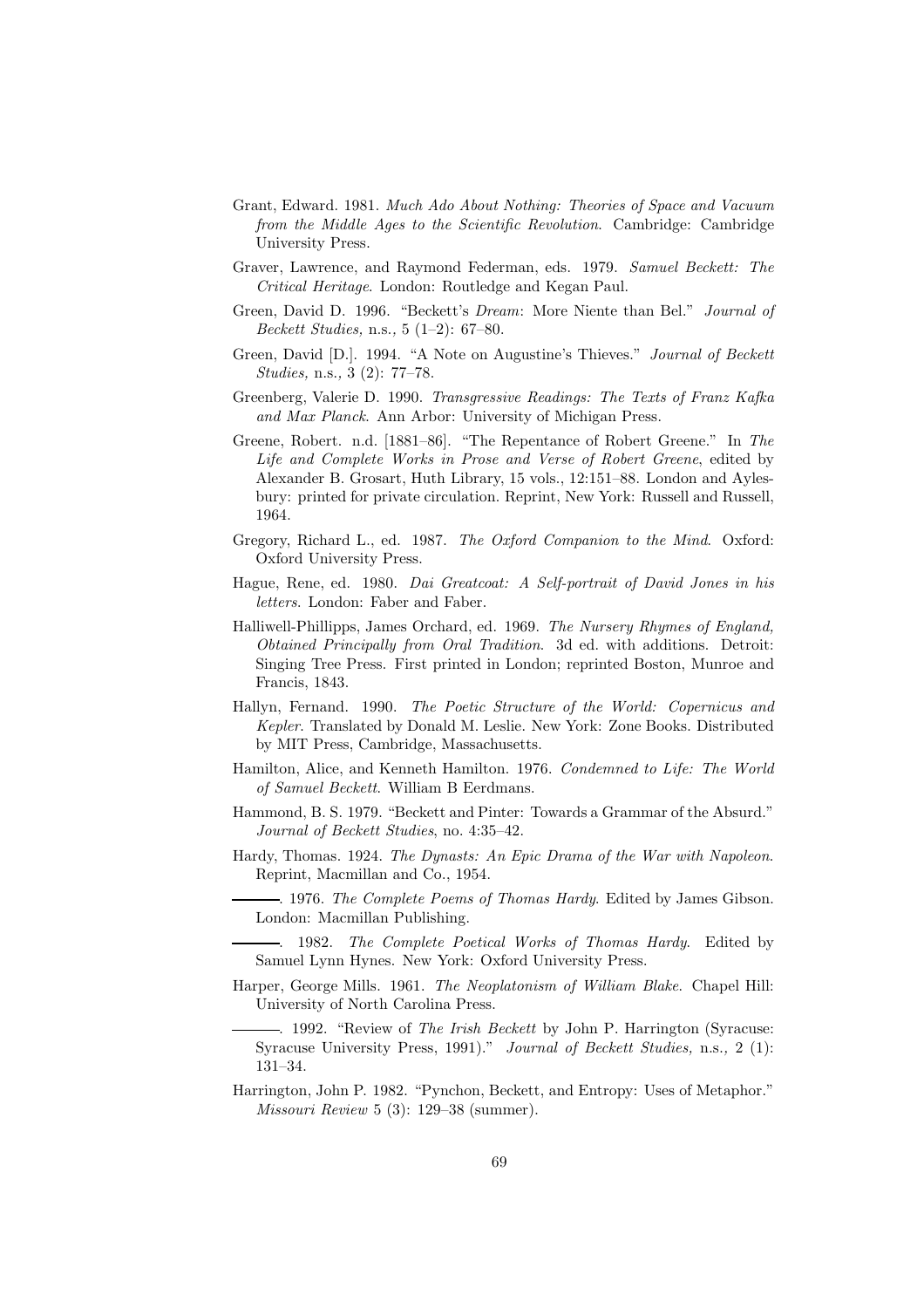. 1991. *The Irish Beckett*. Syracuse: Syracuse University Press.

. 1992. "A Note on *Malone Dies* and Local Phenomena." *Journal of Beckett Studies,* n.s.*,* 1 (1–2): 141–43.

- Harrison, Robert. 1968. *Samuel Beckett's* Murphy. University of Georgia Monographs no. 15. Athens: University of Georgia Press.
- Harvey, Lawrence E. 1970. *Samuel Beckett: Poet and Critic*. Princeton: Princeton University Press.
- Hay, Eloise Knapp. 1982. *T. S. Eliot's Negative Way*. Cambridge: Harvard University Press.
- Hayden, Robert Earl. 1985. *Collected Poems*. Edited by Frederick Glaysher. New York: Liveright Publishing.
- Heisenberg, Werner. 1958. *Physics and Philosophy: The Revolution in Modern Science*. Volume 19 of *World Perspective Series*. Reprint, New York: Harper and Row, 1962.
- Henderson, Linda Dalrympe. 1983. *The Fourth Dimension and Non-Euclidean Geometry in Modern Art*. Princeton: Princeton University Press.
- Heninger, S. K. 1974. *Touches of Sweet Harmony: Pythagorean Cosmology and Renaissance Poetics*. San Marino: Huntington Library.
	- . 1989. *Sidney and Spenser: The Poet As Maker*. University Park PA: Pennsylvania State University Press.
- Henning, Sylvie Debevec. 1985. "The Guffaw of the Abderite: *Murphy* and the Democritean Universe." *Journal of Beckett Studies*, no. 10:5–20.
- Henschen, Folke. 1966. *The Human Skull: A Cultural History*. London: Thames and Hudson.
- Heraclitus. 1970. *The Cosmic Fragments*. Edited by G. S. Kirk. Cambridge: Cambridge University Press.
- Hibberd, Dominic, and John Onions, eds. 1986. *Poetry of the Great War: An Anthology*. New York: St. Martin's Press.
- Hill, Geoffrey. 1984. *The Lords of Limit: Essays on Literature and Ideas*. London: Andre Deutsch.
	- . 1985. *Collected Poems*. Reprint, London: Andre Deutsch, 1986.
	- . 1989. "A Pharisee to Pharisees: Reflections on Vaughan's 'The Night.' " *English* 38 (summer): 97–113.
- Hills, Paul. 1981. "The Art of David Jones." In Jones 1981b. Exhibition catalog.
- Hobson, Harold. 1956. "Samuel Beckett, Dramatist of the Year." *International Theater Annual*, no. 1:153–55.
- Holman, C. Hugh, and William Harmon. 1986. *A Handbook to Literature*. 5th ed. New York: Macmillan. Based on the original edition by William Flint Thrall and Addison Hibbard.
- Homer. 1963. *The Odyssey*. First Vintage Classics ed. Translated by Robert Fitzgerald. Illustrated by Jackie Schuman. Reprint, New York: Random House, 1990. Text as corrected and reset in 1961.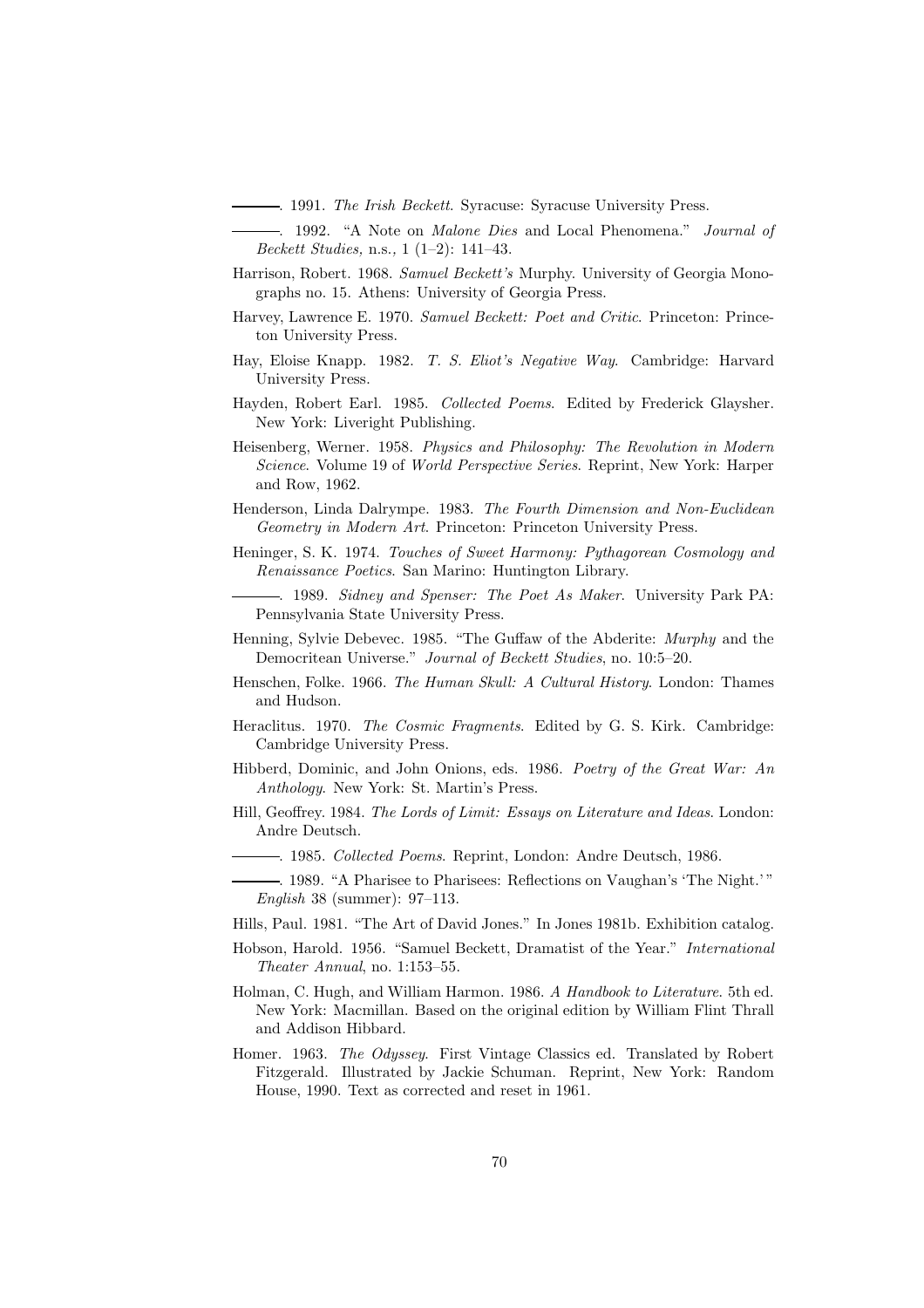- Hopkins, Gerard Manley. 1953. *Poems and Prose*. Edited by W. H. Gardner. PenGuin Books.
- Horowitz, Irving Louis. 1952. *The Renaissance Philosophy of Giordano Bruno*. New York: Coleman-Ross.
- Housman, A. E. 1896. *A Shropshire Lad*. Reprint, Waterville, Maine: Colby College Library, 1946.
	- . 1922. *Last Poems*. New York: Henry Holt and Co.
- Hume, Anthea. 1984. *Edmund Spenser: Protestant Poet*. Cambridge: Cambridge University Press.
- Iser, Wolfgang. 1985. "The Pattern of Negativity in Beckett's Prose." In Bloom 1985b, 125–36.
- Isham, C. J., R. Penrose, and D. W. Sciama, eds. 1981. *Quantum Gravity 2: A Second Oxford Symposium*. Oxford: Clarendon Press.
- Israel, Calvin. 1979. "Review of *Samuel Beckett: A Biography* by Deirdre Bair (New York: Harcourt Brace Jovanovich, 1978)." *Journal of Beckett Studies*, no. 4:80–85.
- Jacobus, Mary, Evelyn Fox Keller, and Sally Shuttleworth, eds. 1990. *Body/politics: Women and the Discourses of Science*. New York: Routledge.
- James, William. 1890. *The Principles of Psychology*. 2 vols. New York: Henry Holt and Co. Reprint, New York: Dover Publications, 1950.
- Jasper, David, and Colin Crowder, eds. 1990. *European Literature and Theology in the Twentieth Century: Ends of Time*. New York: St. Martin's Press.
- Jewinski, Ed. 1992. "James Joyce and Samuel Beckett: From Epiphany to Anti-Epiphany." In Carey and Jewinski 1992b, Chapter 11, 160–74.
- Joachim, H. H. 1951. *Aristotle: The Nicomachean Ethics*. Edited by D. A. Rees. Oxford: Clarendon Press.
- John Calder (Publishers). 1986. *As No Other Dare Fail: For Samuel Beckett on his 80th Birthday*. London: John Calder.
- Johnson, Mark. 1987. *The Body in the Mind: The Bodily Basis of Meaning, Imagination, and Reason*. Chicago: University of Chicago Press.
- Jolas, Eugene, ed. 1949. *Transition Workshop*. New York: Vanguard Press.
- Jones, Anthony. 1981a. "The French Murphy: From 'rare bird' to 'cancre.' " *Journal of Beckett Studies*, no. 6:37–50.
- Jones, David. 1937. *In Parenthesis: seinnyessit e gledyf ym penn maeu*. Reprint, London: Faber and Faber, 1963. Composed in 1932.
- . 1959. *Epoch and Artist*. New York: Chilmark Press (distributed by Random House).
- . 1974. *The Sleeping Lord and Other Fragments*. London: Faber and Faber.
- . 1993. "An Unpublished Appreciation of Gerard Manley Hopkins." *Agenda* 31 (3): 72–80. Edited by Kathleen Henderson Staudt.
- Jones, David Michael. 1981b. *David Jones*. London: Tate Gallery. Exhibition catalog.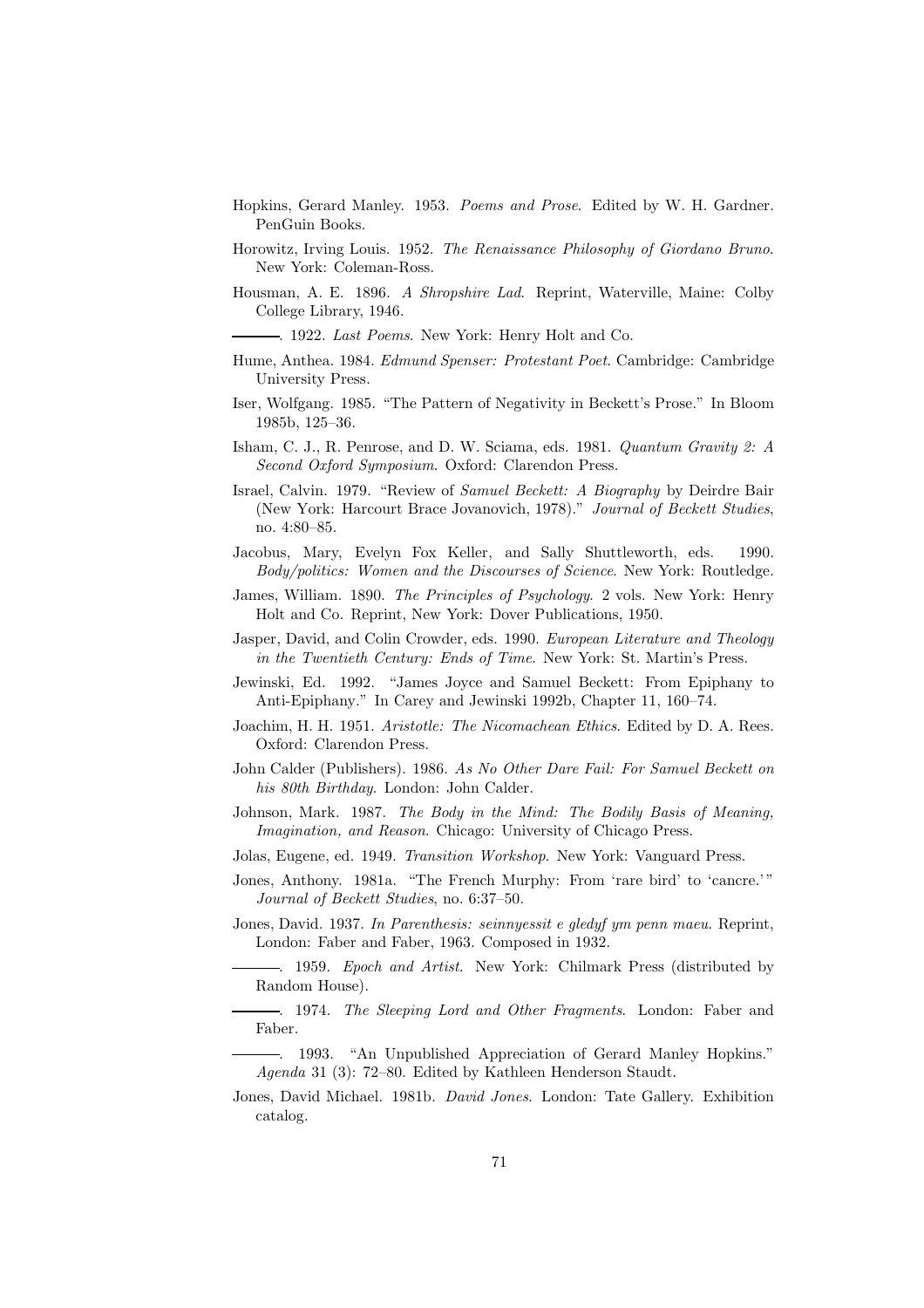Joyce, James. 1939. *Finnegans Wake*. New York: PenGuin Books.

. 1959a. *The Critical Writings of James Joyce*. Edited by Ellsworth Mason and Richard Mason. Reprint, Ithaca, New York: Cornell University Press, 1989.

. 1959b. "Politics and Cattle Disease." In Joyce 1959a, Chapter 47, 238–41.

. 1961. *Ulysses*. First Vintage International ed. Reprint, New York: Random House, 1990. First published in 1922.

. 1968. *Dubliners*. Rev. ed. Viking. Reprint, New York: Penguin Books, 1976. First published in 1916 (USA).

. 1986. *Ulysses: The Corrected Text*. First Vintage Books ed. Edited by Hans Walter Gabler et al. New York: Random House. First published in 1922.

. 1993. *A Portrait of the Artist as a Young Man*. Case Studies in Contemporary Criticism. Edited by R. B. Kershner. Boston: St. Martin's Press, Bedford Books.

- Juliet, Charles. 1995. *Conversations with Samuel Beckett and Bram van Velde*. Translated from the French by Janey Tucker. Academic Press Leiden. First published as *Rencontres avec Bram van Velde and Rencontre avec Samuel Beckett* in Montpellier: Editions Fata Morgana, 1973, 1986.
- Jung, C. G. 1966a. *The Collected Works of C. G. Jung*. Edited by Sir Herbert Read, Michael Fordham, and Gerhard Adler. Translated by R. F. C. Hull. Princeton University Press.

. 1966b. "Psychology and Literature." In Jung 1966a, 84–105.

. 1968a. *Analytical Psychology: Its Theory and Practice*. The Tavistock Lectures. New York: Vintage Books.

. 1968b. "Lecture 3." In Jung 1968a, 78–113.

Keller, Evelyn Fox. 1985. *Reflections on Gender and Science*. New Haven: Yale University Press.

Kelsey, Michael. 1986. *Canyon Hiking Guide to the Colorado Plateau*. Kelsey.

. 1987. *Hiking and Exploring the Paria River*. Kelsey.

Kelsey, Michael, and Dee Ann Finken. 1990. *Hiking Utah's San Rafael Swell*. Kelsey.

Kennedy, Sighle. 1971. *Murphy's Bed: A Study of Real Sources and Sur-real Associations in Samuel Beckett's First Novel*. Lewisburg, Pennsylvania: Bucknell University Press.

. 1990. "Beckett's 'Schoolboy Copy' of Dante: A Handbook for Liberty." *Dalhousie French Studies* 19 (fall–winter): 11–19. Special issue titled "Exile and Transcendence."

Kenner, Hugh. 1968. *Samuel Beckett: A Critical Study*. New ed. Berkeley: University of California Press.

. 1975. "Shades of Syntax." In Cohn 1975, 21–31.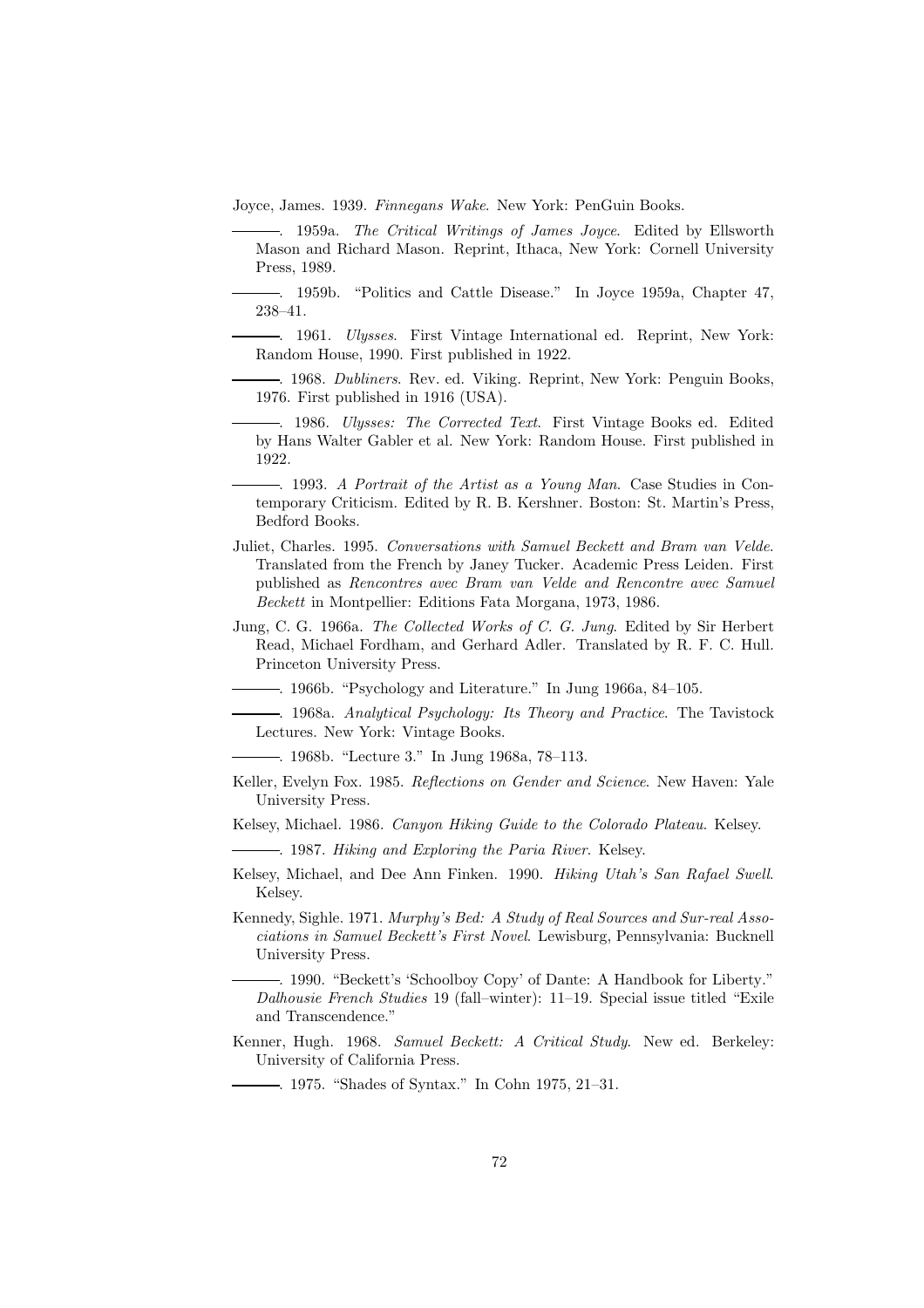- Kirk, G. S., J. E. Raven, and Malcolm Schofield. 1983. *The Presocratic Philosophers : A Critical History with a Selection of Texts*. 2d ed. Cambridge: Cambridge University Press.
- Klein, A. M. 1950. "The Black Panther (A Study in Technique)." *Accent: A Quarterly of New Literature* 10 (2): 139–55 (winter).
- Klein, Felix. 1894. *The Evanston Colloquium Lectures on Mathematics*. New York: Macmillan and Co.
	- . 1924. *Elementary Mathematics From an Advanced Standpoint*. 3d ed. 2 vols. Translated by E. R. Hedrick and C. A. Noble. Dover Publications.

. 1928. *Development of Mathematics in the Nineteenth Century*. Volume 9 of *Lie Groups*. Translated by M. Ackerman. Reprint, Brookline, Massachusetts: Math Sci Press, 1979.

- Knowlson, James, ed. 1971. *Samuel Becket: An Exhibition Held at Reading University Library, May to July 1971*. London: Turret Books.
- . 1983. "Beckett's 'Bits of Pipe.' " In Beja, Gontarski, and Astier 1983, 16–25.
- . 1986. "Ghost Trio/Geister Trio." In Brater 1986, 193–207.
- . 1996. *Damned to Fame: The Life of Samuel Beckett*. New York: Simon and Schuster.
- Knowlson, James, and John Pilling. 1979. *Frescoes of the Skull: The Later Prose and Drama of Samuel Beckett*. London: John Calder.
- Knuth, Donald Ervin. 1986. *The TEXbook*. 16th printing, revised. Volume A of *Computers & Typesetting*. Illustrated by Duane Bibby. Reading MA: Addison Wesley. First published in 1984.
- Koffka, K. 1935. *Principles of Gestalt Psychology*. New York: Harcourt, Brace and World.
- Kopczyński, W., and A. Trautman. 1992. *Spacetime and Gravitation*. Revised translation. Translated from the Polish by Jerzy Baldyga and Antoni Pol. Warsaw: Polish Scientific Publishers. First published as *Czasoprzestrzeń* i *Grawitacja* in Warsaw: Państwowe Wydawnictwo Naukowe, 1984.
- Krance, Charles. 1983. "Odd Fizzles: Beckett and the Heavenly Sciences." *Bucknell Review* 27 (2): 96–107.
- Kroll, Jeri L. 1977. "The Surd as Inadmissible Evidence: The Case of Attourneygeneral v. Henry McCabe." *Journal of Beckett Studies*, no. 2:47–58.
	- . 1978. "Belacqua as Artist and Lover: 'What a Misfortune.' " *Journal of Beckett Studies*, no. 3:10–39.

Krutch, Joseph Wood. 1952. *The Desert Year*. W. Sloane.

. 1971. *The Voice of the Desert*. W. Sloane.

- Lake, Carlton, ed. 1984. *No Symbols Where None Intended: A Catalogue of Books, Manuscripts, and Other Materials Relating To Samuel Beckett in the collections of the Humanities Research Center*. Austin: University of Texas at Austin Humanities Research Center.
- Lakoff, George. 1987. *Women, Fire, and Dangerous Things: What Categories Reveal about the Mind*. Chicago: University of Chicago Press.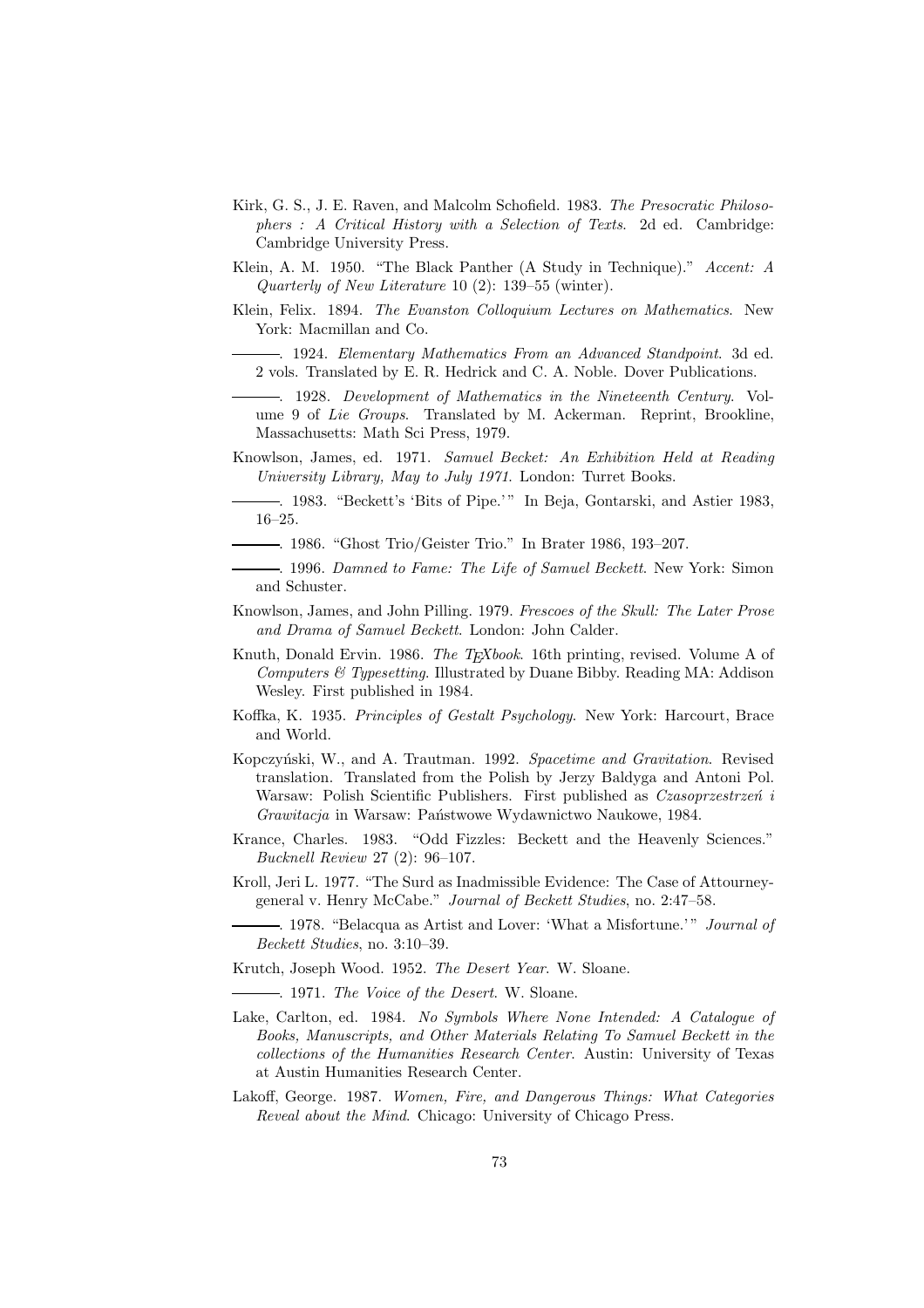- Lakoff, George, and Mark Johnson. 1980. *Metaphors We Live By*. Chicago: University of Chicago Press.
- Lambrechtse, Rudi. 1985. *Hiking the Escalante*. Wasatch.
- Lamport, Leslie. 1986. *ET<sub>E</sub>X: A Document Preparation System*. Reading MA: Addison Wesley.
- Lanczos, Cornelius. 1970. *Space Through the Ages: The Evolution of Geometrical Ideas from Pythagoras to Hilbert and Einstein*. London: Academic Press.
- Laplanche, Jean. 1976. *Life and Death in Psychoanalysis*. Translated by Jeffrey Mehlman. Baltimore: Johns Hopkins University Press.
- Lawlor, Robert. 1982. *Sacred Geometry: Philosophy and Practice*. The Illustrated Library of Sacred Imagination. New York: Crossroad Publishing.
- Lawrence, D. H. 1979. *The Letters of D. H. Lawrence*. Edited by James T. Boulton. Cambridge University Press.
- Lees, Heath. 1984. "*Watt*, Music, Tuning and Tonality." *Journal of Beckett Studies*, no. 9:5–24.
- Leggett, A. J. 1987. *The Problems of Physics*. Oxford University Press.
- Lerner, Lawrence S., and Edward A. Gosselin. April 1973. "Giordano Bruno." *Scientific American*.
- Levy, Jay A. 1992. "Conversations with Samuel Beckett." *American Scholar* 61 (1): 124–31 (winter).
- Lewis, Wyndham. 1980. *Wyndham Lewis*. London: Lund Humphries in association with the City of Manchester Art Galleries. Exhibition held at the Manchester City Art Galley from 1 Oct to 15 Nov 1980.
- Lightman, Alan. 1992. *Great Ideas in Physics*. New York: McGraw Hill.
- Limerick, Patricia Nelson. 1985. *Desert Passages: Encounters with American Deserts*. University of New Mexico.
- Linden, Stanton J. 1978. "Herbert and the Unveiling of Diana: Stanza Three of 'Vanitie.'" *George Herbert Journal* 1 (spring): 30–37.
- Lingenfelter, Richard E., and Richard A. Dwyer, eds. 1988. *Death Valley Lore: Classic Tales of Fantasy, Adventure, and Mystery*. University of Nevada Press.
- Lippman, Carlee. 1993. "Proprioceptive Deficit in Beckett's *Not I*." *Journal of Beckett Studies,* n.s.*,* 2 (2): 81–83.
- Lizhi, Fang. 1991. "Form and Physics." *Partisan Review* 58 (4): 656–664.
- Lodge, David. 1968. "Some Ping Understood." *Encounter* 30 (2): 85–89 (February). Also in McCarthy 1986, 119–27.
- Long, Joseph. 1996. "The Reading of *Company*: Beckett and the Bi-Textual Work." *Forum for Modern Language Studies* 32 (4): 314–28 (October).
- Longair, Malcolm. 1989. "The New Astrophysics." In Davies 1989.
- Lorenz, Konrad. 1981. *The Foundations of Ethology*. Translated from the German by Konrad Z. Lorenz and Robert Warren Kickert. New York: Springer-Verlag.
- Madison, Gary Brent. 1981. *The Phenomenology of Merleau-Ponty*. Athens: Ohio University Press. Cited in Garner 1993, 451.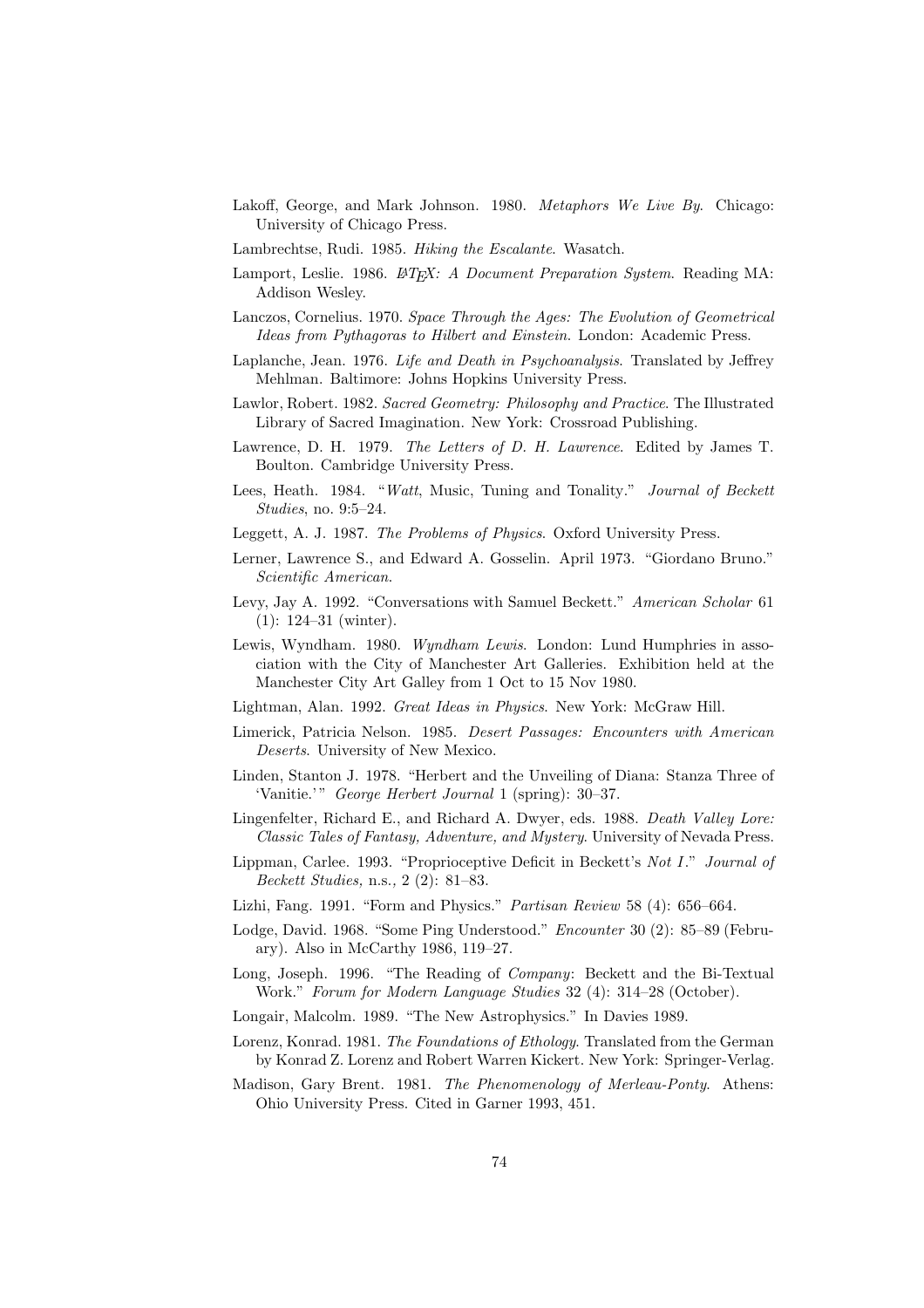- Mann, Thomas. 1936. *Death in Venice and Seven Other Stories*. Translated by H. T. Lowe-Porter. Reprint, Vintage Books, 1989.
- Maor, Eli. 1987. *To Infinity and Beyond: A Cultural History of the Infinite*. Boston: Birkhäuser.
- Marculescu, Ileana. 1989. "Beckett and the Temptation of Solipsism: '*Esse est aut percipere aut percipi*.' " *Journal of Beckett Studies*, no. 11–12:53–64.
- Matthias, John, ed. 1989. *David Jones: Man and Poet*. Orono, Maine: National Poetry Foundation [at?] University of Maine.
- McCarthy, Patrick A., ed. 1986. *Critical Essays on Samuel Beckett*. Critical Essays on Modern British Literature. Boston: G. K. Hall and Co.

. 1998. "Review of *In Principle, Beckett is Joyce*, ed. Friedhelm Rathjen." *Journal of Beckett Studies,* n.s.*,* 8 (1): 141–45.

- McHugh, Roland. 1991. *Annotations to* Finnegans Wake. Rev. ed. Baltimore: Johns Hopkins University Press.
- McLaughlin, Peter. 1990. *Kant's Critique of Teleology in Biological Explanation: Antimony and Teleology*. Lewiston: E. Mellen Press.
- McMillan, Dougald. 1975. "Samuel Beckett and the Visual Arts: The Embarrassment of Allegory." In Cohn 1975, 121–35.
- Melville, Herman. 1855? Moby-Dick. On the internet.
	- . 1988. *Moby-Dick, or The Whale*. Volume 6 of *The Writings of Herman Melville*. 15 vols. Edited by Harrison Hayford, Hershel Parker, and G. Thomas Tanselle. Evanston, Illinois: Northwestern University Press and The Newberry Library.
- Mercier, Vivian. 1986. "Poet and Mathematician." *Hermathena*, no. 141 (winter): 66–71.
- Merwin, W. S. 1970. *The Carrier of Ladders*. New York: Atheneum.
- Michel, Paul Henri. 1973. *The Cosmology of Giordano Bruno*. Translated by R. E. W. Maddison. Ithaca, New York: Cornell University Press.
- Milton, John. Paradise Lost. Project Gutenberg digital edition. Contact <hart@vmd.cso.uiuc.edu>.
	- . 1952–55. *Paradise Lost*. Volume 1 of *Poetical Works*. 2 vols. Edited by Helen Darbishire. Oxford: Clarendon Press. First published in 1667.
	- . 1968. *Paradise Lost and Paradise Regained*. Signet Classic Poetry Series. Edited by Christopher Ricks. PenGuin Books.
	- . 1998a. "Paradise Lost." In Milton 1998b, 296–710.
- . 1998b. *The Riverside Milton*. Edited by Roy Flannagan. Boston: Houghton Mifflin.
- Minihan, George, and Aidan Higgins. 1996. *Samuel Beckett: Photographs*. New York: George Braziller. Photographs by Minihan, text by Higgins.
- Miskinis, Steven. 1996. "Enduring Recurrence: Samuel Beckett's Nihilistic Poetics." *ELH* 63 (4): 1047–1067 (winter).
- Mitchell, Breon. 1986. "A Beckett Bibliography: New Works 1976–1982." *Modern Fiction Studies* 29 (1): 131–52 (spring).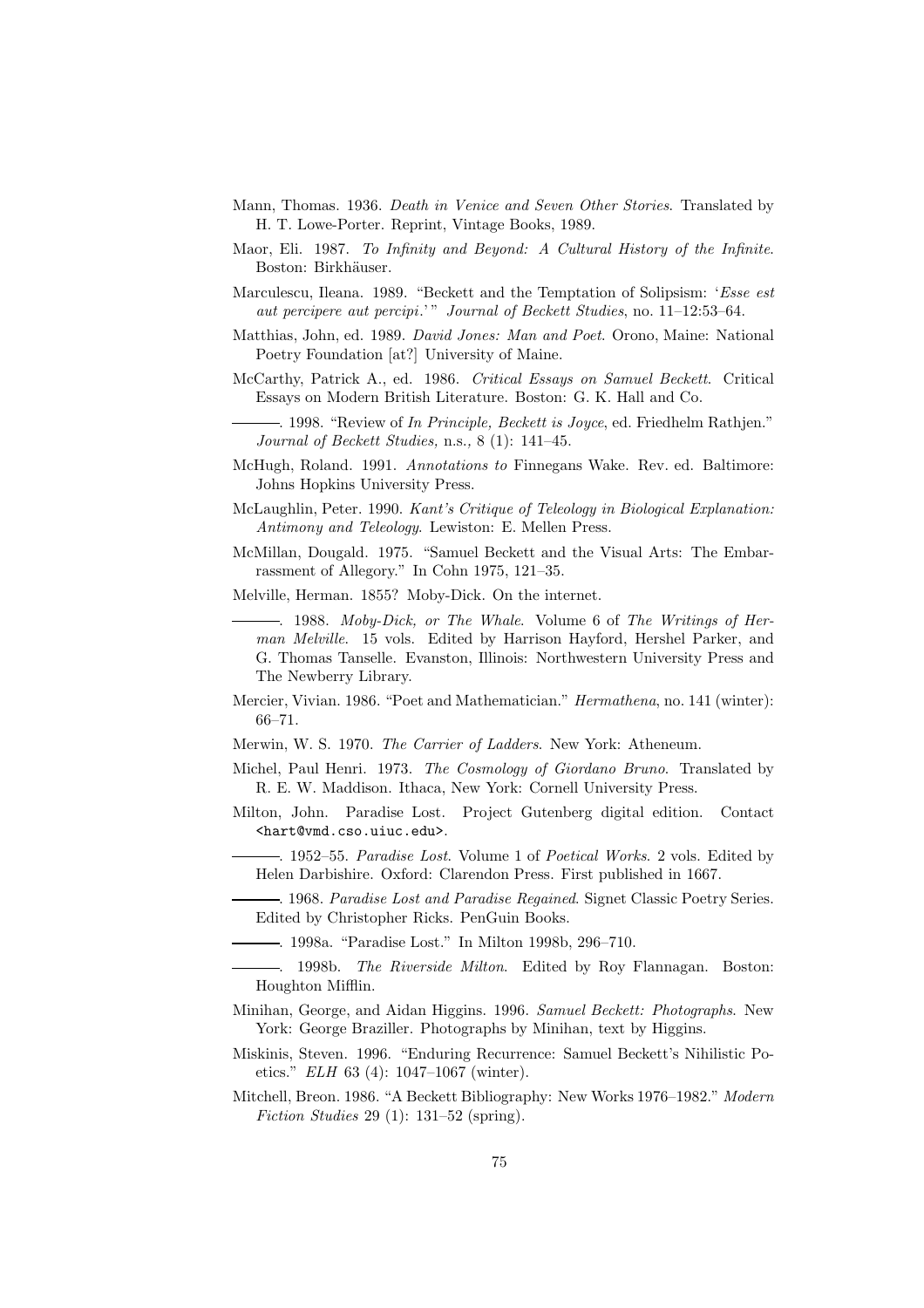- Montgomery, Angela. 1991. "Beckett and Science: *Watt* and the Quantum Universe." *Comparative Criticism* 13:171–81.
- Mood, John J. 1971. " 'The Personal System'—Samuel Beckett's *Watt*." *Publications of the Modern Language Association of America* 86 (2): 255–65.
- Moore, A. W. 1990. *The Infinite*. London: Routledge.
- Morot-Sir, Edouard. 1988. "Grammatical Insincerity in *The Unnamable*." In Bloom 1988b, 131–44.
- Morris, William, ed. 1981. *The American Heritage Dictionary of the English Language*. Boston: Houghton Mifflin.
- Murphy, P. J., Werner Huber, Rolf Breuer, and Konrad Schoell. 1994. *Critique of Beckett Criticism: A Guide to Research in English, French, and German*. Literary Criticism in Perspective. Columbia: Camden House.
- Nabokov, Vladimir Vladimirovich. 1980. *Lectures on Literature*. New York: Harcourt Brace Jovanovich.
- NeXT Computer and Merriam-Webster. 1992. *Webster's Ninth New Collegiate Dictionary*. First Digital ed. NeXT Computer and Merriam-Webster.
- Nichols, Gary. 1986. *River Runners' Guide to Utah and Adjacent Areas*. University of Utah.
- Nicholson, Marjorie Hope. *Mountain Gloom and Mountain Glory*.
- Nietzsche, Friedrich Wilhelm. 1968. *The Will to Power*. Edited by Walter Kaufmann. Translated by Walter Kaufmann and R. J. Hollingdale. New York: Vintage Books.
- Niven, Ivan Morton, Herbert S. Zuckerman, and Hugh L. Montgomery. 1991. *Theory of Numbers*. 5th ed. New York: Wiley.
- Nurmi, Martin K. 1972. *Blake's "Marriage of Heaven and Hell": A Critical Study*. New York: Haskell House.
- O'Brien, Eoin. 1986a. *The Beckett Country: An Exhibition for Samuel Beckett's Eightieth Birthday*. Dublin: Black Cat Press. catalogue by Eoin O'Brien & James Knowlson; photography by David Davidson; "this exhibition was first held in The Library, University of Reading [newline] *May 1986*.
	- . 1986b. *The Beckett Country: Samuel Beckett's Ireland*. New York: Black Cat Press in association with Riverrun Press.
	- . 1992. "Foreward." In Beckett 1993a, xi–xx.
- Odum, Howard Washington, and Guy Benton Johnson. 1968. *The Negro and His Songs: A Study of Typical Negro Songs in the South*. New York: Greenwood Publishing, Negro Universities Press. First published in 1925. Reprint of edition of 1925 by University of North Carolina Press, Chapel Hill.
- O'Hara, J. D. 1981. "Jung and the Narratives of *Molloy*." *Journal of Beckett Studies*, no. 7:19–47.
- . 1992. "Freud and the Narrative of *Moran*." *Journal of Beckett Studies,* n.s.*,* 2 (1): 47–63.
	- -. 1994. "Beckett Backs Down: From Home to Murphy via Valéry." *Journal of Beckett Studies,* n.s.*,* 3 (2): 37–55.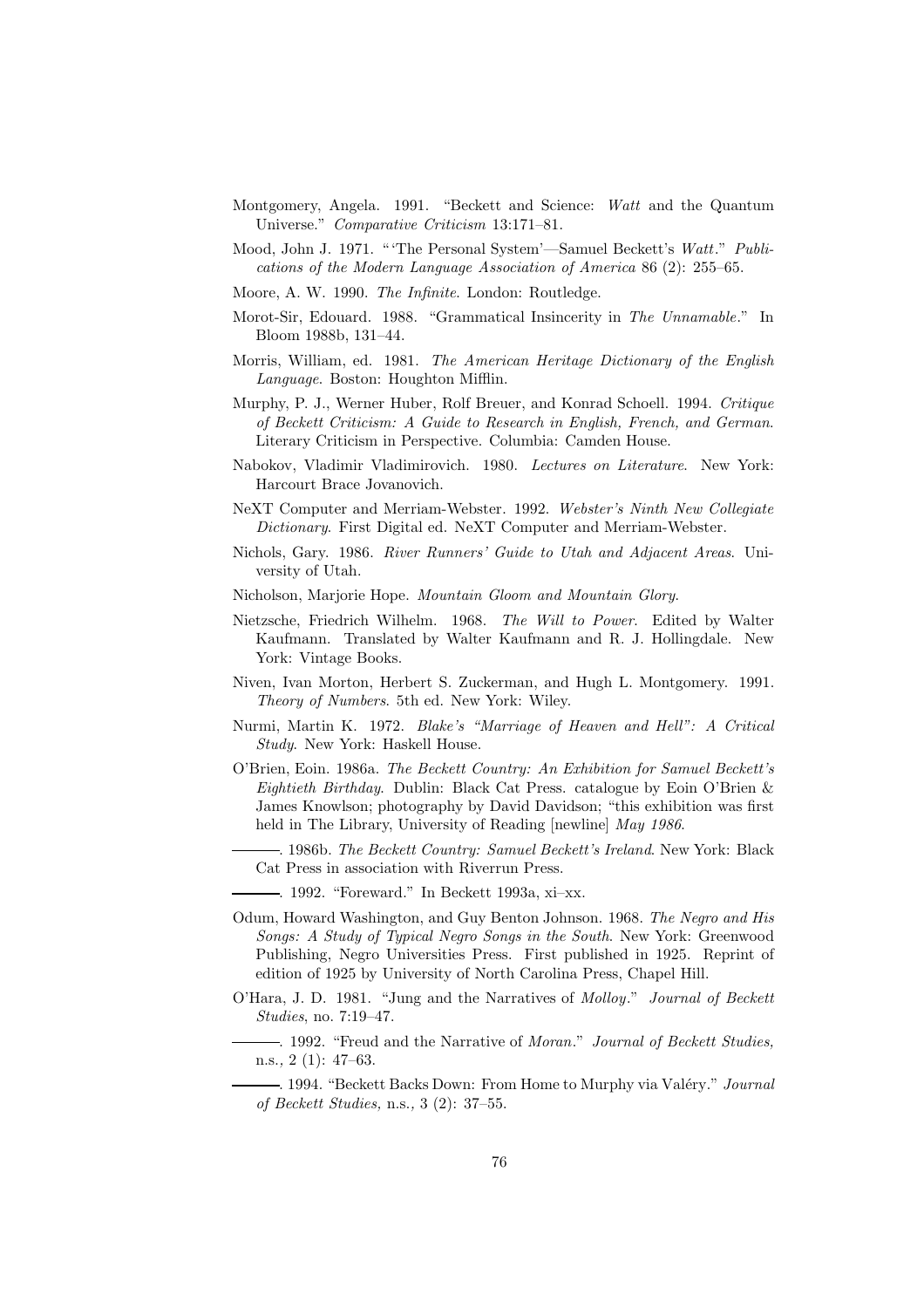. 1997. *Samuel Beckett's Hidden Drives: Structural Uses of Depth Psychology*. Gainesville: University Press of Florida.

- O'Malley, Kevin. 1984. "Review of *Theatre Workbook 1, Samuel Beckett:* Krapp's Last Tape, ed. James Knowlson." *Journal of Beckett Studies*, no. 9:145–50.
- O'Neill, Kevin C. 1992. "Two Trilogies: Notes on Beckett and Dante." *Romance Notes* 32 (3): 235–40 (spring).
- Opie, Iona, and Peter Opie, eds. 1952. *The Oxford Dictionary of Nursery Rhymes*. Corrected ed. Oxford: Clarendon Press. First published in 1951.
- Oppenheim, Lois, and Marius Buning, eds. 1996. *Beckett On and On . . .* . Madison: Fairleigh Dickinson University Press.
- Orr, M. A. 1956. *Dante and the Early Astronomers*. FIX NEED ORIGINAL PUBLISHER AND ADDRESS. Reprint, Port Washington, New York: Kennikat Press, 1969. First published in 1913.
- Ovid (Publius Ovidius Naso). 1977. *Ovid in Six Volumes*. 3d ed. Loeb Classical Library. Translated by Frank Justus Miller. Cambridge: Harvard University Press. Composed in 0007.
- Peacham, Henry. 1954. *The Garden of Eloquence*. Gainesville: Scholars' Facsimiles and Reprints.
- Penrose, Roger. 1981. "Time-asymmetry and Quantum Gravity." In Isham, Penrose, and Sciama 1981.
	- . 1986. "Gravity and state vector reduction." In *Quantum Concepts in Space and Time*, edited by R. Penrose and C. J. Isham. Oxford: Clarendon Press.
	- . 1989. *The Emporer's New Mind: Concerning Computers, Minds, and The Laws of Physics*. New York: Oxford University Press.
- Perkins, David. *Is Literary History Possible?*
- , ed. 1967. *English Romantic Writers*. San Diego: Harcourt Brace Jovanovich.
- Pilling, John. 1976. *Samuel Beckett*. London: Routledge and Kegan Paul.
	- , ed. 1994. *The Cambridge Companion to Beckett*. Cambridge: Cambridge University Press.
	- . 1996. "A Short Statement with Long Shadows: *Watt*'s Arsene and His Kind(s)." In Oppenheim and Buning 1996, 61–68.
	- . 1998. *Beckett Before Godot*. Cambridge: Cambridge University Press.
- Pilling, John, and Mary Bryden, eds. 1992. *The Ideal Core of the Onion: Reading Beckett Archives*. Beckett International Foundation.
- Pingree, David, ed. 1986. *Picatrix, the Latin Version of the Ghayat al-hakim*. London: Warburg Institute. Authorship attributed to Maslamah ibn Ahmad al-Majriti.
- Pompa, Leon. 1976. In Tagliacozzo and Verene 1976, 125–40.
- Porter Abbott, H. 1977. "A Grammar for Being Elsewhere." *Journal of Modern Literature* 6 (1): 39–46 (February).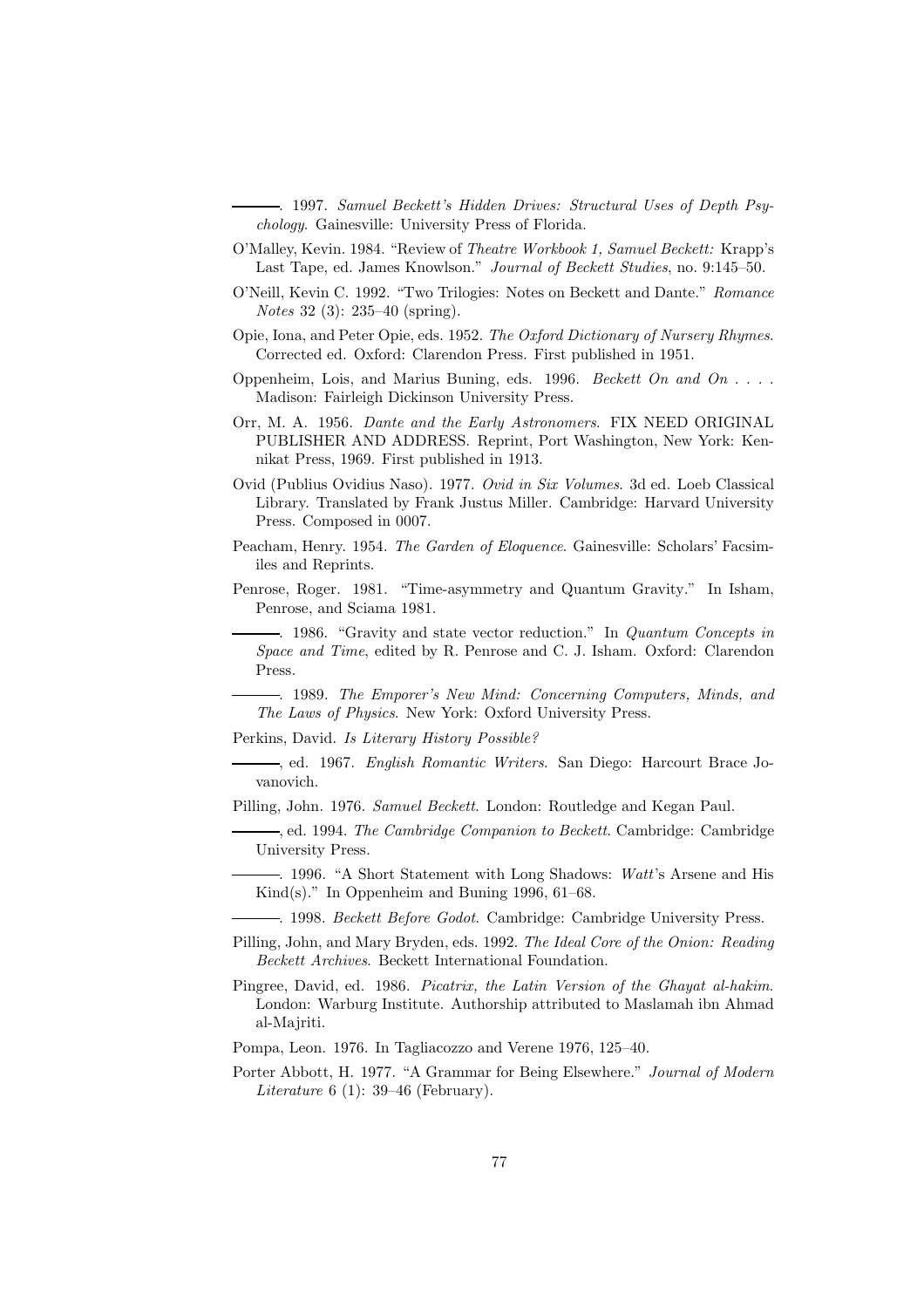. 1983. "The Harpooned Notebook: *Malone Dies* and the Conventions of Intercalated Narrative." In Beja, Gontarski, and Astier 1983, 71–79.

- Posnock, Ross. 1981. "Beckett, Valéry and *Watt*." *Journal of Beckett Studies*, no. 6:51–62.
- Powell, John Wesley. 1961. *The Exploration of the Colorado River and Its Canyons*. Dover.
- Preminger, Alex, and T. V. F. Brogan, eds. 1993. *The New Princeton Encyclopedia of Poetry and Poetics*. Princeton: Princeton University Press.
- Putnam, Samuel, Maida Castelhun Darton, George Reavey, and J. Bronowski, eds. 1931. *France, Spain, England and Ireland*. Volume 1 of *The European Caravan: An Anthology of the New Spirit in European Literature*. Brewer, Warren and Putnam. Subsequent volumes were not published.
- Rabinovitz, Rubin. 1983. "Unreliable Narrative in *Murphy*." In Beja, Gontarski, and Astier 1983, 58–70.

. 1984. *The Development of Samuel Beckett's Fiction*. Urbana: University of Illinois Press.

. 1986. "Style and Obscurity in Samuel Beckett's Early Fiction." In McCarthy 1986, 21–29.

. 1989. "Beckett and Psychology." *Journal of Beckett Studies*, no. 11– 12:65–77.

. 1990. "Using the Concordance: *Murphy* and Repetition." In Barale and Rabinovitz 1990, xi–xxix.

. 1991. "Samuel Beckett, Revisionist Translator." *Review* 13:273–81. Review of *Beckett and Babel: An Investigation into the Status of the Bilingual Work* by Brian Fitch, Toronto: University of Toronto Press, 1988.

. 1992. *Innovation in Samuel Beckett's Fiction*. Urbana: University of Illinois Press.

. 1995. "Samuel Beckett's Revised Aphorisms." *Contemporary Literature* 36 (2): 203–25.

- Rawlins, Ian. 1953. *Aesthetics and the Gestalt*. Edinburgh: Thomas Nelson and Sons.
- Read, Herbert. 1955a. In Read 1955b, 3–35.

. 1955b. *The Philosophy of Modern Art*. New York: Meridian Books.

- Redfern, Walter. 1998. "A Funny-bone to Pick with Beckett." *Journal of Beckett Studies,* n.s.*,* 8 (1): 101–19.
- Redmond, James, ed. 1990. *Drama and Philosophy*. Themes in Drama no. 12. Cambridge: Cambridge University Press.

Renaud, Madeleine. 1967. "Beckett the Magnificant." In Calder 1967, 81–83.

Reynolds, Mary T. 1981. *Joyce and Dante: The Shaping Imagination*. Princeton: Princeton University Press.

Richardson, Kenneth, ed. 1969. *Twentieth Century Writing: A Reader's Guide to Contemporary Literature*. London: Newnes Books.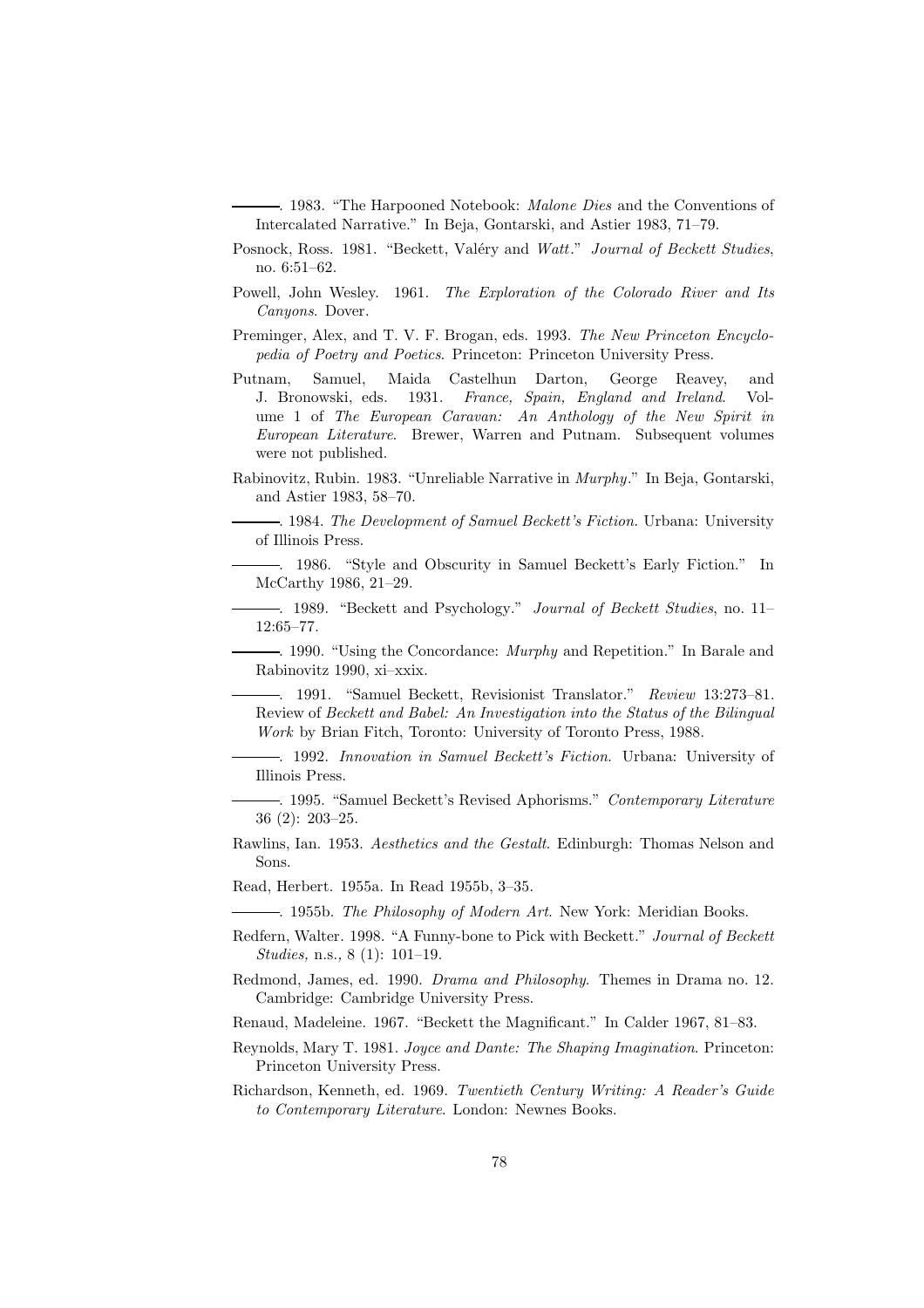- Ricks, Christopher B. 1993. *Beckett's Dying Words*. The Clarendon Lectures, 1990. New York: Oxford University Press.
- Ricoeur, Paul. 1970. *Freud and Philosophy*. The Terry Lectures. Translated by Denis Savage. New Haven: Yale University Press.
- Riding, Alan. 1996. "Samuel Beckett Gets an Irish Embrace." *New York Times*, 28 July, H5, H12.
- Riquelme, John Paul. 1983. *Teller and Tale in Joyce's fiction: Oscillating Perspectives*. Baltimore: Johns Hopkins University Press.
- Robinson, James E. 1990. "Bruno and Beckett: Coincidence of Contraries." In Redmond 1990, 171–83.
- Robinson, Michael. 1979. "From Purgatory to Inferno: Beckett and Dante revisited." *Journal of Beckett Studies*, no. 5:69–82.
- Rose, Lloyd. 1994. "Way to *Godot*! Washington Shakespeare's Boffo Beckett." *Washington Post*, 25 May, C11.
- Rosenberg, Isaac. 1979. *The Collected Works of Isaac Rosenberg: Poetry, Prose, Letters, Paintings, and Drawings*. Edited by Ian Parsons. New York: Oxford University Press.
- Rotman, Brian. *About Nothing: The Semiotics of Zero*.
- Rucker, Rudy. *Infinity and the Mind*.
- Rudin, Walter. 1976. *Principles of Mathematical Analysis*. 3d ed. International Series in Pure and Applied Mathematics. New York: McGraw-Hill. First published in 1953.
- Sacks, Oliver W. 1985. *The Man Who Mistook His Wife for a Hat and Other Clinical Tales*. New York: Summit Books.
- Salmon, Merrilee H., John Earman, Clark Glymour, James G. Lennox, Peter Machamer, J. E. McGuire, John D. Norton, Wesley C. Salmon, and Kenneth F. Schaffner. 1992. *Introduction to the Philosophy of Science*. Englewood Cliffs, New Jersey: Prentice Hall.
- Schopenhauer, Arthur. 1883. *The World as Will and Idea*. 3 vols. Translated from the German by R. B. Haldane and J. Kemp. Reprint, London: Kegan Paul, Trench, Trübner and Co., 1896.
	- . 1958. *The World as Will and Representation*. 2 vols. Translated from the German by E. F. J. Payne. Indian Hills, Colorado: Falcon's Wing Press.
- Sciama, D. W. 1981. "The Irreversible Thermodynamics of Black Holes." In Isham, Penrose, and Sciama 1981.
- Scruton, Roger. 1983a. *The Aesthetic Understanding: Essays in the Philosophy of Art and Culture*. Manchester, England: Carcanet Press.
- . 1983b. "Beckett and the Cartesian Soul." In Scruton 1983a, Chapter 16, 222–41.
- . 1986. *Spinoza*. Oxford: Oxford University Press.
- . 1999. *The Aesthetics of Music*. Oxford University Press.
- Sebha, Gregor. 1987. *The Dream of Descartes*. The *Journal of the History of Philosophy* Monograph Series. Edited by Richard A. Watson. Carbondale: Southern Illinois University Press.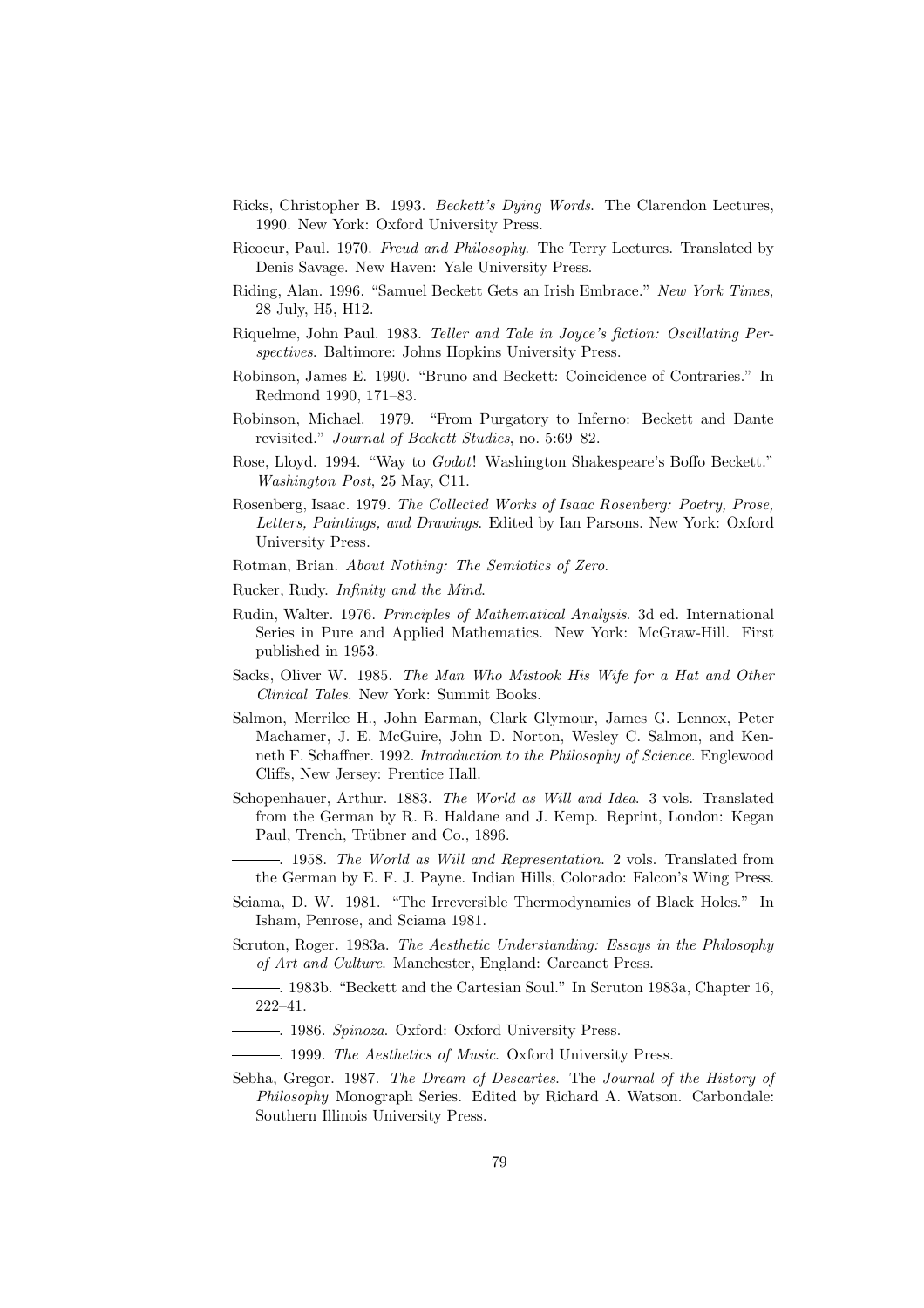- Segr`e, Elisabeth Bregman. 1977. "Style and Structure in Beckett's *Ping*: *That Something Itself* ." *Journal of Modern Literature* 6 (1): 127–47 (February).
- Seidel, Michael. 1976. "*Ulysses'* Black Panther Vampire." *James Joyce Quarterly* 13 (4): 415–27 (summer).
- Shakespeare, William. 1988. *The Complete Works*. Digital ed. Edited by Stanley Wells, Gary Taylor, et al. Oxford: Oxford University Press and NeXT Digital Press.
- Sharp, Cecil J. 1932. *English Folk Songs from the Southern Appalachians: Comprising 274 Songs and Ballads with 968 Tunes, Including 39 Tunes Contributed by Olive Dame Campbell*. 2d and enl. ed. Edited by Maud Karpeles. London: Oxford University Press. First published in 1917.
- Shaw, Harry. 1972. *Concise Dictionary of Literary Terms*. New York: McGraw-Hill.
- Shenker, Israel. 1956. "Moody Man of Letters: A Portrait of Samuel Beckett, Author of the Puzzling *Waiting for Godot*." *New York Times*, 6 May, sec. 2, pp. 1, 3.
- Shimony, Abner. 1989. "The Conceptual Foundations of Quantum Mechanics." In Davies 1989, 373–95.
	- . 1993. *Search for a Naturalistic World View*. Volume 2 vols. Cambridge: Cambridge University Press.
- Shipley, Joseph T., ed. 1970. *Dictionary of World Literary Terms, Forms, Technique, Criticism*. Rev. and enl. ed. London: George Allen and Unwin.
- Shlain, Leonard. 1991. *Art & Physics: Parallel Visions in Space, Time, and Light*. New York: Quill.
- Sidney, Sir Philip. 1970. "An Apology for Poetry." In Bate 1970, 82–106.
- Silkin, Jon, ed. 1981. *The Penguin Book of First World War Poetry*. 2d ed. London: Penguin Books.
- Simpson, J. A., and E. S. C. Weiner, eds. 1989. *The Oxford English Dictionary*. 2d ed. New York: Oxford University Press.
- Singer, Dorothea Waley. 1968. *Giordano Bruno: His Life and Thought (With Annotated Translation of His Work* On the Infinite Universe and Worlds*)*. New York: Greenwood Press.
- Singer, Irving. 1984. *The Nature of Love*. Chicago: University of Chicago Press.
	- . 1992. *Meaning in Life : The Creation of Value*. New York: Free Press.
- Skeat, Walter W. 1882. *A Concise Etymological Dictionary of the English Language*. Corrected impression. Reprint, London: Oxford University Press, 1927.
- Smith, Anna. 1993. "Proceeding by Aporia: Perception and Poetic Language in Samuel Beckett's *Worstward Ho*." *Journal of Beckett Studies,* n.s.*,* 3 (1): 21–37.
- Smith, Sir William, and Sir John Lockwood. 1976. *Chambers Murray Latin-English Dictionary*. Edinburgh and London (respectively): W and R Chambers and John Murray. Also known as *A Smaller Latin-English Dictionary* in a 1933 edition.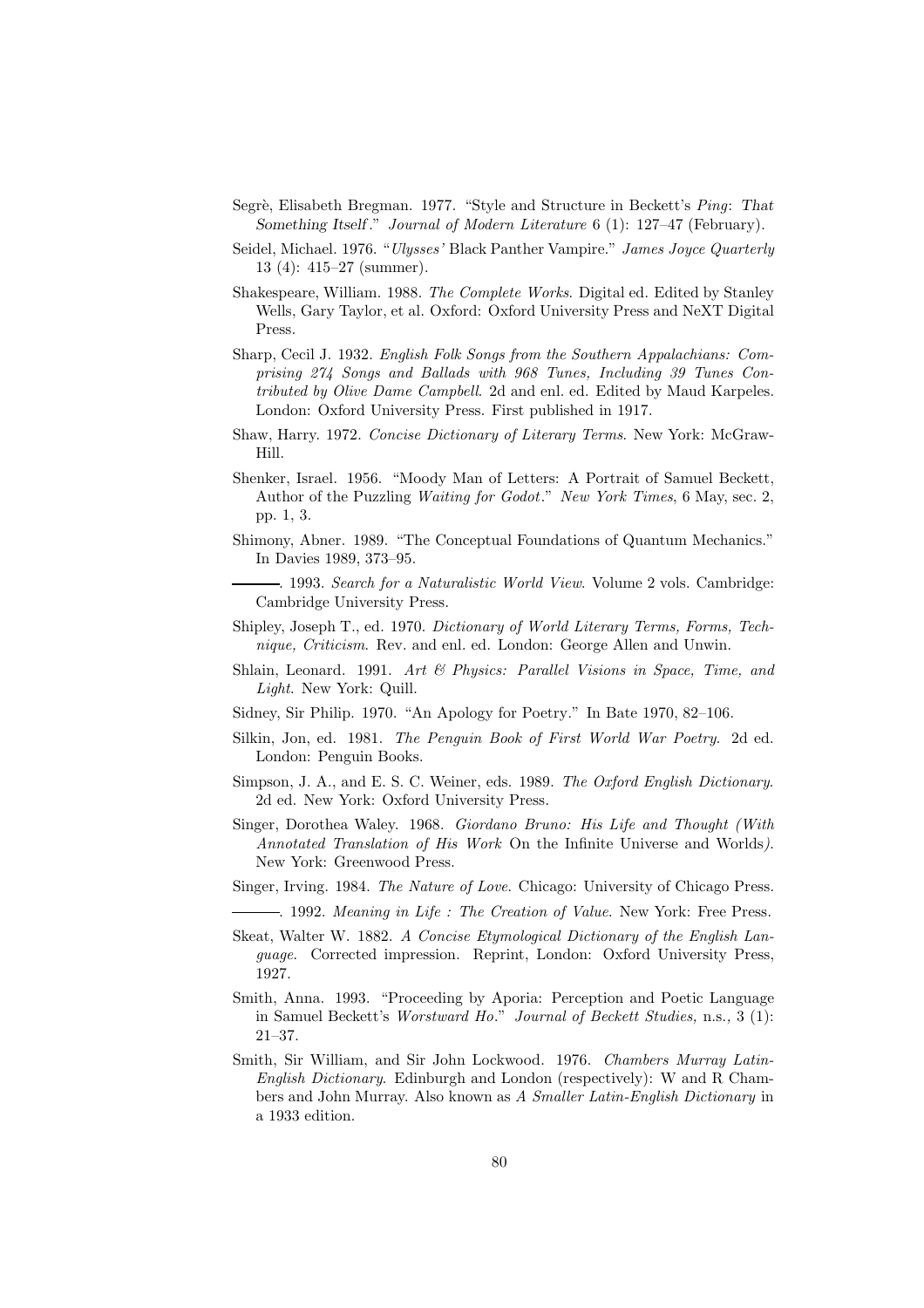- Solomon, Philip H. 1975. *The Life After Birth: Imagery in Samuel Beckett's Trilogy*. Romance Monographs no. 15. University, Mississippi: Romance Monographs.
- Sondheimer, Ernst, and Alan Rogerson. 1981. *Numbers and Infinity: A Historical Account of Mathematical Concepts*. Cambridge: Cambridge University Press.
- Sorabji, Richard. 1988. *Matter, Space, and Motion*. Ithaca: Cornell University Press.
- Sorley, Charles Hamilton. 1990. *The Collected Letters of Charles Hamilton Sorley*. Edited by Jean Moorcroft Wilson. London: Cecil Woolf.
- Stachel, John. "Changes in Concepts of Space and Time Brought about by Relativity." Paper received from author in spring 1993. Do not know if published. 34 pages.
- Stegner, Wallace. 1954. *Beyond the Hundredth Meridian*. Houghton Mifflin.
- Steiner, George. 1996. "Leastness." *New Yorker*, 16 September, 92–95.
- Steppe, Wolfhard, and Hans Walter Gabler. 1985. *A Handlist to James Joyce's* Ulysses*: A Complete Alphabetical Index to the Critical Reading Text*. Volume 582 of *Garland Reference Library of the Humanities*. Garland.
- Stern, Richard. 1991. "Samuel Beckett." *Salmagundi*, no. 90–91 (spring– summer): 179–90.
- Stevens, Wallace. 1954a. *Collected Poems*. New York: Knopf.
	- . 1954b. *The Collected Poems of Wallace Stevens*. New York: Knopf. Reprint, New York: Vintage Books, 1990.
- Stevenson, Kay Gilliland. 1986. "Belacqua in the Moon: Beckett's Revisions of 'Dante and the Lobster.'" In McCarthy 1986, 36-46.
- Swift, Jonathan. 1969. *A Tale of a Tub*. Edited by Edward Hodnett. New York: AMS Press. First published in New York: Columbia University Press, 1930.
- Swinger, Ann. 1975. *Run, River, Run: A Naturalist's Journey Down One of the Great Rivers of the American West*. University of Arizona.
- Tagliacozzo, Giorgio, and Donald Phillip Verene, eds. 1976. *Giambattista Vico's Science of Humanity*. Johns Hopkins University Press.
- Tawney, R. H. 1953. "The Attack." In *The Attack and Other Papers*. New York: Harcourt Brace and Co.
- Tennyson, Lord Alfred. 1971. *Tennyson's Poetry*. Edited by Jr. Robert W. Hill. W. W. Norton and Co.
- Topsfield, Valerie. 1988. *The Humour of Samuel Beckett*. New York: St. Martin's Press.
- Torretti, Roberto. 1978. *Philosophy of Geometry from Riemann to Poincaré.* Dordrecht, Holland: D. Reidel Publishing.
- Trismegistus, Hermes. 1657. *Hermes Mercurius Trismegistus his Divine pymander [microform] : in seventeen books : together with his second book called Asclepius, containing fifteen chapters with a commentary / translated formerly out of the Arabick into Greek, and thence into Latine, and Dutch, and now out of the original into English by Dr. Everard.* London: "Printed by J. S. for Thomas Brewster".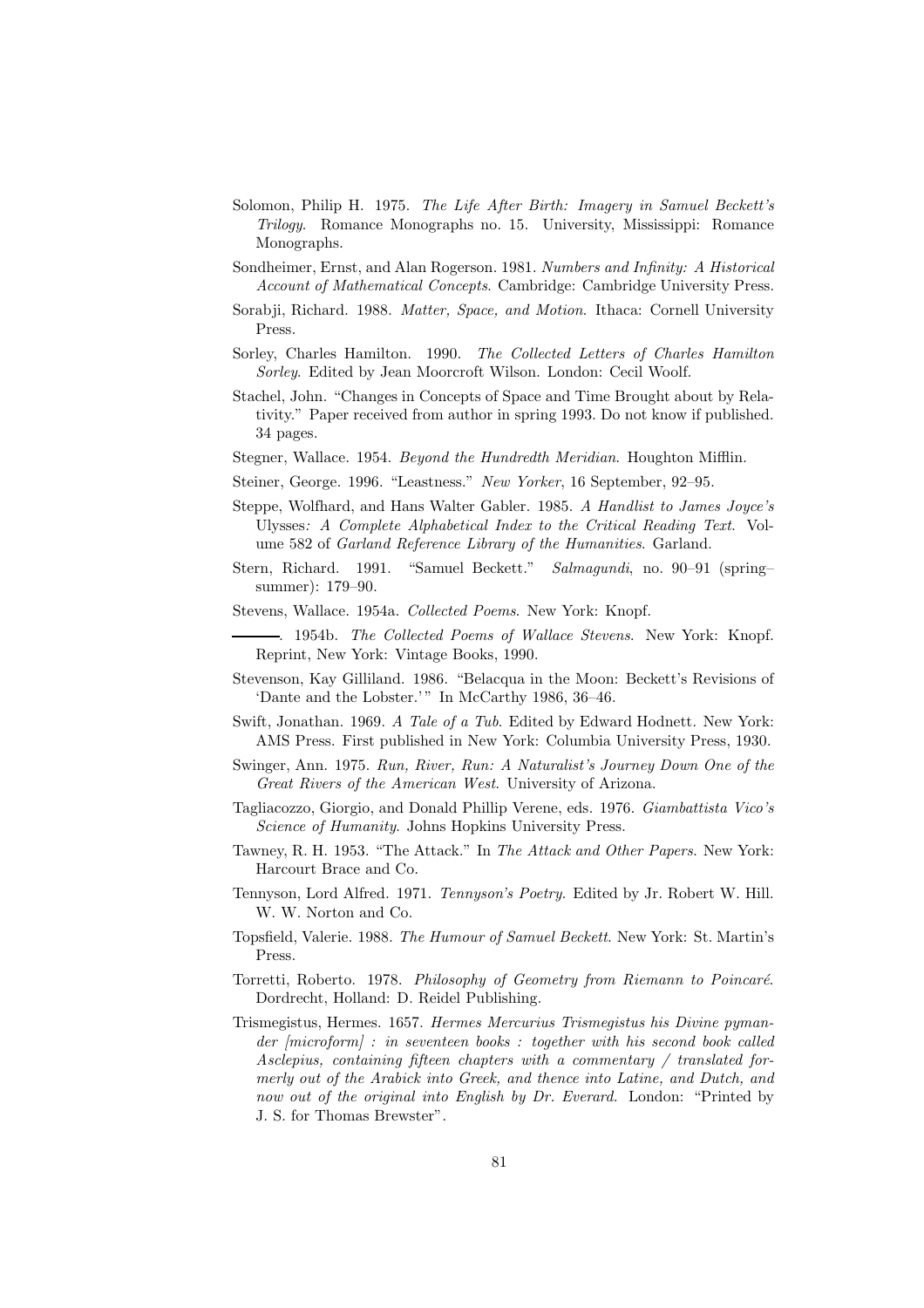- Turner, Frederick. 1992. "The School of Night." In *Natural Classicism: Essays on Literature and Science*, 111–50. Charlottesville: University Press of Virginia.
- Tuveson, Ernest Lee. 1982. *The Avatars of Thrice Great Hermes: An Approach to Romanticism*. Lewisburg: Bucknell University Press.
- Unger, Peter. 1979. "I Do Not Exist." In Ayer et al. 1979, Chapter 10, 235–51.
- University of Chicago Press. 1982. *The Chicago Manual of Style*. 13th ed. Chicago: University of Chicago Press.
- . 1993. *The Chicago Manual of Style*. 14th ed. Chicago: University of Chicago Press.
- van Leunen, Mary-Claire. 1979. *A Handbook for Scholars*. Knopf.
- van Velde, Bram. 1989. *Bram van Velde: Musee National d'Art Moderne, Centre Georges Pompidou*. Collection Classiques du XXe siecle, ISSN 0760-5153. Edited by Claire Stoullig. Paris: Le Centre. Catalog of an exhibition held 19 Oct 1989 to 1 Jan 1990.
- Verdicchio, Massimo. 1989. "Exagmination Round the Fictification of Vico and Joyce." *James Joyce Quarterly* 26 (4): 531–39 (summer).
- Vernon, William Warren. 1907. *Readings on the* Purgatorio *of Dante: Chiefly Based on the Commentary of Benvenuto da Imola*. 3d ed., rev., 2 vols. London: Methuen. First published in 1889.
- Virgil (Publius Vergilius Maro). 1909. *The Aeneid*. Internet Wiretap online ed. Volume 13 of *Harvard Classics*. Translated by John Dryden. New York: P. F. Collier and Son.
	- . 1972. *The Aeneid of Virgil: Books 1–6*. Edited by R. D. Williams. Macmillan.
	- . 1983. *The Aeneid*. Translated by Robert Fitzgerald. New York: Vintage Books.
- von Goethe, Johann Wolfgang. 1961. *Faust*. Translated by Walter Kaufmann. New York: Doubleday. Part one and selections from part two.
- . 1976. *Faust*. Norton Critical ed. Edited by Cyrus Hamlin. Translated by Walter Arndt. New York: W. W. Norton and Co.
- Wald, Robert M. 1981. "Black Holes, Thermodynamics, and Time-reversibility." In Isham, Penrose, and Sciama 1981.
	- . 1984. *General Relativity*. Chicago: University of Chicago Press.
- Walker, D. P. 1958. *Spiritual and Demonic Magic from Ficino to Campanella*. University of London: Warburg Institute. Cited in Yates 1964.
- Weiner, Andrew D. 1978. Chapter 1 of *Sir Philip Sidney and the Poetics of Protestantism: A Study of Contexts*. Minneapolis: University of Minnesota Press.
- Weyl, Hermann. 1952. *Symmetry*. Princeton: Princeton University Press.
- White, Hayden. 1976. In Tagliacozzo and Verene 1976, 65–85.
- Whitman, Walt. 1965. *Leaves of Grass*. Edited by Sculley Bradley and Harold W. Blodgett. New York University Press. Reprint, New York: W. W. Norton and Co., 1973. First published in 1891.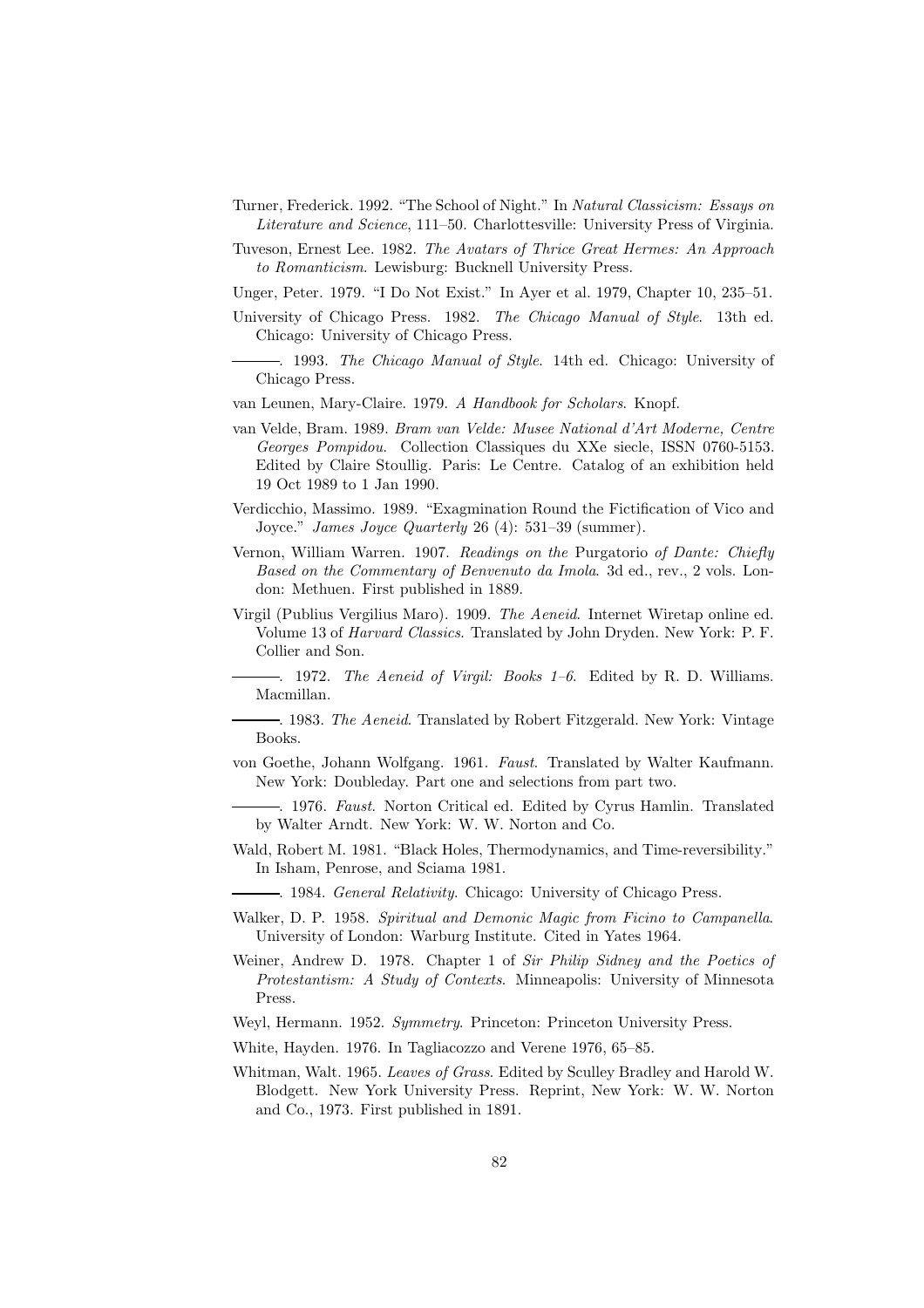- Whyte, Lancelot Law. 1961. *Essay on Atomism, From Democritus to 1960*. Middletown, Connecticut: Wesleyan University Press.
- Wilde, Oscar. 1989. *Oscar Wilde*. Oxford Authors. Edited by Isobel Murray. Oxford: Oxford University Press.
- Will, Clifford. 1989. "The Renaissance of General Relativity." In Davies 1989.
- Williams, Terry Tempest, and John Telford. 1989. *Coyote's Canyon*. Gibbs Smith.
- Wilson, Edward O. 1984. *Biophilia*. Cambridge: Harvard University Press.
- . 1988. *On Human Nature*. Cambridge: Harvard University Press.
- . 1998. *Consilience: The Unity of Knowledge*. New York: Knopf.
- . 2000. *Sociobiology: The New Synthesis*. Twenty-Fifth Anniversary Edition. Cambridge, Massachusetts: Belknap Press.
- Wind, Edgar. 1968. *Pagan Mysteries in the Renaissance*. New York: Barnes and Noble.
- Winston, Mathew. 1977. "*Watt*'s First Footnote." *Journal of Modern Literature* 6 (1): 69–82 (February).
- Withycombe, E. G. 1969. *The Oxford Dictionary of English Christian Names*. Corrected 2d ed. Oxford: Oxford University Press.
- Wolfson, Harry Austryn. 1973. *Studies in the History of Philosophy and Religion*. 2 vols. Edited by Isadore Twersky and George H. Williams. Harvard University Press.
- Wolosky, Shira. 1995. *Language Mysticism: The Negative Way of Language in Eliot, Beckett, and Celan*. Stanford: Stanford University Press.
- Work, John Wesley. 1915. *Folk Song of the American Negro*. Nashville, Tennessee. Reprint, New York: Negro Universities Press, 1969.
- Yates, Frances A. 1964. *Giordano Bruno and the Hermetic Tradition*. London: Routledge and Kegan Paul.
- Zeifman, Hersh. 1975. "Religious Imagery in the Plays of Samuel Beckett." In Cohn 1975, 85–94.
	- . 1983. "*Come and Go*: A Criticule." In Beja, Gontarski, and Astier 1983, 137–44.
- Zurbrugg, Nicholas. 1989. "Review of Samuel Beckett Special Issue of *Irish University Review: A Journal of Irish Studies* 14 (1), spring 1984." *Journal of Beckett Studies*, no. 11–12:163–66.
- Zwinger, Ann. 1978. *Wind in the Rock*. Harper and Row.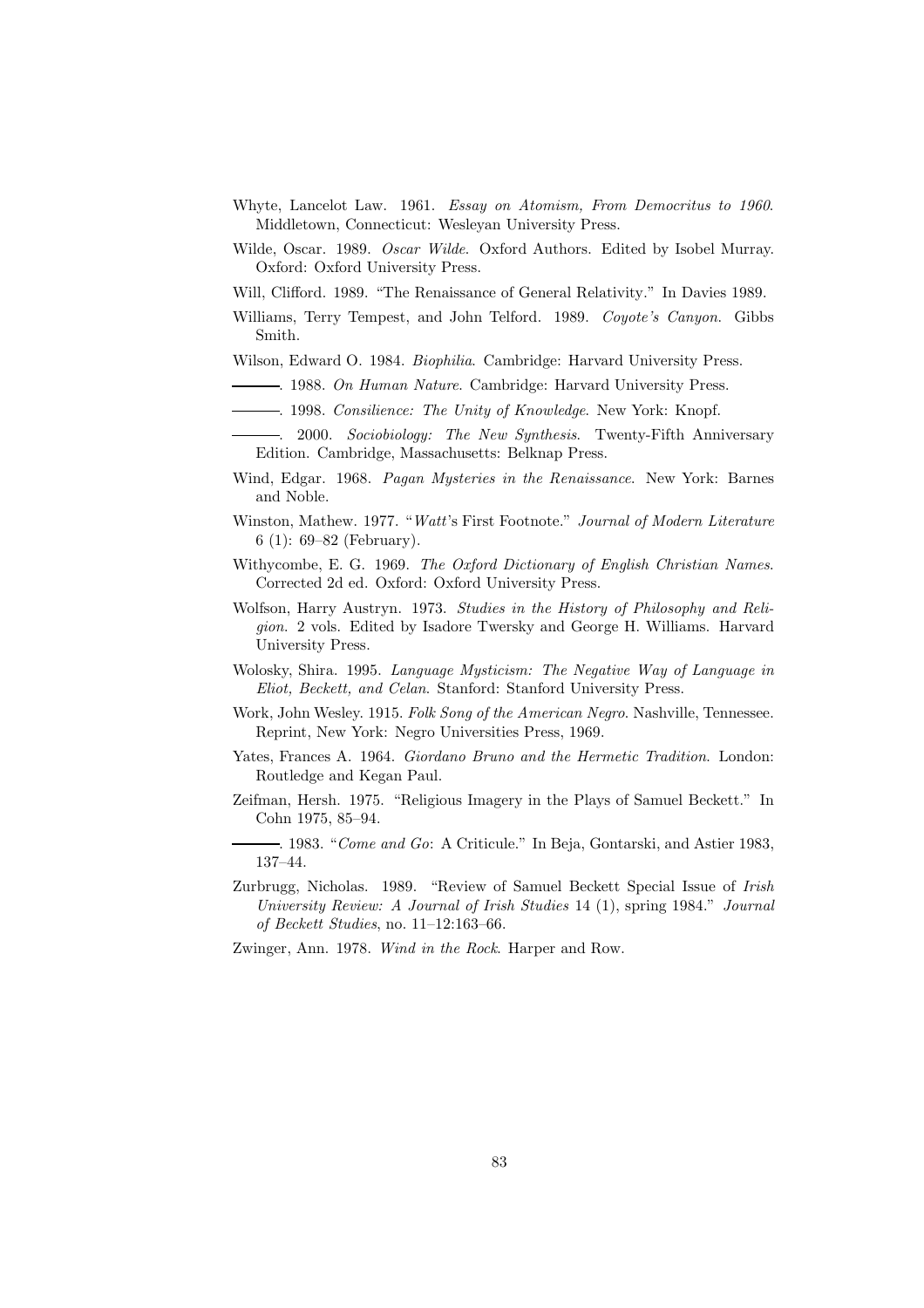## **Index**

Numbers written in italic refer to the page where the corresponding entry is described; numbers underlined refer to the code line of the definition; numbers in roman refer to the code lines where the entry is used.

| Symbols                                                                   | $\end{b}$ $1945$                                                                                                                                                                                                                                                                                                                                                                                                                                                             | М                                                   |
|---------------------------------------------------------------------------|------------------------------------------------------------------------------------------------------------------------------------------------------------------------------------------------------------------------------------------------------------------------------------------------------------------------------------------------------------------------------------------------------------------------------------------------------------------------------|-----------------------------------------------------|
| \"_<br>. 1139                                                             | $\text{entry} \ldots \ldots \ldots 1048$                                                                                                                                                                                                                                                                                                                                                                                                                                     | \majorthesis  1649                                  |
| $\{\star\}$ 1192                                                          | \etal $124$                                                                                                                                                                                                                                                                                                                                                                                                                                                                  | $\mathcal{S}$ . $\mathcal{S}$ 08                    |
| \   1125                                                                  | $\text{Vevar}$ 1047                                                                                                                                                                                                                                                                                                                                                                                                                                                          | \make.as.ftitle.ital                                |
|                                                                           |                                                                                                                                                                                                                                                                                                                                                                                                                                                                              | .<br>653                                            |
| A                                                                         | F                                                                                                                                                                                                                                                                                                                                                                                                                                                                            | \make.bookauthors.secondary                         |
| \and <u>101</u>                                                           | \field . 1048, 1061, 1577                                                                                                                                                                                                                                                                                                                                                                                                                                                    | .<br>598                                            |
| $\article \dots \dots \ 1358$                                             | $\theta$ .or.null  229                                                                                                                                                                                                                                                                                                                                                                                                                                                       | \make.booktitle.ital                                |
| $\{\text{author}.q \dots \dots \underline{344}$                           | $\text{file} \dots \dots \dots \dots \quad 1$                                                                                                                                                                                                                                                                                                                                                                                                                                | .<br>653                                            |
|                                                                           | $\theta$ 12                                                                                                                                                                                                                                                                                                                                                                                                                                                                  | \make.chapter  976                                  |
| в                                                                         | \fileinfo  8                                                                                                                                                                                                                                                                                                                                                                                                                                                                 | $\{\text{make.chapter.of}\ \ldots\ \frac{961}{2}\}$ |
| $\begin{bmatrix} \text{begin} 0.1951 \end{bmatrix}$                       | $\left\{ \text{if} \right\}$<br>-11                                                                                                                                                                                                                                                                                                                                                                                                                                          | $\{\text{make.crossref }\dots\ \frac{906}{100}\}$   |
| $\begin{bmatrix} \text{begin}} \\ \text{begin}} \end{bmatrix}$            | \finish.entry $1352$                                                                                                                                                                                                                                                                                                                                                                                                                                                         | $\{\text{make. edition} \dots \ 518\}$              |
| $\begin{bmatrix} \texttt{begin} \cdots & \texttt{1348} \end{bmatrix}$     | $\{\text{format.clip}\dots \dots \frac{255}{25}\}$                                                                                                                                                                                                                                                                                                                                                                                                                           | \make.editors.secondary                             |
| $\lambda$ 220                                                             | \format.n.dashify . 298                                                                                                                                                                                                                                                                                                                                                                                                                                                      | . 583                                               |
| $\Delta$ 1126                                                             | \format.names.firstfirst                                                                                                                                                                                                                                                                                                                                                                                                                                                     | \make.illustrators . 614                            |
| \blank.q <u>344</u>                                                       | . 473                                                                                                                                                                                                                                                                                                                                                                                                                                                                        | \make.leaditem.with.tags                            |
| \book <u>1388</u>                                                         | \format.names.for.label                                                                                                                                                                                                                                                                                                                                                                                                                                                      | . 570                                               |
| \booklet <u>1708</u>                                                      | .<br>406                                                                                                                                                                                                                                                                                                                                                                                                                                                                     | $\{\text{make.number.tr } \dots \frac{990}{100}\}$  |
| \builtin 1106, 1187, 1190                                                 | \format.names.for.sort                                                                                                                                                                                                                                                                                                                                                                                                                                                       | \make.title.for.sort                                |
|                                                                           | . 1105                                                                                                                                                                                                                                                                                                                                                                                                                                                                       | . 1838                                              |
| C                                                                         | \format.names.lastfirst                                                                                                                                                                                                                                                                                                                                                                                                                                                      | \make.title.inquotes                                |
| $\cal$ calc.labels $1003$                                                 | .<br>441                                                                                                                                                                                                                                                                                                                                                                                                                                                                     | .<br>669                                            |
| \check.empty  267                                                         | \format.sortify.clip                                                                                                                                                                                                                                                                                                                                                                                                                                                         | $\{\text{make.title.ital} \dots 653\}$              |
| $\texttt{\textbackslash} q$ $394$                                         | . 259                                                                                                                                                                                                                                                                                                                                                                                                                                                                        | \make.translators . 614                             |
| $\begin{bmatrix} \text{chop. word} & \ldots & 1828 \end{bmatrix}$         | \format.thesis  1649                                                                                                                                                                                                                                                                                                                                                                                                                                                         | \make.vol.series.num.month.pages                    |
| $\text{CiteNP}$ 907                                                       | \function  1134, 1196                                                                                                                                                                                                                                                                                                                                                                                                                                                        | . 686                                               |
| \colon <u>124</u>                                                         |                                                                                                                                                                                                                                                                                                                                                                                                                                                                              | $\verb+\make.year.month~~.531+$                     |
| $\texttt{\textbackslash} \texttt{comm} \dots \dots \dots \underline{124}$ | G                                                                                                                                                                                                                                                                                                                                                                                                                                                                            | $\mathcal{S}$ . year nomonth . $531$                |
| $\text{Conference} \ldots \ldots \frac{1722}{1722}$                       |                                                                                                                                                                                                                                                                                                                                                                                                                                                                              | \make.year.or.oyear.month                           |
|                                                                           |                                                                                                                                                                                                                                                                                                                                                                                                                                                                              | . 552                                               |
| D                                                                         | н                                                                                                                                                                                                                                                                                                                                                                                                                                                                            | \manual 1194, 1252, 1692                            |
|                                                                           | \hyphen $\dots\dots\dots \frac{124}{}$                                                                                                                                                                                                                                                                                                                                                                                                                                       | \mastersthesis  1649                                |
| \debugval<br><u>79</u>                                                    |                                                                                                                                                                                                                                                                                                                                                                                                                                                                              | \minorthesis $1649$                                 |
| $\texttt{def} \dots \dots \dots \ 1, \ 8\texttt{-}13$                     | 1                                                                                                                                                                                                                                                                                                                                                                                                                                                                            | $\mu$ ltipage.p  275                                |
| $\texttt{\texttt{default}.type} \dots \ \underline{1826}$                 | $\infty$ k  1493                                                                                                                                                                                                                                                                                                                                                                                                                                                             |                                                     |
| $\delta$ $124$                                                            | $\infty$ . $\ldots$ . $\frac{344}{1}$                                                                                                                                                                                                                                                                                                                                                                                                                                        | N                                                   |
| \delimiter.name-part                                                      | $\infty$ lection $1571$                                                                                                                                                                                                                                                                                                                                                                                                                                                      | \new.block $\dots 173$                              |
| 124<br>.                                                                  | $\init.\scals$<br>89                                                                                                                                                                                                                                                                                                                                                                                                                                                         | \new.sentence $\dots$ 180                           |
| \delimiter.sub-sortkey                                                    | \initelyHavECitationS                                                                                                                                                                                                                                                                                                                                                                                                                                                        | $\newblock \dots \dots 196$                         |
| $\cdots \cdots \cdots \frac{124}{124}$                                    | <sup>10</sup><br>$\mathcal{L}(\mathcal{L}(\mathcal{L}(\mathcal{L}(\mathcal{L}(\mathcal{L}(\mathcal{L}(\mathcal{L}(\mathcal{L}(\mathcal{L}(\mathcal{L}(\mathcal{L}(\mathcal{L}(\mathcal{L}(\mathcal{L}(\mathcal{L}(\mathcal{L}(\mathcal{L}(\mathcal{L}(\mathcal{L}(\mathcal{L}(\mathcal{L}(\mathcal{L}(\mathcal{L}(\mathcal{L}(\mathcal{L}(\mathcal{L}(\mathcal{L}(\mathcal{L}(\mathcal{L}(\mathcal{L}(\mathcal{L}(\mathcal{L}(\mathcal{L}(\mathcal{L}(\mathcal{L}(\mathcal{$ | \not <u>101</u>                                     |
| $\lambda$ docdate  13                                                     | \initialize.sorting-gvars                                                                                                                                                                                                                                                                                                                                                                                                                                                    | О                                                   |
| $\Delta 9$                                                                | .<br>1900                                                                                                                                                                                                                                                                                                                                                                                                                                                                    |                                                     |
| E                                                                         | \inproceedings $\ldots$ 1722                                                                                                                                                                                                                                                                                                                                                                                                                                                 |                                                     |
|                                                                           | $\tilde{}$ $\ldots$ $237$                                                                                                                                                                                                                                                                                                                                                                                                                                                    | $\text{Norganization}.q \dots \underline{344}$      |
| $\texttt{leditor.q} \dots \dots \underline{344}$<br>\either.or.check  333 | K                                                                                                                                                                                                                                                                                                                                                                                                                                                                            | $\text{output}$ 210                                 |
| $\text{end } \dots \dots \quad 514, 1955$                                 |                                                                                                                                                                                                                                                                                                                                                                                                                                                                              | $\output.begin  166$                                |
|                                                                           | \key.q 344                                                                                                                                                                                                                                                                                                                                                                                                                                                                   | \output.bibitem  218                                |